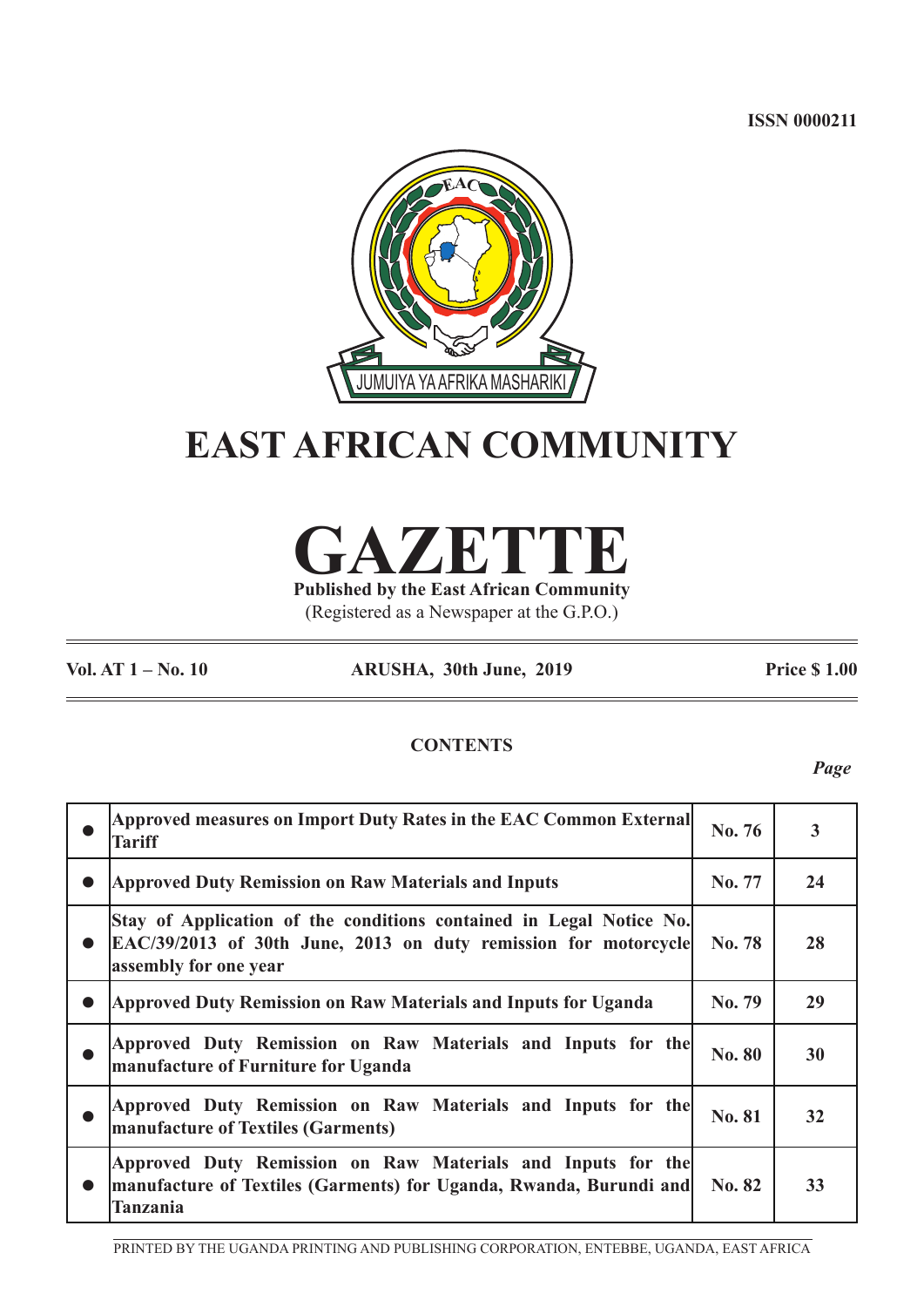| <b>EAST AFRICAN COMMUNITY GAZETTE</b> | 201°<br><b>June</b> |
|---------------------------------------|---------------------|
|                                       |                     |

|           | Approved Duty Remission on Raw Materials and Inputs for the<br>manufacture of Textiles (Garments) for Rwanda                                      | No. 83 | 36 |
|-----------|---------------------------------------------------------------------------------------------------------------------------------------------------|--------|----|
| $\bullet$ | Approved Duty Remission on Raw Materials and Inputs for the<br>manufacture of Textiles (Garments) for Uganda                                      | No. 84 | 42 |
| $\bullet$ | Approved Duty Remission on Raw Materials and Inputs for the<br>manufacture of Textiles (Garments) for Tanzania                                    | No. 85 | 43 |
| $\bullet$ | Approved Duty Remission on Raw Materials and Inputs for the<br>manufacture of footwear (shoes)                                                    | No. 86 | 45 |
| $\bullet$ | Approved Duty Remission on Raw Materials and Inputs for the<br>manufacture of footwear (shoes) for Uganda, Rwanda, Burundi and<br><b>Tanzania</b> | No. 87 | 46 |
|           | Approved Duty Remission on Raw Materials, Inputs and Equipment for<br>the manufacture of footwear (shoes) for Rwanda                              | No. 88 | 47 |
| $\bullet$ | Approved Duty Remission on Raw Materials and Inputs for the<br>manufacture of footwear (shoes) for Uganda                                         | No. 89 | 48 |
|           | Approved Duty Remission on Raw Materials and Inputs for the<br>manufacture of footwear (shoes) for Tanzania                                       | No. 90 | 49 |
| $\bullet$ | Approved Duty Remission on Equipment for the manufacture of footwear<br>(shoes) for Tanzania                                                      | No. 91 | 50 |
| $\bullet$ | <b>Approved Duty Remission on Raw Materials and Inputs for Rwanda</b>                                                                             | No. 92 | 51 |
|           | Stay of Application of EAC CET on Telecommunication equipment in<br>Rwanda                                                                        | No. 93 | 58 |
| $\bullet$ | <b>Approved Duty Remission on Raw Materials and Inputs for Burundi</b>                                                                            | No. 94 | 60 |
|           | Amendments to the Fifth Schedule of the EAC Customs Management<br>Act, 2004                                                                       | No. 95 | 82 |
| $\bullet$ | Imposition of export levy on wet-blue and crust                                                                                                   | No. 96 | 83 |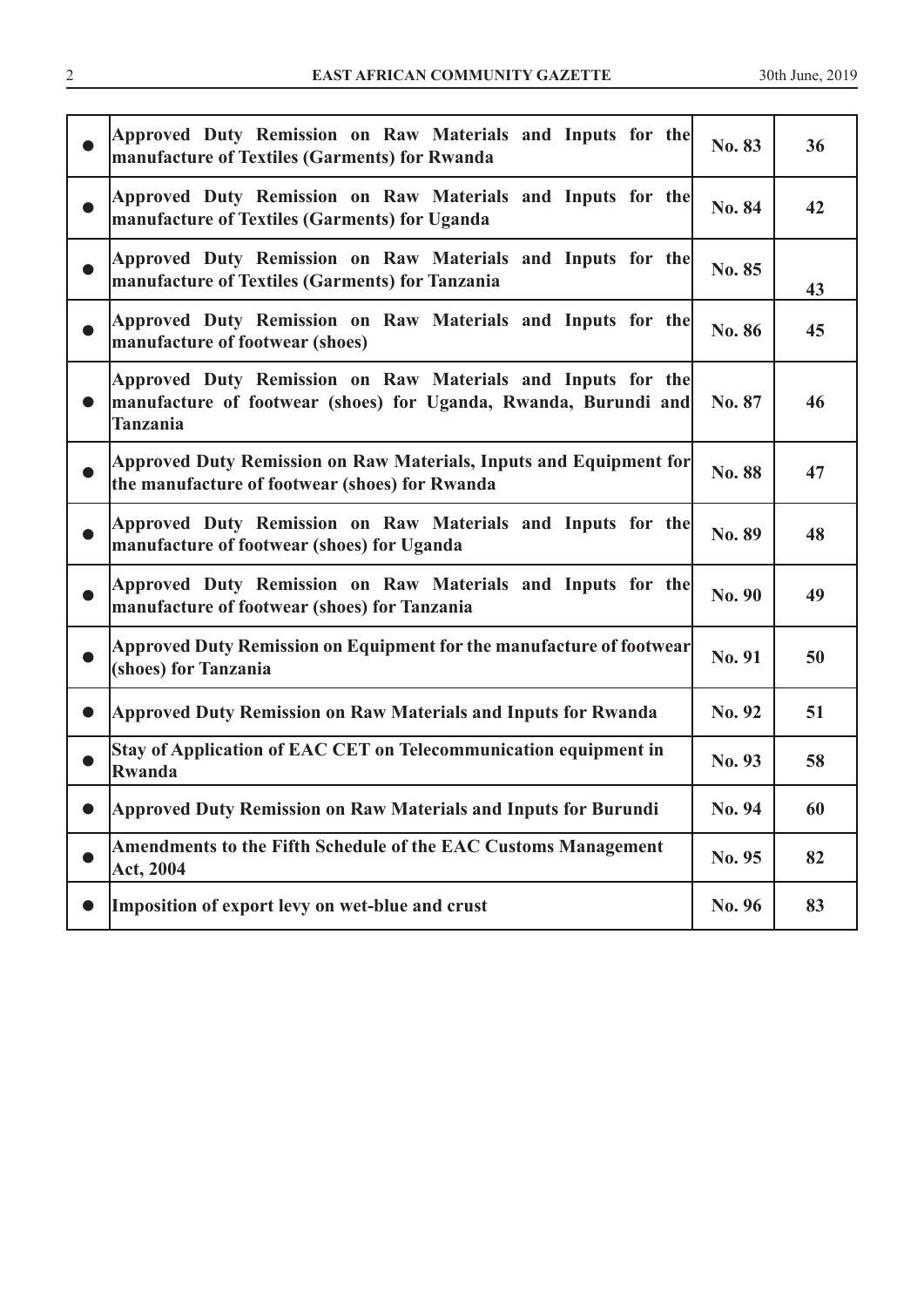Legal Notice No. EAC/76/2019

#### **EAST AFRICAN COMMUNITY GAZETTE**

# **THE PROTOCOL ON THE ESTABLISHMENT OF THE EAST AFRICAN COMMUNITY CUSTOMS UNION**

# **LEGAL NOTICE**

In EXERCISE of the powers conferred upon the Council of Ministers by Articles 12 (3) and 39(c) of the Protocol on the Establishment of the East African Community Customs Union, the Council of Ministers has approved the following measures on customs duty rates on the items provided under The Harmonized Community Description and Coding System in Annex 1 to the Protocol:

| S/N | <b>HS</b> code           | <b>DESCRIPTION</b>                                                                                                                           | <b>DECISION</b>                                                                                                                                    |
|-----|--------------------------|----------------------------------------------------------------------------------------------------------------------------------------------|----------------------------------------------------------------------------------------------------------------------------------------------------|
|     | 1006.10.00               | Rice in the husk                                                                                                                             |                                                                                                                                                    |
| 1.  | 1006.20.00               | Husked (Brown) rice                                                                                                                          | Kenya to stay application of EAC CET rate of 75% or USD<br>345/MT whichever is higher and apply a duty rate of 35%                                 |
|     | 1006.30.00               | Semi milled or wholly milled rice                                                                                                            | or USD 200/MT whichever is higher for one year.                                                                                                    |
|     | 1006.40.00               | Broken rice.                                                                                                                                 |                                                                                                                                                    |
| 2.  | 1006.30.00               | Semi milled or wholly milled rice                                                                                                            | Rwanda to stay application of EAC CET rate and apply a<br>duty rate of 45% or USD 345/MT whichever is higher for<br>one year.                      |
|     | 1001.99.10<br>1001.99.90 | Wheat Grain                                                                                                                                  | (a) Uganda to stay application of EAC CET on HS Code<br>1001.99.10 and 1001.99.90 and apply a duty rate of<br>10% instead of 35% for one year; and |
| 3.  |                          |                                                                                                                                              | Rwanda to stay application of EAC CET on HS Code<br>(b)<br>1001.99.10 and 1001.99.90 and apply duty rate of<br>0% instead of 35% for one year.     |
|     | 1507.90.00               | Refined Soya Bean Oil                                                                                                                        | Kenya to stay application of EAC CET of 25% and apply                                                                                              |
| 4.  | 1511.90.30               | RDB Palm Olein                                                                                                                               | a duty rate of 25% or USD 500/MT whichever is higher<br>for one year.                                                                              |
|     | 1511.90.40               | <b>RDB</b> Palm Stearine                                                                                                                     |                                                                                                                                                    |
|     | 1511.90.90               | Other Palm Oil Refined                                                                                                                       |                                                                                                                                                    |
|     | 1512.19.00               | Sunflower Oil                                                                                                                                |                                                                                                                                                    |
|     | 1515.29.00               | Refined Corn Oil                                                                                                                             |                                                                                                                                                    |
| 5.  | 3605.00.00               | <b>Safety Matches</b>                                                                                                                        | Tanzania and Kenya to stay application of EAC CET and<br>apply duty rate of 25% or USD 1.35/Kg whichever is higher<br>for one year.                |
| 6.  | 3903.20.00               | Styrene Acrylic                                                                                                                              | Kenya to stay application of EAC CET rate of 0% and<br>apply a duty rate of 10% for one year.                                                      |
| 7.  | 3905.91.00               | Polymers of vinyl acetate or of<br>other vinyl esters, in primary<br>forms; other vinyl polymers<br>in primary forms - Others:<br>Copolymer. | Kenya to stay application of EAC CET rate of 10% and<br>apply a duty rate of 0% for one year.                                                      |
| 8.  | 4407                     | Wood sawn or chipped lengthwise,<br>sliced or peeled, whether or not<br>planed, sanded or end-jointed, of<br>thickness exceeding 6mm.        | Kenya to stay application of EAC CET rate of 10% and<br>apply a duty rate of 0% for one year.                                                      |
|     | 4410.11.00               | Particle board                                                                                                                               |                                                                                                                                                    |
|     | 4410.12.00               | Oriented strand board (OSB)                                                                                                                  | Kenya to stay application of EAC CET rate of 25% and                                                                                               |
| 9.  | 4410.19.00               | Other                                                                                                                                        | apply a duty rate of 25% or USD 110/MT whichever is<br>higher for one year.                                                                        |
|     | 4410.90.00               | Other                                                                                                                                        |                                                                                                                                                    |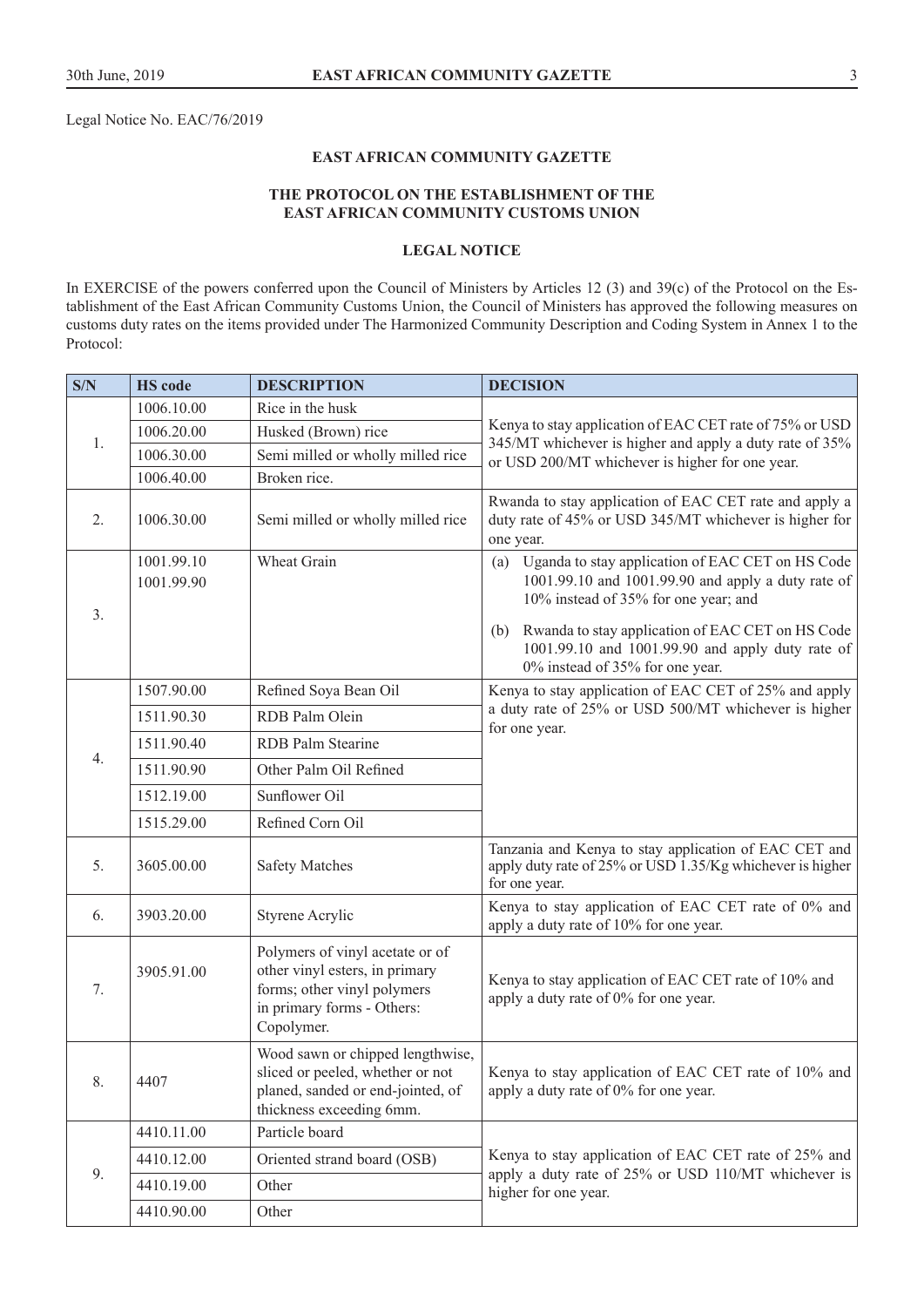| S/N | <b>HS</b> code                                                                  | <b>DESCRIPTION</b>                                                                                                                           | <b>DECISION</b>                                                                                                                     |
|-----|---------------------------------------------------------------------------------|----------------------------------------------------------------------------------------------------------------------------------------------|-------------------------------------------------------------------------------------------------------------------------------------|
| 10. | 4411.12.00                                                                      | MDF -- Of a thickness not<br>exceeding 5 mm                                                                                                  |                                                                                                                                     |
|     | 4411.13.00                                                                      | MDF -- Of a thickness exceeding 5<br>mm but not exceeding 9 mm                                                                               |                                                                                                                                     |
|     | 4411.14.00                                                                      | MDF -- Of a thickness exceeding<br>$9 \text{ mm}$                                                                                            | Kenya to stay application of EAC CET rate of 25% and<br>apply a duty rate of 25% or USD 120/MT whichever is                         |
|     | 4411.92.00                                                                      | MDF -- Of a density exceeding 0.8<br>$g/cm^3$                                                                                                | higher for one year                                                                                                                 |
|     | 4411.93.00                                                                      | MDF -- Of a density exceeding 0.5<br>$g/cm3$ but not exceeding 0.8 $g/cm3$                                                                   |                                                                                                                                     |
|     | 4411.94.00                                                                      | MDF -- Of a density not exceeding<br>$0.5$ g/cm <sup>3</sup>                                                                                 |                                                                                                                                     |
|     | 4412.10.00                                                                      | -Plywood - Of bamboo                                                                                                                         |                                                                                                                                     |
|     | 4412.31.00                                                                      | -Plywood -- With at least one outer<br>ply of tropical wood                                                                                  |                                                                                                                                     |
| 11. | 4412.33.00                                                                      | -Plywood -- Other, with at least<br>one outer ply of non-coniferous<br>wood                                                                  | Kenya to stay application of EAC CET rate of 25% and<br>apply a duty rate of 25% or USD 175 per m <sup>3</sup> whichever is         |
|     | 4412.34.00                                                                      | -Plywood -- Other, with at least<br>one outer ply of non-coniferous<br>wood not specified under<br>subheading 4412.33                        | higher for one year                                                                                                                 |
|     | 4412.39.00                                                                      | -Plywood -- Other, with both outer<br>plies of coniferous wood                                                                               |                                                                                                                                     |
| 12. | 4412.94.00                                                                      | -- Blockboard, laminboard and<br>battenboard                                                                                                 | Kenya to stay application of EAC CET rate of 25% and<br>apply a duty rate of 25% or USD 200/MT whichever is                         |
|     | 4412.99.00                                                                      | Other                                                                                                                                        | higher for one year                                                                                                                 |
|     | 4805.19.00                                                                      | --Other uncoated paper and paper<br>board in rolls or sheets, not further<br>worked or processed                                             |                                                                                                                                     |
| 13. | 4805.91.00                                                                      | Weighing 150g/m <sup>2</sup>                                                                                                                 | Kenya to stay application of EAC CET rate of 10% and                                                                                |
|     | 4805.92.00                                                                      | --Weighing more than $150$ g/m <sup>2</sup> but<br>less than $225$ g/m <sup>2</sup>                                                          | apply a duty rate of 25% for one year                                                                                               |
|     | 4805.93.00                                                                      | --Weighing $225g/m^2$ or more                                                                                                                |                                                                                                                                     |
| 14. | 4819.20.10                                                                      | Skillets, free hinge lid packets                                                                                                             | Kenya to stay application of EAC CET rate of 10% and<br>apply a duty rate of 25% for one year                                       |
| 15. | Chapter 61 and<br>62<br>(Excluding the<br>sensitive items<br>at $50\%$ rate $-$ | Articles of apparel and clothing<br>accessories, knitted or crocheted<br>and Articles of apparel and<br>clothing accessories, not knitted or | Assigned the items as Sensitive for Kenya for one<br>(a)<br>year; and<br>Kenya to stay application of EAC CET rate and apply<br>(a) |
|     | ${6211.42.10,}$<br>6211.43.10 and<br>6211.49.10}                                | crocheted                                                                                                                                    | a duty rate of 35% for one year                                                                                                     |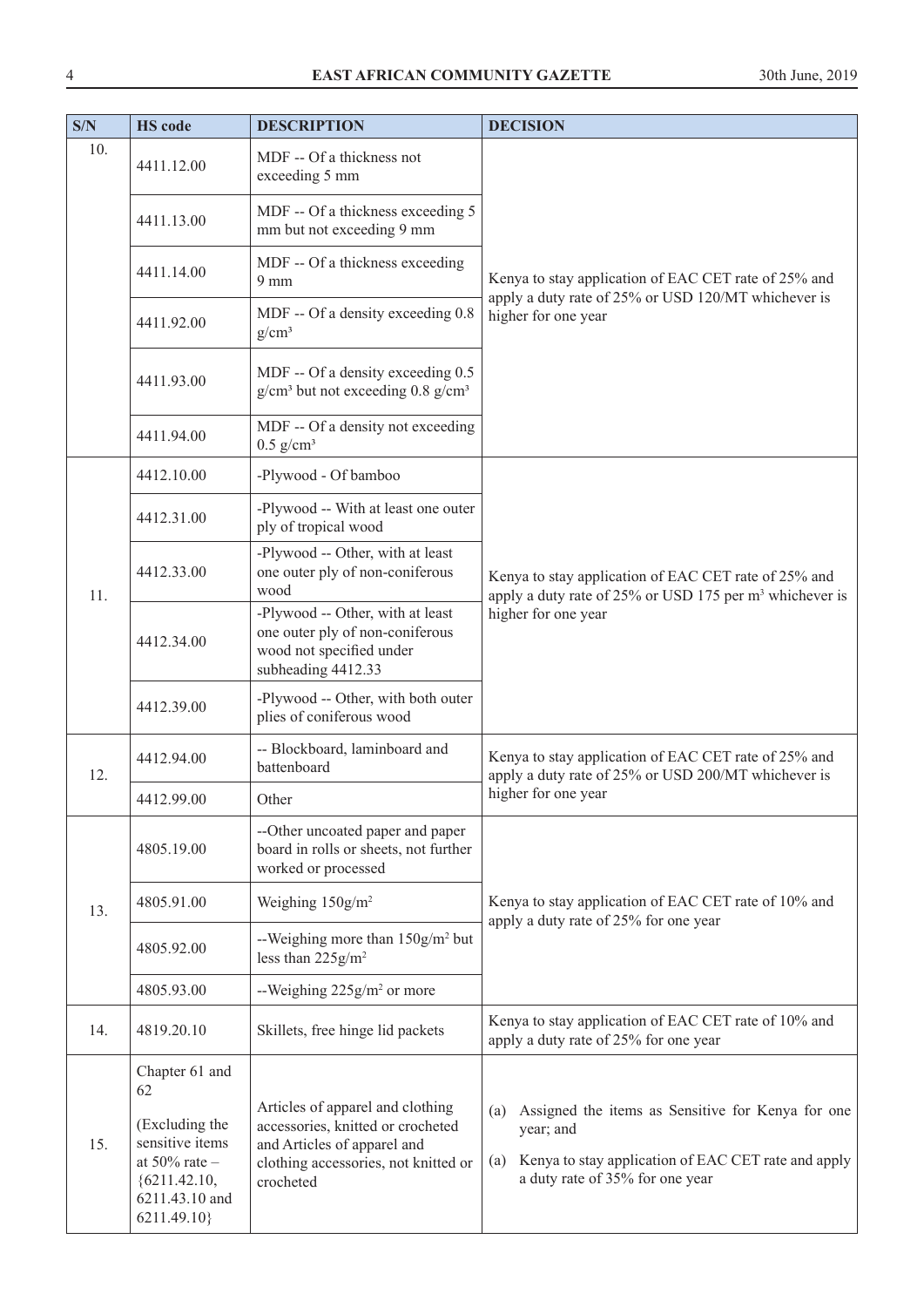| S/N | <b>HS</b> code           | <b>DESCRIPTION</b>                                                                                                                                                                                                                                                                                                                             | <b>DECISION</b>                                                                                                                                                                                                  |
|-----|--------------------------|------------------------------------------------------------------------------------------------------------------------------------------------------------------------------------------------------------------------------------------------------------------------------------------------------------------------------------------------|------------------------------------------------------------------------------------------------------------------------------------------------------------------------------------------------------------------|
|     | 6309.00.10<br>6309.00.20 | Worn items of clothing<br>Worn items of footwear<br>Other worn articles                                                                                                                                                                                                                                                                        | Rwanda to stay application of EAC CET rate on HS<br>(a)<br>Codes 6309.00.10 and 6309.00.90 and apply a duty<br>rate of USD 2.5/Kg instead of 35% or USD0.40/Kg<br>whichever is higher for one year;              |
| 16. | 6309.00.90               |                                                                                                                                                                                                                                                                                                                                                | Rwanda to stay application of EAC CET rate on HS<br>(b)<br>Code 6309.00.20 and apply a duty rate of USD 5/Kg<br>instead of 35% or USD0.40/Kg whichever is higher<br>for one year;                                |
|     |                          |                                                                                                                                                                                                                                                                                                                                                | (c) Burundi, Tanzania and Uganda to stay application<br>of the EAC CET rate and apply a duty rate of 35%<br>instead of 35% or USD 0.40/Kg whichever is higher<br>for one year;                                   |
|     |                          |                                                                                                                                                                                                                                                                                                                                                | (d) Kenya to stay application of the EAC CET rate on<br>HS Code 6309.00.20 and apply a duty rate of 35% or<br>USD 0.20/Kg whichever is higher instead of 35% or<br>USD 0.40/Kg whichever is higher for one year. |
| 17. | 6405.10.00               | Shoes with leather uppers.                                                                                                                                                                                                                                                                                                                     | Kenya to stay application of EAC CET rate of 25% and<br>apply a duty rate of 25% or USD 5/Pair whichever is<br>higher for one year                                                                               |
| 18. | 6405.20.00               | With uppers of textile materials                                                                                                                                                                                                                                                                                                               | Kenya to stay application of EAC CET rate of 25% and<br>apply a duty rate of 25% or USD 2.5/Pair whichever is                                                                                                    |
|     | 6405.90.00               | Other                                                                                                                                                                                                                                                                                                                                          | higher for one year                                                                                                                                                                                              |
|     | 6401.10.00               | Waterproof footwear with outer<br>soles and uppers of rubber or<br>of plastics, the uppers of which<br>are neither fixed to the sole nor<br>assembled by stitching, riveting,<br>nailing, screwing, plugging or<br>similar<br>processes.<br>Footwear<br>incorporating a protective metal<br>toecap.<br>Articles<br>like<br>Safety<br>Gumboots. |                                                                                                                                                                                                                  |
| 19. | 6401.92.00               | Waterproof footwear with outer<br>soles and uppers of rubber or<br>of plastics, the uppers of which<br>are neither fixed to the sole nor<br>assembled by stitching, riveting,<br>nailing, screwing, plugging or<br>similar processes. Covering the<br>ankle but not covering the knee.                                                         | Kenya to stay application of EAC CET rate of 25% and<br>apply a duty rate of 25% or USD 2.5/Pair whichever is<br>higher for one year                                                                             |
|     | 6401.99.00               | Other                                                                                                                                                                                                                                                                                                                                          |                                                                                                                                                                                                                  |
|     | 6402.19.00               | Other footwear with outer soles<br>and uppers of rubber or Plastics.<br><b>Full Plastic footwear</b>                                                                                                                                                                                                                                           |                                                                                                                                                                                                                  |
|     | 6402.20.00               | Footwear with upper straps or<br>thongs assembled to the sole by<br>means of plugs Slippers, Flip<br>Flops and the like.                                                                                                                                                                                                                       |                                                                                                                                                                                                                  |
|     | 6402.91.00               | Other footwear with outer soles<br>and uppers of rubber or Plastics -<br>covering the ankle                                                                                                                                                                                                                                                    |                                                                                                                                                                                                                  |
|     | 6402.99.00               | Other                                                                                                                                                                                                                                                                                                                                          |                                                                                                                                                                                                                  |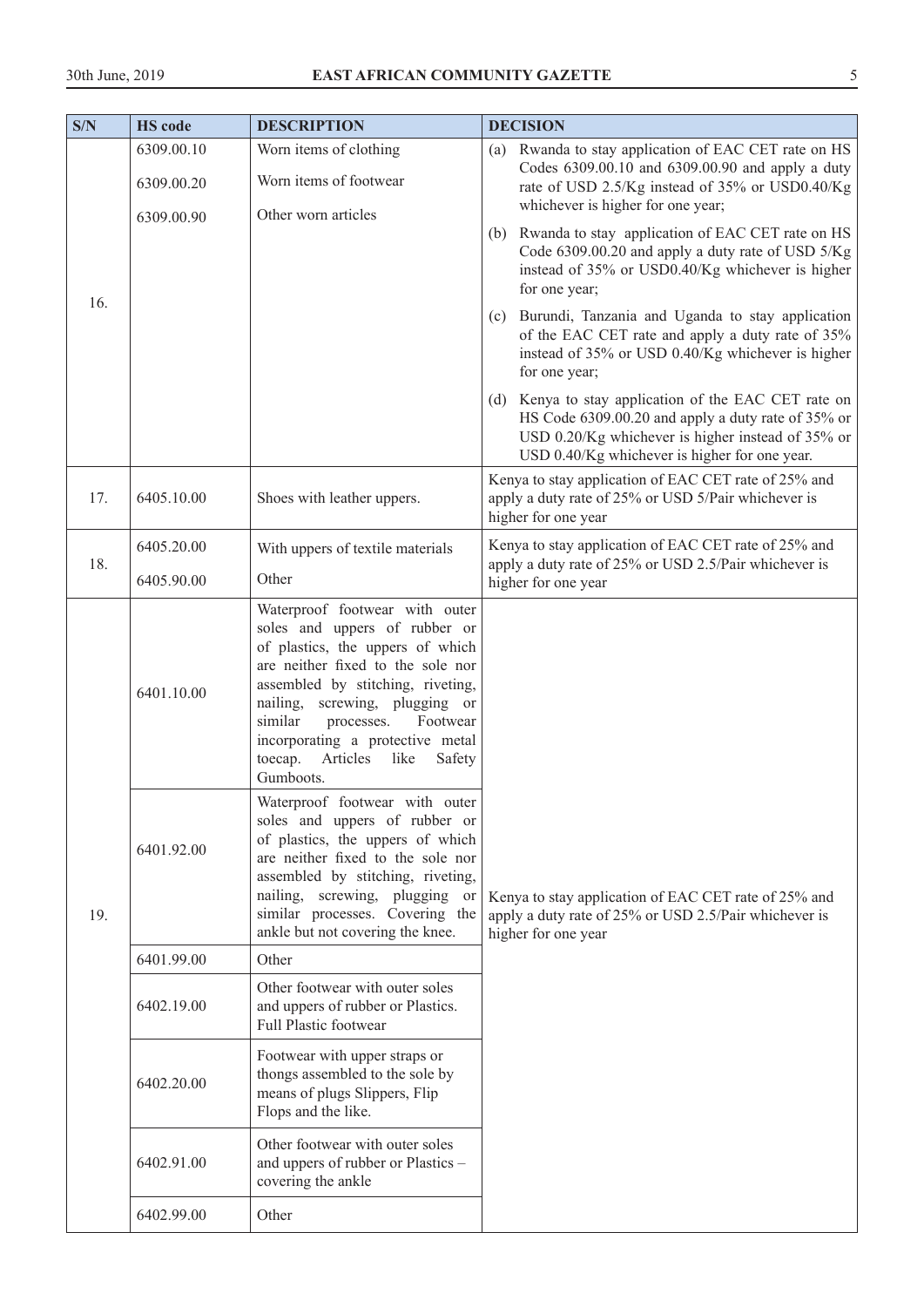| S/N | <b>HS</b> code | <b>DESCRIPTION</b>                                                                                                                             | <b>DECISION</b>                                                                                                                    |
|-----|----------------|------------------------------------------------------------------------------------------------------------------------------------------------|------------------------------------------------------------------------------------------------------------------------------------|
|     | 6403.20.00     | Footwear with outer soles of<br>leather, and uppers which consist<br>of leather straps across the instep<br>and around the big toe             | Kenya to stay application of EAC CET rate of 25% and                                                                               |
| 20. | 6403.40.00     | Footwear with outer soles of<br>rubber, plastics, leather or<br>composition leather and uppers<br>of leather – incorporating a metal<br>toecap | apply a duty rate of 25% or USD 5/Pair whichever is<br>higher for one year                                                         |
|     | 7209.16.00     | -- Of a thickness exceeding 1 mm<br>but less than 3 mm                                                                                         |                                                                                                                                    |
|     | 7209.17.00     | -- Of a thickness of 0.5 mm or<br>more but not exceeding 1 mm                                                                                  |                                                                                                                                    |
|     | 7209.18.00     | -- Of a thickness of less than 0.5<br>mm                                                                                                       | Kenya to stay application of EAC CET rate of 10% and                                                                               |
| 21. | 7209.26.00     | -- Of a thickness exceeding 1 mm<br>but less than 3 mm                                                                                         | apply a duty rate of 10% or USD 125/MT whichever is<br>higher for one year                                                         |
|     | 7209.27.00     | -- Of a thickness of 0.5 mm or<br>more but not exceeding 1 mm                                                                                  |                                                                                                                                    |
|     | 7209.28.00     | -- Of a thickness of less than 0.5<br>mm                                                                                                       |                                                                                                                                    |
|     | 7209.90.00     | $-$ Other                                                                                                                                      |                                                                                                                                    |
|     | 7210.30.00     | - Electrolytically plated or coated<br>with zinc/aluminium                                                                                     |                                                                                                                                    |
|     |                | (Metal coating)                                                                                                                                |                                                                                                                                    |
|     | 7210.41.00     | Corrugated (Metal Coated -<br>corrugated, cut, profiled sheets)                                                                                |                                                                                                                                    |
| 22. | 7210.49.00     | Other - (Coils (G.I))                                                                                                                          | Kenya to stay application of EAC CET rate of 25% and<br>apply a duty rate of 25% or USD 250/MT whichever is                        |
|     | 7210.61.00     | -- Plated or coated with<br>aluminium-zinc alloys                                                                                              | higher for one year                                                                                                                |
|     | 7210.69.00     | -- Other                                                                                                                                       |                                                                                                                                    |
|     | 7210.70.00     | Painted, Vanished or coated with<br>plastics                                                                                                   |                                                                                                                                    |
|     | 7210.90.00     | Other                                                                                                                                          |                                                                                                                                    |
| 23. | 7211.23.00     | -- Containing by weight less than<br>0.25% of carbon (Cold Rolled<br>Steel)                                                                    | Kenya to stay application of EAC CET rate of 10% and<br>apply a duty rate of 10% or USD 125/MT whichever is<br>higher for one year |
| 24. | 7211.29.00     | Other                                                                                                                                          | Kenya to stay application of EAC CET rate of 25% and<br>apply a duty rate of 25% or USD 125/MT whichever is<br>higher for one year |
|     | 7211.90.00     | Other                                                                                                                                          | Kenya to stay application of EAC CET rate of 10% and                                                                               |
| 25. | 7212.20.00     | Electrolytically plated or coated<br>with zinc (Metal Coating)                                                                                 | apply a duty rate of 10% or USD 125/MT whichever is<br>higher for one year                                                         |
|     | 7212.30.00     | Otherwise plated or coated with<br>zinc                                                                                                        | Kenya to stay application of EAC CET rate of 25% and                                                                               |
| 26. | 7212.40.00     | Painted, varnished or coated with<br>plastics                                                                                                  | apply a duty rate of 25% or USD 250/MT whichever is<br>higher for one year                                                         |
|     | 7212.50.00     | Otherwise plated or coated                                                                                                                     |                                                                                                                                    |
| 27. | 7212.60.00     | Clad                                                                                                                                           | Kenya to stay application of EAC CET rate and apply a<br>duty rate of 10% or USD 125/MT whichever is higher for<br>one year        |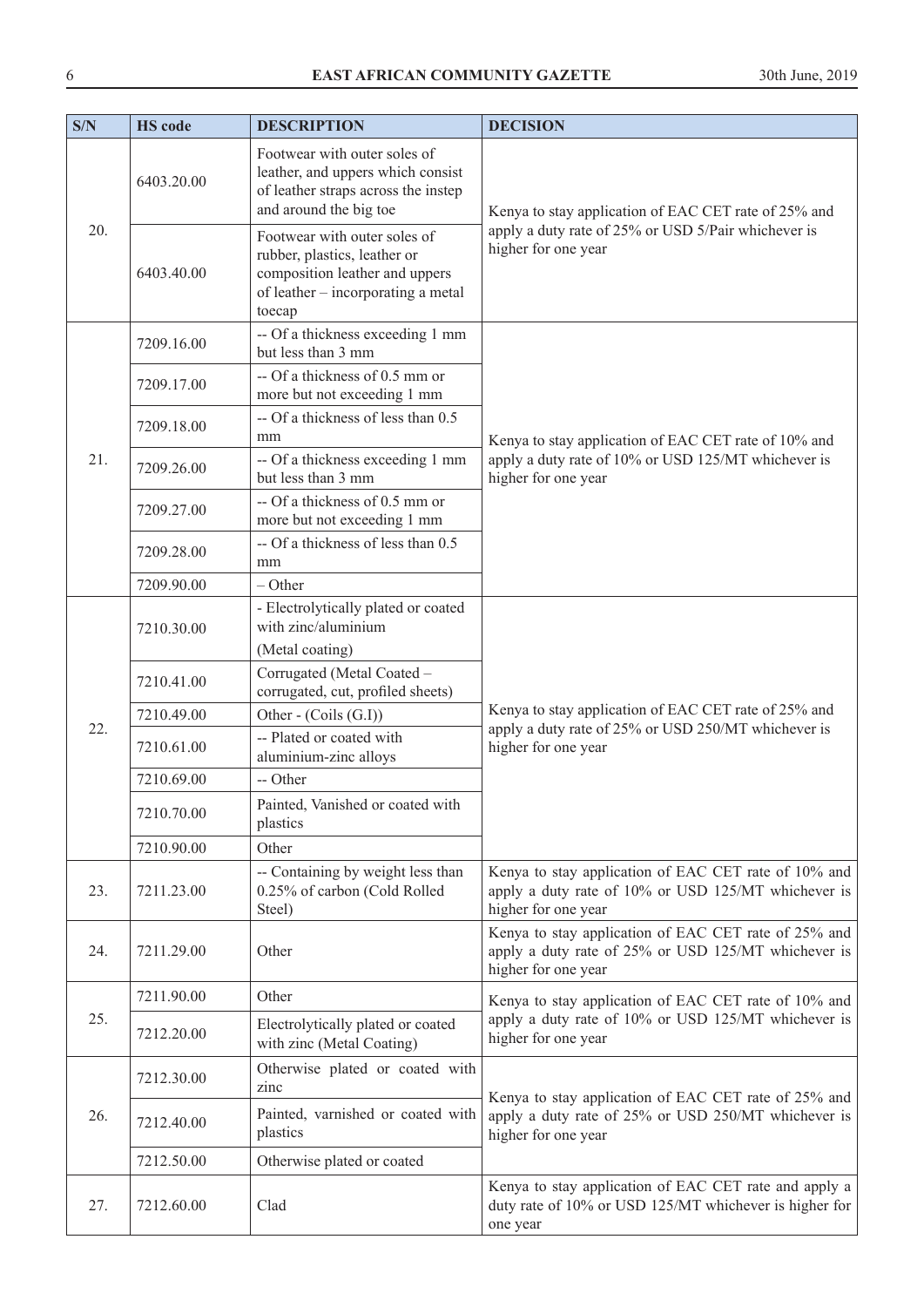| S/N | <b>HS</b> code | <b>DESCRIPTION</b>                                                                                                                        | <b>DECISION</b>                                                                                                                    |
|-----|----------------|-------------------------------------------------------------------------------------------------------------------------------------------|------------------------------------------------------------------------------------------------------------------------------------|
|     | 7216.31.10     | -- U sections                                                                                                                             |                                                                                                                                    |
|     | 7216.32.10     | -- I sections                                                                                                                             | Kenya to stay application of EAC CET rate of 0% and                                                                                |
| 28. | 7216.33.10     | -- H sections                                                                                                                             | apply a duty rate of 25% or USD 250/MT whichever is<br>higher for one year                                                         |
|     | 7216.40.10     | - L or T sections                                                                                                                         |                                                                                                                                    |
|     | 7217.10.00     | - Not plated or coated, whether or<br>not polished                                                                                        |                                                                                                                                    |
|     | 7222.11.00     |                                                                                                                                           |                                                                                                                                    |
| 29. | 7222.19.00     | - Other bars and rods of stainless                                                                                                        | Kenya to stay application of EAC CET rate of 10% and<br>apply a duty rate of 25% or USD 250/MT whichever is                        |
|     | 7222.20.00     | steel; angles, shapes and sections<br>of stainless steel                                                                                  | higher for one year                                                                                                                |
|     | 7222.30.00     |                                                                                                                                           |                                                                                                                                    |
|     | 7222.40.00     |                                                                                                                                           |                                                                                                                                    |
|     |                | - Other, not further worked than                                                                                                          | Kenya to stay application of EAC CET rate of 10% and                                                                               |
| 30. | 7225.30.00     | hot-rolled, in coils                                                                                                                      | apply a duty rate of 0% for one year                                                                                               |
| 31. | 7225.50.00     | - Other, not further worked than<br>cold-rolled (cold-reduced)                                                                            | Kenya to stay application of EAC CET rate of 10% and<br>apply a duty rate of 10% or USD 125/MT whichever is<br>higher for one year |
|     | 7225.91.00     | -- Electrolytically plated or coated                                                                                                      |                                                                                                                                    |
|     |                | with zinc (Metal Coated)                                                                                                                  | Kenya to stay application of EAC CET rate of 10% and                                                                               |
| 32. | 7225.92.00     | -- Otherwise plated or coated with<br>zinc                                                                                                | apply a duty rate of 25% or USD 250/MT whichever is<br>higher for one year                                                         |
|     |                | (Metal Coated)                                                                                                                            |                                                                                                                                    |
| 33. | 7225.99.00     | -- Other                                                                                                                                  | Kenya to stay application of EAC CET rate of 10% and<br>apply a duty rate of 25% or USD 275/MT whichever is<br>higher for one year |
| 34. | 7226.92.00     | Flat-rolled products of other alloy<br>steel, of a width of less than 600<br>mm. -- Not further worked than<br>cold-rolled (cold-reduced) | Kenya to stay application of EAC CET rate of 10% and<br>apply a duty rate of 10% or USD 125/MT whichever is<br>higher for one year |
| 35. | 7226.99.00     | Flat-rolled products of other alloy<br>steel, of a width of less than 600<br>$mm. - Other$                                                | Kenya to stay application of EAC CET rate of 10% and<br>apply a duty rate of 10% or USD 125/MT whichever is<br>higher for one year |
|     | 7306.30.00     | - Other, welded, of circular cross-<br>section, of iron or non-alloy steel                                                                |                                                                                                                                    |
|     | 7306.50.00     | - Other, welded, of circular cross-<br>section, of other alloy steel                                                                      |                                                                                                                                    |
| 36. | 7306.61.00     | Of square or rectangular cross-<br>section                                                                                                | Kenya to stay application of EAC CET rate of 25% and<br>apply a duty rate of 25% or USD 200/MT whichever is                        |
|     | 7306.69.00     | -- Of other non-circular cross-<br>section                                                                                                | higher for one year                                                                                                                |
|     | 7306.90.00     | Other Tubes, pipes and hollow<br>profiles (for example, open seam or<br>welded, riveted or similarly closed)<br>of iron or steel          |                                                                                                                                    |
|     | 7308.10.00     | <b>Bridges and Bridge Sections</b>                                                                                                        |                                                                                                                                    |
|     | 7308.20.00     | Towers and lattice masts                                                                                                                  |                                                                                                                                    |
|     | 7308.30.00     | Doors, windows and their frames<br>and thresholds for doors                                                                               | Kenya to stay application of EAC CET rate and apply a                                                                              |
| 37. | 7308.40.00     | - Equipment for scaffolding, shut-<br>tering, propping or pitpropping                                                                     | duty rate of 25% or USD 250/MT whichever is higher for<br>one year                                                                 |
|     | 7308.90.91     | Road guard rails                                                                                                                          |                                                                                                                                    |
|     | 7308.90.99     | Other (Structural Steelwork)                                                                                                              |                                                                                                                                    |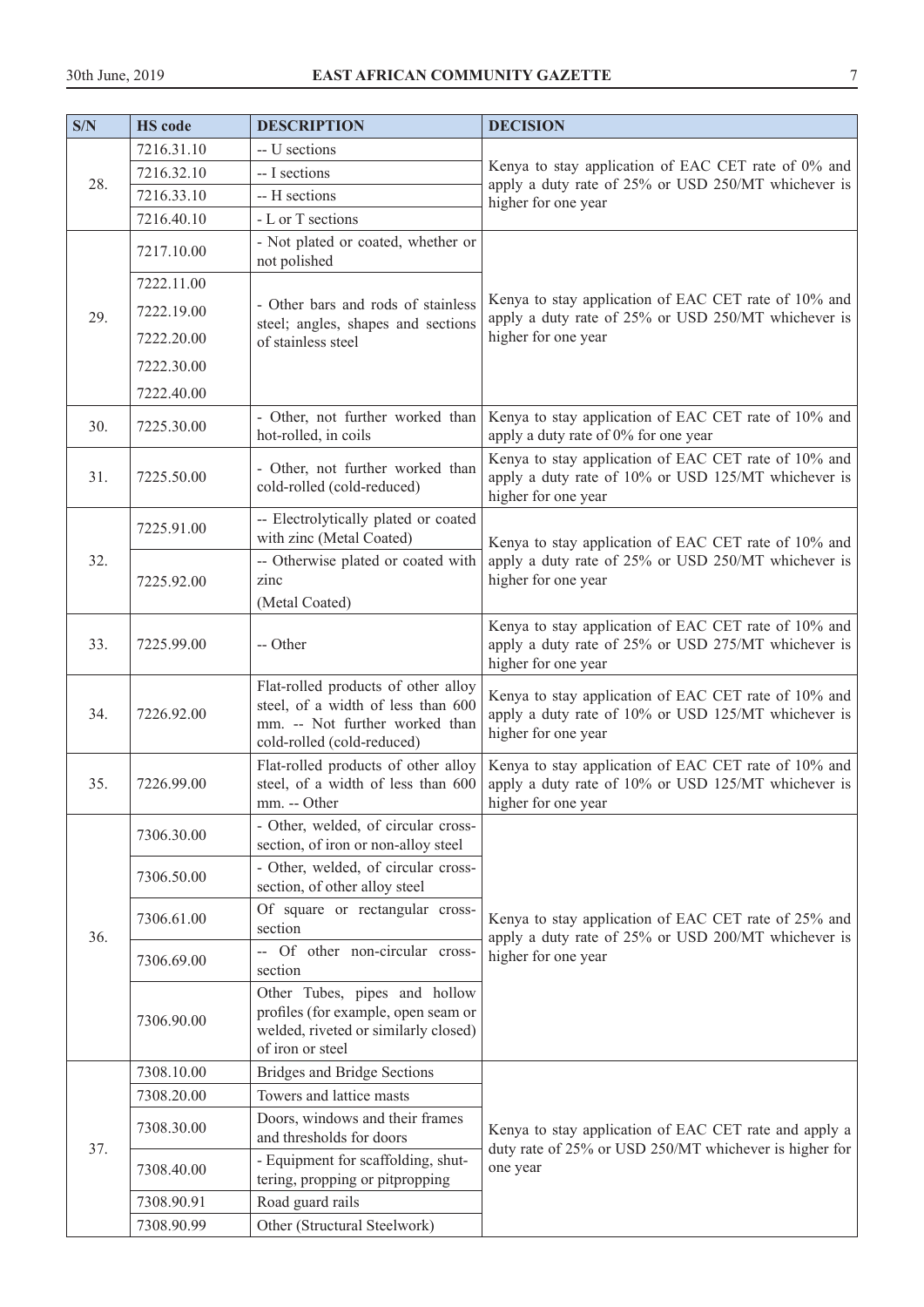| S/N | <b>HS</b> code           | <b>DESCRIPTION</b>                                                                                                                                                                                                                                                                                                                                   | <b>DECISION</b>                                                                                                                                                                                                                                                                                                                                                                               |
|-----|--------------------------|------------------------------------------------------------------------------------------------------------------------------------------------------------------------------------------------------------------------------------------------------------------------------------------------------------------------------------------------------|-----------------------------------------------------------------------------------------------------------------------------------------------------------------------------------------------------------------------------------------------------------------------------------------------------------------------------------------------------------------------------------------------|
| 38. | 7311.00.00               | Containers for compressed or liq-<br>uefied gas, of iron or steel - Liquid<br>Gas cylinders (LPG)                                                                                                                                                                                                                                                    | Kenya, Uganda and Rwanda to stay application of the EAC<br>CET rate of 0% and apply a duty rate of 25% for one year                                                                                                                                                                                                                                                                           |
| 39. | 7317.00.00               | Nails, tacks, drawing pins, cor-<br>rugated nails, staples (other than<br>those of heading 83.05) and similar<br>articles, of iron or steel, whether or<br>not with heads of other material,<br>but excluding such articles with<br>heads of copper.                                                                                                 | Assigned the items as Sensitive for Kenya and Uganda<br>(a)<br>for one year; and<br>(b) Kenya and Uganda to stay application of the EAC<br>CET rate of 25% and apply a duty rate of 35% or USD<br>350/MT whichever is higher for one year<br>Tanzania to stay application of the EAC CET rate of<br>(c)<br>25% and apply a duty rate of 25% or USD 350/MT<br>whichever is higher for one year |
|     | 7318.11.00               | -- Coach screws                                                                                                                                                                                                                                                                                                                                      | Assigned the items as Sensitive for Kenya for one<br>(a)                                                                                                                                                                                                                                                                                                                                      |
| 40. | 7318.12.00               | -- Other wood screws                                                                                                                                                                                                                                                                                                                                 | year; and<br>(b) Kenya to stay application of the EAC CET rate of                                                                                                                                                                                                                                                                                                                             |
|     | 7318.13.00               | -- Screw hooks and screw rings                                                                                                                                                                                                                                                                                                                       | 10% and apply a duty rate of 35% or USD 350/MT<br>whichever is higher for one year                                                                                                                                                                                                                                                                                                            |
| 41. | 7318.15.00               | -- Other screws and bolts, whether<br>or not with their nuts or washers                                                                                                                                                                                                                                                                              | Assigned the items as Sensitive for Kenya for one<br>(a)<br>year; and<br>Kenya to stay application of the EAC CET rate and<br>(b)<br>apply a duty rate of 35% or USD 250/MT whichever<br>is higher for one year                                                                                                                                                                               |
| 42. | 7318.16.00               | -- Nuts                                                                                                                                                                                                                                                                                                                                              | Assigned the items as Sensitive for Kenya for one<br>(a)<br>year; and<br>Kenya to stay application of the EAC CET rate and<br>(b)<br>apply a duty rate of 35% or USD 250/MT whichever<br>is higher for one year                                                                                                                                                                               |
|     | 7318.19.00               | -- Other                                                                                                                                                                                                                                                                                                                                             | Assigned the items as Sensitive for Kenya for one<br>(a)<br>year; and                                                                                                                                                                                                                                                                                                                         |
| 43. | 7318.23.00<br>7318.29.00 | -- Rivets<br>-- Other                                                                                                                                                                                                                                                                                                                                | (b) Kenya to stay application of the EAC CET rate of<br>10% and apply a duty rate of 35% or USD 350/MT<br>whichever is higher for one year                                                                                                                                                                                                                                                    |
| 44. | 7320.10.00               | Leaf-springs and leaves therefore                                                                                                                                                                                                                                                                                                                    | Kenya to stay application of the EAC CET rate of 25%<br>and apply a duty rate of 25% or USD 250/MT whichever<br>is higher for one year                                                                                                                                                                                                                                                        |
| 45. | 7321.19.00<br>7321.89.00 | Stove, range, grates, cookers<br>(including those with subsidiary<br>boilers for central heating), bar-<br>becues, braziers, gas rings, plage<br>warmers and similar non-electric<br>domestic appliances, and part<br>thereof, of iron or steel ---other,<br>including appliances for solid fuel<br>---other, including appliances for<br>solid fuel | Kenya to stay application of the EAC CET rate of 10%<br>and apply a duty rate of 25% for one year                                                                                                                                                                                                                                                                                             |
| 46. | 7323.10.00               | Iron or steel wool; pot scourers<br>and scouring or polishing pads,<br>gloves and the like                                                                                                                                                                                                                                                           | Kenya to stay application of the EAC CET rate of 25%<br>and apply a duty rate of 25% or USD 200/MT whichever<br>is higher for one year                                                                                                                                                                                                                                                        |
| 47. | 7326.90.90               | Other articles of iron or steel.                                                                                                                                                                                                                                                                                                                     | Kenya to stay application of the EAC CET rate of 25%<br>and apply a duty rate of 25% or USD 250/MT whichever<br>is higher for one year                                                                                                                                                                                                                                                        |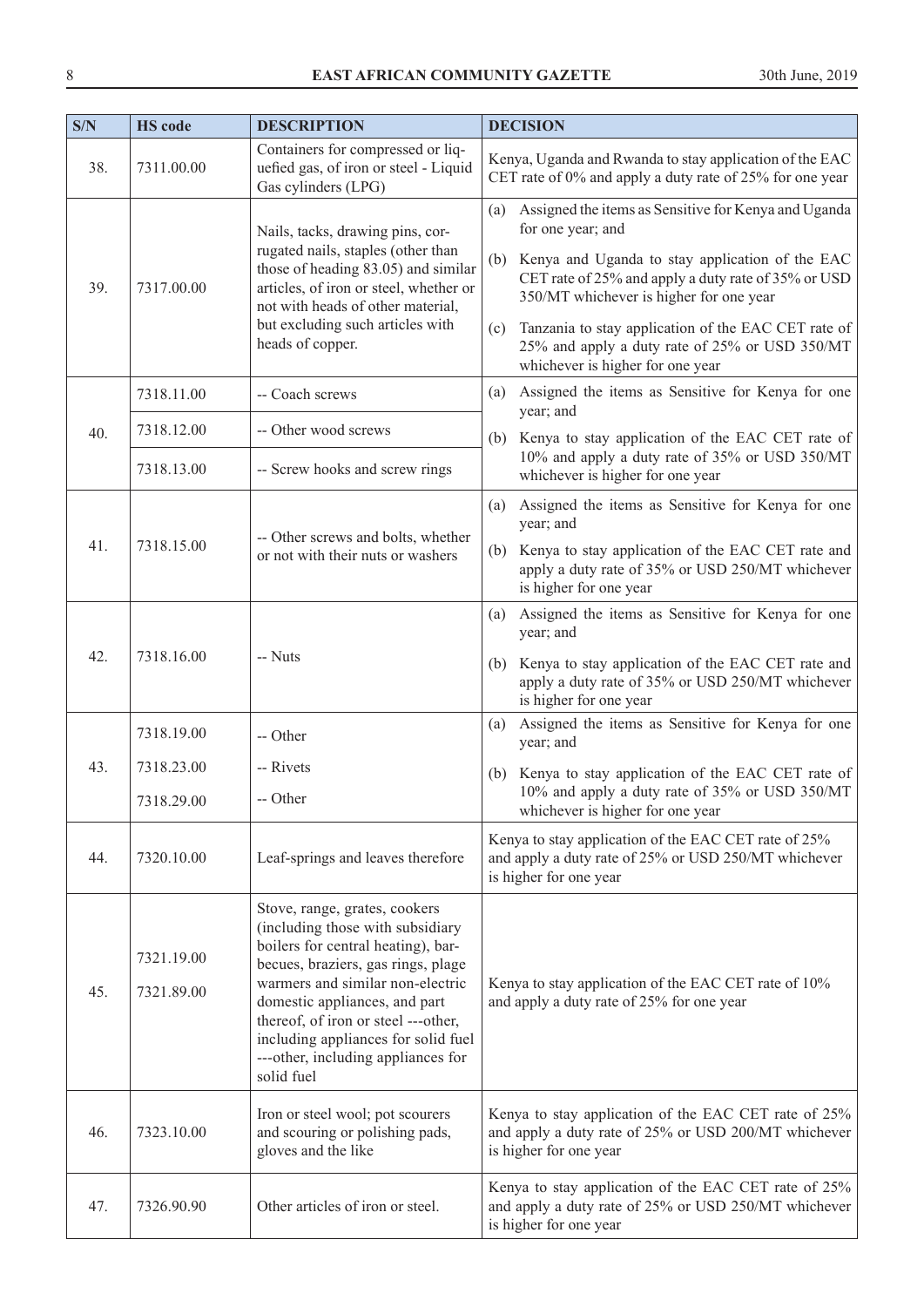| S/N | <b>HS</b> code                                                                                                                                                                     | <b>DESCRIPTION</b>                                           | <b>DECISION</b>                                                                                                                                                                                                     |
|-----|------------------------------------------------------------------------------------------------------------------------------------------------------------------------------------|--------------------------------------------------------------|---------------------------------------------------------------------------------------------------------------------------------------------------------------------------------------------------------------------|
|     | 8304.00.00                                                                                                                                                                         | Filing cabinets                                              | Kenya to stay application of the EAC CET rate of 25%                                                                                                                                                                |
| 48. | 8311.10.00                                                                                                                                                                         | Coated electrodes of base metal,<br>for electric arc-welding | and apply a duty rate of 25% or USD 250/MT whichever<br>is higher for one year                                                                                                                                      |
|     | 9403.30.00                                                                                                                                                                         | Wooden furniture of a kind used in<br>offices                |                                                                                                                                                                                                                     |
| 49. | 9403.40.00                                                                                                                                                                         | Wooden furniture of a kind used in<br>the kitchen            | Assigned the items as Sensitive for Kenya for one<br>(a)<br>year; and                                                                                                                                               |
|     | 9403.50.00                                                                                                                                                                         | Wooden furniture of a kind used in<br>the bedroom            | Kenya to stay application of the EAC CET rate of<br>(b)<br>25% and apply a duty rate of 35% for one year                                                                                                            |
|     | 9403.60.00                                                                                                                                                                         | Other wooden furniture                                       |                                                                                                                                                                                                                     |
| 50. | 9406.90.90                                                                                                                                                                         | Prefabricated buildings-Others                               | Assigned the items as Sensitive for Kenya for one<br>(a)<br>year; and<br>(b) Kenya to stay application of the EAC CET rate of<br>25% and apply a duty rate of 35% or USD 250/MT<br>whichever is higher for one year |
| 51. | 0701.90.00<br>0710.10.00<br>2004.10.00<br>2005.20.00                                                                                                                               | Cooked Potatoes, fresh or chilled,<br>other than seed        | Assigned the items as Sensitive for Uganda for one<br>(a)<br>year; and<br>(b) Uganda to stay application of the EAC CET rate of<br>25% and apply a duty rate of 60% for one year                                    |
| 52. | 0409.00.00<br>1702.90.00                                                                                                                                                           | Honey - Natural and artificial                               | Assigned the items as Sensitive for Uganda for one<br>(a)<br>year; and<br>(b) Uganda to stay application of the EAC CET rate of<br>25% and apply a duty rate of 60% for one year                                    |
| 53. | 6802.10.00<br>6802.21.00<br>6802.23.00<br>6802.29.00<br>6802.91.00<br>6802.92.00<br>6802.93.00<br>6802.99.00<br>6907.21.00<br>6907.22.00<br>6907.23.00<br>6907.30.00<br>6907.40.00 | Tiles                                                        | Assigned the items as Sensitive for Uganda for one<br>(a)<br>year; and<br>(b) Uganda to stay application of the EAC CET rate of<br>25% and apply a duty rate of 35% for one year                                    |
| 54. | 2002.90.00                                                                                                                                                                         | Tomato Paste and other Preserved<br>tomatoes                 | Assigned the items as Sensitive for Uganda for one<br>(a)<br>year; and<br>(b) Uganda to stay application of the EAC CET rate of<br>25% and apply a duty rate of 35% for one year                                    |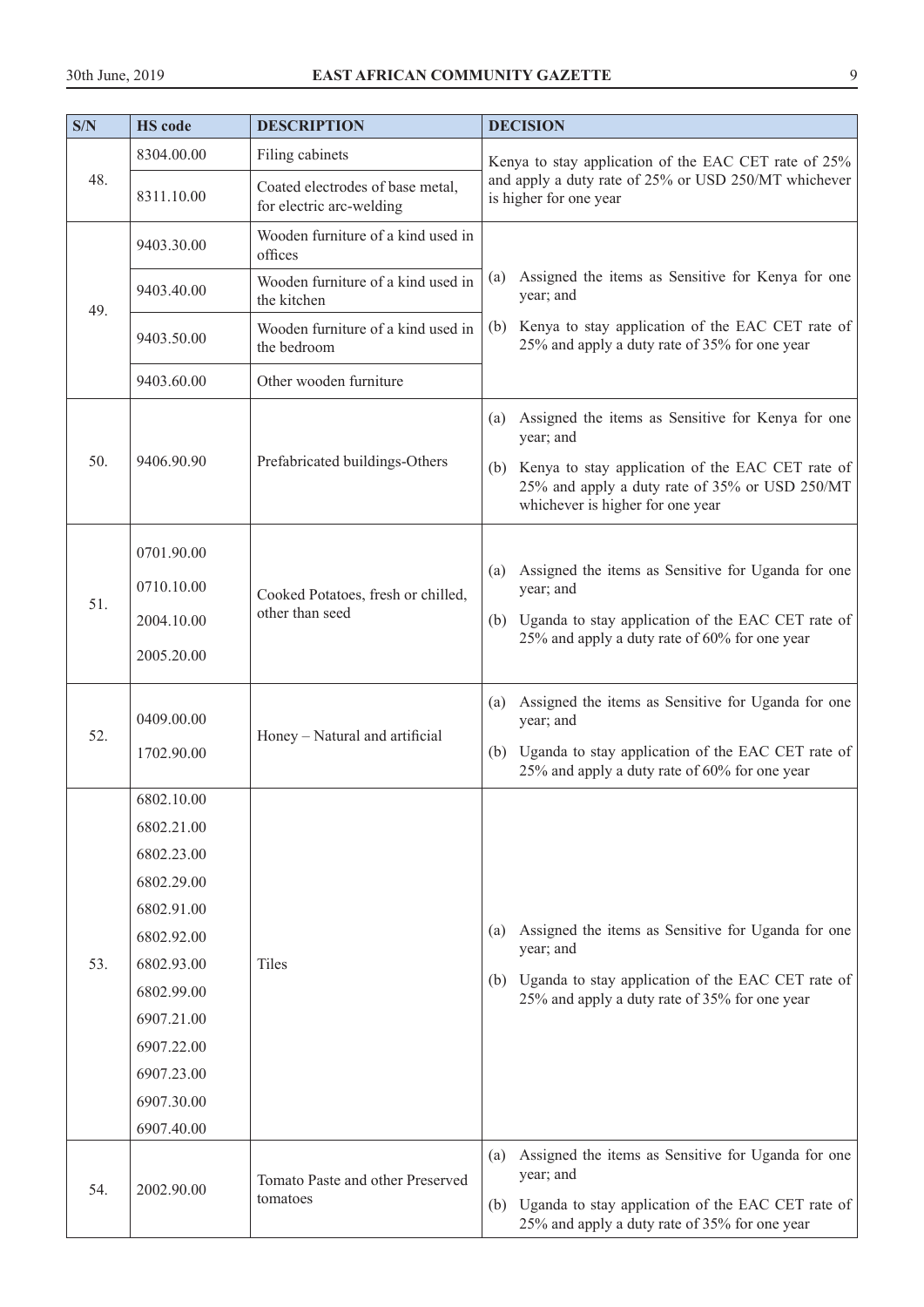| S/N | <b>HS</b> code                            | <b>DESCRIPTION</b>                                                                                                                      | <b>DECISION</b>                                                                                             |
|-----|-------------------------------------------|-----------------------------------------------------------------------------------------------------------------------------------------|-------------------------------------------------------------------------------------------------------------|
| 55. | 22.02<br>Ready to drink juices of heading | Assigned the items as Sensitive for Uganda for one<br>(a)<br>year; and                                                                  |                                                                                                             |
|     |                                           |                                                                                                                                         | (b) Uganda to stay application of the EAC CET rate of<br>25% and apply a duty rate of 60% for one year      |
| 56. | 8528.72.90                                | Television sets                                                                                                                         | Assigned the items as Sensitive for Uganda for one<br>(a)<br>year; and                                      |
|     |                                           |                                                                                                                                         | (b) Uganda to stay application of the EAC CET rate of<br>25% and apply a duty rate of 35% for one year      |
| 57. | 9503.00.00                                | <b>Toys</b>                                                                                                                             | Assigned the items as Sensitive for Uganda for one<br>(a)<br>year; and                                      |
|     |                                           |                                                                                                                                         | (b) Uganda to stay application of the EAC CET rate of<br>25% and apply a duty rate of 35% for one year      |
| 58. | 3306.10.00                                | Toothpaste and other mouth wash                                                                                                         | Assigned the items as Sensitive for Uganda for one<br>(a)<br>year; and                                      |
|     | 3306.90.00                                | preparations.                                                                                                                           | (b) Uganda to stay application of the EAC CET rate of<br>25% and apply a duty rate of 35% for one year      |
|     | 0901.21.00                                |                                                                                                                                         |                                                                                                             |
|     | 0901.22.00                                |                                                                                                                                         | Assigned the items as Sensitive for Uganda for one<br>(a)<br>year; and                                      |
| 59. | 0901.90.00                                | Processed Coffee                                                                                                                        | (b) Uganda to stay application of the EAC CET rate of                                                       |
|     | 2101.11.00                                |                                                                                                                                         | 25% and apply a duty rate of 60% for one year                                                               |
|     | 2102.12.00                                |                                                                                                                                         |                                                                                                             |
| 60. | 09.01                                     | Coffee whether or roasted or<br>decaffeinated, coffee husks and<br>skins coffee substitutes containing<br>coffee in any proportion with | Assigned the items as Sensitive for Tanzania for one<br>(a)<br>year; and                                    |
|     |                                           |                                                                                                                                         | Tanzania to stay application of the EAC CET rate of<br>(b)<br>25% and apply a duty rate of 35% for one year |
|     | 09.02                                     |                                                                                                                                         | Assigned the items as Sensitive for Uganda for one<br>(a)<br>year; and                                      |
| 61. | 2101.20.00                                | Processed tea.                                                                                                                          | (b) Uganda to stay application of the EAC CET rate of<br>25% and apply a duty rate of 60% for one year      |
|     | 0910.11.00                                |                                                                                                                                         | Assigned the items as Sensitive for Uganda for one<br>(a)<br>year; and                                      |
| 62. | 0910.12.00                                | Ginger.                                                                                                                                 | Uganda to stay application of the EAC CET rate of<br>(b)<br>25% and apply a duty rate of 60% for one year   |
|     | 20.07                                     |                                                                                                                                         | Assigned the items as Sensitive for Uganda for one<br>(a)<br>year; and                                      |
| 63. |                                           | Jams, marmalades, jelly.                                                                                                                | Uganda to stay application of the EAC CET rate of<br>(b)<br>25% and apply a duty rate of 60% for one year   |
| 64. | 3405.10.00                                | Shoe Polish                                                                                                                             | Assigned the items as Sensitive for Uganda for one<br>(a)<br>year; and                                      |
|     |                                           |                                                                                                                                         | (b) Uganda to stay application of the EAC CET rate of<br>25% and apply a duty rate of 35% for one year      |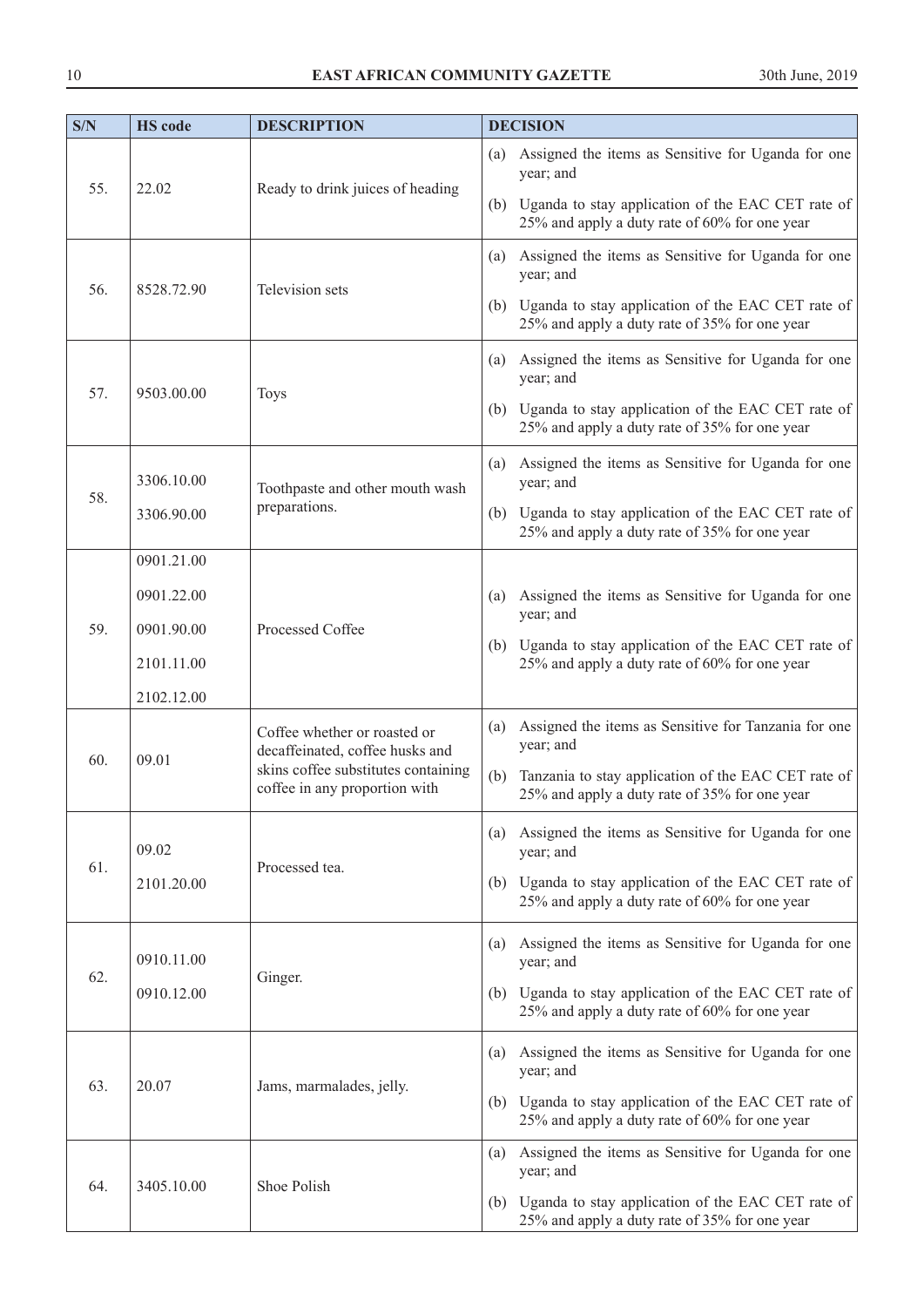| S/N | <b>HS</b> code                                                                   | <b>DESCRIPTION</b>                                          | <b>DECISION</b>                                                                                                                                                                                                                                                                                                   |
|-----|----------------------------------------------------------------------------------|-------------------------------------------------------------|-------------------------------------------------------------------------------------------------------------------------------------------------------------------------------------------------------------------------------------------------------------------------------------------------------------------|
| 65. | Headings<br>02.01<br>02.02<br>02.03<br>02.04<br>02.05<br>02.06<br>02.07<br>16.02 | Meat of<br>Chicken<br>Bovine animals<br>Swine<br>Sheep      | Assigned the items as Sensitive for Uganda for one<br>(a)<br>year; and<br>(b) Uganda to stay application of the EAC CET rate of<br>25% and apply a duty rate of 60% for one year                                                                                                                                  |
| 66. | 2008.11.00                                                                       | Peanut Butter                                               | Assigned the items as Sensitive for Uganda for one<br>(a)<br>year; and<br>Uganda to stay application of the EAC CET rate of<br>(b)<br>25% and apply a duty rate of 60% for one year                                                                                                                               |
| 67. | 1806.90.00                                                                       | <b>Bread</b> spreads                                        | Assigned the items as Sensitive for Uganda for one<br>(a)<br>year; and<br>Uganda to stay application of the EAC CET rate of<br>(b)<br>25% and apply a duty rate of 60% for one year                                                                                                                               |
| 68. | 0703.10.00<br>0703.20.00                                                         | Onions, shallots, garlic, leeks                             | Assigned the items as Sensitive for Uganda for one<br>(a)<br>year; and                                                                                                                                                                                                                                            |
|     | 0703.90.00                                                                       | etc., fresh or chilled.                                     | Uganda to stay application of the EAC CET rate of<br>(b)<br>25% and apply a duty rate of 60% for one year                                                                                                                                                                                                         |
| 69. | 1512.29.00                                                                       | Refined Cotton-seed oil                                     | Assigned the items as Sensitive for Uganda for one<br>(a)<br>year; and<br>Uganda to stay application of the EAC CET rate of<br>(b)<br>25% and apply a duty rate of 60% for one year                                                                                                                               |
| 70. | 1512.19.00                                                                       | Refined Sun flower seed or sun-<br>flower oil               | Assigned the items as Sensitive for Uganda for one<br>(a)<br>year; and<br>Uganda to stay application of the EAC CET rate of<br>(b)<br>25% and apply a duty rate of 60% for one year                                                                                                                               |
| 71. | 18.05                                                                            | Cocoa powder In packing with a<br>net content exceeding     | Assigned the items as Sensitive for Uganda for one<br>(a)<br>year; and<br>Uganda to stay application of the EAC CET rate of<br>(b)<br>$0\%$ and apply a duty rate of 60% for one year.                                                                                                                            |
| 72. | 18.06                                                                            | Chocolate and other food prepara-<br>tions containing cocoa | Assigned the items as Sensitive for Uganda and<br>(a)<br>Tanzania for one year;<br>Uganda to stay application of the EAC CET rate of<br>(b)<br>25% and apply a duty rate of 60% for one year; and<br>Tanzania to stay application of the EAC CET rate of<br>(c)<br>25% and apply a duty rate of 35% for one year. |
| 73. | 3808.91.31<br>3808.91.32                                                         | Other Insecticides Put up for retail                        | Assigned the items as Sensitive for Uganda for one<br>(a)<br>year; and                                                                                                                                                                                                                                            |
|     | 3808.91.39                                                                       | sale.                                                       | Uganda to stay application of the EAC CET rate of<br>(b)<br>25% and apply a duty rate of 35% for one year.                                                                                                                                                                                                        |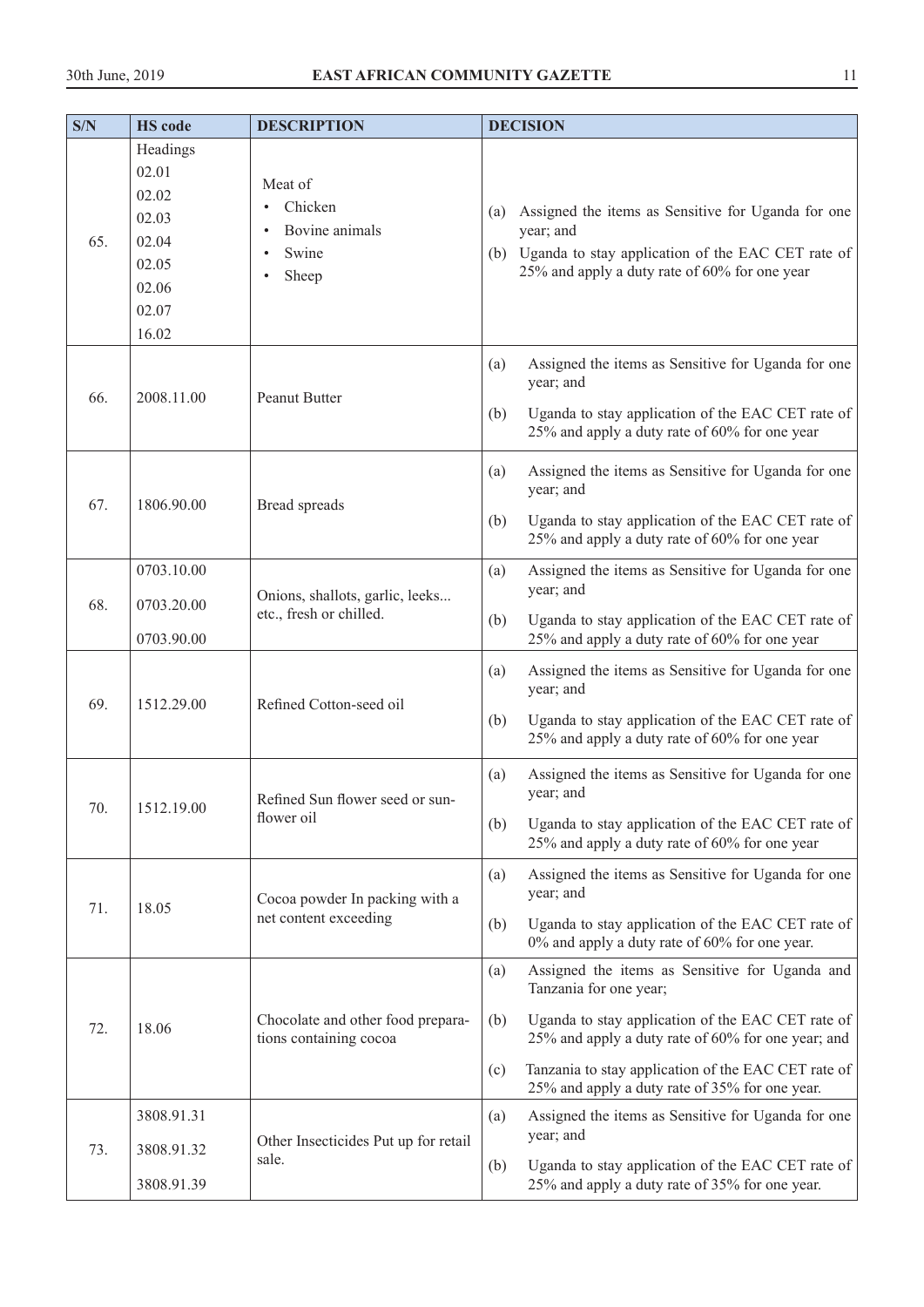| S/N | <b>HS</b> code | <b>DESCRIPTION</b>                                              | <b>DECISION</b>                                                                                                                   |  |
|-----|----------------|-----------------------------------------------------------------|-----------------------------------------------------------------------------------------------------------------------------------|--|
|     | 67.04          | Wigs, false beards, eyebrows and                                | Assigned the items as Sensitive for Uganda for one<br>(a)<br>year; and                                                            |  |
| 74. |                | eyelashes, etc.; human hair, nes                                | Uganda to stay application of the EAC CET rate of<br>(b)<br>25% and apply a duty rate of 35% for one year.                        |  |
| 75. | 04.05          | Butter and other fats and oils de-                              | Assigned the items as Sensitive for Uganda for one<br>(a)<br>year; and                                                            |  |
|     |                | rived from milk; dairy spreads                                  | Uganda to stay application of the EAC CET rate of<br>(b)<br>25% and apply a duty rate of 60% for one year.                        |  |
|     | 1901.20.90     | Mixes and dough's for the prepara-                              | Assigned the items as Sensitive for Uganda for one<br>(a)<br>year; and                                                            |  |
| 76. | 19.05          | tion of bakers' wares of heading                                | b)<br>Uganda to stay application of the EAC CET rate of<br>25% and apply a duty rate of 35% for one year.                         |  |
|     | 6306.12.00     |                                                                 | Assigned the items as Sensitive for Uganda for one<br>(a)<br>year; and                                                            |  |
| 77. | 6306.19.00     | Tarpaulins                                                      | Uganda to stay application of the EAC CET rate of<br>(b)<br>25% and apply a duty rate of 35% for one year.                        |  |
| 78. | 8212.20.00     | Maternity (Mama) kit                                            | Uganda to stay application of the EAC CET rate of 25%<br>and apply a duty rate of 0% for one year                                 |  |
| 79. | 3401.20.10     | Other soap in other forms - Soap<br>Noodles                     | Uganda to stay application of the EAC CET rate and apply<br>a duty rate of 10% for one year.                                      |  |
| 80. | 4011.40.00     | New pneumatic tyres of rubber, of<br>a kind used on motorcycles | Uganda to stay application of the EAC CET rate and apply<br>a duty rate of 25% for one year;                                      |  |
| 81. | 7217.20.00     | Wire of iron or non-alloy steel                                 | Uganda to stay application of the EAC CET rate and apply<br>a duty rate of 25% for one year.                                      |  |
|     | 7210.11.00     | Flat Rolled Products of Iron or                                 | Uganda to stay application of the EAC CET rate of 25%                                                                             |  |
| 82. | 7210.20.00     | non-alloy steel products of Iron or                             | and apply a duty rate of 25% or USD 200/MT whichever                                                                              |  |
|     | 7216.50.00     | Non Alloy steel                                                 | is higher for one year.                                                                                                           |  |
|     | 7210.41.00     |                                                                 |                                                                                                                                   |  |
|     | 7210.49.00     |                                                                 | Uganda to stay application of the EAC CET rate and apply<br>a duty rate of 25% or USD 350/MT whichever is higher<br>for one year. |  |
|     | 7210.61.00     |                                                                 |                                                                                                                                   |  |
|     | 7210.69.00     | Flat rolled products of iron or non                             |                                                                                                                                   |  |
| 83. | 7210.70.00     | alloy steel                                                     |                                                                                                                                   |  |
|     | 7210.90.00     |                                                                 |                                                                                                                                   |  |
|     | 7212.30.00     |                                                                 |                                                                                                                                   |  |
|     | 7212.40.00     |                                                                 |                                                                                                                                   |  |
|     | 7212.50.00     |                                                                 |                                                                                                                                   |  |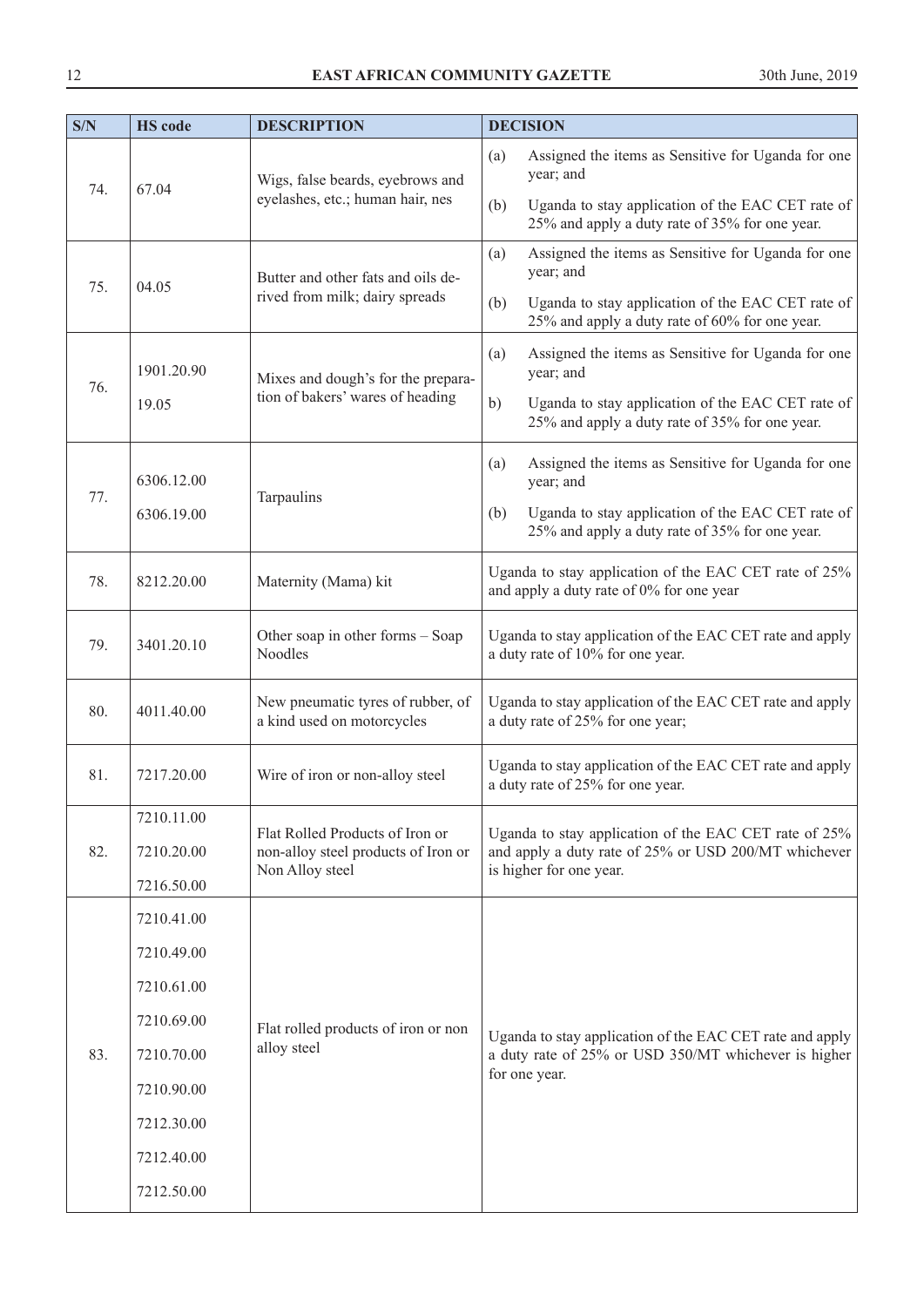| S/N | <b>HS</b> code                                                                                                                                                                                                                                                                                                                                                           | <b>DESCRIPTION</b>                                                      | <b>DECISION</b>                                                                                                                                                                                                                                                                                                   |
|-----|--------------------------------------------------------------------------------------------------------------------------------------------------------------------------------------------------------------------------------------------------------------------------------------------------------------------------------------------------------------------------|-------------------------------------------------------------------------|-------------------------------------------------------------------------------------------------------------------------------------------------------------------------------------------------------------------------------------------------------------------------------------------------------------------|
| 84. | 7212.60.00                                                                                                                                                                                                                                                                                                                                                               | Flat rolled products of iron or<br>non-alloy steel                      | Uganda to stay application of the EAC CET rate and apply<br>a duty rate of 25% or USD 250/MT whichever is higher<br>for one year.                                                                                                                                                                                 |
| 85. | 5408.33.00                                                                                                                                                                                                                                                                                                                                                               | Jacquard Material for Making<br>Spring mattresses (printed with<br>Logo | Uganda to stay application of the EAC CET rate of 25%<br>and apply a duty rate of 10% for one year.                                                                                                                                                                                                               |
| 86. | 5513.49.00                                                                                                                                                                                                                                                                                                                                                               | Poly Cotton Material for making<br>mattresses                           | Uganda to stay application of the EAC CET rate and apply<br>a duty rate of 10% for one year.                                                                                                                                                                                                                      |
| 87. | 3917.21.00<br>3917.22.00<br>3917.23.00<br>3917.29.00<br>3917.39.00<br>7019.11.00<br>7019.12.00<br>7019.19.00<br>7019.31.00<br>7019.32.00<br>7019.39.00<br>7019.40.00<br>7019.51.00<br>7019.52.00<br>7019.59.00<br>7019.90.90<br>7303.00.00<br>7304.31.00<br>7304.39.00<br>7304.41.00<br>7304.49.00<br>7304.51.00<br>7304.59.00<br>7304.90.00<br>7306.40.00<br>7306.50.00 | Penstock pipes for use in Hydro<br>Electric Power Projects.             | Uganda to stay application of the EAC CET rate and<br>apply a duty rate of 0% for one year                                                                                                                                                                                                                        |
| 88. | 1003.90.00                                                                                                                                                                                                                                                                                                                                                               | Barley                                                                  | Uganda to stay application of the EAC CET rate of 25%<br>and apply a duty rate of 10% for one year                                                                                                                                                                                                                |
| 89. | 3905.30.00                                                                                                                                                                                                                                                                                                                                                               | Poly Vinyl Alcohol                                                      | Uganda to stay application of the EAC CET rate of 10%<br>and apply a duty rate of 0% for one year.                                                                                                                                                                                                                |
| 90. | 1601.00.00                                                                                                                                                                                                                                                                                                                                                               | Sausages and similar products                                           | Assigned the items as Sensitive for Uganda and<br>(a)<br>Tanzania for one year;<br>Uganda to stay application of the EAC CET rate of<br>(b)<br>25% and apply a duty rate of 60% for one year; and<br>Tanzania to stay application of the EAC CET rate of<br>(c)<br>25% and apply a duty rate of 35% for one year. |
|     | 1704.10.00                                                                                                                                                                                                                                                                                                                                                               | Chewing gum                                                             | Assigned the items as Sensitive for Uganda and<br>(a)<br>Tanzania for one year; and                                                                                                                                                                                                                               |
| 91. | 1704.90.00                                                                                                                                                                                                                                                                                                                                                               | Other sugar confectionery (sweets)                                      | Uganda and Tanzania to stay application of the EAC<br>(b)<br>CET rate of 25% and apply a duty rate of 35% for<br>one year.                                                                                                                                                                                        |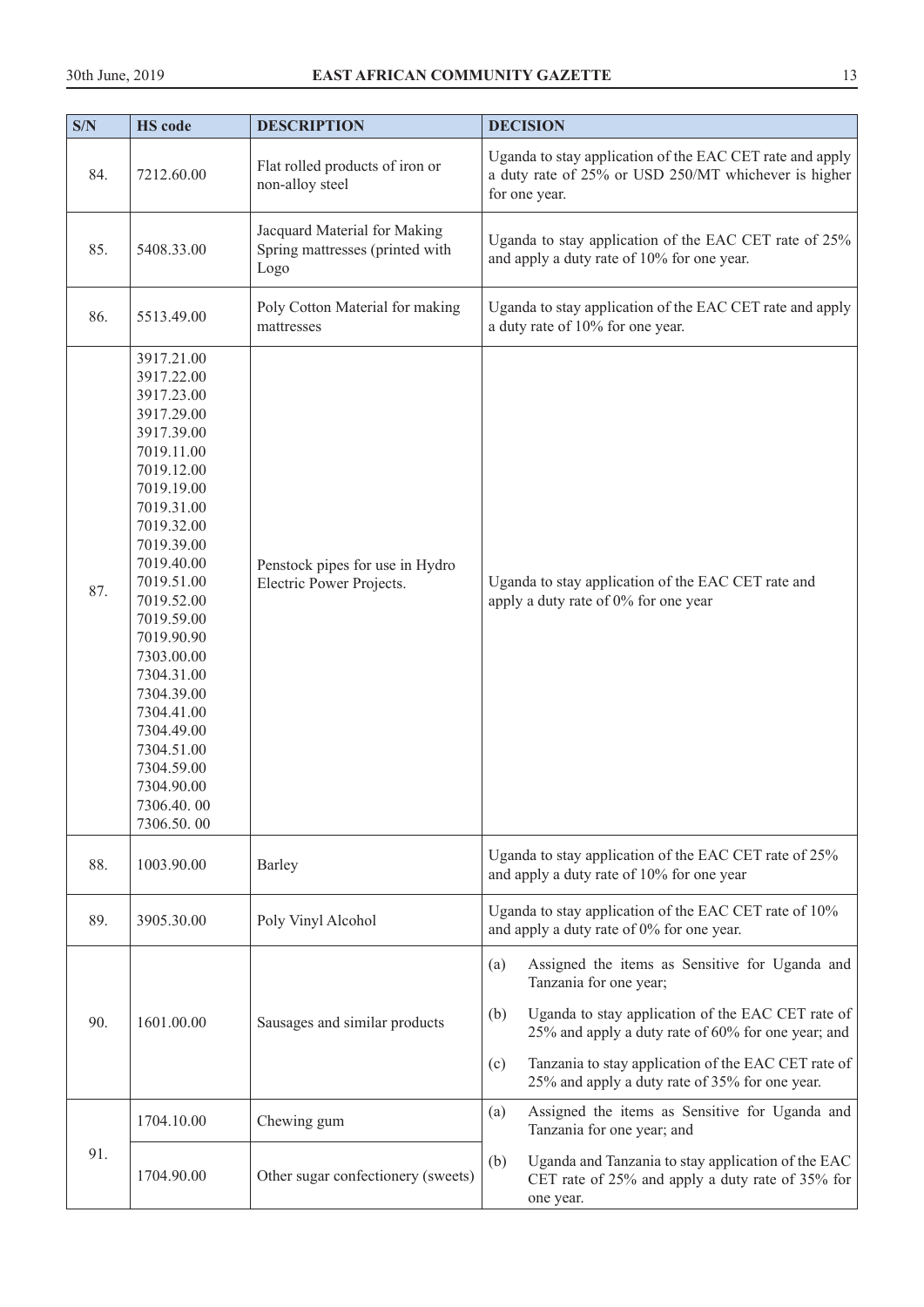| S/N  | <b>HS</b> code           | <b>DESCRIPTION</b>                                                     | <b>DECISION</b>                                                                                                                    |
|------|--------------------------|------------------------------------------------------------------------|------------------------------------------------------------------------------------------------------------------------------------|
| 92.  | 17.04                    | Chocolates                                                             | Assigned the items as Sensitive for Uganda for one<br>(a)<br>year; and<br>Uganda to stay application of the EAC CET rate of<br>(b) |
|      |                          |                                                                        | 25% and apply a duty rate of 35% for one year.                                                                                     |
|      |                          |                                                                        | Assigned the items as Sensitive for Uganda and<br>(a)<br>Tanzania for one year;                                                    |
| 93.  | 19.05                    | <b>Biscuits</b>                                                        | Uganda to stay application of the EAC CET rate of<br>(b)<br>25% and apply a duty rate of 60% for one year; and                     |
|      |                          |                                                                        | Tanzania to stay application of the EAC CET rate of<br>(c)<br>25% and apply a duty rate of 35% for one year                        |
|      |                          |                                                                        | Assigned the items as Sensitive for Uganda and<br>(a)<br>Tanzania for one year;                                                    |
| 94.  | 2103.20.00               | Tomato sauce                                                           | Uganda to stay application of the EAC CET rate of<br>(b)<br>25% and apply a duty rate of 60% for one year; and                     |
|      |                          |                                                                        | Tanzania to stay application of the EAC CET rate of<br>(c)<br>25% and apply a duty rate of 35% for one year.                       |
|      | 2201.10.00               | Mineral water                                                          | Assigned the items as Sensitive for Uganda and<br>(a)<br>Tanzania for one year; and                                                |
| 95.  |                          |                                                                        | Uganda and Tanzania to stay application of the EAC<br>(b)<br>CET rate of 25% and apply a duty rate of 60% for<br>one year.         |
| 96.  | 2710.19.10               | Partly refined base oil                                                | Uganda to stay application of the EAC CET rate of 0%<br>and apply a duty rate of 10% for one year.                                 |
| 97.  | 2710.19.51               | Lubricants in liquid form                                              | Assigned the items as Sensitive for Uganda for one<br>(a)<br>year; and                                                             |
|      |                          |                                                                        | Uganda to stay application of the EAC CET rate of<br>(b)<br>25% and apply a duty rate of 35% for one year.                         |
|      |                          | Lubricating greases                                                    | Assigned the items as Sensitive for Uganda for one<br>(a)<br>year; and                                                             |
| 98.  | 2710.19.52               |                                                                        | Uganda to stay application of the EAC CET rate of<br>(b)<br>25% and apply a duty rate of 35% for one year.                         |
|      | 3401.11.00               | Assigned the items as Sensitive for Uganda for one<br>(a)<br>year; and |                                                                                                                                    |
| 99.  | 3401.19.00<br>3401.20.90 | Soap and organic surface active<br>products for use as soap            | Uganda to stay application of the EAC CET rate of<br>(b)                                                                           |
|      | 3401.30.00               |                                                                        | 25% and apply a duty rate of 35% for one year.                                                                                     |
| 100. | 48.19                    | Cartons, boxes, cases, bags and<br>other packing containers of paper   | Assigned the items as Sensitive for Uganda for one<br>(a)<br>year; and                                                             |
|      |                          |                                                                        | Uganda to stay application of the EAC CET rate of<br>(b)<br>25% and apply a duty rate of 35% for one year.                         |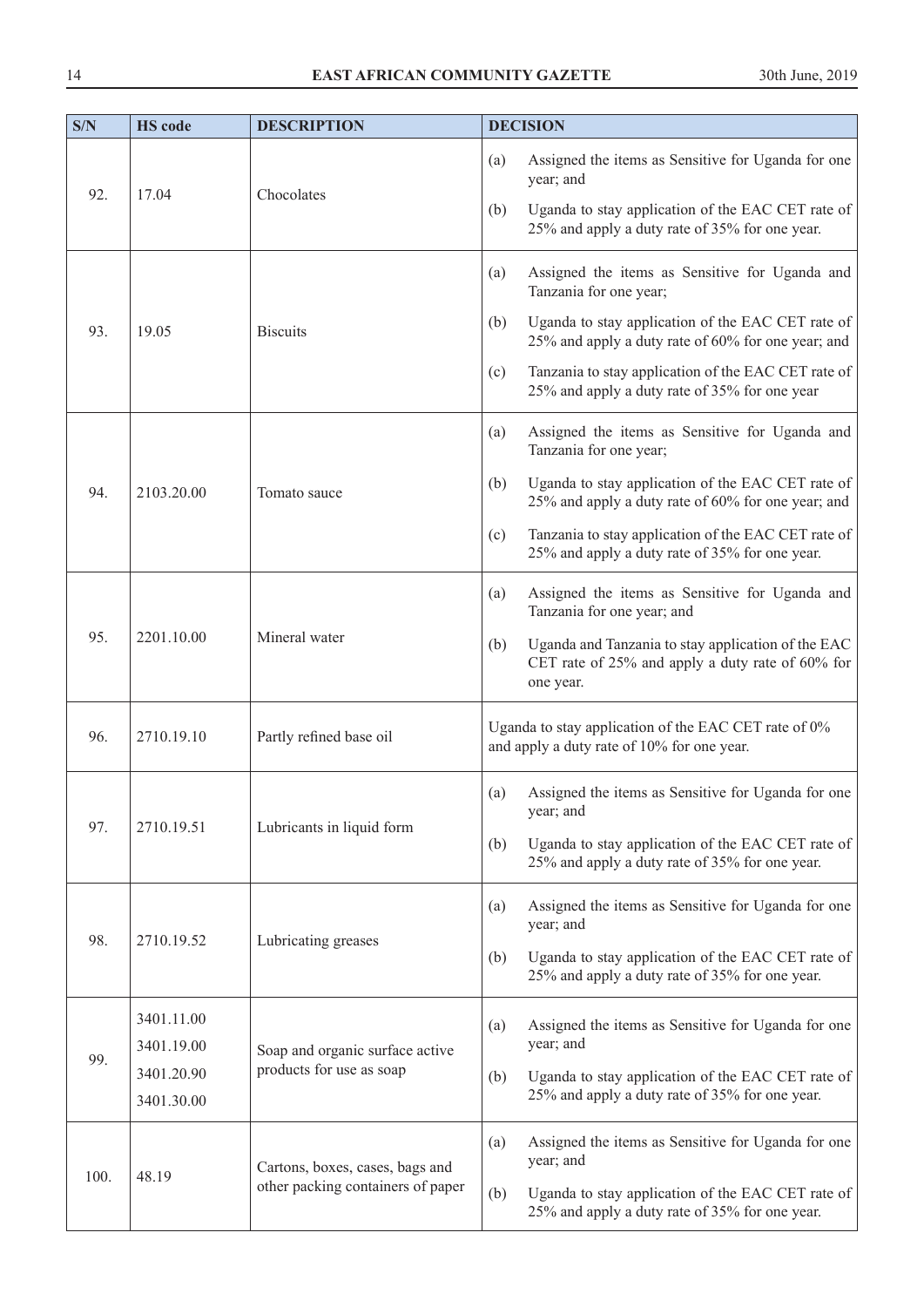| S/N  | <b>HS</b> code                                                                                                                                                                                                                                                                                                                                                                                       | <b>DESCRIPTION</b>                | <b>DECISION</b>                                                                                                                                                                      |
|------|------------------------------------------------------------------------------------------------------------------------------------------------------------------------------------------------------------------------------------------------------------------------------------------------------------------------------------------------------------------------------------------------------|-----------------------------------|--------------------------------------------------------------------------------------------------------------------------------------------------------------------------------------|
|      | 4818.10.00                                                                                                                                                                                                                                                                                                                                                                                           | Toilet paper                      | Assigned the items as Sensitive for Uganda for one<br>(a)<br>year; and                                                                                                               |
| 101. | 4820.20.00                                                                                                                                                                                                                                                                                                                                                                                           | Exercise books                    | Uganda to stay application of the EAC CET rate of<br>(b)<br>25% and apply a duty rate of 60% for one year.                                                                           |
|      | 4911.10.00                                                                                                                                                                                                                                                                                                                                                                                           | Trade advertising material        | Assigned the items as Sensitive for Uganda for one<br>(a)<br>year; and                                                                                                               |
| 102. | 4911.91.00                                                                                                                                                                                                                                                                                                                                                                                           | Pictures, designs and photographs | Uganda to stay application of the EAC CET rate of<br>(b)                                                                                                                             |
|      | 4911.99.10                                                                                                                                                                                                                                                                                                                                                                                           | Instructional charts and diagrams | 25% and apply a duty rate of 35% for one year.                                                                                                                                       |
| 103. | 63.01                                                                                                                                                                                                                                                                                                                                                                                                | <b>Blankets</b>                   | Assigned the items as Sensitive for Uganda for one<br>(a)<br>year; and<br>Uganda to stay application of the EAC CET rate of<br>(b)<br>25% and apply a duty rate of 35% for one year. |
| 104. | 7210.30.00<br>7213.10.00<br>7213.20.00<br>7213.99.00<br>7214.10.00<br>7214.20.00<br>7214.30.00<br>7214.91.00<br>7214.99.00<br>7215.10.00<br>7215.50.00<br>7215.90.00<br>7216.10.00<br>7216.21.00<br>7216.22.00<br>7216.50.00<br>7216.61.00<br>7216.69.00<br>7216.91.00<br>7216.99.00<br>7228.10.00<br>7228.20.00<br>7228.30.00<br>7228.40.00<br>7228.50.00<br>7228.60.00<br>7228.70.00<br>7228.80.00 | Steel articles of sub-headings    | Uganda to stay application of the EAC CET rate and<br>apply a duty rate of 25% or USD 350/MT whichever is<br>higher for one year.                                                    |
| 105. | 7610.10.00<br>7308.30.00                                                                                                                                                                                                                                                                                                                                                                             | Doors, windows and their frames   | Assigned the items as Sensitive for Uganda for one<br>(a)<br>year; and<br>Uganda to stay application of the EAC CET rate of<br>(b)                                                   |
|      | 3925.20.00                                                                                                                                                                                                                                                                                                                                                                                           |                                   | 25% and apply a duty rate of 35% for one year.                                                                                                                                       |
|      | 94.03<br>94.01                                                                                                                                                                                                                                                                                                                                                                                       |                                   | Assigned the items as Sensitive for Uganda for one<br>(a)<br>year; and                                                                                                               |
| 106. | 9402.90.90                                                                                                                                                                                                                                                                                                                                                                                           | Furniture and parts thereof       | Uganda to stay application of the EAC CET rate of<br>(b)<br>25% and apply a duty rate of 35% for one year.                                                                           |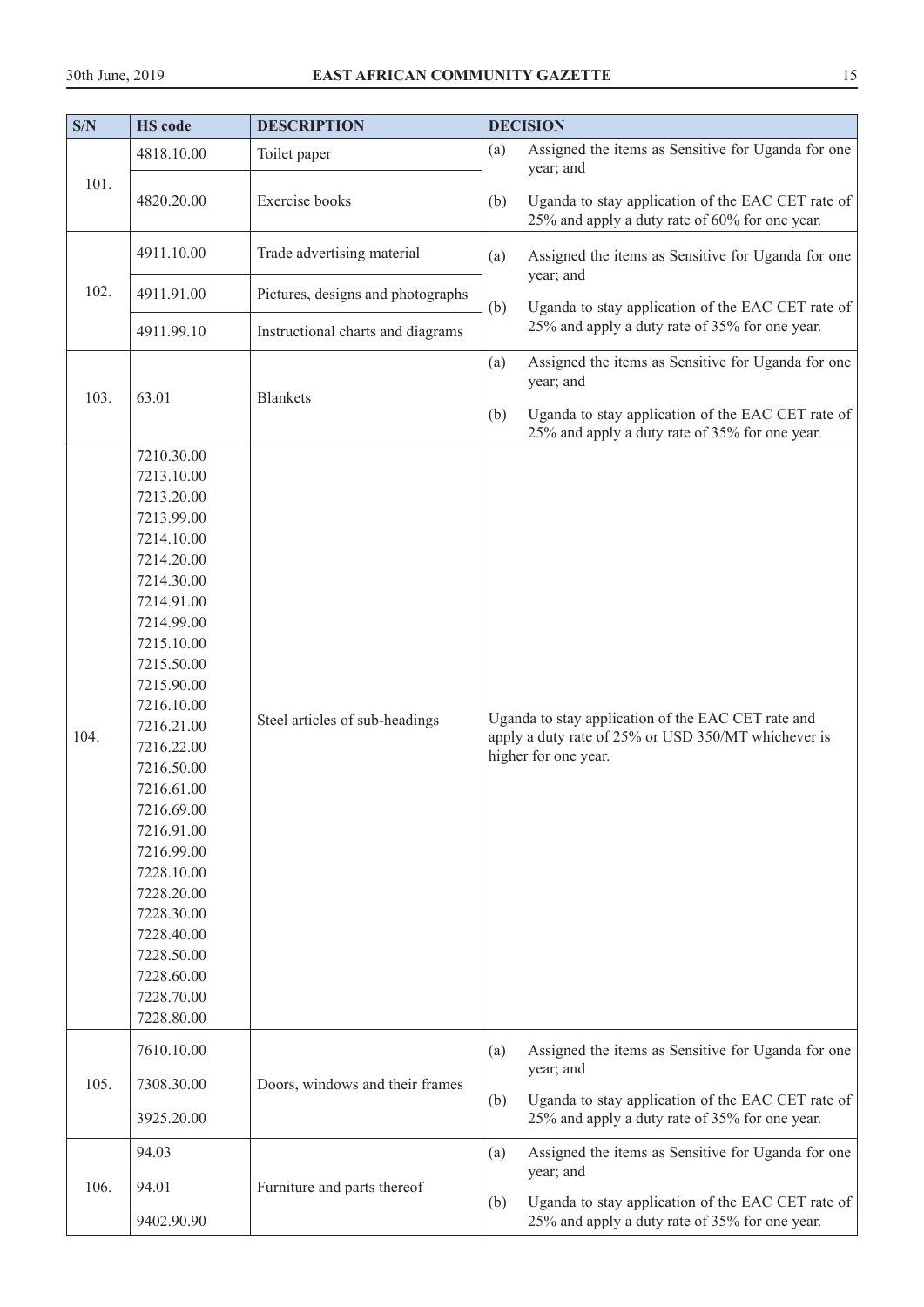| S/N  | <b>HS</b> code           | <b>DESCRIPTION</b>                                                                                                      | <b>DECISION</b>                                                                                                                            |
|------|--------------------------|-------------------------------------------------------------------------------------------------------------------------|--------------------------------------------------------------------------------------------------------------------------------------------|
| 107. | 94.04                    |                                                                                                                         | Assigned the items as Sensitive for Uganda for one<br>(a)<br>year; and                                                                     |
|      |                          | Mattress supports and mattresses                                                                                        | Uganda to stay application of the EAC CET rate of<br>(b)<br>25% and apply a duty rate of 35% for one year.                                 |
| 108. |                          | Toothbrushes                                                                                                            | Assigned the items as Sensitive for Uganda for one<br>(a)<br>year; and                                                                     |
|      | 9603.21.00               |                                                                                                                         | Uganda to stay application of the EAC CET rate of<br>(b)<br>25% and apply a duty rate of 60% for one year.                                 |
| 109. | 9608.10.00               | Ball point pens                                                                                                         | Assigned the items as Sensitive for Uganda for one<br>(a)<br>year; and                                                                     |
|      |                          |                                                                                                                         | Uganda to stay application of the EAC CET rate of<br>(b)<br>25% and apply a duty rate of 60% for one year.                                 |
| 110. | 85.07                    | <b>Electric Accumulators</b>                                                                                            | Assigned the items as Sensitive for Uganda for one<br>(a)<br>year; and                                                                     |
|      |                          |                                                                                                                         | Uganda to stay application of the EAC CET rate of<br>(b)<br>25% and apply a duty rate of 35% for one year.                                 |
| 111. | 7323.10.00               | Iron or steel wool; pot scourers<br>and scouring or polishing pads,<br>gloves and the like                              | Assigned the items as Sensitive for Uganda for one<br>(a)<br>year; and                                                                     |
|      |                          |                                                                                                                         | Uganda to stay application of the EAC CET rate and<br>(b)<br>apply a duty rate of 35% for one year.                                        |
|      | 8311.10.00               | Coated electrodes of base metal,<br>for electric arc-welding                                                            | Assigned the items as Sensitive for Uganda for one<br>(a)<br>year; and                                                                     |
| 112. |                          |                                                                                                                         | Uganda to stay application of the EAC CET rate and<br>(b)<br>apply a duty rate of 35% for one year.                                        |
|      | 4804.11.00               | Kraftliner                                                                                                              |                                                                                                                                            |
|      | 4804.21.00               | Sack kraft paper (Unbleached)                                                                                           |                                                                                                                                            |
|      | 4804.29.00               | Sack kraft paper (Other)                                                                                                |                                                                                                                                            |
| 113. | 4804.31.00               | Other kraft paper and paperboard<br>weighing 150 $g/m^2$ or less (Un-<br>bleached)                                      | Tanzania to stay application of the EAC CET rate of 0%<br>and apply a duty rate of 25% for one year.                                       |
|      | 4804.41.00               | Other kraft paper and paperboard<br>weighing more than $150$ g/m <sup>2</sup> but<br>less than 225 $g/m^2$ (unbleached) |                                                                                                                                            |
|      | 7209.16.00               |                                                                                                                         |                                                                                                                                            |
|      | 7209.17.00               |                                                                                                                         |                                                                                                                                            |
|      | 7209.18.00               |                                                                                                                         |                                                                                                                                            |
|      | 7209.26.00               | Flat-rolled products of iron or<br>non-alloy steel                                                                      | Tanzania to stay application of the EAC CET rate of 10%                                                                                    |
| 114. | 7209.27.00               |                                                                                                                         | and apply a duty rate of 10% or USD 125/MT whichever                                                                                       |
|      | 7209.28.00               |                                                                                                                         | is higher for one year.                                                                                                                    |
|      | 7209.90.00               |                                                                                                                         |                                                                                                                                            |
|      | 7211.23.00               |                                                                                                                         |                                                                                                                                            |
|      | 7211.90.00               |                                                                                                                         |                                                                                                                                            |
| 115. | 7225.50.00<br>7226.92.00 | Flat-rolled products of other alloy<br>steel, of a width of 600mm or<br>more                                            | Tanzania to stay application of the EAC CET rate of 10%<br>and apply a duty rate of 10% or USD 125/MT whichever<br>is higher for one year. |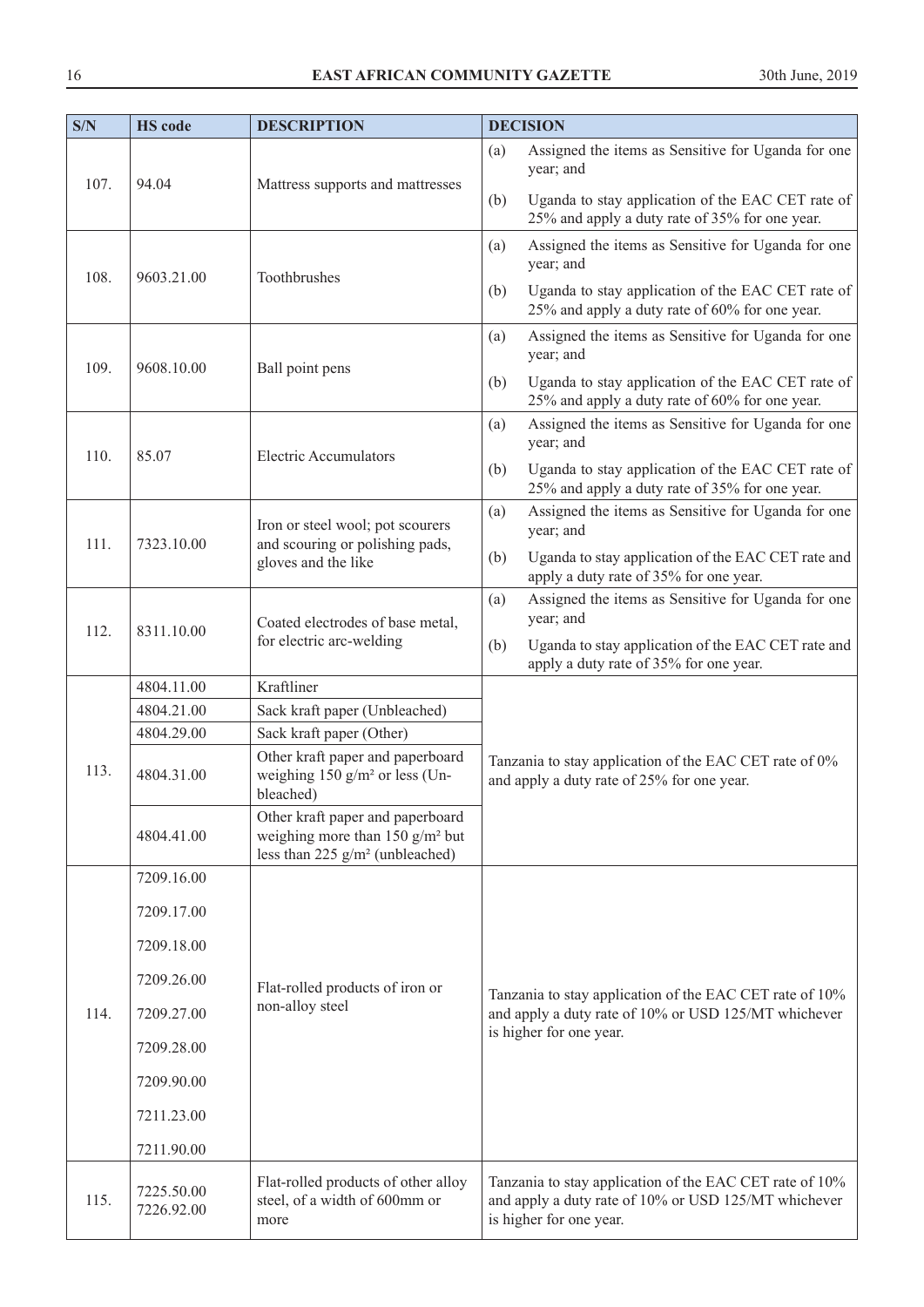| S/N  | <b>HS</b> code | <b>DESCRIPTION</b>                                                                           | <b>DECISION</b>                                                                                                                            |
|------|----------------|----------------------------------------------------------------------------------------------|--------------------------------------------------------------------------------------------------------------------------------------------|
|      | 7210.41.00     |                                                                                              |                                                                                                                                            |
| 116. | 7210.49.00     | Flat-rolled products of iron or                                                              | Tanzania to stay application of the EAC CET rate of 25%<br>and apply a duty rate of 25% or USD 250/MT whichever<br>is higher for one year. |
|      | 7210.61.00     | non-alloy steel, of a width of<br>600 mm or more, clad, plated or                            |                                                                                                                                            |
|      | 7210.69.00     | coated.                                                                                      |                                                                                                                                            |
|      | 7210.70.00     |                                                                                              |                                                                                                                                            |
|      | 7210.90.00     |                                                                                              |                                                                                                                                            |
|      | 7212.30.00     | Flat-rolled products of iron or                                                              | Tanzania to stay application of the EAC CET rate of 25%                                                                                    |
| 117. | 7212.40.00     | non-alloy steel, of a width of less<br>than 600 mm, clad, plated or coat-                    | or USD 200/MT whichever is higher and apply a duty rate<br>of 25% or USD 250/MT whichever is higher for one year.                          |
|      | 7212.50.00     | ed for one more year                                                                         |                                                                                                                                            |
| 118. | 7212.60.00     | Flat-rolled products of iron or<br>non-alloy steel, of a width of less<br>than 600 mm (clad) | Tanzania to stay application of the EAC CET rate of 10%<br>and apply a duty rate of 10% or USD 250/MT whichever<br>is higher for one year. |
|      | 7213.10.00     |                                                                                              |                                                                                                                                            |
|      | 7213.20.00     |                                                                                              |                                                                                                                                            |
|      | 7213.99.00     |                                                                                              |                                                                                                                                            |
|      | 7214.10.00     |                                                                                              |                                                                                                                                            |
|      | 7214.20.00     |                                                                                              |                                                                                                                                            |
|      | 7214.30.00     |                                                                                              |                                                                                                                                            |
|      | 7214.91.00     | Reinforcement bars                                                                           | Tanzania to stay application of the EAC CET rate of 25%                                                                                    |
| 119. | 7214.99.00     |                                                                                              | or USD 200/MT whichever is higher and apply a duty rate<br>of 25% or USD 250/MT whichever is higher for one year.                          |
|      | 7215.10.00     |                                                                                              |                                                                                                                                            |
|      | 7215.50.00     |                                                                                              |                                                                                                                                            |
|      | 7215.90.00     |                                                                                              |                                                                                                                                            |
|      | 7225.91.00     |                                                                                              |                                                                                                                                            |
|      | 7225.92.00     |                                                                                              |                                                                                                                                            |
|      | 7225.99.00     |                                                                                              |                                                                                                                                            |
|      | 7306.30.00     |                                                                                              |                                                                                                                                            |
|      | 7306.50.00     |                                                                                              | Tanzania to stay application of the EAC CET rate of 25%                                                                                    |
| 120. | 7306.61.00     | Hollow profiles                                                                              | or USD 200/MT whichever is higher and apply a duty rate<br>of 25% or USD 250/MT whichever is higher for one year.                          |
|      | 7306.69.00     |                                                                                              |                                                                                                                                            |
|      | 7306.90.00     |                                                                                              |                                                                                                                                            |
|      | 0603.11.00     |                                                                                              |                                                                                                                                            |
|      | 0603.12.00     | Cut flowers and flower buds of a<br>kind suitable for bouquets or for                        | (a)<br>Assigned the items as Sensitive for Tanzania for one                                                                                |
| 121. | 0603.13.00     | ornamental purposes, fresh, dried,                                                           | year; and<br>Tanzania to stay application of the EAC CET rate of<br>(b)<br>25% and apply a duty rate of 35% for one year.                  |
|      | 0603.14.00     | dyed, bleached, impregnated or<br>otherwise prepared.                                        |                                                                                                                                            |
|      | 0603.19.00     |                                                                                              |                                                                                                                                            |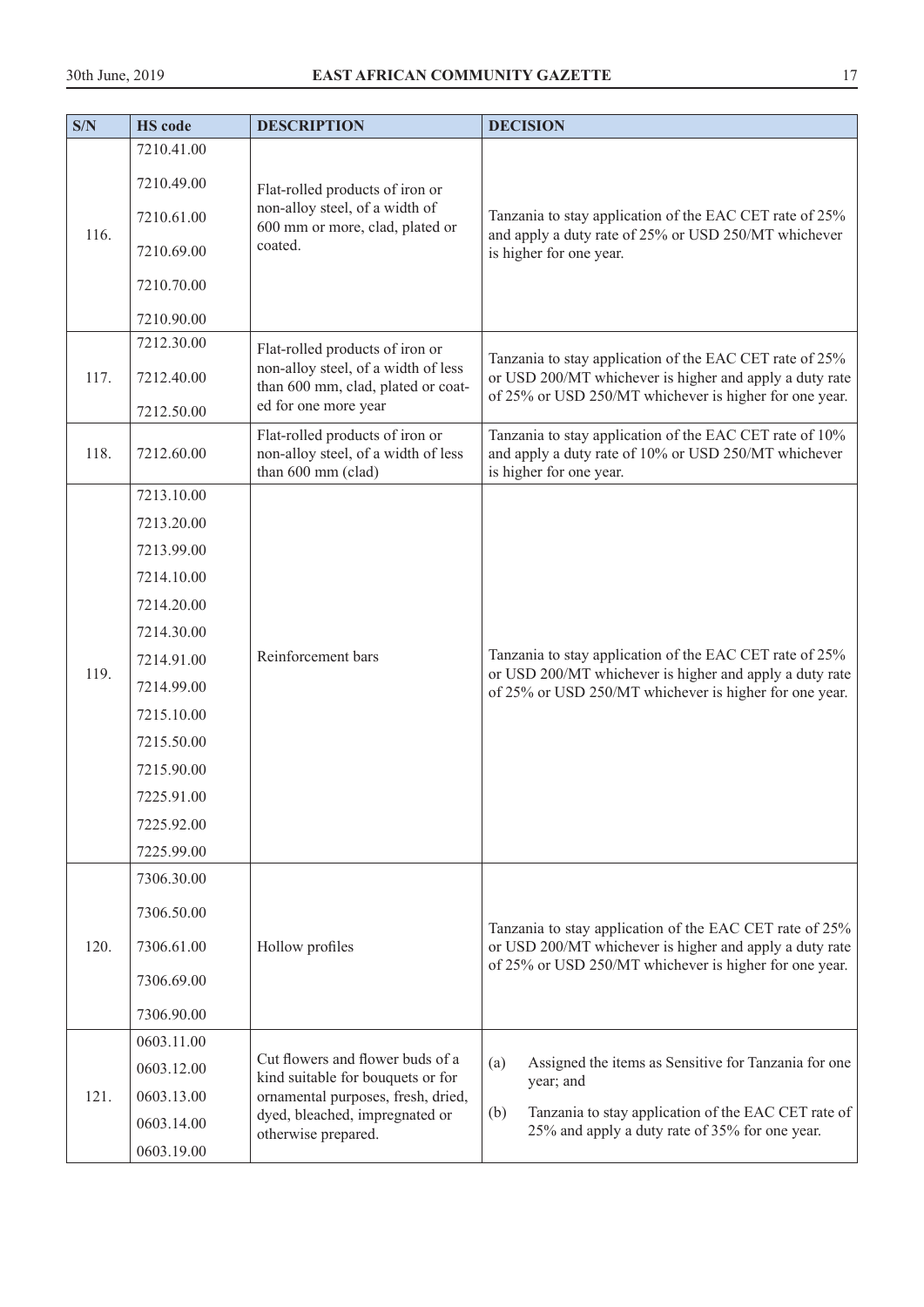| S/N  | <b>HS</b> code                                       | <b>DESCRIPTION</b>                                                                                                                                                                                                                                                            | <b>DECISION</b>                                                                                                                                                                          |
|------|------------------------------------------------------|-------------------------------------------------------------------------------------------------------------------------------------------------------------------------------------------------------------------------------------------------------------------------------|------------------------------------------------------------------------------------------------------------------------------------------------------------------------------------------|
| 122. | 0604.20.00<br>0604.90.00                             | Foliage, branches and other parts<br>of plants, without flowers or<br>flower buds, and grasses, moss-<br>es and lichens, being goods of a<br>kind suitable for bouquets or for<br>ornamental purposes, fresh, dried,<br>dyed, bleached, impregnated or<br>otherwise prepared. | Assigned the items as Sensitive for Tanzania for one<br>(a)<br>year; and<br>(b)<br>Tanzania to stay application of the EAC CET rate of<br>25% and apply a duty rate of 35% for one year. |
| 123. | 0701.90.00                                           | Potatoes, fresh or chilled                                                                                                                                                                                                                                                    | Assigned the items as Sensitive for Tanzania for one<br>(a)<br>year; and<br>Tanzania to stay application of the EAC CET rate of<br>(b)<br>25% and apply a duty rate of 35% for one year. |
| 124. | 0702.00.00                                           | Tomatoes, fresh or chilled.                                                                                                                                                                                                                                                   | Assigned the items as Sensitive for Tanzania for one<br>(a)<br>year; and<br>Tanzania to stay application of the EAC CET rate of<br>(b)<br>25% and apply a duty rate of 35% for one year. |
| 125. | 0703.10.00<br>0703.20.00                             | Onions, shallots, garlic, leeks and<br>other alliaceous vegetables, fresh<br>or chilled.                                                                                                                                                                                      | Assigned the items as Sensitive for Tanzania for one<br>(a)<br>year; and<br>Tanzania to stay application of the EAC CET rate of<br>(b)<br>25% and apply a duty rate of 35% for one year. |
| 126. | 0706.10.00                                           | Carrots, turnips, salad beetroot,<br>salsify, celeriac, radishes and simi-<br>lar edible roots, fresh or chilled.                                                                                                                                                             | Assigned the items as Sensitive for Tanzania for one<br>(a)<br>year; and<br>Tanzania to stay application of the EAC CET rate of<br>(b)<br>25% and apply a duty rate of 35% for one year. |
| 127. | 0710.10.00<br>0710.21.00<br>0710.22.00<br>0710.30.00 | Vegetables (uncooked or cooked<br>by steaming or boiling in water),<br>frozen.                                                                                                                                                                                                | Assigned the items as Sensitive for Tanzania for one<br>(a)<br>year; and<br>Tanzania to stay application of the EAC CET rate of<br>(b)<br>25% and apply a duty rate of 35% for one year. |
| 128. | 0714.10.00<br>0714.20.00                             | Manioc, arrowroot, salep, Jeru-<br>salem artichokes, sweet potatoes<br>and similar roots and tubers with<br>high starch or inulin content, fresh,<br>chilled, frozen or dried, whether or<br>not sliced or in the form of pellets;<br>sago pith.                              | Assigned the items as Sensitive for Tanzania for one<br>(a)<br>year; and<br>(b)<br>Tanzania to stay application of the EAC CET rate of<br>25% and apply a duty rate of 35% for one year. |
| 129. | 0804.30.00<br>0804.40.00<br>0804.50.00               | Pineapples, avocados, guavas,<br>mangoes and mango steens, fresh<br>or dried.                                                                                                                                                                                                 | Assigned the items as Sensitive for Tanzania for one<br>(a)<br>year; and<br>Tanzania to stay application of the EAC CET rate of<br>(b)<br>25% and apply a duty rate of 35% for one year. |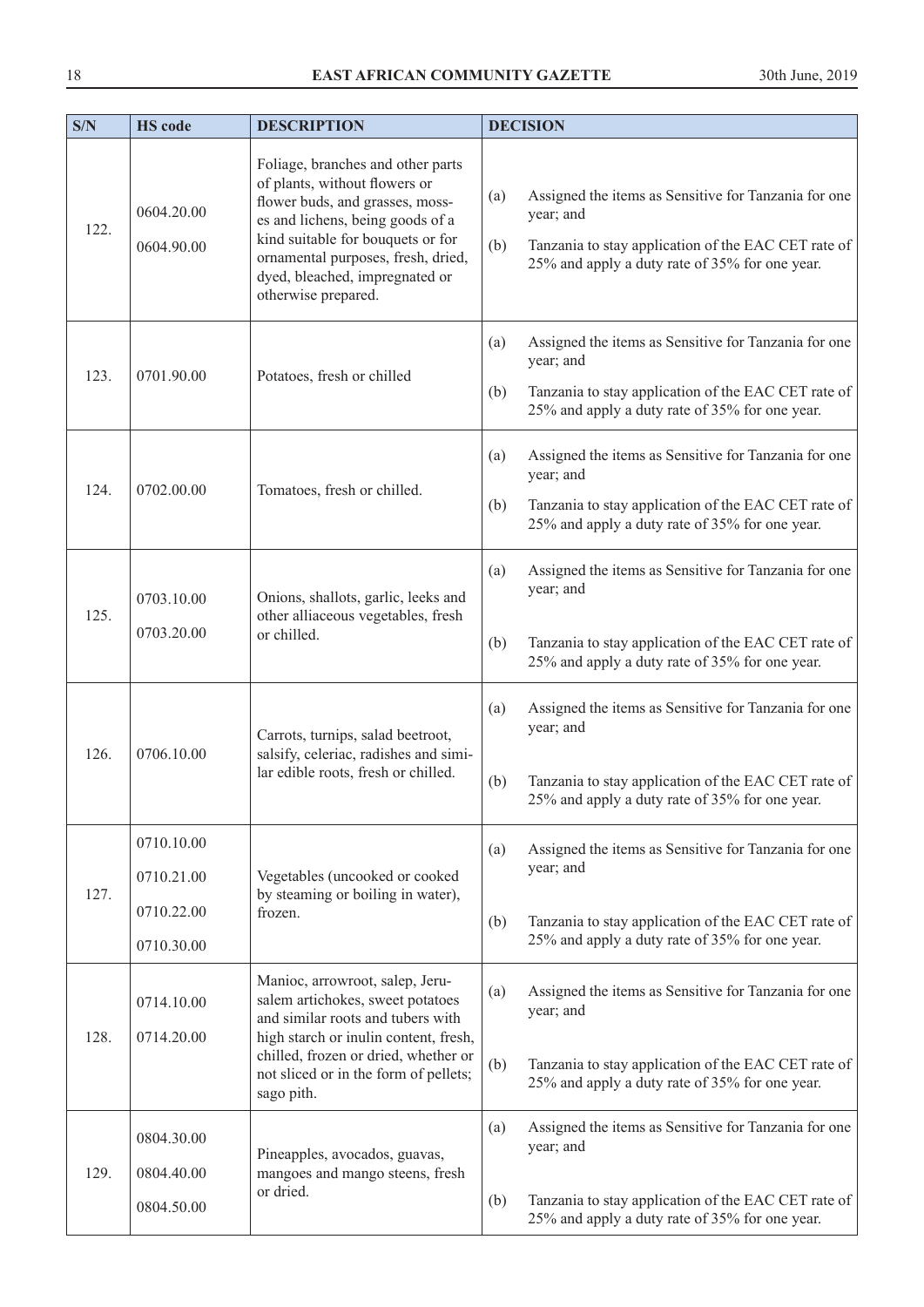| S/N  | <b>HS</b> code                 | <b>DESCRIPTION</b>                                                       | <b>DECISION</b>                                                                                              |
|------|--------------------------------|--------------------------------------------------------------------------|--------------------------------------------------------------------------------------------------------------|
|      | 0805.10.00                     | Oranges, Grapefruit & Lemons                                             | Assigned the items as Sensitive for Tanzania for one<br>(a)<br>year; and                                     |
| 130. | 0805.40.00<br>0805.50.00       |                                                                          | Tanzania to stay application of the EAC CET rate of<br>(b)<br>25% and apply a duty rate of 35% for one year. |
|      |                                |                                                                          | Assigned the items as Sensitive for Tanzania for one<br>(a)<br>year; and                                     |
| 131. | 0806.10.00                     | Fresh Grapes                                                             | Tanzania to stay application of the EAC CET rate of<br>(b)<br>25% and apply a duty rate of 35% for one year. |
|      | 0807.11.00                     | Assigned the items as Sensitive for Tanzania for one<br>(a)<br>year; and |                                                                                                              |
| 132. | 0807.20.00                     | Melons (including watermelons)<br>and papaws (papayas), fresh.           | Tanzania to stay application of the EAC CET rate of<br>(b)<br>25% and apply a duty rate of 35% for one year. |
| 133. | 0808.10.00<br>Apples and Pears | Assigned the items as Sensitive for Tanzania for one<br>(a)<br>year; and |                                                                                                              |
|      | 0808.20.00                     |                                                                          | Tanzania to stay application of the EAC CET rate of<br>(b)<br>25% and apply a duty rate of 35% for one year. |
|      | 1507.10.00                     |                                                                          |                                                                                                              |
|      | 1508.10.00                     |                                                                          |                                                                                                              |
|      | 1511.10.00                     |                                                                          |                                                                                                              |
|      | 1512.11.00                     |                                                                          |                                                                                                              |
| 134. | 1513.11.00                     | Crude edible Oils                                                        | Tanzania to stay application of the EAC CET rate and                                                         |
|      | 1514.11.00                     |                                                                          | apply a duty rate of 25% for one year.                                                                       |
|      | 1514.91.00                     |                                                                          |                                                                                                              |
|      | 1515.11.00                     |                                                                          |                                                                                                              |
|      | 1515.21.00                     |                                                                          |                                                                                                              |
|      | 1515.30.00                     |                                                                          |                                                                                                              |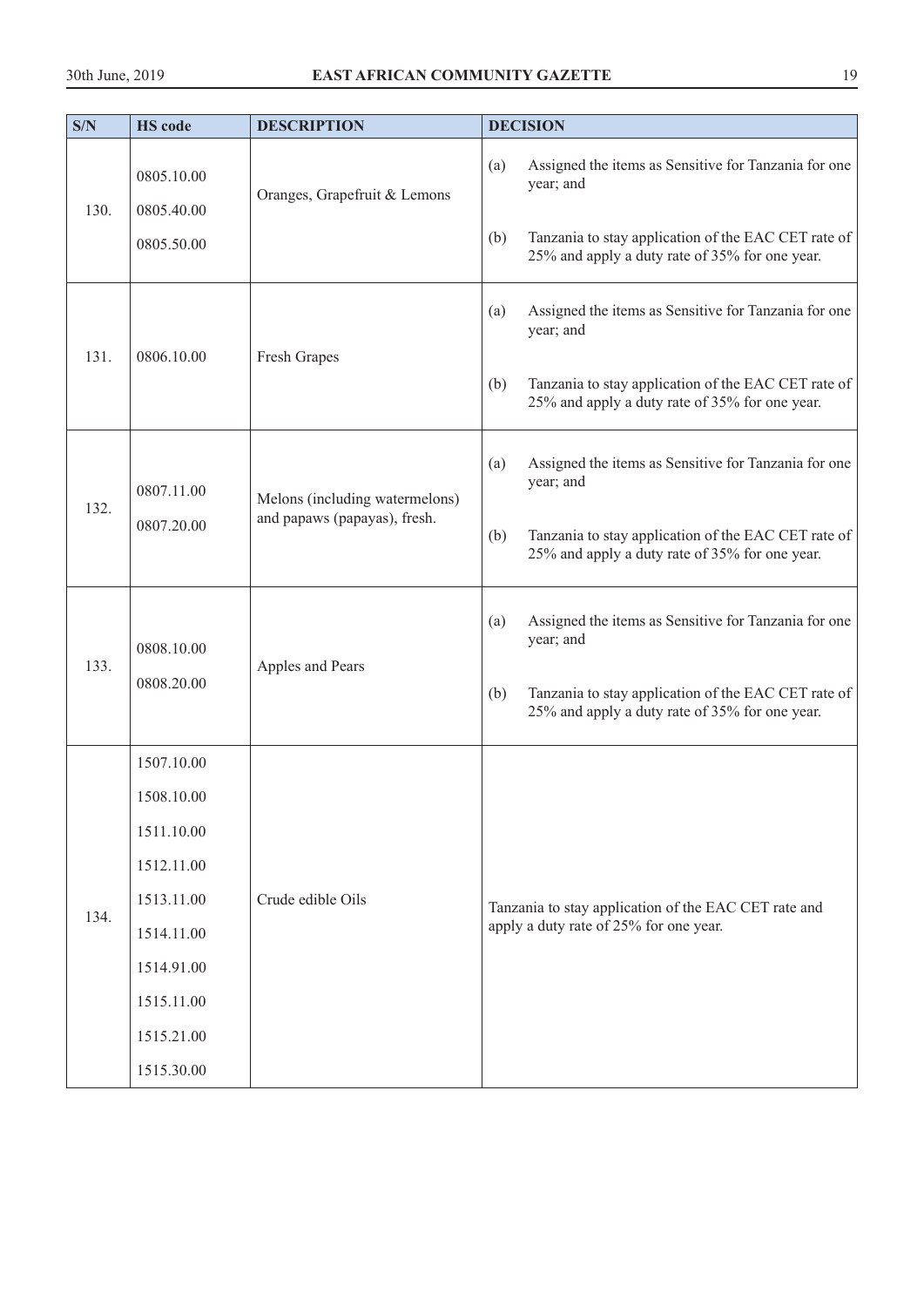| S/N  | <b>HS</b> code                         | <b>DESCRIPTION</b>                                                                                                                                                                   | <b>DECISION</b>                                                                                                                                                                          |
|------|----------------------------------------|--------------------------------------------------------------------------------------------------------------------------------------------------------------------------------------|------------------------------------------------------------------------------------------------------------------------------------------------------------------------------------------|
|      | 1507.90.00                             |                                                                                                                                                                                      |                                                                                                                                                                                          |
|      | 1508.90.00                             |                                                                                                                                                                                      |                                                                                                                                                                                          |
|      | 1509.90.00                             |                                                                                                                                                                                      |                                                                                                                                                                                          |
|      | 1510.00.00                             |                                                                                                                                                                                      |                                                                                                                                                                                          |
|      | 1511.90.10                             |                                                                                                                                                                                      |                                                                                                                                                                                          |
|      | 1511.90.30                             |                                                                                                                                                                                      |                                                                                                                                                                                          |
|      | 1511.90.90                             |                                                                                                                                                                                      |                                                                                                                                                                                          |
|      | 1512.19.00                             |                                                                                                                                                                                      | (a) Assigned the items as Sensitive for Tanzania for one<br>year; and                                                                                                                    |
| 135. | 1512.29.00                             | Semi Refine and Refine edible Oils                                                                                                                                                   |                                                                                                                                                                                          |
|      | 1513.19.00                             |                                                                                                                                                                                      | (b) Tanzania to stay application of the EAC CET rate of<br>25% and apply a duty rate of 35% for one year.                                                                                |
|      | 1513.29.00                             |                                                                                                                                                                                      |                                                                                                                                                                                          |
|      | 1514.19.00                             |                                                                                                                                                                                      |                                                                                                                                                                                          |
|      | 1514.99.00                             |                                                                                                                                                                                      |                                                                                                                                                                                          |
|      | 1515.19.00                             |                                                                                                                                                                                      |                                                                                                                                                                                          |
|      | 1515.29.00                             |                                                                                                                                                                                      |                                                                                                                                                                                          |
|      | 1515.50.00                             |                                                                                                                                                                                      |                                                                                                                                                                                          |
|      | 1515.90.00                             |                                                                                                                                                                                      |                                                                                                                                                                                          |
| 136. | Chapter 2                              | Meat and edible offal under                                                                                                                                                          | Assigned the items as Sensitive for Tanzania for one<br>(a)<br>year; and<br>Tanzania to stay application of the EAC CET rate of<br>(b)<br>25% and apply a duty rate of 35% for one year. |
| 137. | 2520.20.00                             | Gypsum Powder                                                                                                                                                                        | Tanzania to stay application of the EAC CET rate of 0%<br>and apply a duty rate of 10% for one year.                                                                                     |
| 138. | 3916.10.00<br>3916.20.00<br>3916.90.00 | Monofilament of which any cross<br>sectional dimension exceeds 1mm,<br>rods, sticks and profile shapes<br>whether or not surface - worked<br>but not otherwise worked of<br>plastics | Tanzania to stay application of the EAC CET rate of 0%<br>and apply a duty rate of 10% for one year.                                                                                     |
| 139. | 8704.22.90                             | Motor Vehicles for Transport of<br>Goods With Gross Vehicle Weight<br>Exceeding 5 Tons But not Exceed-<br>ing 20 Tons.                                                               | Rwanda Uganda and Burundi to stay application of the<br>EAC CET rate of 25% and apply a duty rate of 10% for<br>one year.                                                                |
| 140. | 8704.23.90                             | Motor Vehicles for transport of<br>goods with gross vehicle weight<br>exceeding 20 tons                                                                                              | Rwanda, Uganda and Burundi to stay application of the<br>EAC CET rate of 25% and apply a duty rate of 0% for one<br>year.                                                                |
| 141. | 8716.31.90                             | Other tanker trailers and tanker<br>semi-trailers                                                                                                                                    | Rwanda to stay application of the EAC CET rate of 10%<br>and apply a duty rate of 0% for one year                                                                                        |
| 142. | 8716.39.90                             | Other trailers and semi-trailers for<br>the transport of goods                                                                                                                       | Rwanda to stay application of the EAC CET rate of 10%<br>and apply a duty rate of 0% for one year.                                                                                       |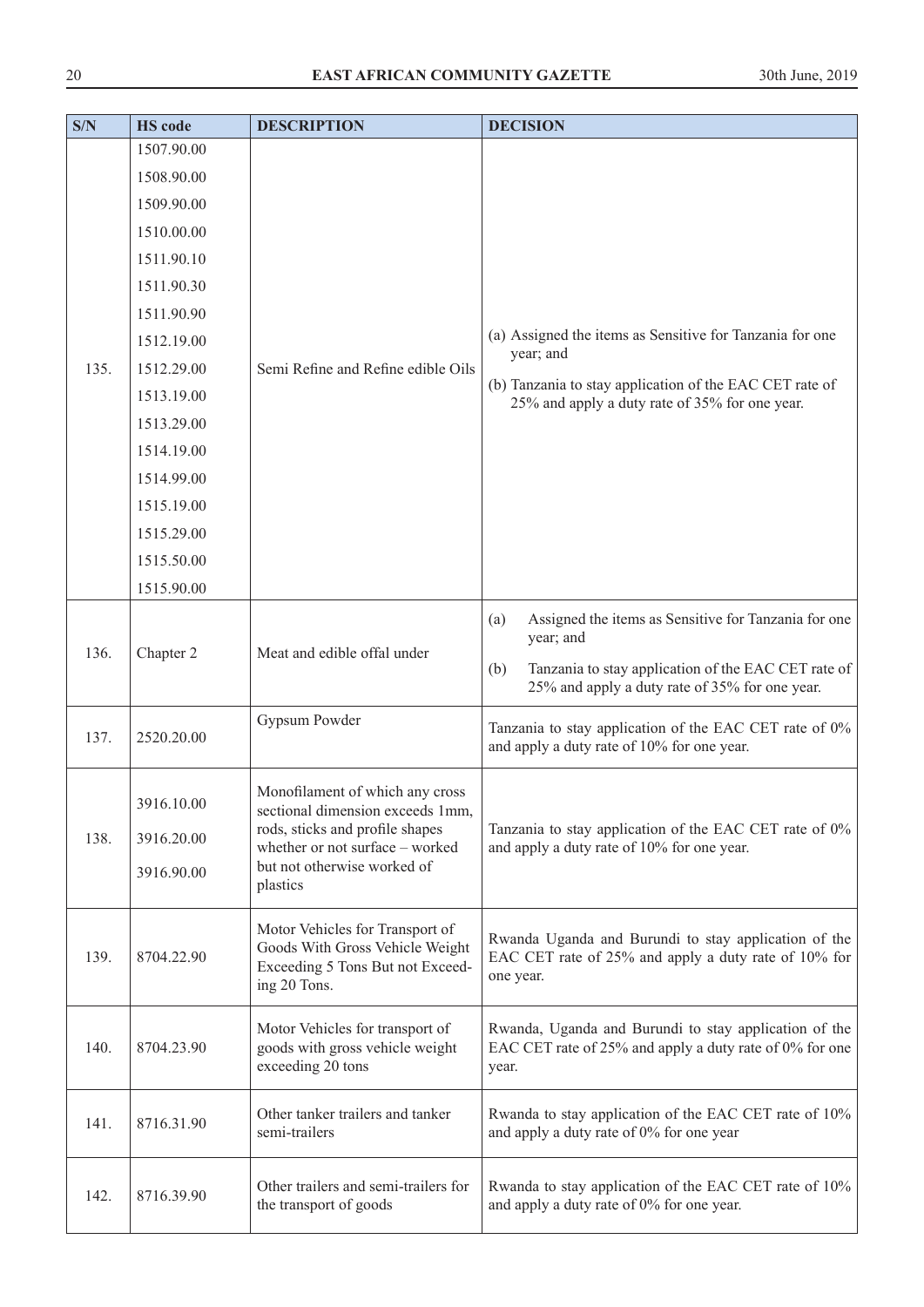| S/N  | <b>HS</b> code           | <b>DESCRIPTION</b>                                                                                                                                                                                            | <b>DECISION</b>                                                                                                                                         |
|------|--------------------------|---------------------------------------------------------------------------------------------------------------------------------------------------------------------------------------------------------------|---------------------------------------------------------------------------------------------------------------------------------------------------------|
| 143. | 1701.12.90               | Other beet sugar                                                                                                                                                                                              |                                                                                                                                                         |
| 144. | 1701.14.90               | Other cane sugar                                                                                                                                                                                              | Rwanda to stay application of the EAC CET rate of 100%<br>or 460 USD/MT whichever is higher and apply a duty rate<br>of 25% for one year for 70,000 MT. |
|      | 1701.91.00               | Containing added flavouring or<br>colouring matter                                                                                                                                                            |                                                                                                                                                         |
|      | 1701.99.90               | Other sugar                                                                                                                                                                                                   |                                                                                                                                                         |
|      | 3505.20.00               | Glues based on starch                                                                                                                                                                                         | Rwanda to stay application of the EAC CET rate of 25%                                                                                                   |
|      | 3506.90.00               | Other glues                                                                                                                                                                                                   | and apply a duty rate of 0% for one year.                                                                                                               |
| 145. | 41.07                    | Leather further prepared after tan-<br>ning or crusting, including parch-<br>ment-dressed leather, of bovine<br>(including buffalo) or equine                                                                 |                                                                                                                                                         |
| 146. | 4112.00.00               | Leather further prepared after<br>tanning                                                                                                                                                                     | Rwanda to stay application of the EAC CET rate of 10%<br>and apply a duty rate of 0% for one year.                                                      |
|      | 41.13                    | Leather further prepared after<br>tanning or crusting, including<br>parchment-dressed leather, of other<br>animals, without wool or hair on,<br>whether or not split, other than<br>leather of heading 41.14. |                                                                                                                                                         |
|      | 7208.52.00               |                                                                                                                                                                                                               |                                                                                                                                                         |
|      | 7208.53.00               | Flat rolled products of iron or non<br>alloy steel                                                                                                                                                            | Rwanda to stay application of the EAC CET rate of 10%<br>and apply a duty rate of 0% for one year.                                                      |
|      | 7208.54.00               |                                                                                                                                                                                                               |                                                                                                                                                         |
|      | 7208.90.00               |                                                                                                                                                                                                               |                                                                                                                                                         |
|      | 7213.99.00               |                                                                                                                                                                                                               |                                                                                                                                                         |
| 147. | 7308.10.00               | Iron and steel products                                                                                                                                                                                       | Rwanda to stay application of the EAC CET rate of 25%                                                                                                   |
|      |                          |                                                                                                                                                                                                               | and apply a duty rate of 0% for one year.                                                                                                               |
|      | 7308.40.00<br>7213.10.00 |                                                                                                                                                                                                               |                                                                                                                                                         |
|      | 7213.20.00               |                                                                                                                                                                                                               |                                                                                                                                                         |
|      | 7227.10.00               |                                                                                                                                                                                                               |                                                                                                                                                         |
| 148. | 7227.20.00               | Iron and steel products                                                                                                                                                                                       | Rwanda to stay application of the EAC CET rate of 25%<br>and apply a duty rate of 10% for one year.                                                     |
|      | 7227.90.00<br>7308.20.00 |                                                                                                                                                                                                               |                                                                                                                                                         |
|      | 7318.15.00               |                                                                                                                                                                                                               |                                                                                                                                                         |
|      | 9406.90.90               |                                                                                                                                                                                                               |                                                                                                                                                         |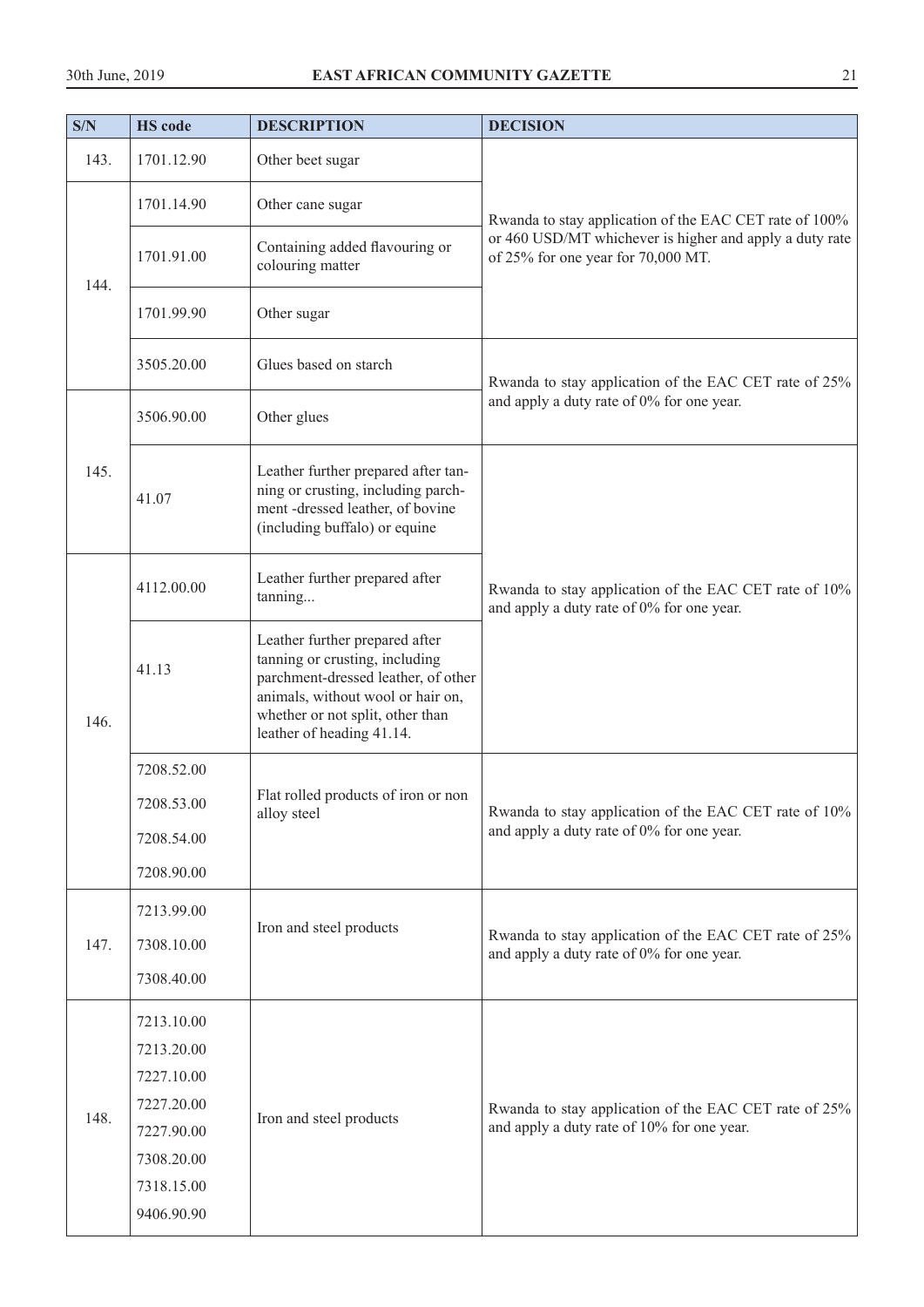| S/N  | <b>HS</b> code                                                          | <b>DESCRIPTION</b>                                                               | <b>DECISION</b>                                                                                                                                                                                                                                                                                                                                                                                          |
|------|-------------------------------------------------------------------------|----------------------------------------------------------------------------------|----------------------------------------------------------------------------------------------------------------------------------------------------------------------------------------------------------------------------------------------------------------------------------------------------------------------------------------------------------------------------------------------------------|
|      | 7228.10.00                                                              |                                                                                  |                                                                                                                                                                                                                                                                                                                                                                                                          |
|      | 7228.20.00                                                              |                                                                                  |                                                                                                                                                                                                                                                                                                                                                                                                          |
|      | 7228.30.00                                                              |                                                                                  |                                                                                                                                                                                                                                                                                                                                                                                                          |
|      | 7228.40.00                                                              | Bars and rods of alloy or non-alloy                                              | Rwanda to stay application of the EAC CET rate of 25%                                                                                                                                                                                                                                                                                                                                                    |
| 149. | 7228.50.00                                                              | steel                                                                            | or USD200/MT whichever is higher and apply a duty rate<br>of 10% for one year.                                                                                                                                                                                                                                                                                                                           |
|      | 7228.60.00                                                              |                                                                                  |                                                                                                                                                                                                                                                                                                                                                                                                          |
|      | 7228.70.00                                                              |                                                                                  |                                                                                                                                                                                                                                                                                                                                                                                                          |
|      | 7228.80.00                                                              |                                                                                  |                                                                                                                                                                                                                                                                                                                                                                                                          |
| 150. | 5608.11.00                                                              | -- Made up fishing nets                                                          | Rwanda to stay application of the EAC CET rate of 25%<br>and apply a duty rate of 10% for one year.                                                                                                                                                                                                                                                                                                      |
| 151. | 8523.52.00                                                              | Smart cards                                                                      | Rwanda to stay application of the EAC CET rate of 25%<br>and apply a duty rate of 0% for one year.                                                                                                                                                                                                                                                                                                       |
| 152. | 8542.39.00                                                              | - Other (sim cards)                                                              | Rwanda to stay application of the EAC CET rate of 25%<br>and apply a duty rate of 0% for one year.                                                                                                                                                                                                                                                                                                       |
| 153. | 7612.90.90                                                              | Milk cans                                                                        | Rwanda to stay application of the EAC CET rate of 25%<br>and apply a duty rate of 10% for one year                                                                                                                                                                                                                                                                                                       |
| 154. | 8470.50.00                                                              | EFD, - Cash registers, point of sale<br>(POS), Cashless machines                 | Rwanda, Tanzania and Uganda to stay application of the<br>EAC CET rate of 10% and apply a duty rate of 0% for one<br>year.                                                                                                                                                                                                                                                                               |
| 155. | Telecommunica-<br>tion Equipment<br>(The list is<br>attached)<br>Rwanda |                                                                                  | Rwanda to stay application of the EAC CET rate and apply<br>a duty rate of 0% for one year for Telecommunication<br>Equipment per approved Tariff Lines for one year.                                                                                                                                                                                                                                    |
| 156. | Goods imported<br>for the use by<br><b>Armed Forces</b>                 | Goods imported for the use by                                                    | Rwanda to stay application of the EAC CET rate and apply                                                                                                                                                                                                                                                                                                                                                 |
|      | Shop (AFOS)                                                             | a duty rate of 0% for one year for Armed Forces Shop<br>Armed Forces Shop (AFOS) | (AFOS) for one year                                                                                                                                                                                                                                                                                                                                                                                      |
|      | Rwanda                                                                  |                                                                                  |                                                                                                                                                                                                                                                                                                                                                                                                          |
| 157. | 8701.20.90                                                              | Road tractors for semitrailers                                                   | Uganda, Rwanda and Burundi to stay application of<br>(a)<br>the EAC CET rate of 10% and apply a duty rate of<br>0% for one year; and<br>Kenya to stay application of the EAC CET rate of<br>(b)<br>10% and apply a duty rate of 25% for one year                                                                                                                                                         |
| 158. | 8702.10.99                                                              | Buses for transportation of more<br>than 25 persons.                             | Rwanda and Burundi to stay application of the EAC<br>(a)<br>CET rate of 25% and apply a duty rate of 10% for<br>buses for transportation of more than 25 persons and<br>not exceeding 50 persons for one year; and<br>Rwanda and Burundi to stay application of the EAC<br>(b)<br>CET rate of $25\%$ and apply a duty rate of 0% for<br>buses for transportation of more than 50 persons for<br>one year |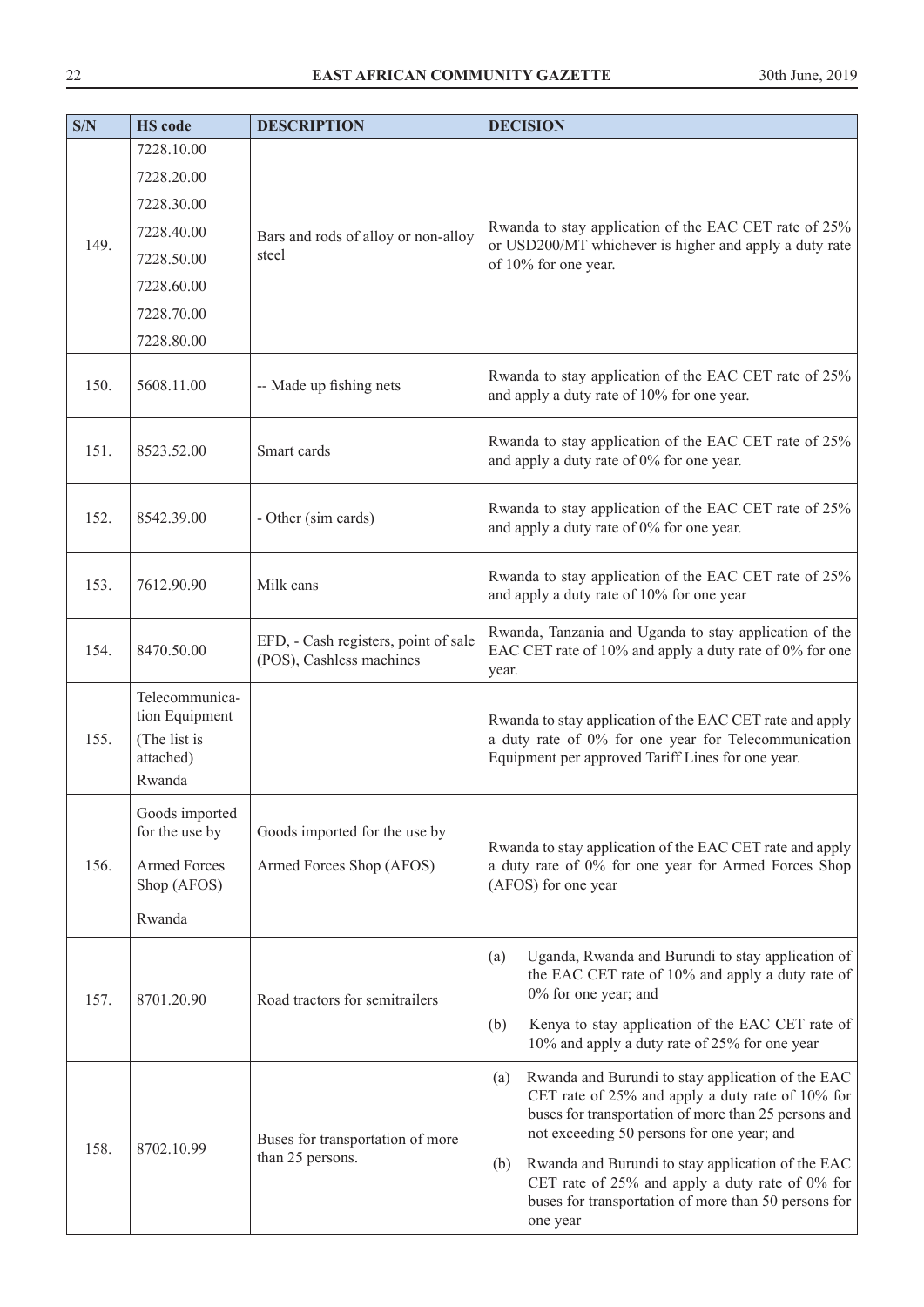| S/N  | <b>HS</b> code | <b>DESCRIPTION</b>                         | <b>DECISION</b>                                                                                                                                |
|------|----------------|--------------------------------------------|------------------------------------------------------------------------------------------------------------------------------------------------|
| 159. | 7007.19.00     | Other Toughened (tempered)<br>safety glass | Uganda to stay application of EAC CET rate and apply a                                                                                         |
| 160. | 7007.29.00     | Other Laminated safety glass               | duty rate of 25% instead of 10% for one year.                                                                                                  |
|      |                | <b>Bathrobe</b>                            | Uganda and Rwanda to stay application of EAC CET on<br>bathrobes and apply a duty rate of 0% imported by licensed<br>hotels for one year.      |
| 161  |                | Clothes-dryers                             | Uganda and Rwanda to stay application of EAC CET on<br>clothes dryers and apply a duty rate of 0% imported by<br>licensed hotels for one year. |

# **AMB. DR. RICHARD SEZIBERA**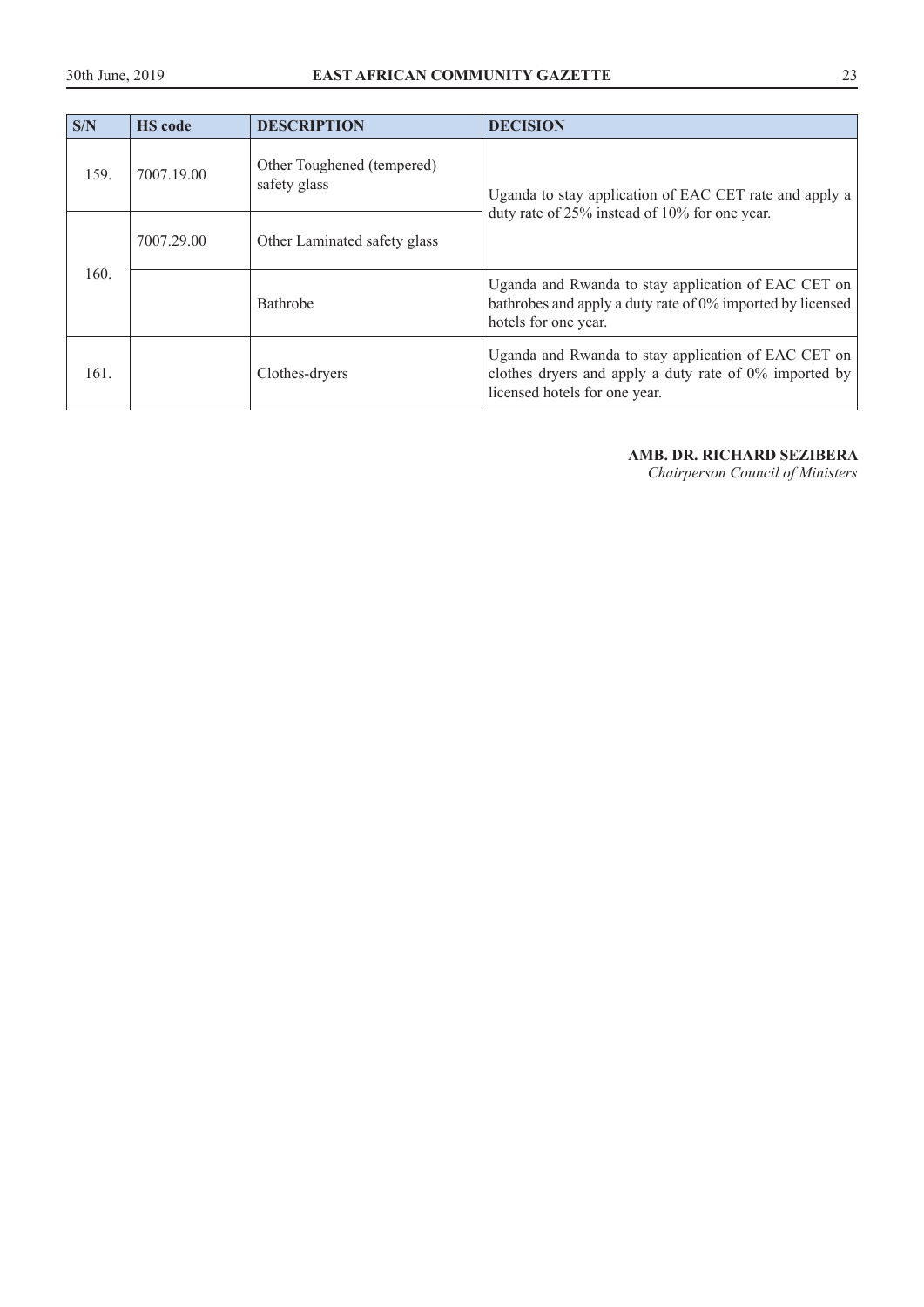Legal Notice No. EAC/77/2019

# **THE EAST AFRICAN COMMUNITY CUSTOMS MANAGEMENT ACT 2004**

#### **EAST AFRICAN COMMUNITY CUSTOMS MANAGEMENT (DUTY REMISSION) REGULATIONS, 2008**

#### **LEGAL NOTICE**

In EXERCISE of the powers conferred upon the Council of Ministers by Section 140 of the East African Community Customs Management Act 2004, the Council of Ministers has approved a remission of duty on the following raw materials and industrial inputs for the manufacture of goods as follows:

| S/N | <b>HS CODE</b>           | <b>DESCRIPTION</b>                                                                                                                       | <b>REMISSION</b>                                                                                                                                                  |  |
|-----|--------------------------|------------------------------------------------------------------------------------------------------------------------------------------|-------------------------------------------------------------------------------------------------------------------------------------------------------------------|--|
| 1.  | 1001.99.10<br>1001.99.90 | Wheat Grain                                                                                                                              | Kenya and Tanzania granted a remission of duty on wheat<br>grain of HS Code 1001.99.10 and 1001.99.90 to apply a<br>duty rate of 10% instead of 35% for one year. |  |
| 2.  | 1511.90.40               | Palm Stearin (RBD)                                                                                                                       | Tanzania granted a remission of duty and apply a duty<br>rate of a 0% for one year.                                                                               |  |
| 3.  | 7213.99.00               | Other-of<br>circular<br>cross-section<br>measuring<br>more than 14 mm in<br>diameter                                                     | Kenya granted a remission of duty to apply a duty rate of<br>0% for one year.                                                                                     |  |
| 4.  | 7304.31.00               | Cold drawn or cold-rolled reduced<br>- automotive grade steel-tubes and<br>hollow-profiles used for manufacturing<br>of motorcycle parts | Granted duty remission to manufacturers of motorcycle<br>parts at duty rate of 0%.                                                                                |  |
| 5.  | 7310.29.10               | Aerosol cans                                                                                                                             | Kenya and Uganda granted a remission of duty to apply a<br>duty rate of 0% for one year.                                                                          |  |
|     | 7409.11.00               | Copper Foils in Coils                                                                                                                    |                                                                                                                                                                   |  |
|     | 7409.19.00               | Copper Strips                                                                                                                            |                                                                                                                                                                   |  |
| 6.  | 7409.21.00               | Brass Strips in Coils                                                                                                                    | Kenya granted a remission of duty to apply a duty rate<br>of 0% on inputs for the manufacture of radiators for one                                                |  |
|     | 7409.29.00               | Brass - Copper - Tin Base Alloys                                                                                                         | year.                                                                                                                                                             |  |
|     | 7410.11.00               | Of refined copper                                                                                                                        |                                                                                                                                                                   |  |
|     | 7410.12.00               | Of copper alloys                                                                                                                         |                                                                                                                                                                   |  |
|     | 2517.49.00               | Stone Chips used in the manufacture of<br>stone coated metal roofing tiles                                                               |                                                                                                                                                                   |  |
| 7.  | 7210.61.00               | Alu-Zinc Coated Steel Coils used in<br>the manufacture of stone coated metal<br>roofing tiles.                                           | Kenya granted a remission of duty to apply a duty rate<br>of 0% on inputs for the manufacture of roofing tiles for<br>one year.                                   |  |
|     | 3906.90.00               | Acrylic co-polymers used in the<br>manufacture of stone coated metal<br>roofing tiles.                                                   |                                                                                                                                                                   |  |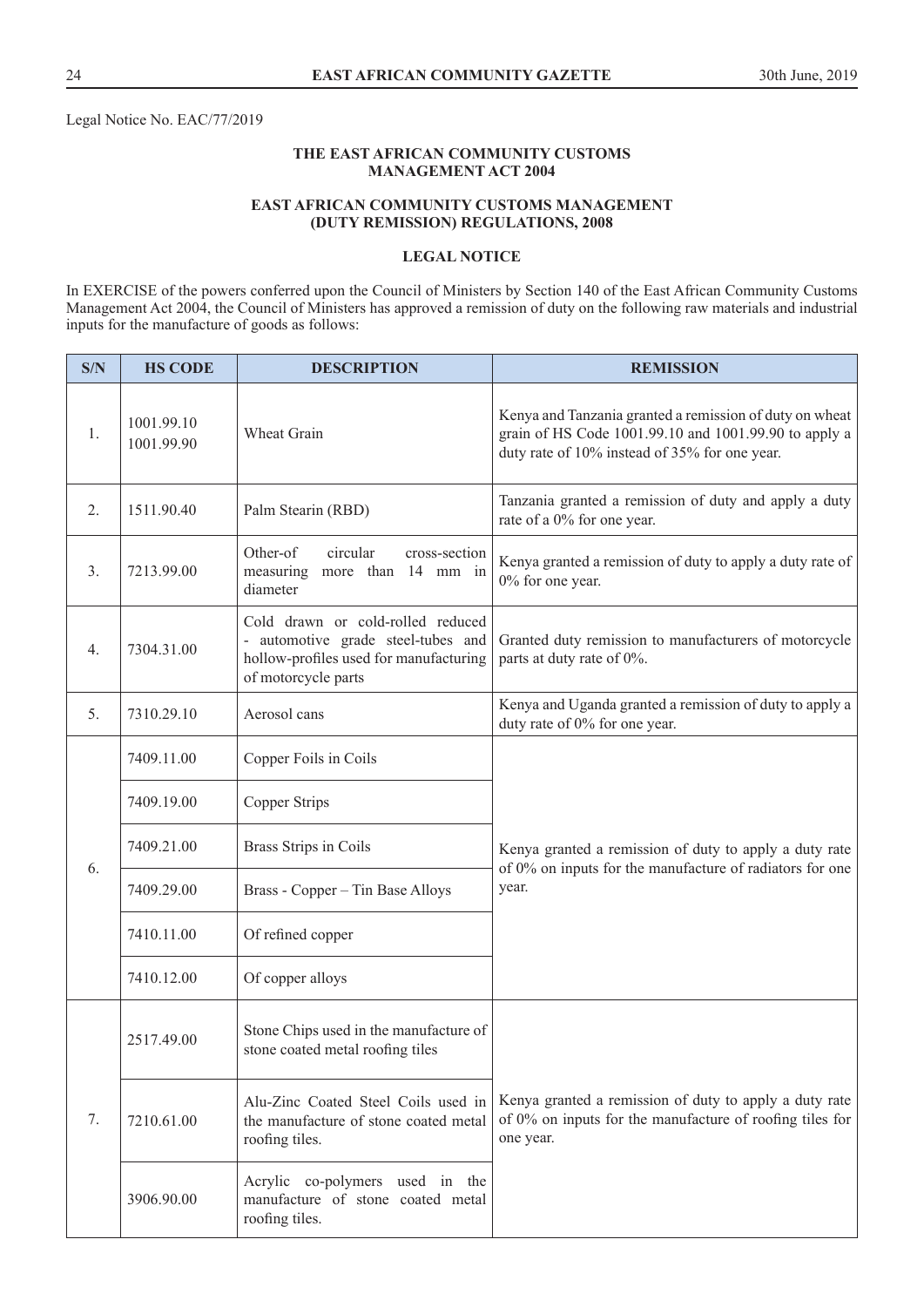| S/N | <b>HS CODE</b> | <b>DESCRIPTION</b>                                                                                                                               | <b>REMISSION</b>                                                                                                    |  |
|-----|----------------|--------------------------------------------------------------------------------------------------------------------------------------------------|---------------------------------------------------------------------------------------------------------------------|--|
|     | 4821.90.00     |                                                                                                                                                  |                                                                                                                     |  |
|     | 3917.39.00     |                                                                                                                                                  |                                                                                                                     |  |
|     | 6806.10.00     |                                                                                                                                                  |                                                                                                                     |  |
|     | 7210.61.00     |                                                                                                                                                  |                                                                                                                     |  |
|     | 7219.34.00     |                                                                                                                                                  |                                                                                                                     |  |
|     | 7220.12.00     |                                                                                                                                                  |                                                                                                                     |  |
|     | 7223.00.00     |                                                                                                                                                  |                                                                                                                     |  |
|     | 7306.30.00     | Inputs for use in the manufacture of                                                                                                             | Kenya and Uganda granted a remission of duty to apply a                                                             |  |
| 8.  | 7318.23.00     | <b>Energy Saving Stoves</b>                                                                                                                      | duty rate of 0% for one year.                                                                                       |  |
|     | 3907.99.00     |                                                                                                                                                  |                                                                                                                     |  |
|     | 7318.22.00     |                                                                                                                                                  |                                                                                                                     |  |
|     | 4016.99.00     |                                                                                                                                                  |                                                                                                                     |  |
|     | 4819.10.00     |                                                                                                                                                  |                                                                                                                     |  |
|     | 7209.27.00     |                                                                                                                                                  |                                                                                                                     |  |
|     | 7217.10.00     |                                                                                                                                                  |                                                                                                                     |  |
|     | 7306.40.00     |                                                                                                                                                  |                                                                                                                     |  |
|     | 7321.90.00     |                                                                                                                                                  | Kenya granted a remission of duty to apply a duty rate of                                                           |  |
| 9.  | 9401.90.00     | Seats - Parts - Recliner mechanism                                                                                                               | 0% for the manufacture of automotive seats for one year.                                                            |  |
|     | 3606.90.00     | Ferro-cerium and other pyrophoric<br>alloys in all forms; articles of<br>combustible materials as specified in<br>Note 2 to this Chapter - other |                                                                                                                     |  |
|     | 6804.10.00     | Millstones and grindstones for<br>milling, grinding or pulping                                                                                   |                                                                                                                     |  |
|     | 6813.20.00     | Containing asbestos                                                                                                                              |                                                                                                                     |  |
|     | 7018.90.00     | - Other                                                                                                                                          |                                                                                                                     |  |
| 10. | 7020.00.99     | ---- Other                                                                                                                                       | Tanzania granted a remission of duty to apply a duty rate<br>of 0% on equipment for polishing and heating gemstones |  |
|     | 8202.20.00     | - Band saw blades                                                                                                                                | for one year.                                                                                                       |  |
|     | 8202.99.00     | -- Other                                                                                                                                         |                                                                                                                     |  |
|     | 8203.20.00     | - Pliers (including cutting pliers),<br>pincers, tweezers and similar tools                                                                      |                                                                                                                     |  |
|     | 8205.10.00     | - Drilling, threading or tapping tools                                                                                                           |                                                                                                                     |  |
|     | 8423.89.90     | --- Other                                                                                                                                        |                                                                                                                     |  |
|     | 8513.10.90     | --- Other                                                                                                                                        |                                                                                                                     |  |
|     | 9002.19.00     | -- Other                                                                                                                                         |                                                                                                                     |  |
|     | 4805.11.00     | Semi-chemical fluting paper                                                                                                                      | Tanzania granted a remission of duty to apply a duty rate                                                           |  |
| 11. | 4805.19.00     | Other fluting paper                                                                                                                              | of 0% for manufacture of horticultural packing materials<br>for one year.                                           |  |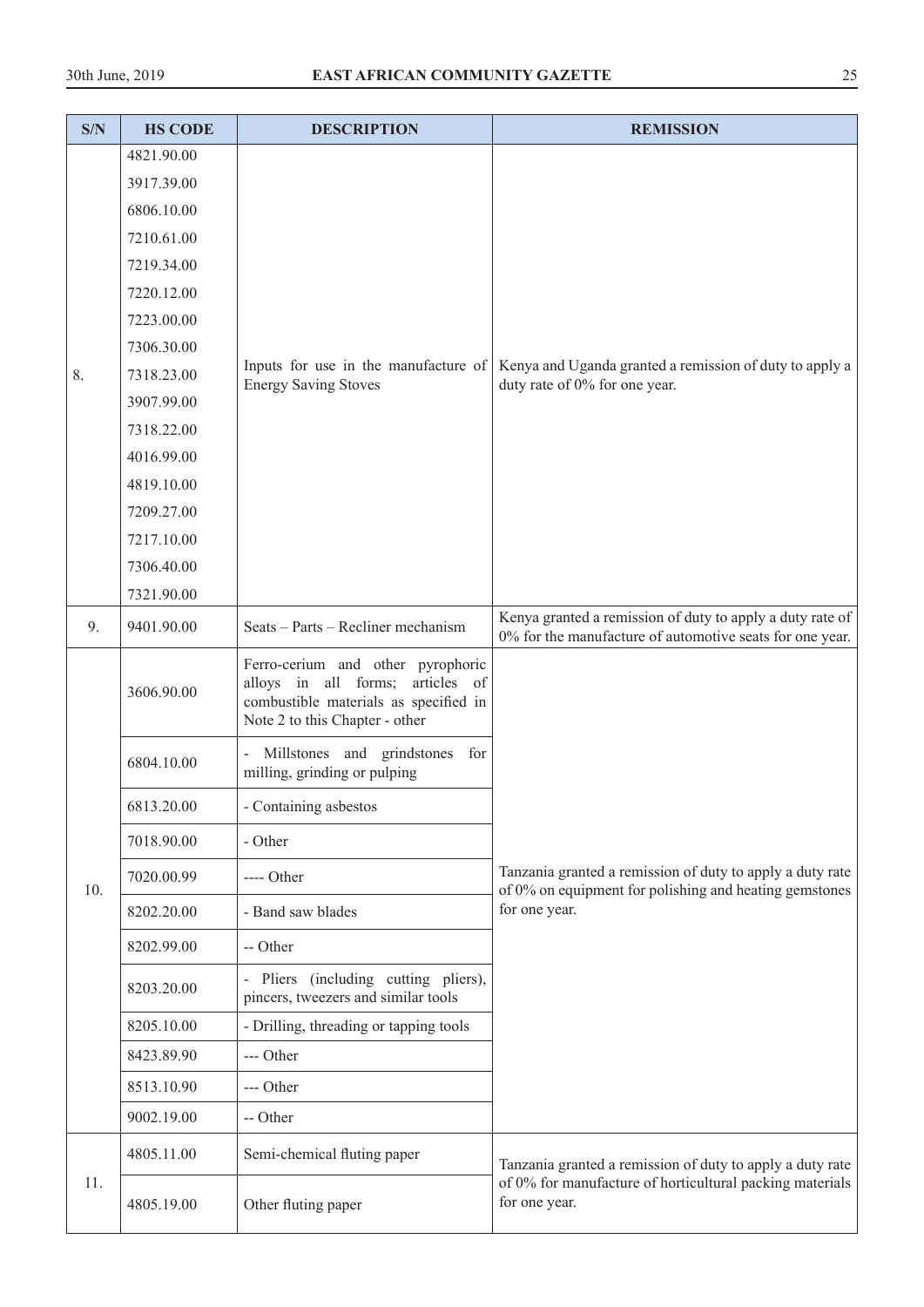| S/N | <b>HS CODE</b> | <b>DESCRIPTION</b>                                                                                                                                                                                                                                        | <b>REMISSION</b>                                                                                                                       |  |
|-----|----------------|-----------------------------------------------------------------------------------------------------------------------------------------------------------------------------------------------------------------------------------------------------------|----------------------------------------------------------------------------------------------------------------------------------------|--|
|     | 3923.29.00     |                                                                                                                                                                                                                                                           |                                                                                                                                        |  |
|     | 6305.10.00     |                                                                                                                                                                                                                                                           |                                                                                                                                        |  |
|     | 4819.40.00     |                                                                                                                                                                                                                                                           |                                                                                                                                        |  |
|     | 7310.29.90     | Inputs and Raw Materials for use                                                                                                                                                                                                                          | Tanzania granted a remission of duty to apply a duty rate                                                                              |  |
| 12. | 6305.33.00     | in the production / manufacture of                                                                                                                                                                                                                        | 0% instead of 25% for local producers of agricultural                                                                                  |  |
|     | 6305.20.00     | agricultural seeds                                                                                                                                                                                                                                        | seeds for one year.                                                                                                                    |  |
|     |                |                                                                                                                                                                                                                                                           |                                                                                                                                        |  |
|     | 6304.91.90     |                                                                                                                                                                                                                                                           |                                                                                                                                        |  |
|     | 7607.19.90     |                                                                                                                                                                                                                                                           |                                                                                                                                        |  |
| 13. | 7308.90.10     | Inputs for the manufacture Roofing<br>tiles coated with acrylic paint and the<br>weather side coated with natural sand<br>granules                                                                                                                        | Uganda granted a remission of duty to apply a duty rate<br>of 0% for one year.                                                         |  |
| 14. | 3402.11.00     | Organic surface active agents (Anionic)<br>(LABSA)                                                                                                                                                                                                        | Uganda granted a remission of duty to apply a duty rate<br>of 0% for one year.                                                         |  |
|     | 3402.12.00     | Organic surface active agents (Cationic)                                                                                                                                                                                                                  | Uganda granted a remission of duty to apply a duty rate                                                                                |  |
| 15. | 3402.19.00     | Other organic surface agents                                                                                                                                                                                                                              | of 0% for one year.                                                                                                                    |  |
| 16. | 7326.90.90     | Umbrella heads for roofing nails                                                                                                                                                                                                                          | Uganda granted a remission of duty to apply a duty rate<br>of 10% for one year.                                                        |  |
| 17. | 3920.10.90     | Aluminium Barrier Laminates (ABL)                                                                                                                                                                                                                         | Tanzania and Uganda granted a remission of duty to<br>apply a duty rate of 0% for one year.                                            |  |
|     | 3506.91.00     | Hot melt adhesive                                                                                                                                                                                                                                         |                                                                                                                                        |  |
|     | 3920.10.90     | PE film                                                                                                                                                                                                                                                   |                                                                                                                                        |  |
|     | 3926.90.90     | Plastic cask                                                                                                                                                                                                                                              |                                                                                                                                        |  |
|     | 3906.90.00     | Super Absorbent Polymer                                                                                                                                                                                                                                   | Tanzania and Uganda granted a remission of duty to                                                                                     |  |
| 18. | 4803.00.00     | Wet strength / Dust free paper                                                                                                                                                                                                                            | apply a duty rate of 0% on inputs for the manufacture of<br>baby diapers for one year.                                                 |  |
|     | 5603.11.00     | Nonwovens                                                                                                                                                                                                                                                 |                                                                                                                                        |  |
|     | 5903.90.00     | Polyethylene Laminated Nonwovens                                                                                                                                                                                                                          |                                                                                                                                        |  |
|     | 5402.44.00     | Spandex                                                                                                                                                                                                                                                   |                                                                                                                                        |  |
| 19. | 7005.29.00     | Other non-wired glass                                                                                                                                                                                                                                     | Uganda granted a remission of duty to apply a duty rate<br>of 0% for the manufacture of toughened and laminated<br>glass for one year. |  |
| 20. | 3920.91.10     | - Other plates, sheets, film, foil and<br>strip, of plastics, non-cellular and<br>not reinforced, laminated, supported<br>similarly combined with other<br><sub>or</sub><br>materials. Of poly (vinyl butyral)                                            | Uganda granted a remission of duty to apply a duty rate<br>of 0% for the manufacture of toughened and laminated<br>glass for one year. |  |
| 21. | 7312.10.00     | Stranded wire, ropes and cables                                                                                                                                                                                                                           | Uganda granted a remission of duty to apply a duty rate<br>of 0% for the manufacture of toughened and laminated<br>glass for one year. |  |
| 22. | 3208.90.00     | - Other Paints and varnishes (including<br>enamels and lacquers)<br>based on<br>synthetic polymers or<br>chemically<br>modified natural polymers, dispersed<br>or dissolved in a non-aqueous medium;<br>solutions as defined in Note 4 to this<br>Chapter | Uganda granted a remission of duty to apply a duty rate<br>of 10% for the manufacture of decorative aluminium<br>panels for one year   |  |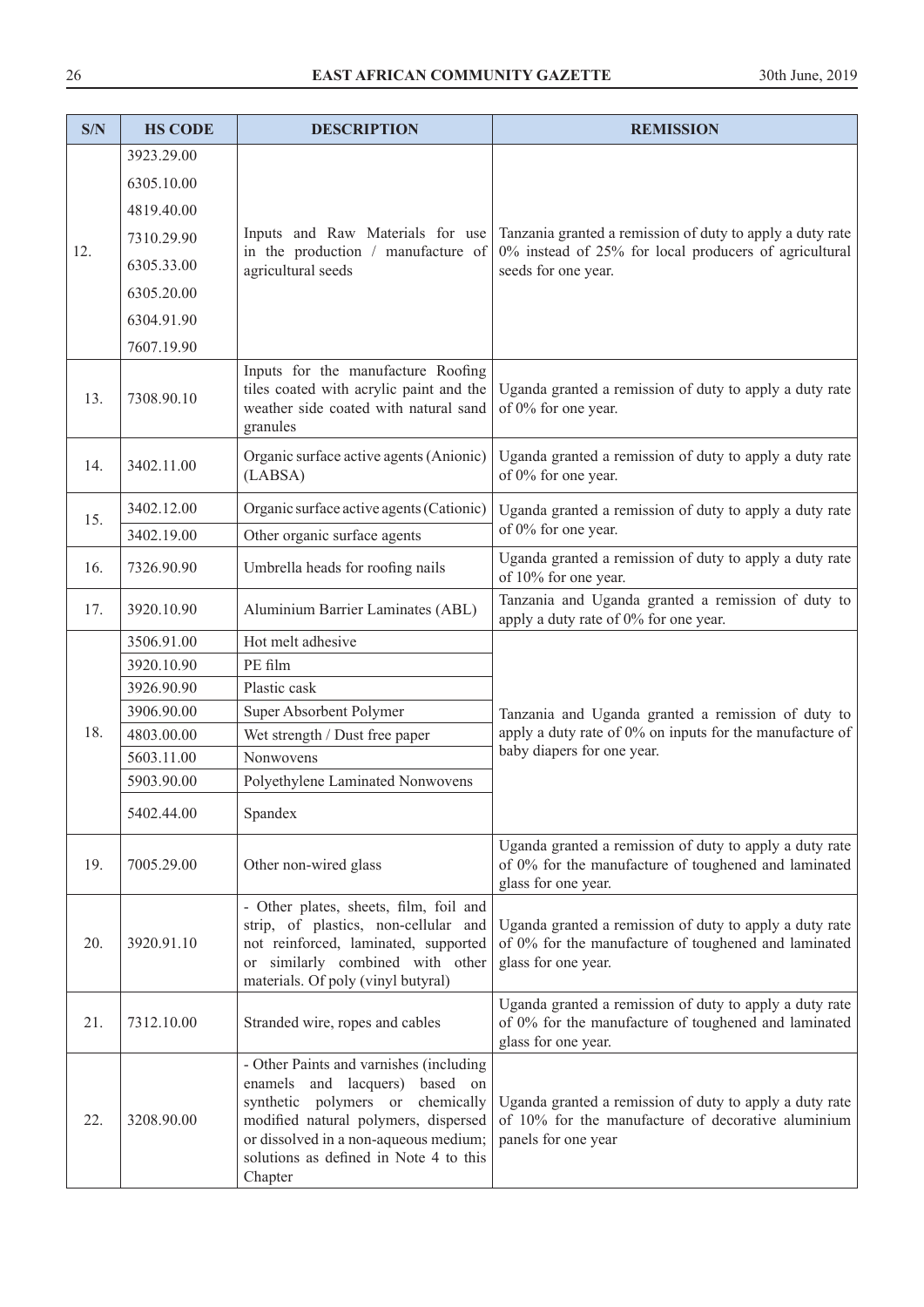| S/N | <b>HS CODE</b>                                                                                        | <b>DESCRIPTION</b>                                                                                                                                                         | <b>REMISSION</b>                                                                                              |
|-----|-------------------------------------------------------------------------------------------------------|----------------------------------------------------------------------------------------------------------------------------------------------------------------------------|---------------------------------------------------------------------------------------------------------------|
| 23. | 7606.12.00                                                                                            | Aluminium plates, sheets and strip, of a<br>thickness exceeding                                                                                                            | Uganda granted a remission of duty to apply a duty rate<br>of 10% for the manufacture of decorative aluminium |
|     |                                                                                                       | 0.2 mm. Of aluminium alloys                                                                                                                                                | panels for one year                                                                                           |
| 24. | 1701.99.10                                                                                            | Industrial sugar                                                                                                                                                           | Burundi granted a remission of duty to apply a duty rate<br>of 0% for one year                                |
| 25. | 8215.99.00                                                                                            | Steel Blanks for Spoons and forks                                                                                                                                          | Uganda granted a remission of duty to apply a duty rate<br>of 10% for one year.                               |
| 26. |                                                                                                       | Inputs for the manufacture of furniture                                                                                                                                    | Uganda granted a remission of duty to apply a duty rate<br>of $10\% \& 0\%$ for one year.                     |
| 27. | 8516.40.00                                                                                            | Unassembled flat iron (CKD) - inputs<br>for assembly of flat irons                                                                                                         | Uganda granted a remission of duty to apply a duty rate<br>of 0% for one year.                                |
| 28. | 8518.21.00<br>8518.29.00                                                                              | Unassembled speakers (CKD) - inputs<br>for assembly of speakers                                                                                                            | Uganda granted a remission of duty to apply a duty rate<br>of 0% for one year.                                |
| 29. | 8539.31.00<br>8539.50.00                                                                              | Unassembled (CKD) LED, CFL bulbs<br>- inputs for assembly of LED & CFL<br>bulbs                                                                                            | Uganda granted a remission of duty to apply a duty rate<br>of 0% for one year.                                |
| 30. | 8521.10.00<br>8521.90.00                                                                              | Unassembled (CKD) DVD players -<br>inputs for assembly of DVD players                                                                                                      | Uganda granted a remission of duty to apply a duty rate<br>of 0% for one year.                                |
| 31. | 8516.79.00                                                                                            | Unassembled (CKD) blenders - inputs<br>for assembly of blenders                                                                                                            | Uganda granted a remission of duty to apply a duty rate<br>of 0% for one year.                                |
| 32. | 8516.10.00                                                                                            | Unassembled (CKD) hot water kettles<br>- Inputs for assembly of water kettles                                                                                              | Uganda granted a remission of duty to apply a duty rate<br>of 0% for one year.                                |
| 33. | 7606.92.00                                                                                            | Aluminium alloys                                                                                                                                                           | Tanzania granted a remission of duty to apply a duty rate<br>of 0% for one year.                              |
|     | 5112.30.00                                                                                            | Woven fabrics of combed wool, mixed<br>with man-made staple fibre                                                                                                          |                                                                                                               |
| 34. | 5112.90.00                                                                                            | Woven fabrics of combed wool or of<br>combed fine animal hair                                                                                                              | Burundi granted a remission of duty to apply a duty rate<br>of 10% for one year.                              |
|     | 5113.00.00                                                                                            | Woven fabrics of coarse animal hair or<br>of horsehair                                                                                                                     |                                                                                                               |
| 35. | 3302.10.00                                                                                            | Odoriferous mixtures of a kind used<br>as raw materials in the food or drink<br>industries                                                                                 | Uganda granted a remission of duty to apply a duty rate<br>of 0% instead of 10% for one year.                 |
| 36. | materials<br>Raw<br>equipment<br>and<br>to be used in<br>manufacturing<br>of textiles and<br>footwear | Granted country specific duty remission<br>on raw materials and equipment to be<br>used in manufacturing of textiles and<br>footwear at a duty rate of 0% for one<br>year. | Raw materials and equipment to be used in manufacturing<br>of textiles and footwear.                          |

**AMB. DR. RICHARD SEZIBERA**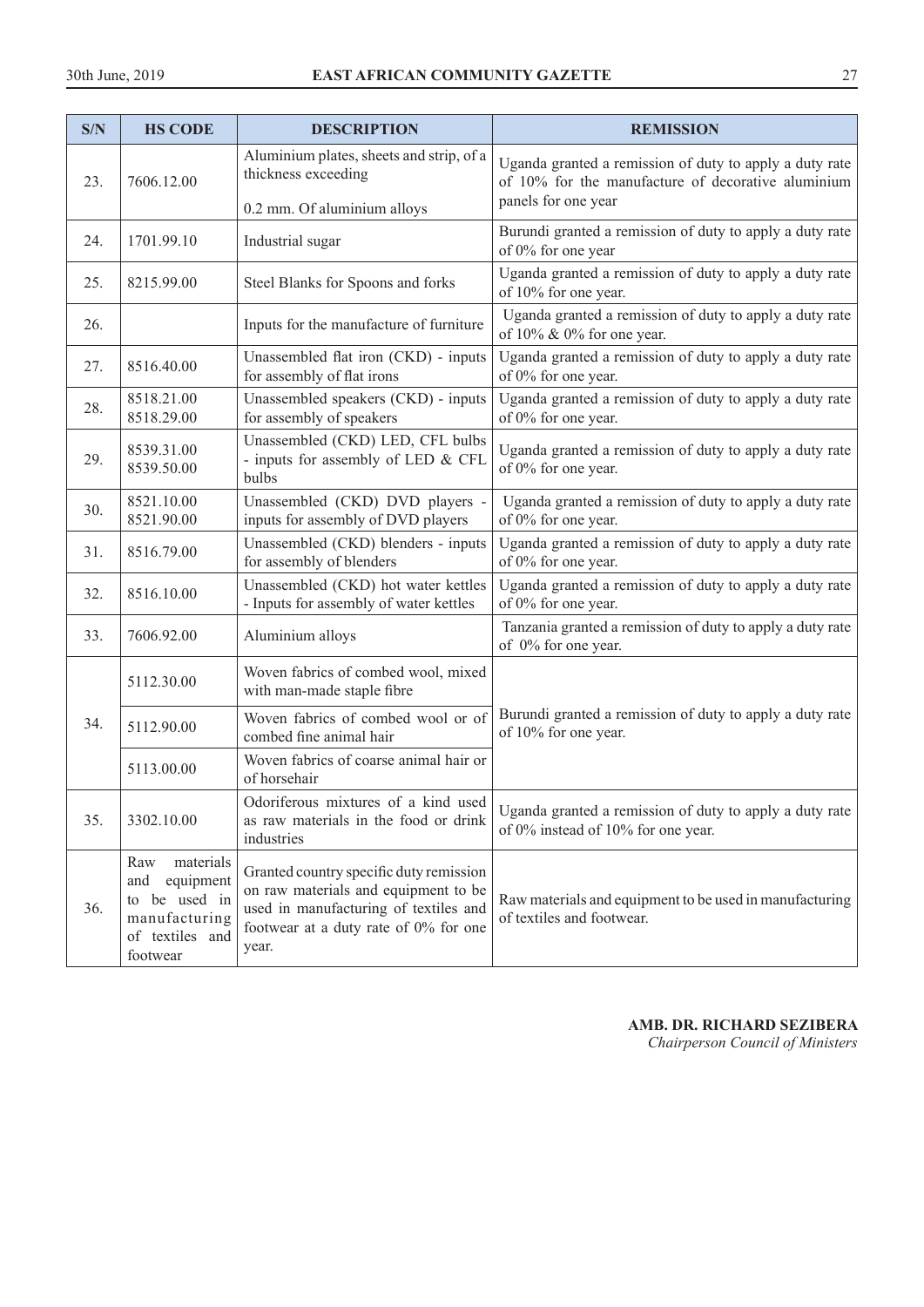Legal Notice No. EAC/78/2019

#### **THE EAST AFRICAN COMMUNITY CUSTOMS MANAGEMENT ACT 2004**

#### **EAST AFRICAN COMMUNITY CUSTOMS MANAGEMENT (DUTY REMISSION) REGULATIONS, 2008**

# **LEGAL NOTICE**

IN EXERCISE of the powers conferred upon the Council of Ministers by Section 140 of the East African Community Customs Management Act 2004, the Council of Ministers has stayed the application of the conditions contained in Legal Notice No. EAC/39/2013 of 30<sup>th</sup> June 2013 on a remission of duty for motorcycle assembly for one year.

**AMB. DR. RICHARD SEZIBERA**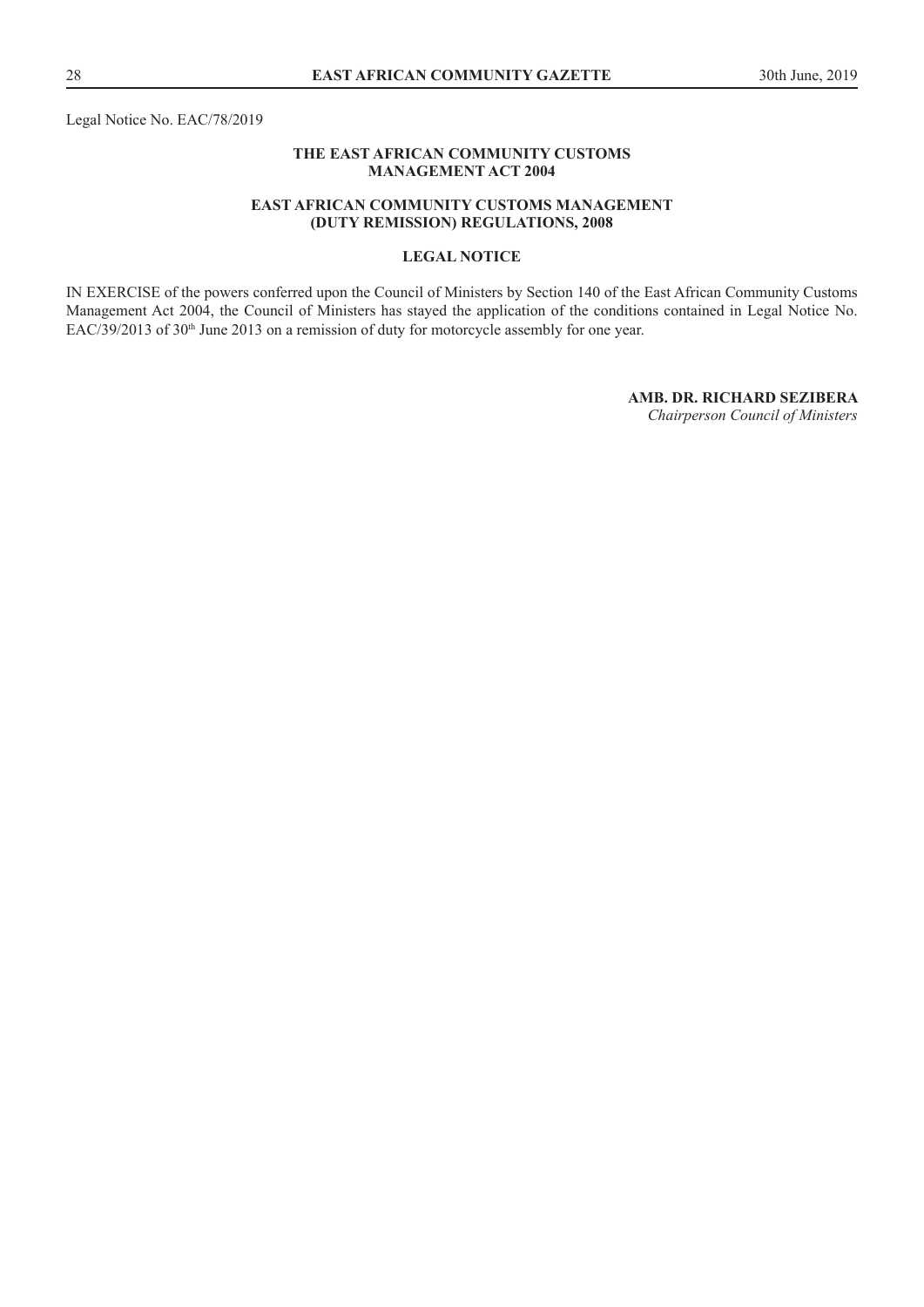Legal Notice No. EAC/79/2019

#### **THE EAST AFRICAN COMMUNITY CUSTOMS MANAGEMENT ACT 2004**

#### **EAST AFRICAN COMMUNITY CUSTOMS MANAGEMENT (DUTY REMISSION) REGULATIONS, 2008**

#### **LEGAL NOTICE**

In EXERCISE of the powers conferred upon the Council of Ministers by Section 140 of the East African Community Customs Management Act 2004, the Council of Ministers has approved a remission of duty on the following raw materials and industrial inputs imported by manufacturers in Uganda for one year:

| S/N              | <b>HS CODE</b> | <b>DESCRIPTION OF GOODS</b>                                                                | <b>CURRENT</b><br><b>CET RATE</b> | <b>APPLICABLE</b><br><b>RATE</b> |
|------------------|----------------|--------------------------------------------------------------------------------------------|-----------------------------------|----------------------------------|
| 1.               | 2009.19.00     | Other orange juice, frozen or not frozen                                                   | 25%                               | $10\%$                           |
| 2.               | 2009.79.00     | Other, apple juice                                                                         | 25%                               | $10\%$                           |
| 3 <sub>1</sub>   | 2102.10.00     | Active yeasts                                                                              | 25%                               | $10\%$                           |
| $\overline{4}$ . | 2712.10.00     | Petroleum jelly                                                                            | 25%                               | 10%                              |
| 5.               | 3909.50.00     | Polyurethane resins                                                                        | 10%                               | $0\%$                            |
| 6.               | 3920.10.10     | Unprinted                                                                                  | 10%                               | $0\%$                            |
| 7.               | 3920.20.90     | Other                                                                                      | 25%                               | 10%                              |
| 8.               | 4804.11.00     | Unbleached Kraftliner in rolls or sheets                                                   | 25%                               | 10%                              |
| 9.               | 4804.21.00     | Unbleached sack kraft paper in rolls or sheets                                             | 25%                               | $0\%$                            |
| 10.              | 4804.31.00     | Other unbleached kraft paper and paperboard                                                | 25%                               | 10%                              |
| 11.              | 4811.59.90     | Paper and paperboard coated, impregnated or covered with<br>plastics (excluding adhesives) | 25%                               | $0\%$                            |

#### **The following conditions shall apply:**

- (a) **In the event that the above finished products are sold in the Customs territory (EAC), such goods shall attract duties, levies and other charges provided in the EAC Common External Tariff.**
- (b) **Uganda shall submit vetted manufacturers and quantities of raw materials to be imported for gazettement in accordance with Section 140 of the EAC Customs Management Act, 2004.**

**AMB. DR. RICHARD SEZIBERA**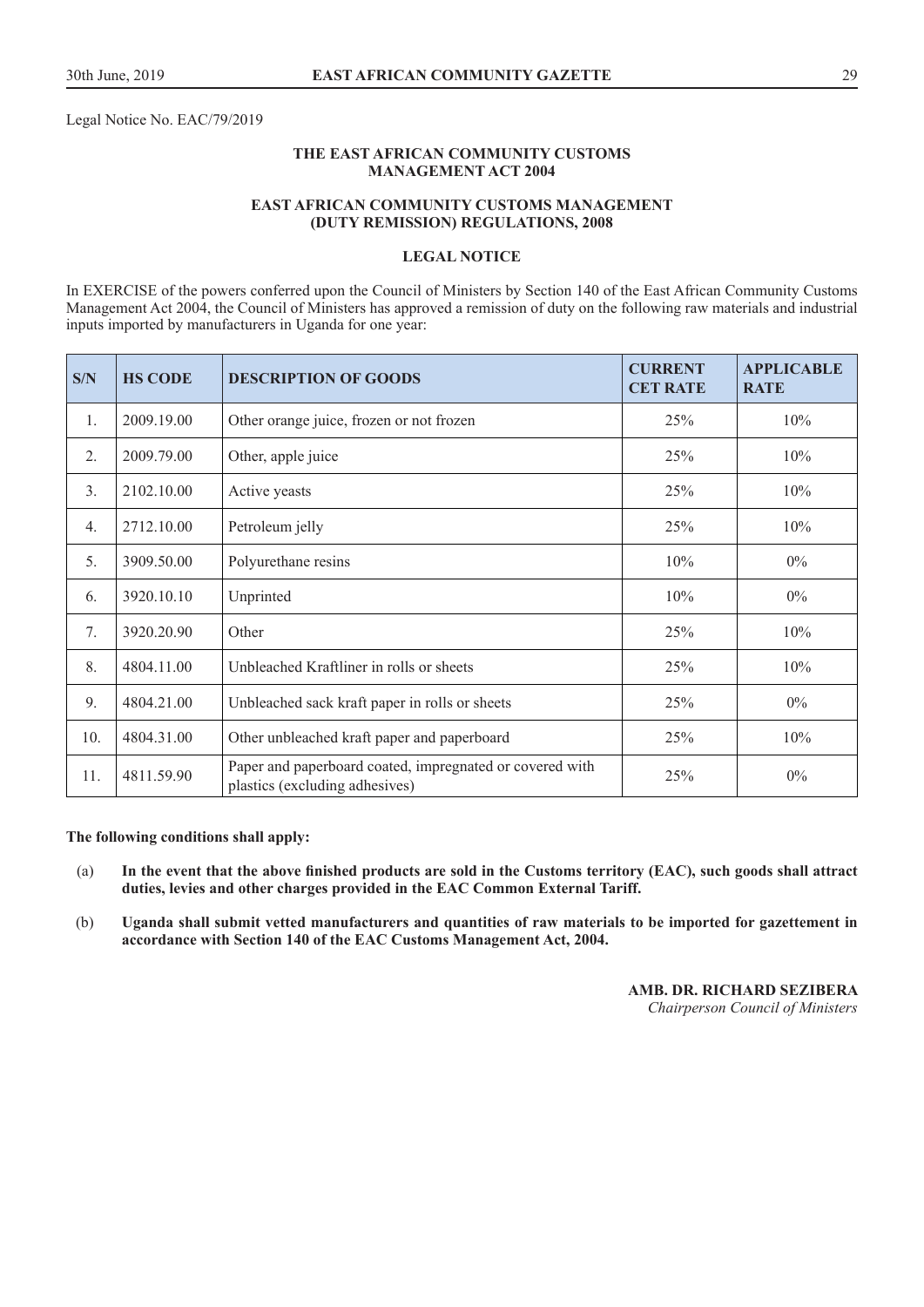Legal Notice No. EAC/80/2019

# **THE EAST AFRICAN COMMUNITY CUSTOMS MANAGEMENT ACT 2004**

# **EAST AFRICAN COMMUNITY CUSTOMS MANAGEMENT (DUTY REMISSION) REGULATIONS, 2008**

#### **LEGAL NOTICE**

In EXERCISE of the powers conferred upon the Council of Ministers by Section 140 of the East African Community Customs Management Act 2004, the Council of Ministers has approved a remission of duty on the following raw materials and industrial inputs for manufacture of furniture imported by manufacturers in Uganda for one year:

| S/N | <b>HS CODE</b> | <b>DESCRIPTION OF GOODS</b>                                                                                                                                                                                                                                                                                                                                                                                      | <b>CURRENT</b><br><b>CET RATE</b> | <b>APPLICABLE</b><br><b>RATE</b> |
|-----|----------------|------------------------------------------------------------------------------------------------------------------------------------------------------------------------------------------------------------------------------------------------------------------------------------------------------------------------------------------------------------------------------------------------------------------|-----------------------------------|----------------------------------|
| 1.  | 3920.43.10     | Laminated plastic sheet/strip/roll                                                                                                                                                                                                                                                                                                                                                                               | 10%                               | $0\%$                            |
| 2.  | 3926.30.00     | 5 star base, fixed armrest, frame, reinforced sliding inner<br>frame, moulded seat/back, outer shell elastic mesh with<br>inner and outer frame, bellow moulded cover, height<br>adjustment ring                                                                                                                                                                                                                 | 25%                               | 10%                              |
| 3.  | 5211.49.00     | Woven fabric                                                                                                                                                                                                                                                                                                                                                                                                     | 25%                               | 10%                              |
| 4.  | 5603.94.00     | Non woven fabric, elastic mesh                                                                                                                                                                                                                                                                                                                                                                                   | 10%                               | $0\%$                            |
| 5.  | 7301.20.00     | Loop frame, tubular frame, hollow profiles, shaped<br>section, welded angles                                                                                                                                                                                                                                                                                                                                     | 10%                               | $0\%$                            |
| 6.  | 7318.19.00     | Threaded hardware screws, nuts, bolts                                                                                                                                                                                                                                                                                                                                                                            | 10%                               | $0\%$                            |
| 7.  | 7318.29.00     | Non threaded hardware screws, nuts, bolts                                                                                                                                                                                                                                                                                                                                                                        | $10\%$                            | $0\%$                            |
| 8.  | 8301.30.00     | Lock sets                                                                                                                                                                                                                                                                                                                                                                                                        | 25%                               | 10%                              |
| 9.  | 8302.10.00     | Hinges                                                                                                                                                                                                                                                                                                                                                                                                           | 10%                               | $0\%$                            |
| 10. | 8302.20.00     | Castors, wheels                                                                                                                                                                                                                                                                                                                                                                                                  | 10%                               | $0\%$                            |
| 11. | 8302.42.00     | Gas cylinder lift, height adjustment tube, mechanism<br>plate, lever plate, armrest with adjustment mechanism<br>adjustable mechanism, support bracket / brace / beam<br>clips, connector, back bar, joints, slides, mountings<br>fittings, handles, glides, adjustment knobs, mounting tray                                                                                                                     | 10%                               | $0\%$                            |
| 12. | 3920.43.10     | Rolls of PVC, laminated PVC sheet/strip/roll PVC<br>edging, plastic tape                                                                                                                                                                                                                                                                                                                                         | 10%                               | $0\%$                            |
| 13. | 3926.30.00     | 5 star nylon base, 5 star plated base, arc armrest fixed<br>armrest, inner frame, outer frame, support frame seat<br>frame, reinforced sliding inner frame moulded seat,<br>outer shell, back bellow, moulded cover, contact cover,<br>telescopic bellow, plastic sleeve, cylinder cover, nylon<br>ring front frame, elastic mesh with inner and outer frame,<br>back frame, moulded back height adjustment ring | 25%                               | 10%                              |
| 14. | 4413.00.00     | Inner frame - compound wood form inner frame -<br>plywood form                                                                                                                                                                                                                                                                                                                                                   | 25%                               | 10%                              |
| 15. | 7301.20.00     | Loop frame, loop base, tubular frame, support frame<br>hollow profiles, hollow tubes, shaped section, welded<br>sections, welded profiles, welded angles, riveted<br>sections, riveted profiles                                                                                                                                                                                                                  | 10%                               | $0\%$                            |
| 16. | 8301.60.00     | Lock parts, locking mechanism parts, striker parts inner<br>cylinder parts                                                                                                                                                                                                                                                                                                                                       | $10\%$                            | $0\%$                            |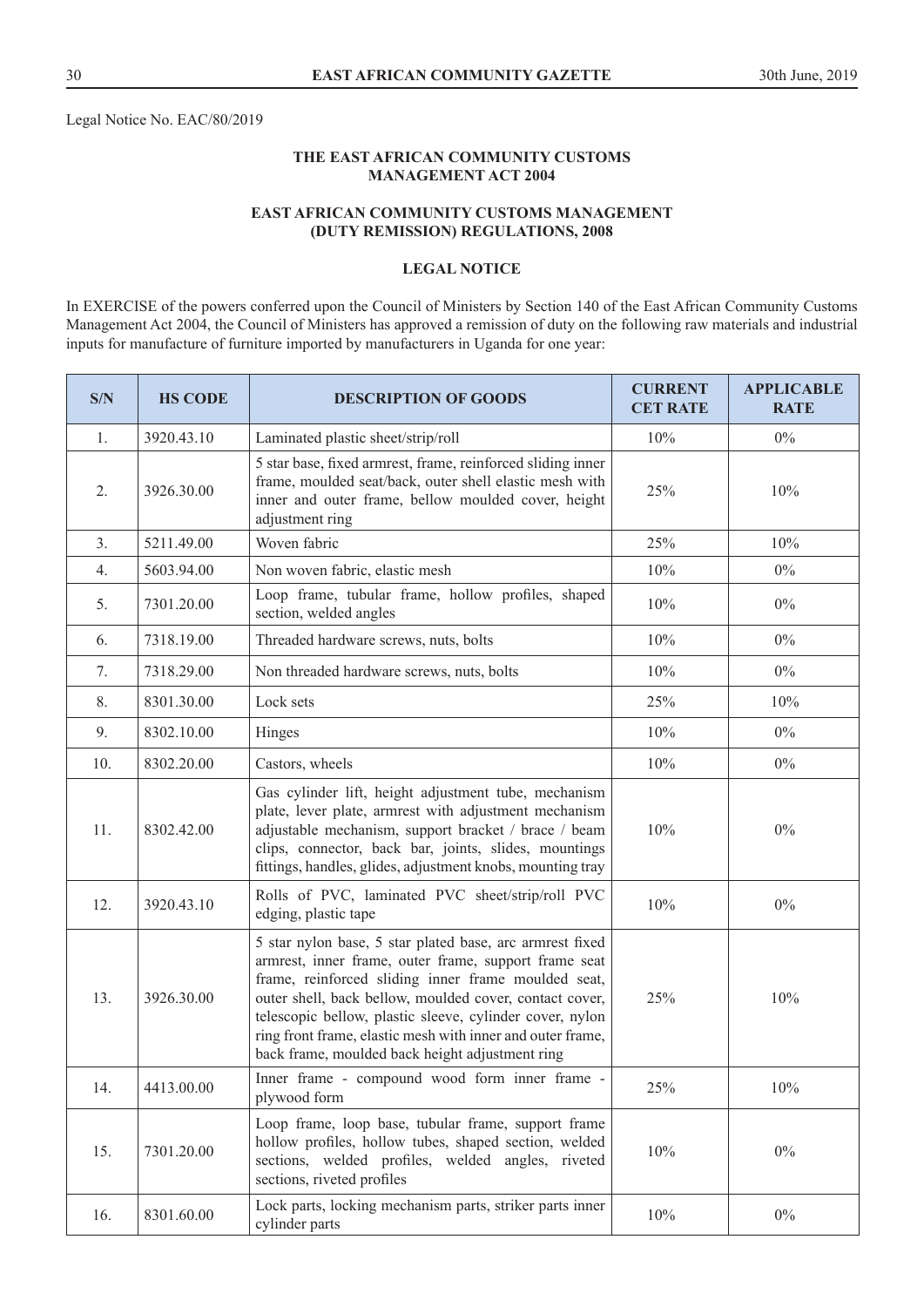| S/N | <b>HS CODE</b> | <b>DESCRIPTION OF GOODS</b>                                                                                                                                                                                                                                                                                                                                                                                                                                                                                                                                                 | <b>CURRENT</b><br><b>CET RATE</b> | <b>APPLICABLE</b><br><b>RATE</b> |
|-----|----------------|-----------------------------------------------------------------------------------------------------------------------------------------------------------------------------------------------------------------------------------------------------------------------------------------------------------------------------------------------------------------------------------------------------------------------------------------------------------------------------------------------------------------------------------------------------------------------------|-----------------------------------|----------------------------------|
| 17. | 8302.42.00     | Tapered gas lift, gas cylinder, lift tube, height adjustment<br>tube, synchronized mechanism multi-function<br>mechanism, pneumatic lift mechanism, mechanism<br>plate, lever plate, armrest with adjustment mechanism,<br>arm pad, adjustable mechanism, support bracket, support<br>brace, spacers, clips, brackets, bar with integrated<br>bracket, connector, T bar, back bar, joint for back bar,<br>slides, mountings, fittings, handles, glides, feet, tension<br>knobs, adjustment knobs, fastening knobs, mountings,<br>support beams, mounting tray, support tray | 10%                               | $0\%$                            |

**The following conditions shall apply:** 

- (a) **In the event that the above finished products are sold in the Customs territory (EAC), such goods shall attract duties, levies and other charges provided in the EAC Common External Tariff.**
- (b) **Uganda shall submit vetted manufacturers and quantities of raw materials to be imported for gazettement in accordance with Section 140 of the EAC Customs Management Act, 2004.**

**AMB. DR. RICHARD SEZIBERA,**  *Chairperson Council of Ministers*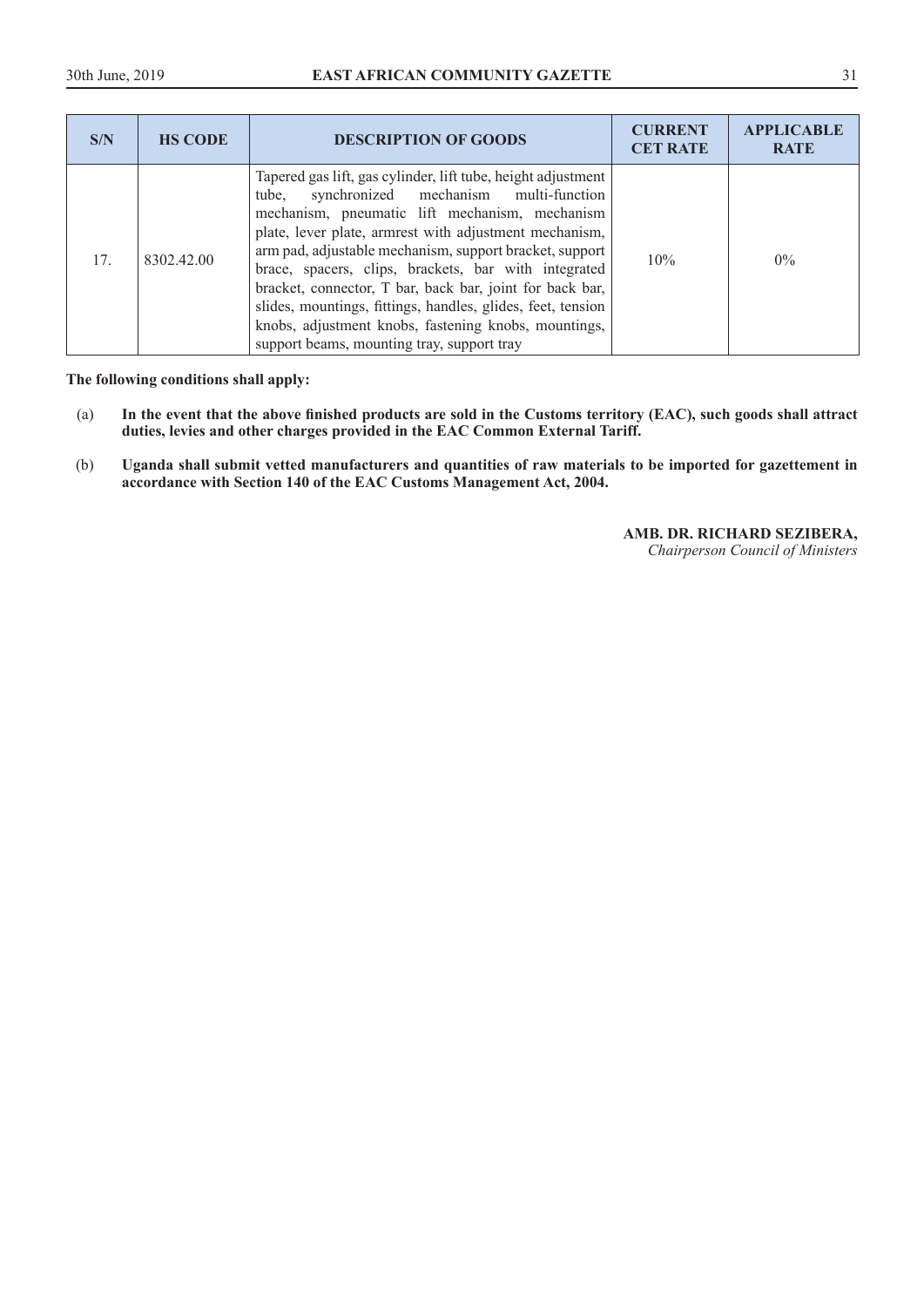Legal Notice No. EAC/81/2019

# **THE EAST AFRICAN COMMUNITY CUSTOMS MANAGEMENT ACT 2004**

# **EAST AFRICAN COMMUNITY CUSTOMS MANAGEMENT (DUTY REMISSION) REGULATIONS, 2008**

#### **LEGAL NOTICE**

In EXERCISE of the powers conferred upon the Council of Ministers by Section 140 of the East African Community Customs Management Act 2004, the Council of Ministers has approved a remission of duty on the following raw materials and industrial inputs for the manufacture of textile (Garments) imported by manufacturers.

| S/N | <b>HS CODE</b> | <b>DESCRIPTION OF GOODS</b>                                                                   | <b>CURRENT</b><br><b>CET RATE</b><br>IN $%$ | <b>APPLICABLE</b><br><b>RATE IN %</b> |
|-----|----------------|-----------------------------------------------------------------------------------------------|---------------------------------------------|---------------------------------------|
| 1.  | 5402.11.00     | High tenacity yarn of nylon or other                                                          | 10                                          | $\theta$                              |
| 2.  | 5402.19.00     | Other                                                                                         | 10                                          | $\theta$                              |
| 3.  | 5402.20.00     | High tenacity yarn of polyesters                                                              | 10                                          | $\theta$                              |
| 4.  | 5402.31.00     | Textured yarn of nylon or other polyamides, measuring per<br>single yarn not more than 50 tex | 10                                          | $\theta$                              |
| 5.  | 5402.32.00     | Textured yarn of nylon or other polyamides, measuring per<br>single yarn more than 50 tex     | 10                                          | $\theta$                              |
| 6.  | 5402.33.00     | Textured yarn of polyesters                                                                   | 10                                          | $\Omega$                              |
| 7.  | 5402.34.00     | Textured yarn of polypropylene                                                                | 10                                          | $\boldsymbol{0}$                      |
| 8.  | 5402.39.00     | Other Textured yarn                                                                           | 10                                          | $\theta$                              |
| 9.  | 5402.44.00     | Single yarn of elastomeric, untw./ with a twist not exc. 50<br>turns/m                        | 10                                          | $\theta$                              |
| 10. | 5402.45.00     | Other single yarn of nylon or other polyamides with<br>$=<50$ turns/m                         | 10                                          | $\boldsymbol{0}$                      |
| 11. | 5402.46.00     | Other single yarn of polyesters, partially oriented with<br>$=<50$ turns/m                    | 10                                          | $\theta$                              |
| 12. | 5402.47.00     | Other single yarn of polyesters with = < 50 turns/m                                           | 10                                          | $\mathbf{0}$                          |
| 13. | 5402.48.00     | Other single yarn of polypropylene with $=<50$ turns/m                                        | 10                                          | $\theta$                              |
| 14. | 5402.49.00     | Other single synthetic yarn, with $=<50$ turns/m                                              | 10                                          | $\theta$                              |
| 15. | 5402.51.00     | Other single yarn of nylon or other polyamides,<br>with $> 50$ turns/m                        | 10                                          | $\Omega$                              |
| 16. | 5402.52.00     | Other single yarn of polyesters with >50turns/m                                               | 10                                          | $\theta$                              |
| 17. | 5402.59.00     | Other single yarn with >50turns/m                                                             | 10                                          | $\theta$                              |
| 18. | 5402.61.00     | Multiple or cabled yarn of nylon or other polyamides                                          | 10                                          | $\boldsymbol{0}$                      |
| 19. | 5402.62.00     | Multiple or cabled yarn of polyesters                                                         | 10                                          | $\boldsymbol{0}$                      |
| 20. | 5402.69.00     | Other (Multiple or cabled yarn)                                                               | 10                                          | $\mathbf{0}$                          |
| 21. | 8308.10.00     | Hook, eyes, eyelets                                                                           | 10                                          | $\theta$                              |
| 22. | 9607.11.00     | Slide fasteners fitted with chain scoops of base metal                                        | 10                                          | $\boldsymbol{0}$                      |

# **AMB. DR. RICHARD SEZIBERA**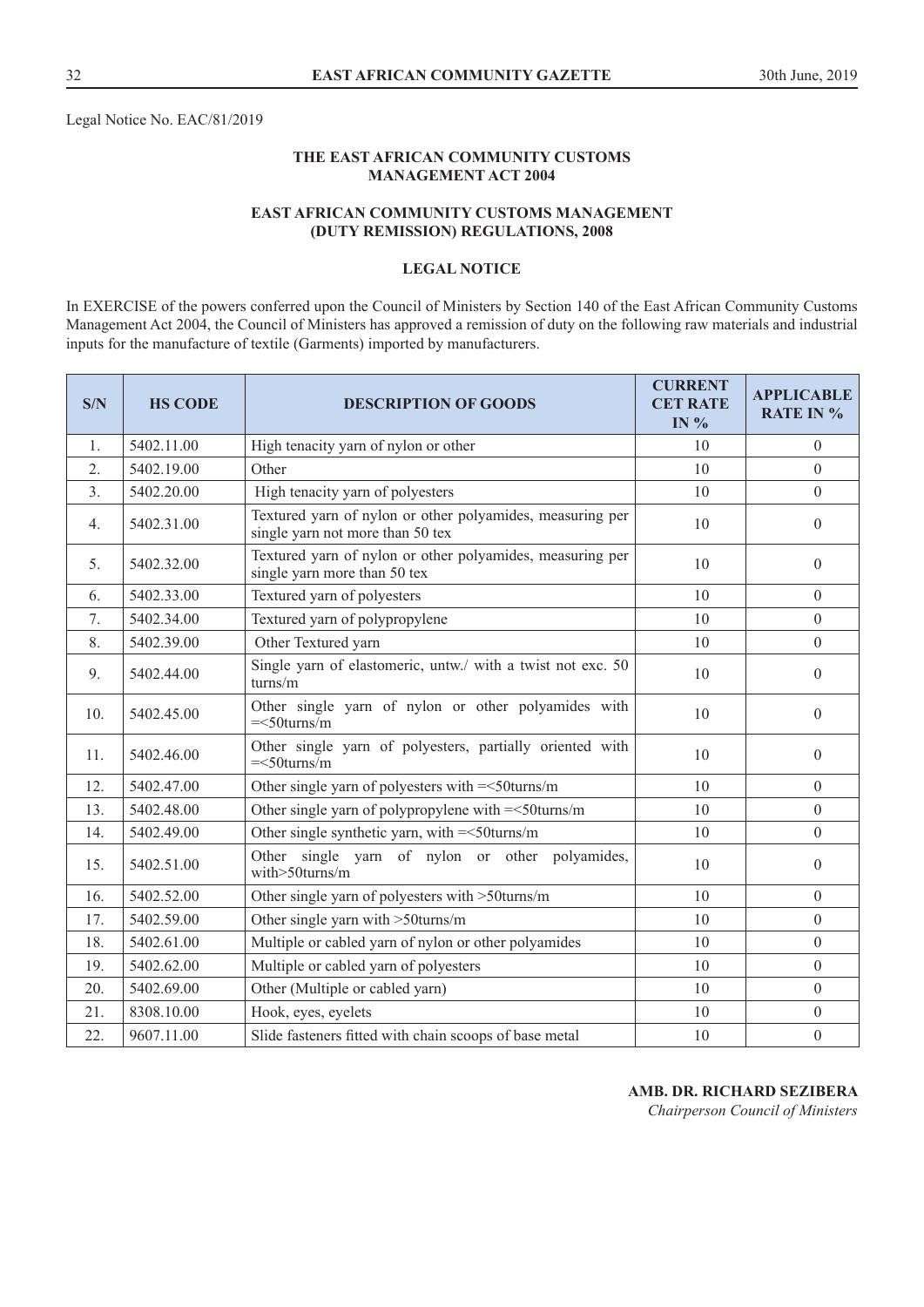Legal Notice No. EAC/82/2019

# **THE EAST AFRICAN COMMUNITY CUSTOMS MANAGEMENT ACT 2004**

#### **EAST AFRICAN COMMUNITY CUSTOMS MANAGEMENT (DUTY REMISSION) REGULATIONS, 2008**

#### **LEGAL NOTICE**

In EXERCISE of the powers conferred upon the Council of Ministers by Section 140 of the East African Community Customs Management Act 2004, the Council of Ministers has approved a remission of duty on the following raw materials and industrial inputs for the manufacture of textile (Garments) imported by manufacturers from the Republic of Uganda, Republic of Rwanda, Republic of Burundi and The United Republic of Tanzania for one year.

| S/N | <b>HS CODE</b> | <b>DESCRIPTION OF GOODS</b>                                                                                                                                                                                                                | <b>CURRENT</b><br><b>CET RATE</b><br>IN $%$ | <b>APPLICABLE</b><br><b>RATE IN %</b> |
|-----|----------------|--------------------------------------------------------------------------------------------------------------------------------------------------------------------------------------------------------------------------------------------|---------------------------------------------|---------------------------------------|
| 1.  | 1108.12.00     | Maize (corn) starch                                                                                                                                                                                                                        | 10                                          | $\overline{0}$                        |
| 2.  | 2807.00.00     | Sulphuric acid                                                                                                                                                                                                                             | 10                                          | $\mathbf{0}$                          |
| 3.  | 3212.90.90     | Other pigments                                                                                                                                                                                                                             | 10                                          | $\mathbf{0}$                          |
| 4.  | 3707.10.00     | Sensitizing emulsions.                                                                                                                                                                                                                     | 10                                          | $\mathbf{0}$                          |
| 5.  | 3905.12.00     | Poly (vinyl acetate) In aqueous dispersion                                                                                                                                                                                                 | 10                                          | $\overline{0}$                        |
| 6.  | 3905.30.00     | Poly (vinyl alcohol), whether or not containing Other additives                                                                                                                                                                            | 10                                          | $\mathbf{0}$                          |
| 7.  | 3906.10.00     | Poly (methyl methacrylate) in primary forms                                                                                                                                                                                                | 10                                          | $\mathbf{0}$                          |
| 8.  | 3906.90.00     | Other acrylic polymers in primary forms                                                                                                                                                                                                    | 10                                          | $\mathbf{0}$                          |
| 9.  | 4806.40.00     | Glassine and other glazed transparent papers                                                                                                                                                                                               | 10                                          | $\mathbf{0}$                          |
| 10. | 5403.10.00     | High tenacity yarn of viscose rayon                                                                                                                                                                                                        | 10                                          | $\boldsymbol{0}$                      |
| 11. | 5403.31.00     | Single yarn of viscose rayon, with = < 120turns/m                                                                                                                                                                                          | 10                                          | $\boldsymbol{0}$                      |
| 12. | 5403.32.00     | Single yarn of viscose rayon, with >120turns/m                                                                                                                                                                                             | 10                                          | $\boldsymbol{0}$                      |
| 13. | 5403.33.00     | Single yarn of cellulose acetate                                                                                                                                                                                                           | 10                                          | $\mathbf{0}$                          |
| 14. | 5403.39.00     | Other single artificial yarn                                                                                                                                                                                                               | 10                                          | $\boldsymbol{0}$                      |
| 15. | 5403.41.00     | Multiple or cabled yarn of viscose rayon                                                                                                                                                                                                   | 10                                          | $\boldsymbol{0}$                      |
| 16. | 5403.42.00     | Multiple or cabled yarn of cellulose acetate                                                                                                                                                                                               | 10                                          | $\boldsymbol{0}$                      |
| 17. | 5403.49.00     | Multiple or cabled artificial yarn                                                                                                                                                                                                         | 10                                          | $\mathbf{0}$                          |
| 18. | 5404.11.00     | Monofilament elastomeric                                                                                                                                                                                                                   | 10                                          | $\mathbf{0}$                          |
| 19. | 5404.12.00     | Other monofilament of polypropylene                                                                                                                                                                                                        | 10                                          | $\mathbf{0}$                          |
| 20. | 5404.19.00     | Other monofilament                                                                                                                                                                                                                         | 10                                          | $\mathbf{0}$                          |
| 21. | 5404.90.00     | Other synthetic monofilament of 67 decitex                                                                                                                                                                                                 | 10                                          | $\theta$                              |
| 22. | 5405.00.00     | Artificial monofilament of 67 decitex or more and of which<br>no cross-sectional dimension exceeds 1 mm; strip and the like<br>(for example, artificial straw) of artificial textile materials of an<br>apparent width not exceeding 5 mm. | 10                                          | $\theta$                              |
| 23. | 5406.00.00     | Man-made filament yarn (other than sewing thread), put up for<br>retail sale.                                                                                                                                                              | 10                                          | $\mathbf{0}$                          |
| 24. | 5509.11.00     | Single yarn, with >=85% staple fibres of                                                                                                                                                                                                   | 10                                          | $\boldsymbol{0}$                      |
| 25. | 5509.12.00     | Multiple or cabled yarn, >=85% staple fibres of nylon, etc.                                                                                                                                                                                | 10                                          | $\boldsymbol{0}$                      |
| 26. | 5509.21.00     | Single yarn, with $>= 85\%$ polyester staple fibres                                                                                                                                                                                        | 10                                          | $\boldsymbol{0}$                      |
| 27. | 5509.22.00     | Multiple (folded) or cabled yarn, with $>=85\%$ polyester staple<br>fibres                                                                                                                                                                 | 10                                          | $\boldsymbol{0}$                      |
| 28. | 5509.31.00     | Single yarn, with $>= 85\%$ acrylic ormodacrylic staple fibres                                                                                                                                                                             | 10                                          | $\boldsymbol{0}$                      |
| 29. | 5509.32.00     | Multiple (folded) or cabled yarn                                                                                                                                                                                                           | 10                                          | $\mathbf{0}$                          |
| 30. | 5509.41.00     | Single yarn with $>= 85\%$ synthetic staple fibres                                                                                                                                                                                         | 10                                          | $\boldsymbol{0}$                      |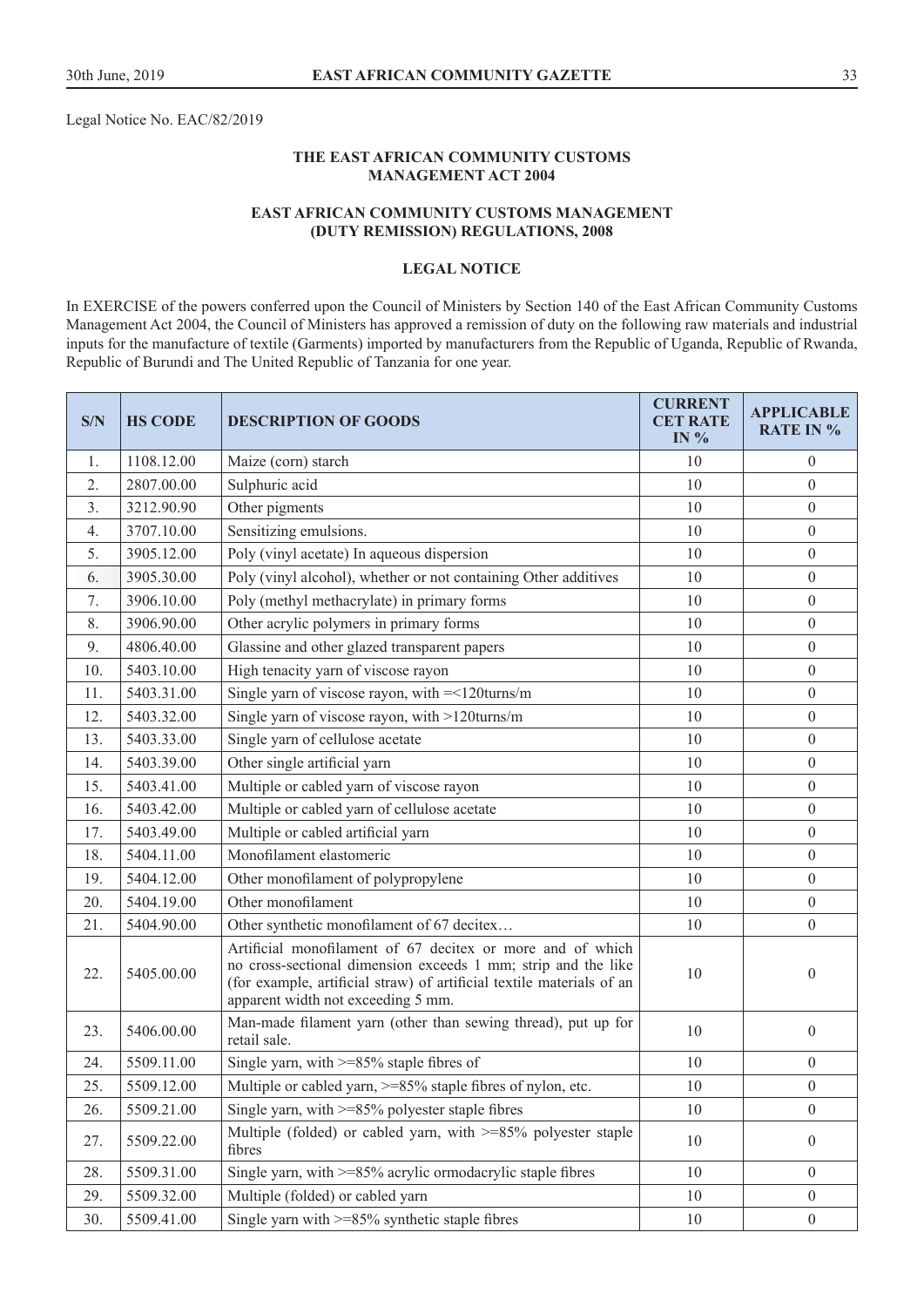| S/N | <b>HS CODE</b> | <b>DESCRIPTION OF GOODS</b>                                                                                                                | <b>CURRENT</b><br><b>CET RATE</b><br>IN $%$ | <b>APPLICABLE</b><br><b>RATE IN %</b> |
|-----|----------------|--------------------------------------------------------------------------------------------------------------------------------------------|---------------------------------------------|---------------------------------------|
| 31. | 5509.42.00     | Multiple (folded) or cabled yarn                                                                                                           | 10                                          | $\overline{0}$                        |
| 32. | 5509.51.00     | Other yarn, of polyester staple fibres, mixed mainly or solely with<br>art.st.fib.                                                         | 10                                          | $\overline{0}$                        |
| 33. | 5509.52.00     | Other yarn, of polyester staple fibres mixed mainly or solely with<br>wool fin                                                             | 10                                          | $\boldsymbol{0}$                      |
| 34. | 5509.53.00     | Other yarn, of polyester staple fibres, mixed mainly or solely with<br>cotton                                                              | 10                                          | $\boldsymbol{0}$                      |
| 35. | 5509.59.00     | Other yarn, of polyester staple fibres                                                                                                     | 10                                          | $\overline{0}$                        |
| 36. | 5509.61.00     | Other yarn, of acrylic or modacrylic staple fibres, mixed mainly or<br>solely with wool or fine animal hair manufactured                   | 10                                          | $\overline{0}$                        |
| 37. | 5509.62.00     | Other yarn, of acrylic or modacrylic staple fibres, mixed mainly<br>or solely with cotton                                                  | 10                                          | $\overline{0}$                        |
| 38. | 5509.69.00     | Other yarn, of acrylic or modacrylic staple fibres                                                                                         | 10                                          | $\boldsymbol{0}$                      |
| 39. | 5509.91.00     | Other synthetic staple fibres of mixed mainly or solely with wool<br>or fine animal hair                                                   | 10                                          | $\boldsymbol{0}$                      |
| 40. | 5509.92.00     | Other synthetic staple fibres, mixed mainly or solely with cotton                                                                          | 10                                          | $\overline{0}$                        |
| 41. | 5509.99.00     | Other synthetic staple fibres                                                                                                              | 10                                          | $\overline{0}$                        |
| 42. | 5510.11.00     | Single yarn of artificial staple fibres, with $\geq$ =85% artificial staple                                                                | 10                                          | $\boldsymbol{0}$                      |
| 43. | 5510.12.00     | Multiple (folded) or cabled yarn, with >=85% artificial staple<br>fibres                                                                   | 10                                          | $\overline{0}$                        |
| 44. | 5510.20.00     | Other yarn, mixed mainly or solely with wool or fine animal hair                                                                           | 10                                          | $\overline{0}$                        |
| 45. | 5510.30.00     | Other yarn, mixed mainly or solely with cotton                                                                                             | 10                                          | $\overline{0}$                        |
| 46. | 5510.90.00     | Other yarn of artificial staple fibres, not put up for retail sale                                                                         | 10                                          | $\mathbf{0}$                          |
| 47. | 5511.10.00     | - Yarn of synthetic staple fibres, with $\geq$ =85 % fibres, put up for<br>retail sale                                                     | 10                                          | $\overline{0}$                        |
| 48. | 5511.20.00     | - Yarn of synthetic staple fibres, < 85 % fibres, put up for retail<br>sale                                                                | 10                                          | $\boldsymbol{0}$                      |
| 49. | 5511.30.00     | - Yarn of synthetic staple fibres, $\lt 85$ % fibres, put up for retail<br>sale                                                            | 10                                          | $\overline{0}$                        |
| 50. | 5604.10.00     | Rubber thread and cord, textile covered                                                                                                    | 10                                          | $\boldsymbol{0}$                      |
| 51. | 5901.10.00     | Textile fabrics coated with gum or amylaceous substances, of a<br>kind used for the outer covers of books or the like                      | 10                                          | $\boldsymbol{0}$                      |
| 52. | 5901.90.00     | Other (tracing cloth; prepared painting canvas; buckram, etc.)                                                                             | 10                                          | $\overline{0}$                        |
| 53. | 5911.10.00     | Textile fabrics, felt and felt-lined woven fabrics, coated, covered<br>or laminated with rubber, leather or other material, of a kind used | 10                                          | $\overline{0}$                        |
| 54. | 8308.90.00     | Buckles, buckle-clasps of base metal                                                                                                       | 10                                          | $\overline{0}$                        |
| 55. | 9606.30.00     | Button moulds and other parts of buttons; button blanks                                                                                    | 10                                          | $\overline{0}$                        |
| 56. | 3402.19.00     | Other (Organic surface-active agents, whether or not put up for<br>retail sale)                                                            | 25                                          | 10                                    |
| 57. | 3402.90.00     | Other (Organic surface-active agents (other than soap)                                                                                     | 25                                          | 10                                    |
| 58. | 3405.90.00     | Other polishes, creams and similar preparations                                                                                            | 25                                          | 10                                    |
| 59. | 5508.10.00     | Sewing thread.  of synthetic staple fibres                                                                                                 | 25                                          | 10                                    |
| 60. | 5513.11.00     | Unbleached/bleached woven fabrics of polyester staple fibres, pl.<br>weave                                                                 | 25                                          | 10                                    |
| 61. | 5513.12.00     | Unbleached / bleached 3-thread or 4-thread twill, incl. cross twill,<br>of poly staple fibres                                              | 25                                          | 10                                    |
| 62. | 5806.20.00     | Woven fabrics                                                                                                                              | 25                                          | 10                                    |
| 63. | 5807.10.00     | Labels, badges of textiles, woven, in piece, not embroidered                                                                               | 25                                          | 10                                    |
| 64. | 5807.90.00     | Other ((labels, badges of textiles, unwoven, in piecenot<br>embroidered)                                                                   | 25                                          | 10                                    |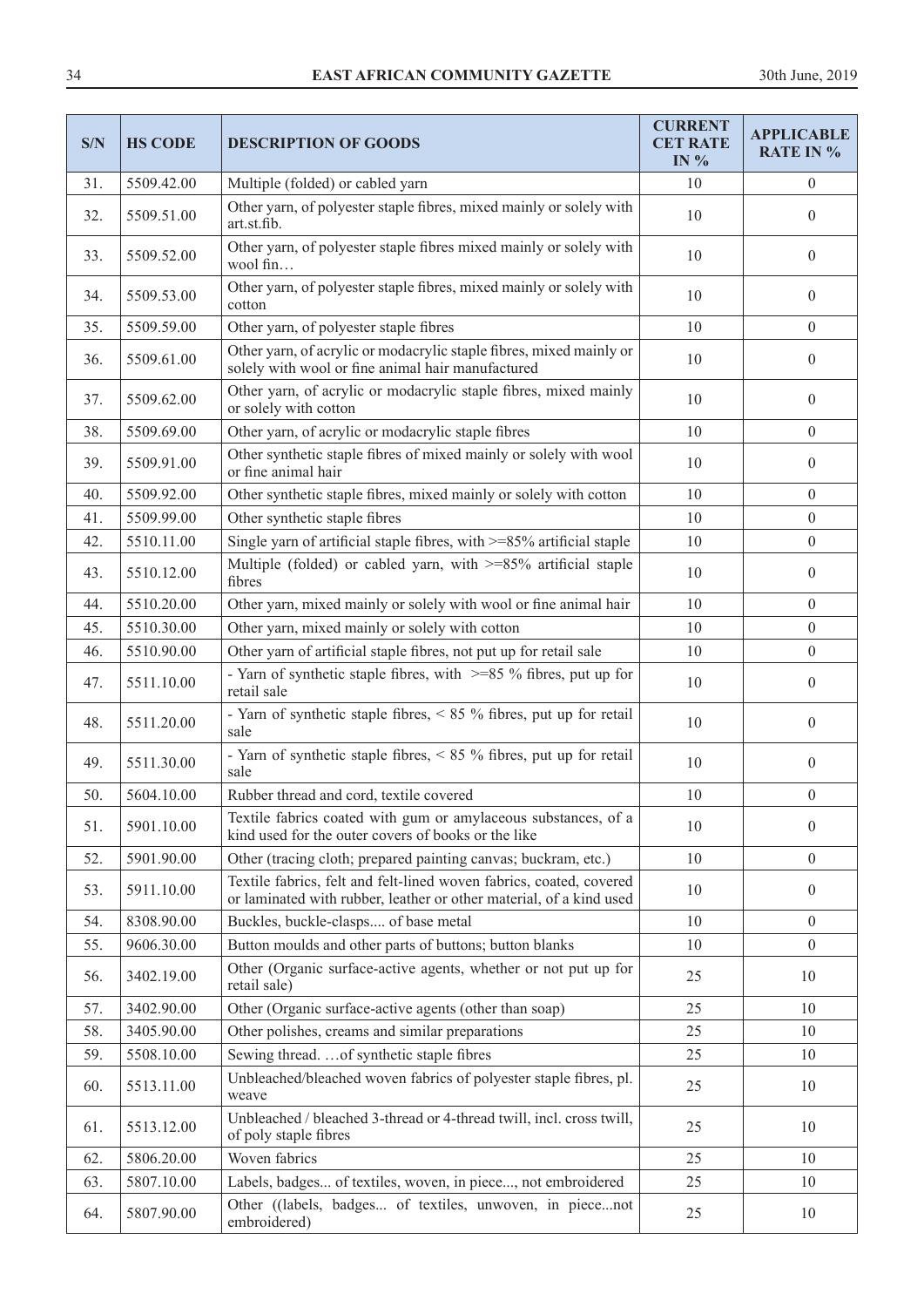| S/N | <b>HS CODE</b> | <b>DESCRIPTION OF GOODS</b>                                                                                                                                                                                  | <b>CURRENT</b><br><b>CET RATE</b><br>IN $%$ | <b>APPLICABLE</b><br><b>RATE IN %</b> |
|-----|----------------|--------------------------------------------------------------------------------------------------------------------------------------------------------------------------------------------------------------|---------------------------------------------|---------------------------------------|
| 65. | 5808.10.00     | Braids in the piece                                                                                                                                                                                          | 25                                          | 10                                    |
| 66. | 5808.90.00     | Other (ornamental trimmings in the piece; tassels, pompons, etc.)                                                                                                                                            | 25                                          | 10                                    |
| 67. | 5809.00.00     | Woven fabrics of metal thread and woven fabrics of metalized<br>yarn of heading No. 56.05, of a kind used in apparel, as furnishing<br>fabrics or for similar purposes, not elsewhere specified or included. | 25                                          | 10                                    |
| 68. | 5810.10.00     | Embroidery without visible ground                                                                                                                                                                            | 25                                          | 10                                    |
| 69. | 5810.91.00     | Cotton embroidery, in the piece, in strips or in motifs                                                                                                                                                      | 25                                          | 10                                    |
| 70. | 5810.92.00     | Embroidery of man-made fibres, in the piece, in strips or in motifs                                                                                                                                          | 25                                          | 10                                    |
| 71. | 5810.99.00     | Embroidery of other textiles, in the piece, in strips or in motifs                                                                                                                                           | 25                                          | 10                                    |
| 72. | 5811.00.00     | Quilted textile products in the piece, composed of one or more<br>layers of textile materials assembled with padding by stitching or<br>otherwise, other than embroidery of heading 58.10                    | 25                                          | 10                                    |
| 73. | 6003.30.00     | Knitted or crocheted fabrics of synthetic fibre                                                                                                                                                              | 25                                          | 10                                    |
| 74. | 6217.10.00     | Accessories of other made up clothing                                                                                                                                                                        | 25                                          | 10                                    |
| 75. | 6217.90.00     | Parts of garments or of clothing accessories, other than those of<br>heading 62.12                                                                                                                           | 25                                          | 10                                    |

**The following conditions shall apply:** 

- (a) **In the event that the above finished products are sold in the Republic of Kenya, such goods shall attract duties, levies and other charges provided in the EAC Common External Tariff.**
- (b) **The Republic of Uganda, Republic of Rwanda, Republic of Burundi and The United Republic of Tanzania shall submit vetted manufacturers and quantities of raw materials to be imported for gazettement in accordance with Section 140 of the EAC Customs Management Act, 2004.**

# **AMB. DR. RICHARD SEZIBERA**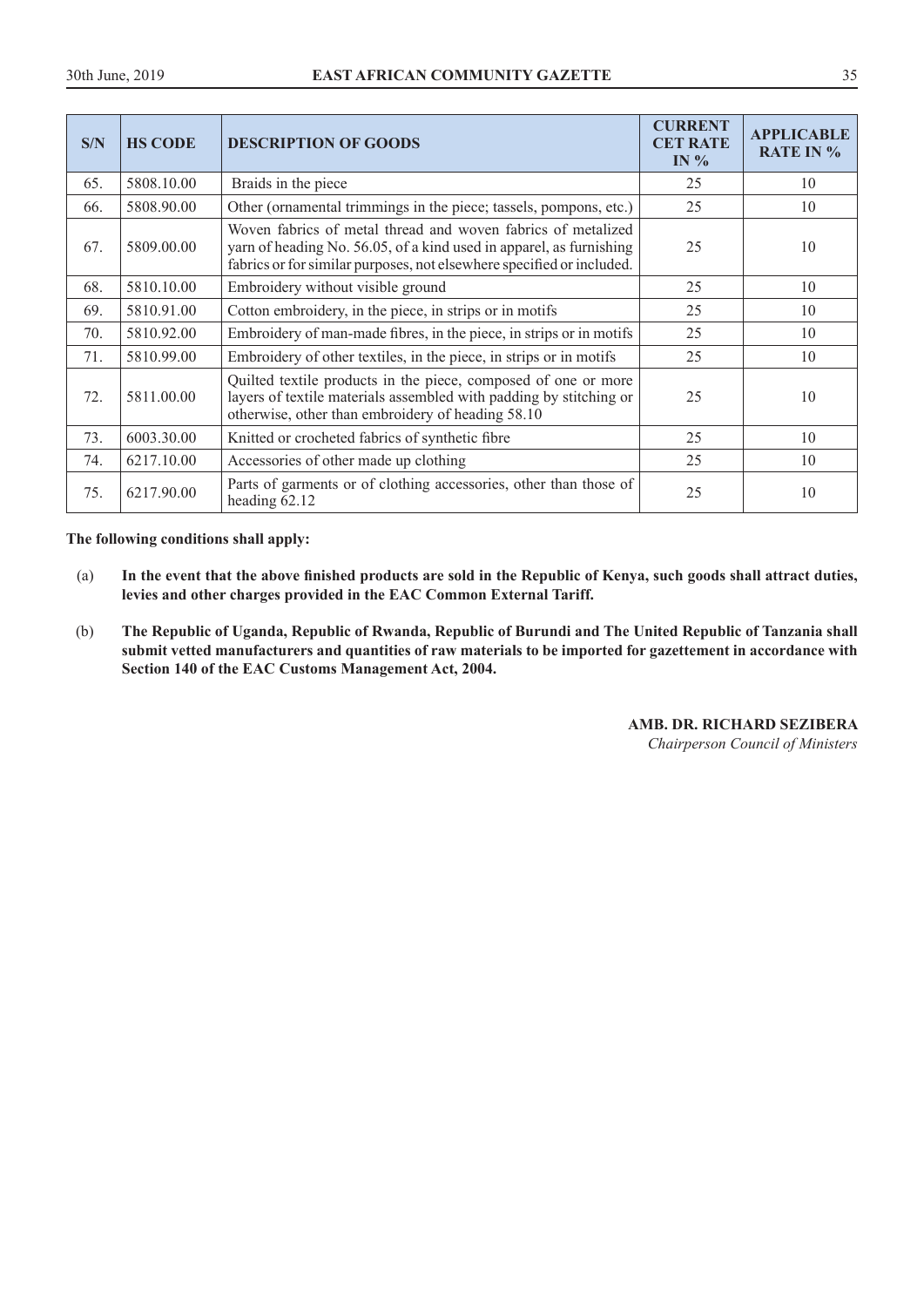Legal Notice No. EAC/83/2019

# **THE EAST AFRICAN COMMUNITY CUSTOMS MANAGEMENT ACT 2004**

# **EAST AFRICAN COMMUNITY CUSTOMS MANAGEMENT (DUTY REMISSION) REGULATIONS, 2008**

#### **LEGAL NOTICE**

In EXERCISE of the powers conferred upon the Council of Ministers by Section 140 of the East African Community Customs Management Act 2004, the Council of Ministers has approved a remission of duty on the following raw materials and industrial inputs for the manufacture of textile (Garments) imported by manufacturers from the Republic of Rwanda for one year.

| S/N | <b>HS CODE</b> | <b>DESCRIPTION OF GOODS</b>                                                                                                                                                                               |
|-----|----------------|-----------------------------------------------------------------------------------------------------------------------------------------------------------------------------------------------------------|
| 1.  | 3402.19.00     | Other (Organic surface-active agents, whether or not put up for retail sale)                                                                                                                              |
| 2.  | 3402.90.00     | Other (Organic surface-active agents (other than soap)                                                                                                                                                    |
| 3.  | 3405.90.00     | Other polishes, creams and similar preparations                                                                                                                                                           |
| 4.  | 5508.10.00     | Sewing thread.  of synthetic staple fibres                                                                                                                                                                |
| 5.  | 5513.11.00     | Unbleached/bleached woven fabrics of polyester staple fibres, pl. weave                                                                                                                                   |
| 6.  | 5513.12.00     | Unbleached / bleached 3-thread or 4-thread twill, incl. cross twill, of poly staple fibres                                                                                                                |
| 7.  | 5806.20.00     | Woven fabrics                                                                                                                                                                                             |
| 8.  | 5807.10.00     | Labels, badges of textiles, woven, in piece, not embroidered                                                                                                                                              |
| 9.  | 5807.90.00     | Other ((labels, badges of textiles, unwoven, in piecenot embroidered)                                                                                                                                     |
| 10. | 5808.10.00     | Braids in the piece                                                                                                                                                                                       |
| 11. | 5808.90.00     | Other (ornamental trimmings in the piece; tassels, pompons, etc.)                                                                                                                                         |
| 12. | 5809.00.00     | Woven fabrics of metal thread and woven fabrics of metalized yarn of heading No. 56.05, of a kind<br>used in apparel, as furnishing fabrics or for similar purposes, not elsewhere specified or included. |
| 13. | 5810.10.00     | Embroidery without visible ground                                                                                                                                                                         |
| 14. | 5810.91.00     | Cotton embroidery, in the piece, in strips or in motifs                                                                                                                                                   |
| 15. | 5810.92.00     | Embroidery of man-made fibres, in the piece, in strips or in motifs                                                                                                                                       |
| 16. | 5810.99.00     | Embroidery of other textiles, in the piece, in strips or in motifs                                                                                                                                        |
| 17. | 5811.00.00     | Quilted textile products in the piece, composed of one or more layers of textile materials assembled<br>with padding by stitching or otherwise, other than embroidery of heading 58.10                    |
| 18. | 6003.30.00     | Knitted or crocheted fabrics of synthetic fibre                                                                                                                                                           |
| 19. | 6217.10.00     | Accessories of other made up clothing                                                                                                                                                                     |
| 20. | 6217.90.00     | Parts of garments or of clothing accessories, other than those of heading 62.12                                                                                                                           |
| 21. | 3208.20.00     | Paints based on acrylic or vinyl polymers                                                                                                                                                                 |
| 22. | 3208.90.00     | Other paints                                                                                                                                                                                              |
| 23. | 3209.90.00     | Other paints based on synthetic polymers or chemically modified natural dispersed or dissolved in<br>an aqueous medium                                                                                    |
| 24. | 3215.19.00     | Other Printing Ink                                                                                                                                                                                        |
| 25. | 3215.90.90     | Other ink                                                                                                                                                                                                 |
| 26. | 3811.90.00     | Other additives                                                                                                                                                                                           |
| 27. | 3919.90.90     | Other self adhesive plates of plastic                                                                                                                                                                     |
| 28. | 3921.90.90     | Other plates of plastic                                                                                                                                                                                   |
| 29. | 3923.29.00     | Sacks and bags (including cones) of other plastics (polythene bags)                                                                                                                                       |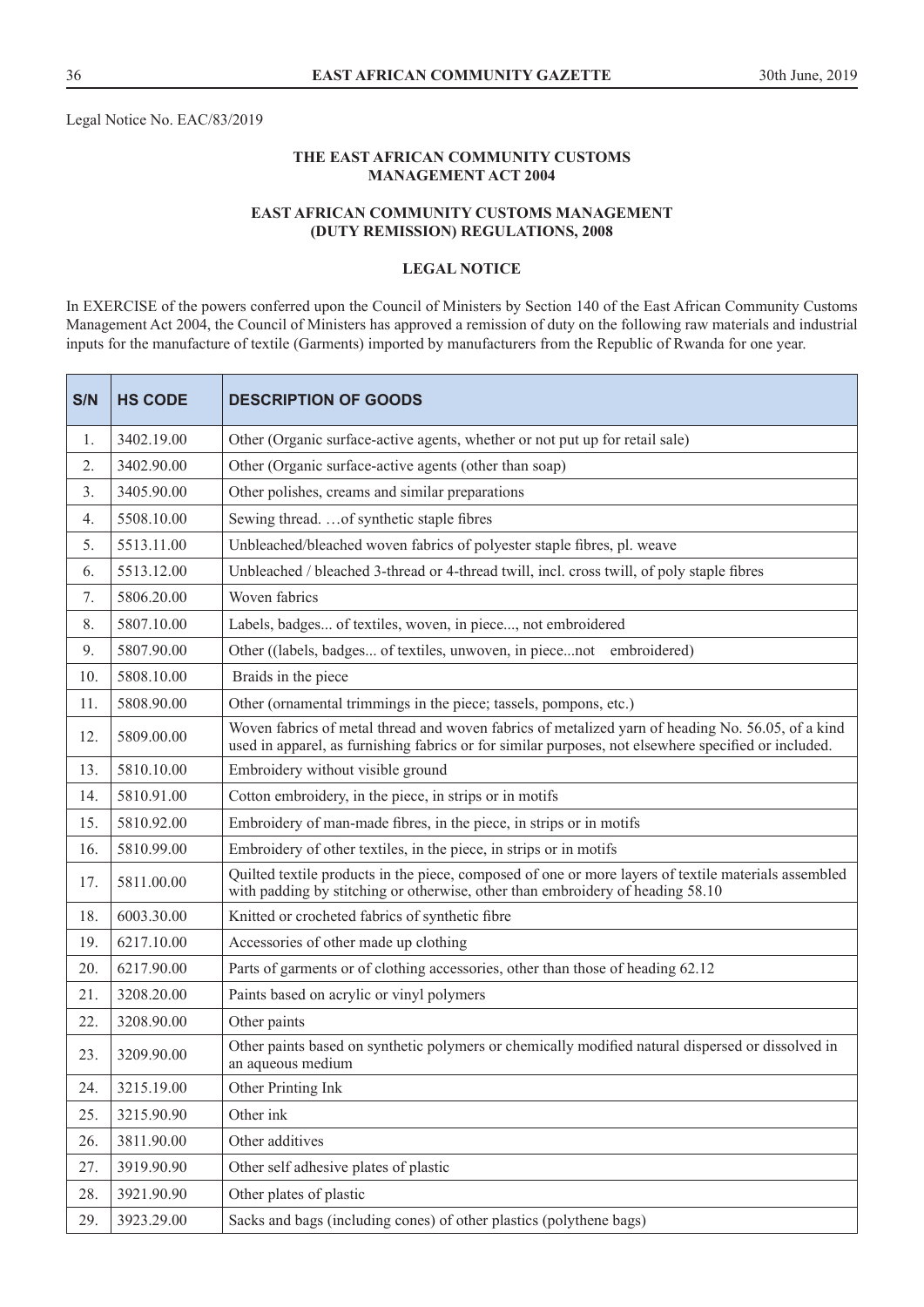| S/N | <b>HS CODE</b> | <b>DESCRIPTION OF GOODS</b>                                                                               |  |
|-----|----------------|-----------------------------------------------------------------------------------------------------------|--|
| 30. | 3926.90.90     | Other articles of plastics                                                                                |  |
| 31. | 4421.10.00     | Clothes hangers                                                                                           |  |
| 32. | 5007.10.00     | Fabrics of noil silk                                                                                      |  |
| 33. | 5007.20.00     | Other fabrics, containing 85% or more by weight of silk or of silk kg 25% waste other than noil silk      |  |
| 34. | 5007.90.00     | Other woven fabrics of silk or of silk waste                                                              |  |
| 35. | 5111.11.00     | Woven fabrics, with >=85% carded wool or of fine animal hair=<300g/m <sup>2</sup>                         |  |
| 36. | 5111.19.00     | Woven fabrics, with $>= 85\%$ carded wool or of fine animal hair $> 300$ g/m <sup>2</sup>                 |  |
| 37. | 5111.20.00     | Woven fabrics of carded wool, mixed with man-made filaments                                               |  |
| 38. | 5111.30.00     | Woven fabrics of carded wool, mixed with man-made staple fibres                                           |  |
| 39. | 5111.90.00     | Other woven fabrics of carded wool or carded fine animal hair                                             |  |
| 40. | 5112.11.00     | Woven fabrics with $>= 85\%$ combed wool or of fine animal hair, $=< 200g/m2$                             |  |
| 41. | 5112.19.00     | Woven fabrics with $>= 85\%$ combed wool or of fine animal hair, $>200$ g/m <sup>2</sup>                  |  |
| 42. | 5112.20.00     | Woven fabrics of combed wool, mixed with man-made filaments                                               |  |
| 43. | 5112.30.00     | Woven fabrics of combed wool, mixed with man-made staple fibres                                           |  |
| 44. | 5112.90.00     | Woven fabrics of combed wool or of combed fine animal hair                                                |  |
| 45. | 5113.00.00     | Woven fabrics of coarse animal hair or of horsehair.                                                      |  |
| 46. | 5204.11.00     | Cotton sewing thread, with $>= 85\%$ cotton, not put up for retail                                        |  |
| 47. | 5204.19.00     | Cotton sewing thread, with <85% cotton, not put up for retail                                             |  |
| 48. | 5204.20.00     | Cotton sewing thread, put up for retail sale                                                              |  |
| 49. | 5205.21.00     | Combed single cotton yarn, with >=85% cotton, nprs, <=14mn                                                |  |
| 50. | 5205.22.00     | Combed single cotton yarn, with >=85% cotton, nprs, >14mn but <= 43mn                                     |  |
| 51. | 5205.23.00     | Combed single cotton yarn, with >=85% cotton, nprs, >43mn but <= 52mn                                     |  |
| 52. | 5205.24.00     | Combed single cotton yarn, with $>= 85\%$ cotton, nprs, $> 52$ mn but $<= 80$ mn                          |  |
| 53. | 5205.26.00     | Combed single cotton yarn, with $>= 85\%$ cotton, nprs, $> 80$ mn but $<= 94$ mn                          |  |
| 54. | 5205.27.00     | Combed single cotton yarn, with $>= 85\%$ cotton, nprs, $> 94$ mn but $<= 120$ mn                         |  |
| 55. | 5205.28.00     | Combed single cotton yarn, with $>=85\%$ cotton, nprs, $>120$ mn                                          |  |
| 56. | 5205.41.00     | Combed cabled cotton yarn, with $>= 85\%$ cotton, nprs, $<= 14$ mn per single yarn                        |  |
| 57. | 5205.42.00     | Combed cabled cotton yarn, with>=85% cotton, nprs,>14mn but <= 43mn p.sing. yarn                          |  |
| 58. | 5205.43.00     | Combed cabled cotton yarn, with>=85% cotton, nprs,>43mn but<=52mn P.SING.YARN                             |  |
| 59. | 5205.48.00     | Combed cabled cotton yarn, with $\geq$ =85% cotton, nprs, $\geq$ 120mn per single yarn                    |  |
| 60. | 5208.29.00     | Bleached woven cotton fabrics, nes, with >=85% cotton                                                     |  |
| 61. | 5208.31.00     | Dyed plain cotton weave, with $\geq$ =85% cotton, = <100g/m2                                              |  |
| 62. | 5208.39.00     | Other fabrics (Dyed woven cotton fabrics, with >=85% cotton)                                              |  |
| 63. | 5208.42.00     | Coloured plain cotton weave, with $>= 85\%$ cotton, $> 100$ g/m2                                          |  |
| 64. | 5208.42.90     | To be deleted. Same HS code as n0 56                                                                      |  |
| 65. | 5208.51.90     | Other printed plain cotton weave weighing more than $100 \text{ g/m}^2$ (excl. Khanga, Kikoi and Kitenge) |  |
| 66. | 5208.59.00     | Other printed woven cotton fabrics, with >=85% cotton                                                     |  |
| 67. | 5208.59        | Other printed woven cotton fabrics, with >=85% cotton                                                     |  |
| 68. | 5209.12.00     | Unbleached 3 or 4-thread twill (incl. cross twill), with $>=85\%$ cotton                                  |  |
| 69. | 5209.31.00     | Dyed plain cotton weave, with >=85% cotton, >=200g/m2                                                     |  |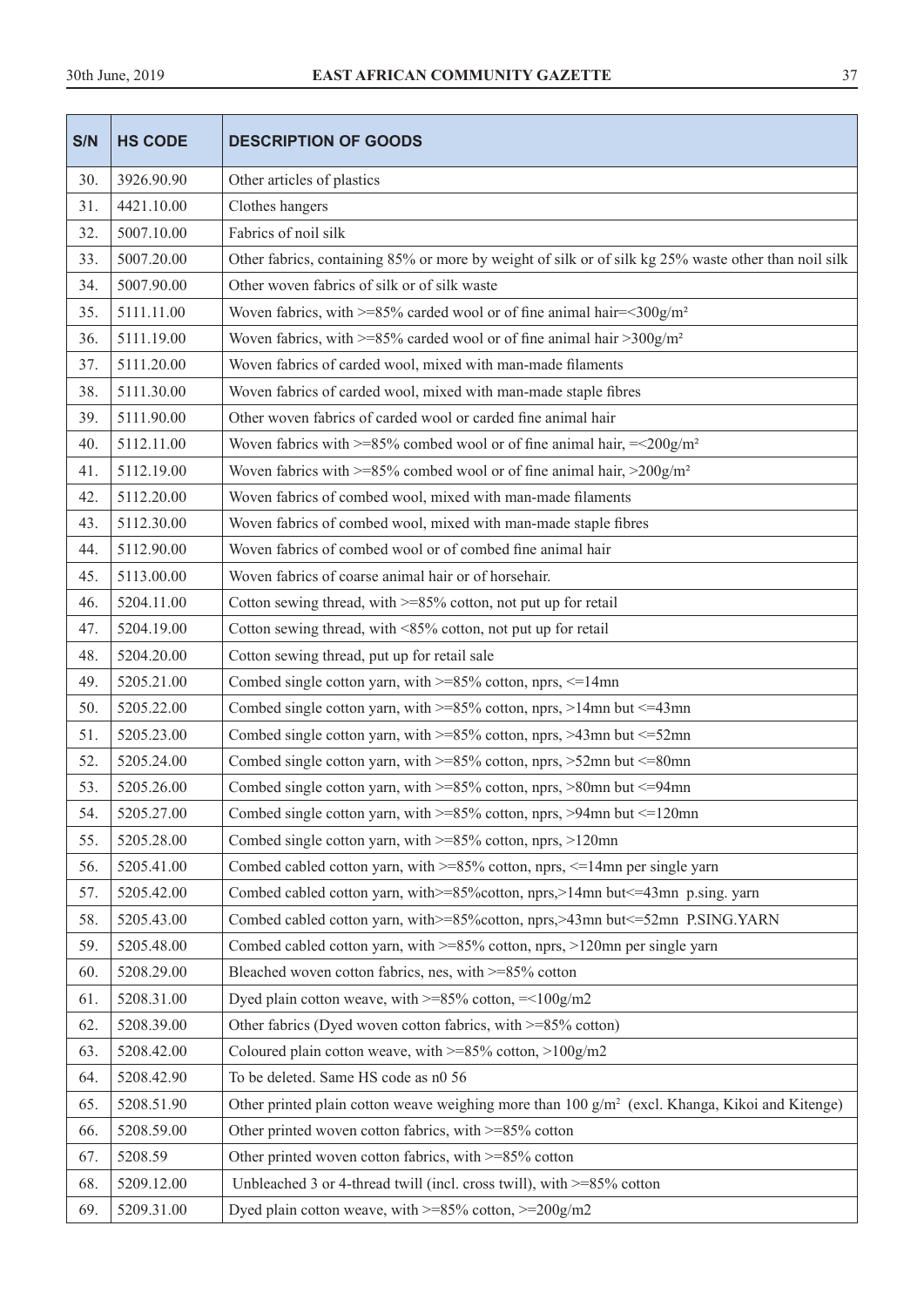| S/N  | <b>HS CODE</b> | <b>DESCRIPTION OF GOODS</b>                                                                                                |  |
|------|----------------|----------------------------------------------------------------------------------------------------------------------------|--|
| 70.  | 5209.41.00     | Coloured plain cotton weave, with $>=85\%$ cotton, $>=200g/m2$                                                             |  |
| 71.  | 5209.42.00     | -- Denim with $>= 85\%$ cotton, $>= 200$ g/m2                                                                              |  |
| 72.  | 5209.59.00     | Printed woven cotton fabrics, with $>= 85\%$ cotton, $> 200$ g/m2                                                          |  |
| 73.  | 5209.59.00     | Printed woven cotton fabrics, with $>= 85\%$ cotton, $> 200$ g/m2                                                          |  |
| 74.  | 5210.59.00     | Other printed woven cotton fabrics, nes, with <85% cotton, $=<200g/m2$                                                     |  |
| 75.  | 5211.49.00     | Other coloured woven cotton fabrics, with <85% cotton>200g/m2                                                              |  |
| 76.  | 5211.59.00     | Other printed woven cotton fabrics, nes, with <85% cotton, >200g/m2                                                        |  |
| 77.  | 5212.15.90     | Printed woven fabrics of cotton, $=<200g/m2$                                                                               |  |
| 78.  | 5309.19.00     | Other Woven fabrics with >=85% flax                                                                                        |  |
| 79.  | 5309.29.00     | Other (Woven fabrics of flax, with <85% flax, printed, dyed or coloured                                                    |  |
| 80.  | 5401.10.00     | Sewing thread of synthetic filaments, whether or not put up for retail sales                                               |  |
| 81.  | 5401.20.00     | Sewing thread of artificial filaments whether or not put up for retail sale                                                |  |
| 82.  | 5407.10.00     | Woven fabrics obtained from high tenacity yarn of nylon or other polyamides or of polyesters                               |  |
| 83.  | 5407.20.00     | Woven fabrics obtained from strip or the like                                                                              |  |
| 84.  | 5407.30.00     | Fabrics specified in Note 9 to Section XI                                                                                  |  |
| 85.  | 5407.41.00     | Other unbleached or blanched woven fabrics, containing 85 % or more by weight of filaments of<br>nylon or other polyamides |  |
| 86.  | 5407.42.00     | Other dyed woven fabrics of synthetic filament yarn >=85% nylon                                                            |  |
| 87.  | 5407.43.00     | Other coloured woven fabrics of synthetic filament yarn, >=85% nylon                                                       |  |
| 88.  | 5407.44.00     | Other printed woven fabrics of synthetic filament yarn, >=85% nylon                                                        |  |
| 89.  | 5407.51.00     | Unbleached or blanched woven fabrics, containing 85 % or more by weight of textured polyester<br>filaments                 |  |
| 90.  | 5407.52.00     | Other dyed fabrics of synthetic filament yarn >=85% textured polyester                                                     |  |
| 91.  | 5407.53.00     | Other coloured woven fabrics of synthetic yarn >=85% textured polyester                                                    |  |
| 92.  | 5407.54.00     | Other printed woven fabrics of synthetic yarn >=85% textured polyester                                                     |  |
| 93.  | 5407.54.00     | Other printed woven fabrics of synthetic yarn >=85% textured polyester                                                     |  |
| 94.  | 5407.61.00     | Other woven fabrics cont. 85% or more by weight of non-textured polyester filaments (excl. un-<br>bleached woven fabrics)  |  |
| 95.  | 5407.69.00     | Other woven fabrics containing 85% or more by weight of non-textured poly filaments                                        |  |
| 96.  | 5407.71.00     | Unbleached/blanched woven fabric, >=85% synthetic filaments                                                                |  |
| 97.  | 5407.72.00     | Dyed woven fabric, >=85% synthetic filaments                                                                               |  |
| 98.  | 5407.73.00     | Coloured woven fabric, >=85% synthetic filaments                                                                           |  |
| 99.  | 5407.74.00     | Printed woven fabric, >=85% synthetic filaments                                                                            |  |
| 100. | 5407.81.00     | Unbleached/blanched woven fabrics, <85% synthetic filaments, cotton                                                        |  |
| 101. | 5407.82.00     | Dyed woven fabrics, <85% synthetic filaments, cotton, titration of metric number between 10 and<br>45                      |  |
| 102. | 5407.83.00     | Coloured woven fabrics, <85% synthetic filaments, mixed with cotton                                                        |  |
| 103. | 5407.84.00     | Printed woven fabrics, <85% synthetic filaments, mixed with cotton                                                         |  |
| 104. | 5407.91.00     | Other unbleached/blanched woven fabric of synthetic filament yarn                                                          |  |
| 105. | 5407.92.00     | Other dyed woven fabric of synthetic filament yarn                                                                         |  |
| 106. | 5407.93.00     | Other coloured woven fabrics of synthetic filament yarn                                                                    |  |
| 107. | 5407.94.00     | Other printed woven fabrics of synthetic filament yarn                                                                     |  |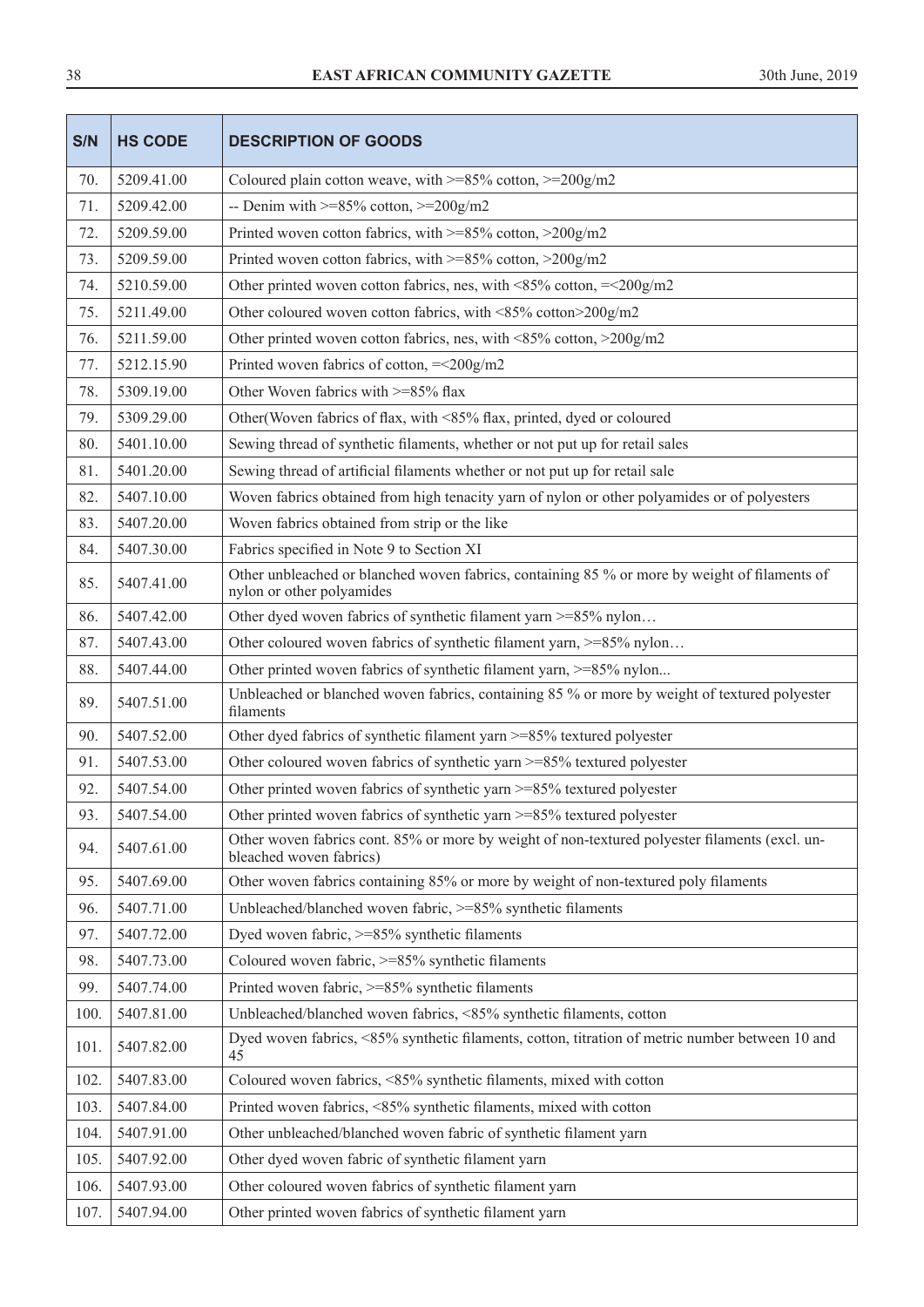| S/N  | <b>HS CODE</b> | <b>DESCRIPTION OF GOODS</b>                                                                               |  |
|------|----------------|-----------------------------------------------------------------------------------------------------------|--|
| 108. | 5408.10.00     | Woven fabrics obtained from high tenacity yarn of viscose rayon                                           |  |
| 109. | 5408.22.00     | Dyed woven fabrics, >=85% artificial filaments                                                            |  |
| 110. | 5408.23.00     | Coloured woven fabrics >=85% artificial filaments                                                         |  |
| 111. | 5408.24.00     | Printed woven fabrics >=85% artificial filaments                                                          |  |
| 112. | 5408.32.00     | Other dyed woven fabrics of artificial filament yarn                                                      |  |
| 113. | 5408.33.00     | Other coloured woven fabrics of artificial yarn                                                           |  |
| 114. | 5408.34.00     | Other printed woven fabrics of artificial yarn                                                            |  |
| 115. | 5508.20.00     | Sewing thread of artificial staple fibres                                                                 |  |
| 116. | 5512.11.00     | Unbleached/blanched woven fabrics of synthetic staple fibres, with >=85                                   |  |
| 117. | 5512.19.00     | Other woven fabrics of synthetic staple fibres, with >=85 % of polyester st. Kg                           |  |
| 118. | 5512.19.00     | Other woven fabrics of synthetic staple fibres, with >=85 % of polyester                                  |  |
| 119. | 5512.21.00     | Unbleached woven fabrics of synthetic staple fibres, with >=85 % of acry                                  |  |
| 120. | 5512.29.00     | Other woven fabrics of synthetic staple fibres, with >=85 % of acrylic /mod.                              |  |
| 121. | 5512.91.00     | Other unbleached woven fabrics of synthetic staple fibres, >=85% of synt                                  |  |
| 122. | 5512.99.00     | Other woven fabrics of synthetic staple fibres, >=85 % of synthetic staple fi.                            |  |
| 123. | 5513.13.00     | Unbl/bl. woven fabrics, <85% polyester staple fibres + cotton, = <170g/m <sup>2</sup>                     |  |
| 124. | 5513.19.00     | Unbl/bl. woven fabrics, <85% polyester staple fibres + cotton, = <170g/m <sup>2</sup>                     |  |
| 125. | 5513.21.00     | Dyed plain weave fabrics, <85% polyester fibres + cotton, = $170$ g/m <sup>2</sup>                        |  |
| 126. | 5513.23.00     | Other dyed woven fabrics of polyester staple fibres                                                       |  |
| 127. | 5513.29.00     | Other woven fabrics                                                                                       |  |
| 128. | 5513.31.00     | Coloured plain weave fabrics, <85% polyester fibres + cotton, =<170g/m <sup>2</sup> kg                    |  |
| 129. | 5513.39.00     | Other woven fabrics                                                                                       |  |
| 130. | 5513.41.90     | Other printed plain weave fabrics of polyester staple fibres                                              |  |
| 131. | 5513.49.00     | Other printed woven fabrics                                                                               |  |
| 132. | 5514.11.00     | Unbleached/bleached woven fabrics of synthetic of polyester staple                                        |  |
| 133. | 5514.12.00     | Unbl/bl woven fabrics 3-thread or 4-thread twill, incl. cross twill, of polyester staple fibres           |  |
| 134. | 5514.19.00     | Unbleached/bleached woven fabricsOther woven fabrics                                                      |  |
| 135. | 5514.21.00     | Dyed woven fabrics of polyester staple fibres, plain weave                                                |  |
| 136. | 5514.22.00     | Dyed woven fabric 3-thread or 4-thread twill, including cross twill, of polyester staple fibres           |  |
| 137. | 5514.23.00     | Other dyed woven fabrics of polyester staple fibres                                                       |  |
| 138. | 5514.29.00     | Other dyed woven fabrics                                                                                  |  |
| 139. | 5514.30.00     | Woven fabrics of synthetic staple fibres of yarns of different colors                                     |  |
| 140. | 5514.41.90     | Other printed of polyester staple fibres, plain weave (excl Kanga, kik, kit)                              |  |
| 141. | 5514.42.00     | Printed Woven fabrics 3-thread or 4-thread twill, including cross twill, of polyester staple fibres       |  |
| 142. | 5514.43.00     | Other printed woven fabrics of polyester staple fibres                                                    |  |
| 143. | 5514.49.00     | Other printed woven fabrics                                                                               |  |
| 144. | 5515.11.00     | Other woven fabrics of polyester staple fibres mixed mainly or solely with viscose rayon staple<br>fibres |  |
| 145. | 5515.12.00     | Other woven fabrics of polyester staple fibres mixed mainly or solely with manmade filaments              |  |
| 146. | 5515.13.00     | Woven fabrics of synthetic staple fibres mixed mainly or solely with wool or fine animal hair             |  |
| 147. | 5515.19.00     | Other woven fabrics of polyester staple fibres                                                            |  |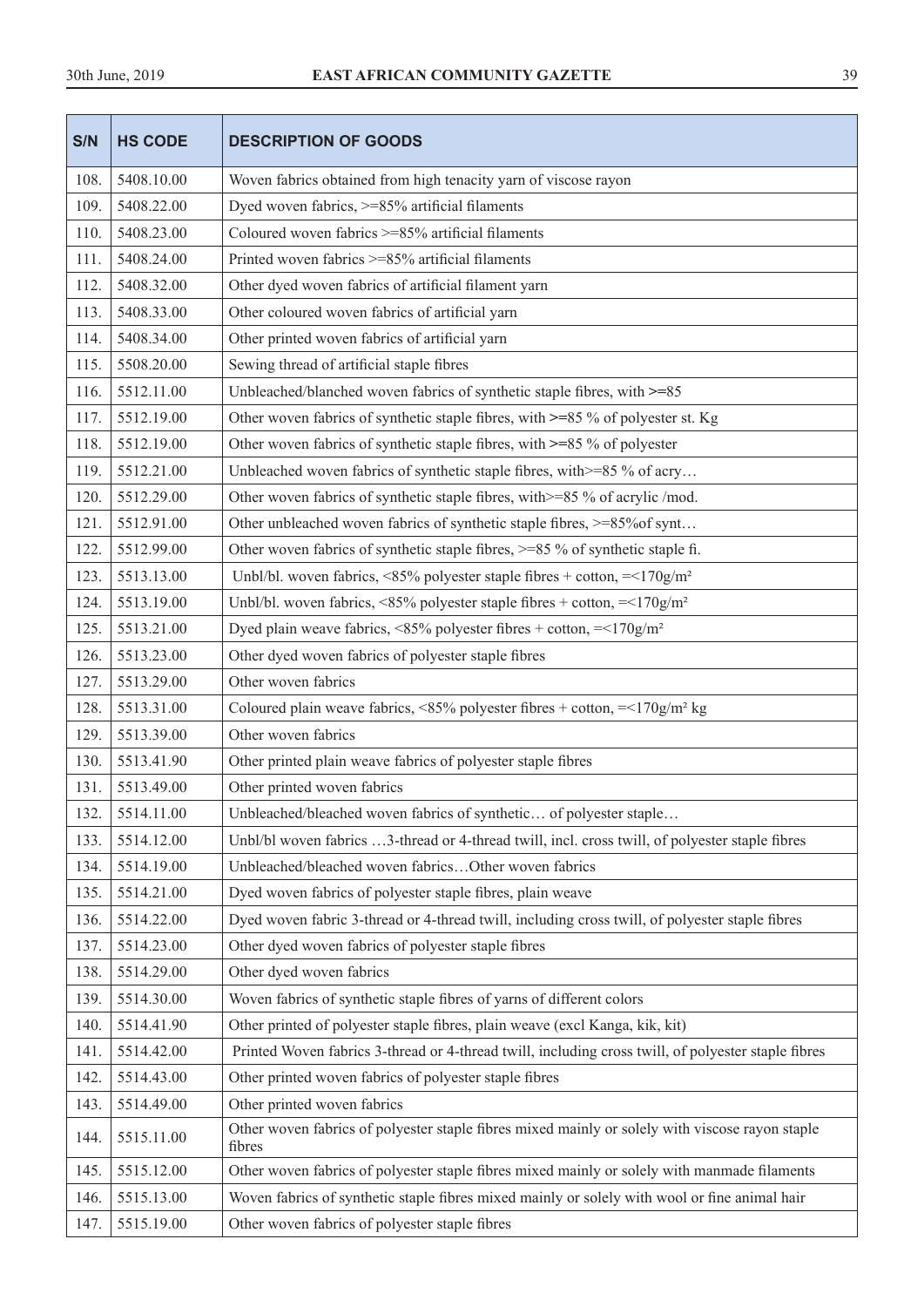| S/N  | <b>HS CODE</b> | <b>DESCRIPTION OF GOODS</b>                                                                             |  |
|------|----------------|---------------------------------------------------------------------------------------------------------|--|
| 148. | 5515.21.00     | Woven fabrics of acrylic or modacrylic staple fibres mixed mainly or solely with manmade fila-<br>ments |  |
| 149. | 5515.22.00     | Woven fabrics of acrylic or modacrylic staple mixed mainly or solely with wool or fine animal hair      |  |
| 150. | 5515.29.00     | Other woven fabrics of acrylic or modacrylic staple fibres                                              |  |
| 151. | 5515.91.00     | Other woven fabrics mixed mainly or solely with man-made filaments                                      |  |
| 152. | 5515.99.00     | Other woven fabrics of synthetic staple fibres                                                          |  |
| 153. | 5516.11.00     | Unbleached or bleached woven fabrics containing 85 % or more by weight of artificial staple fibres      |  |
| 154. | 5516.12.00     | Dyed woven fabrics containing 85 % or more by weight of stable fibres                                   |  |
| 155. | 5516.13.00     | Woven fabrics containing 85 % or more by weight of artificial fibres of yarns of different colours      |  |
| 156. | 5516.14.00     | Printed woven fabrics containing 85 % or more by weight of staple fibres                                |  |
| 157. | 551614.9       | To be deleted. Same as n0 216                                                                           |  |
| 158. | 5516.21.00     | Unbleached or bleached woven fabrics, <85% artificial fibres, with man-made filaments                   |  |
| 159. | 5516.22.00     | Dyed woven fabrics, <85% artificial fibres, with man-made                                               |  |
| 160. | 5516.23.00     | Woven fabrics, <85% artificial fibres, with manmade filaments of yarns of different colours             |  |
| 161. | 5516.24.00     | Printed woven fabrics, <85% artificial fibres, with man-made filaments                                  |  |
| 162. | 5516.31.00     | Unbleached/bleached woven fabrics, <85% artificial fibres, with wool                                    |  |
| 163. | 5516.32.00     | Dyed woven fabrics, <85% artificial fibres, with wool                                                   |  |
| 164. | 5516.33.00     | Woven fabrics, <85% artificial fibres, with wool of yarns of different col                              |  |
| 165. | 5516.34.00     | Printed woven fabrics, <85% artificial fibres, with wool                                                |  |
| 166  | 5516.41.00     | Unbleached woven fabrics <85% of artificial staple fibres with cotton                                   |  |
| 167. | 5516.42.00     | Dyed woven fabrics <85% of artificial staple fibres with cotton                                         |  |
| 168. | 5516.43.00     | Woven fabrics <85% of artificial staple fibres with cotton of yarns of different colour                 |  |
| 169. | 5516.44.00     | Printed woven fabrics <85% of artificial staple fibres with cotton kg                                   |  |
| 170. | 5516.91.00     | Unbleached or bleached woven fabrics of artificial staple fibres                                        |  |
| 171. | 5516.92.00     | Dyed woven fabrics of artificial staple fibres                                                          |  |
| 172. | 5516.93.00     | Woven fabrics of artificial staple fibres of yarns of different                                         |  |
| 173. | 5516.94.00     | Printed woven fabrics of artificial staple fibres                                                       |  |
| 174. | 5601.29.00     | Other articles of wadding                                                                               |  |
| 175. | 5601.30.00     | Textile flock and dust and mill neps                                                                    |  |
| 176. | 5801           | Woven pile fabrics and chenille fabrics, other than fabrics of heading 58.02 or 58.06.                  |  |
| 177. | 5802.11.00     | Unbleached terry towelling and similar woven terry fabrics, of cotton                                   |  |
| 178. | 5802.19.00     | Other terry towelling and similar woven terry fabrics, of cotton (excluding unbleached)                 |  |
| 179. | 5802.20.00     | Terry towelling and similar woven terry fabrics, of other textile materials                             |  |
| 180. | 5802.30.00     | Tufted textile fabrics                                                                                  |  |
| 181. | 5803.00.00     | Gauze, other than narrow fabrics of heading 58.06                                                       |  |
| 182. | 5804.10.00     | Tulles and other net fabrics                                                                            |  |
| 183. | 5804.21.00     | Lace of man-made fibres in piece, in strips or in motifs, machine made                                  |  |
| 184. | 5804.29.00     | Lace of other textiles in piece, in strips or in motifs, machine made                                   |  |
| 185. | 5804.30.00     | Hand-made lace in pieces, in strips or in motifs                                                        |  |
| 186. | 5806.10.00     | Woven pile fabrics (including terry towelling and similar terry fabrics) and chenille fabrics           |  |
| 187. | 5806.31.00     | Other woven fabrics of cotton                                                                           |  |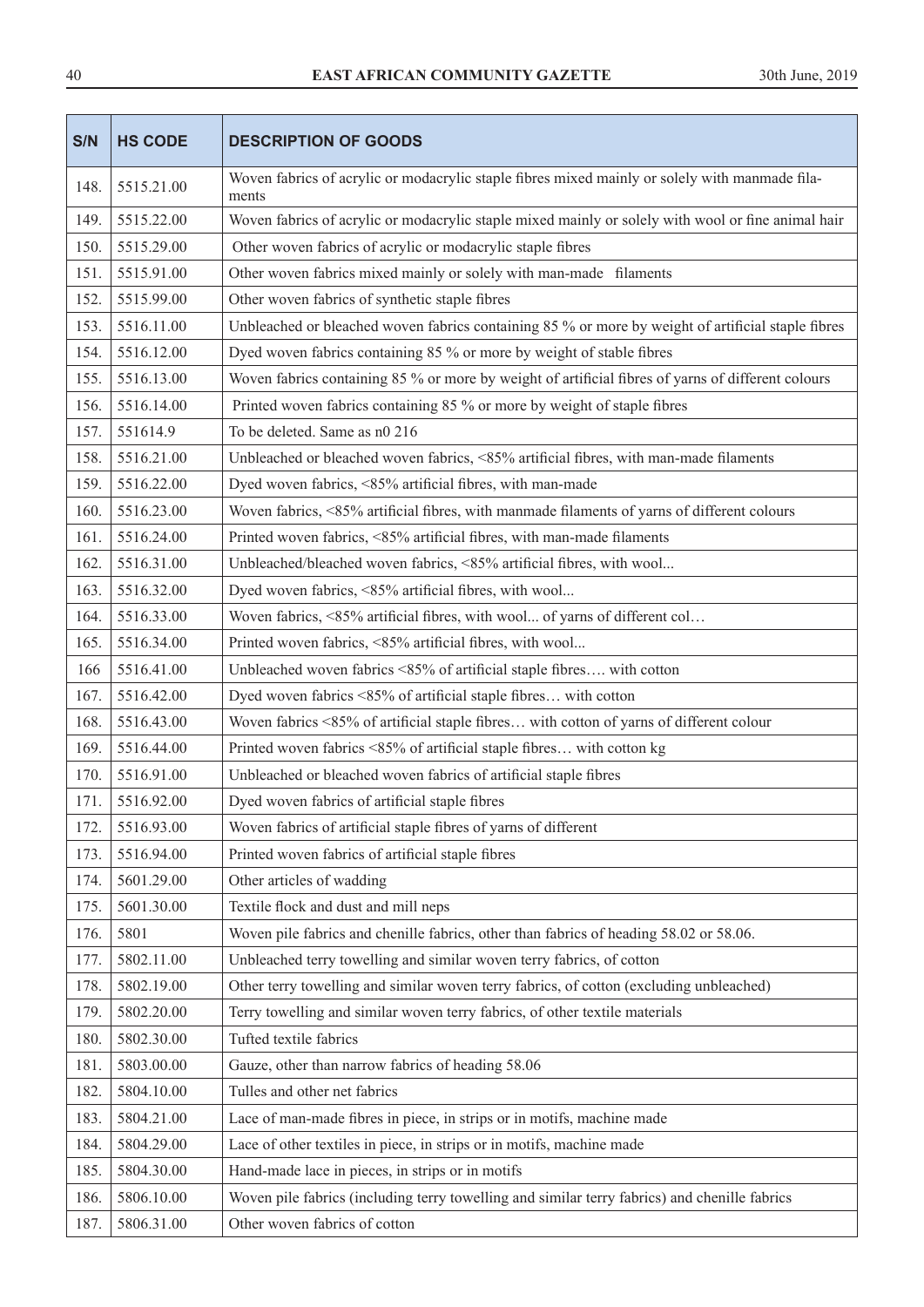| S/N  | <b>HS CODE</b> | <b>DESCRIPTION OF GOODS</b>                                                                                            |
|------|----------------|------------------------------------------------------------------------------------------------------------------------|
| 188. | 5806.32.00     | Other woven fabrics of man-made fibres                                                                                 |
| 189. | 5806.39.00     | Narrow woven fabrics of other textile materials                                                                        |
| 190. | 5806.40.00     | Fabrics consisting of warp without weft assembled by means of an adhesive (bolducs)                                    |
| 191. | 5902.20.00     | Tyre cord fabricof polyesters                                                                                          |
| 192. | 5907.00.00     | Textile fabrics otherwise impregnated coated or covered;                                                               |
| 193. | 6001.10.00     | "Long pile" fabrics                                                                                                    |
| 194. | 6001.99.00     | Pile fabrics of textile materials,, knitted or crocheted                                                               |
| 195. | 6002.40.00     | Knitted or crocheted fabrics of a width $=<$ 30cm with $>=$ 5% of elastomeric varn but not containing<br>rubber thread |
| 196. | 6004.10.00     | Knitted or crocheted fabrics of =>30cm with =>5% weight of elastomeric yarn but not containing<br>rubber thread        |
| 197. | 6004.90.00     | Other knitted or crocheted fabrics, nes, of a width =>30cm                                                             |
| 198. | 6006           | Other knitted or crocheted fabrics                                                                                     |
| 199. | 6117.80.00     | Other clothing accessories, knitted or crocheted                                                                       |
| 200. | 7101.10.00     | Natural pearls                                                                                                         |
| 201. | 7101.22.00     | Worked cultured pearls                                                                                                 |
| 202. | 7117.11.00     | Cuff-links and studs                                                                                                   |
| 203. | 7117.90.00     | Other imitation jewellery (excl. of base metal)                                                                        |
| 204. | 7319.20.00     | Safety pins of iron or steel                                                                                           |
| 205. | 7319.30.00     | Other pins of iron or steel (Excluding safety pins)                                                                    |
| 206. | 7319.90.00     | Sewing needles, knitting needles, bodkins, crochet hooksof iron/steel)                                                 |
| 207. | 7326.90.90     | Other articles of iron or steel                                                                                        |
| 208. | 9606.21.00     | Buttons of plastics, not covered with textile material                                                                 |
| 209. | 9606.29.00     | Other (Buttons)                                                                                                        |

# **The following conditions shall apply:**

- (a) **In the event that the above finished products are sold in the Customs territory (EAC), such goods shall attract duties, levies and other charges provided in the EAC Common External Tariff.**
- (b) **Rwanda shall submit vetted manufacturers and quantities of raw materials to be imported for gazettement in accordance with Section 140 of the EAC Customs Management Act, 2004.**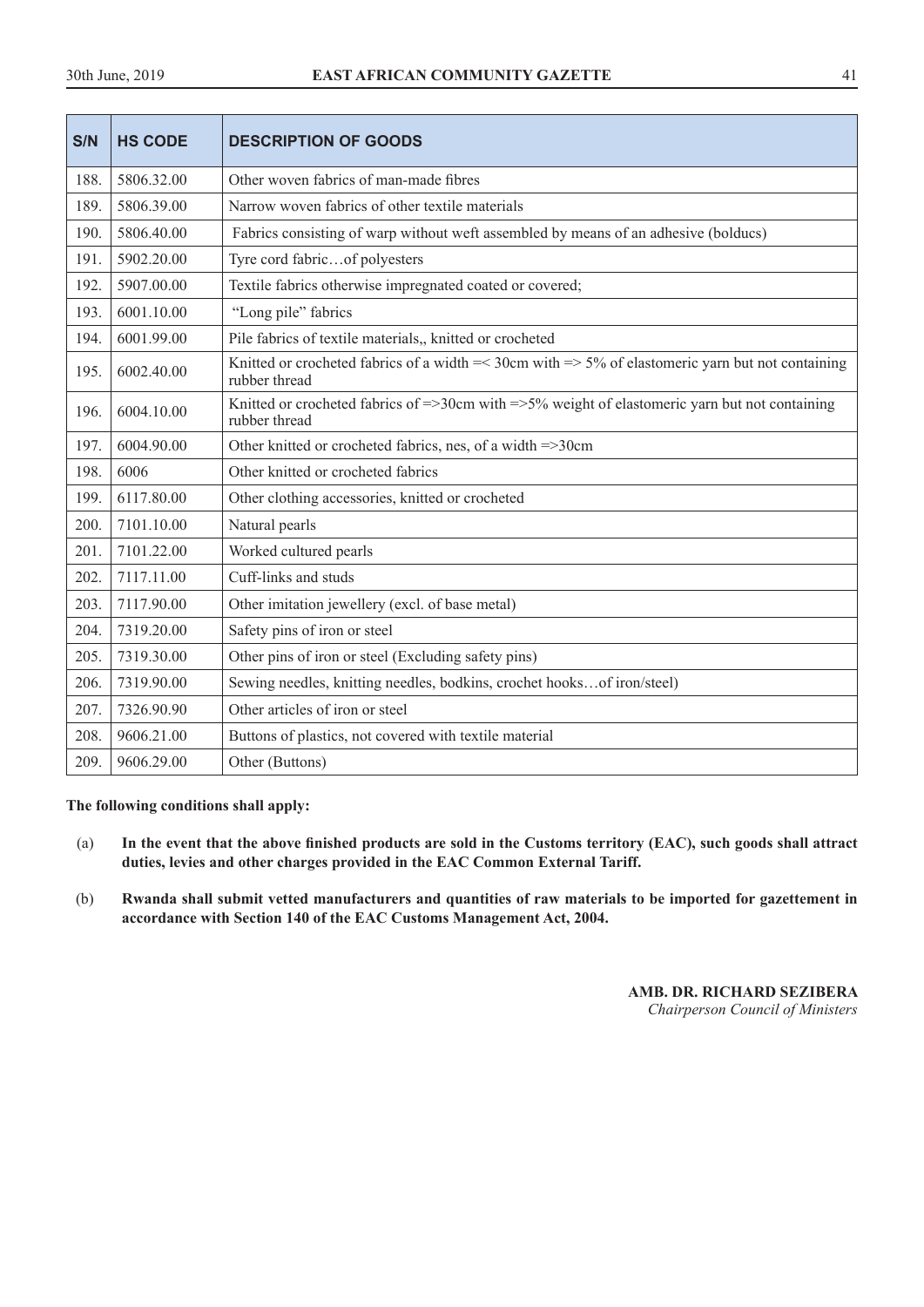Legal Notice No. EAC/84/2019

# **THE EAST AFRICAN COMMUNITY CUSTOMS MANAGEMENT ACT 2004**

# **EAST AFRICAN COMMUNITY CUSTOMS MANAGEMENT (DUTY REMISSION) REGULATIONS, 2008**

### **LEGAL NOTICE**

In EXERCISE of the powers conferred upon the Council of Ministers by Section 140 of the East African Community Customs Management Act 2004, the Council of Ministers has approved a remission of duty on the following raw materials and industrial inputs for the manufacture of textile (Garments) imported by manufacturers from the Republic of Uganda for one year.

| S/N              | <b>HS CODE</b> | <b>DESCRIPTION OF GOODS</b>                                                                                                       | <b>CURRENT</b><br><b>CET RATE</b> | <b>APPLICABLE</b><br><b>RATE</b> |
|------------------|----------------|-----------------------------------------------------------------------------------------------------------------------------------|-----------------------------------|----------------------------------|
| $\mathbf{1}$ .   | 3811.90.00     | Other additives                                                                                                                   | 10%                               | $0\%$                            |
| 2.               | 5112.20.00     | Woven fabrics of combed wool, mixed with man-made filaments                                                                       | 25%                               | 10%                              |
| 3.               | 5208.11.00     | Plain weave, weighing not more than 100 g/m <sup>2</sup>                                                                          | 25%                               | 10%                              |
| $\overline{4}$ . | 5208.12.00     | Unbleached Plain Cotton weave with $\geq$ =85%                                                                                    | 25%                               | 10%                              |
| 5.               | 5208.13.00     | 3-thread or 4-thread twill, including cross twill                                                                                 | 25%                               | 10%                              |
| 6.               | 5209.42.00     | Include HS Code 5209.42.00 (denim) in the list of raw materials<br>for the manufacture of textiles at an import duty rate of 10%. | 25%                               | 10%                              |
| 7.               | 5607.50.00     | Twine cordage Ropes of synthetic Fibre                                                                                            | 10%                               | $0\%$                            |
| 8.               | 7319.90.00     | Sewing needles, knitting needles, bodkins, crochet hooksof<br>iron/steel)                                                         | 25%                               | 10%                              |
| 9.               | 9606.21.00     | Buttons of plastics fasteners fitted with chain scoops of base met-<br>al, not covered with textile material                      | 10%                               | $0\%$                            |
| 10.              | 9606.29.00     | Other (Buttons)                                                                                                                   | 10%                               | $0\%$                            |

**The following conditions shall apply:** 

- (a) **In the event that the above finished products are sold in the Customs territory (EAC), such goods shall attract duties, levies and other charges provided in the EAC Common External Tariff.**
- (b) **Uganda shall submit vetted manufacturers and quantities of raw materials to be imported for gazettement in accordance with Section 140 of the EAC Customs Management Act, 2004.**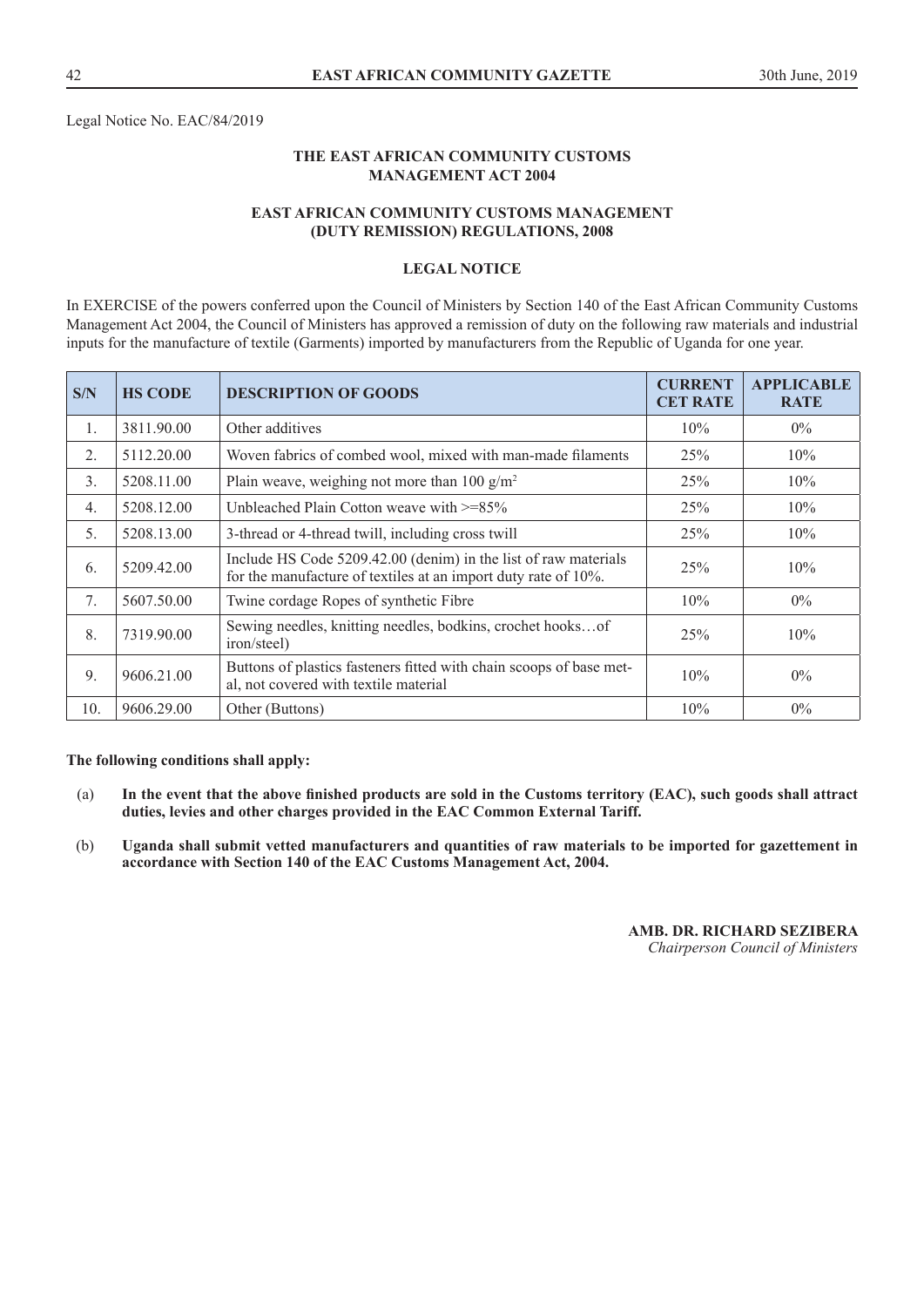Legal Notice No. EAC/85/2019

### **THE EAST AFRICAN COMMUNITY CUSTOMS MANAGEMENT ACT 2004**

# **EAST AFRICAN COMMUNITY CUSTOMS MANAGEMENT (DUTY REMISSION) REGULATIONS, 2008**

# **LEGAL NOTICE**

In EXERCISE of the powers conferred upon the Council of Ministers by Section 140 of the East African Community Customs Management Act 2004, the Council of Ministers has approved a remission of duty on the following raw materials and industrial inputs for the manufacture of textile (Garments) imported by manufacturers from the United Republic of Tanzania for one year.

| S/N | <b>HS CODE</b> | <b>DESCRIPTION OF GOODS</b>                                                                  |    | <b>APPLICA-</b><br><b>BLE RATE</b><br><b>IN</b> % |
|-----|----------------|----------------------------------------------------------------------------------------------|----|---------------------------------------------------|
| 1.  | 3208.20.00     | Paints based on acrylic or vinyl polymers                                                    | 25 | 10                                                |
| 2.  | 3208.90.00     | Other paints                                                                                 | 25 | 10                                                |
| 3.  | 3215.19.00     | Other Printing Ink                                                                           | 10 | $\overline{0}$                                    |
| 4.  | 3215.90.90     | Other ink                                                                                    | 25 | 10                                                |
| 5.  | 3402.11.00     | Organic surface active agents (Anionic, Cationic, Other) (LABSA)                             | 10 | $\overline{0}$                                    |
| 6.  | 3402.12.00     | Organic surface active agents (Anionic, Cationic, Other) (LABSA)                             | 10 | $\overline{0}$                                    |
| 7.  | 3919.90.90     | Other self adhesive plates of plastic                                                        | 25 | 10                                                |
| 8.  | 3921.90.00     | Other plates of plastic                                                                      | 25 | 10                                                |
| 9.  | 3926.90.90     | Other articles of plastics                                                                   | 25 | 10                                                |
| 10. | 5007.10.00     | Fabrics of noil silk                                                                         | 25 | 10                                                |
| 11. | 5007.20.00     | Other fabrics, containing 85% or more by weight of silk or of silk kg<br>25%                 | 25 | 10                                                |
| 12. | 5007.90.00     | Other woven fabrics of silk or of silk waste                                                 | 25 | 10                                                |
| 13. | 5111.11.00     | Woven fabrics, with >=85% carded wool or of fine animal hair=<300g/<br>m <sup>2</sup>        | 25 | 10                                                |
| 14. | 5111.19.00     | Woven fabrics, with $>= 85\%$ carded wool or of fine animal hair $> 300g/$<br>m <sup>2</sup> | 25 | 10                                                |
| 15. | 5111.20.00     | Woven fabrics of carded wool, mixed with man-made filaments                                  | 25 | 10                                                |
| 16. | 5111.30.00     | Woven fabrics of carded wool, mixed with man-made staple fibres                              | 25 | 10                                                |
| 17. | 5111.90.00     | Other woven fabrics of carded wool or carded fine animal hair                                | 25 | 10                                                |
| 18. | 5204.19.00     | Cotton sewing thread, with <85% cotton, not put up for retail                                | 25 | 10                                                |
| 19. | 5204.20.00     | Cotton sewing thread, put up for retail sale                                                 | 25 | 10                                                |
| 20. | 5508.20.00     | Sewing thread of artificial staple fibres                                                    | 25 | 10                                                |
| 21. | 5902.20.00     | Tyre cord fabricof polyesters                                                                | 10 | $\overline{0}$                                    |
| 22. | 7101.10.00     | Natural pearls                                                                               | 25 | 10                                                |
| 23. | 7101.22.00     | Worked cultured pearls                                                                       | 25 | 10                                                |
| 24. | 7117.11.00     | Cuff-links and studs                                                                         | 25 | 10                                                |
| 25. | 7117.90.00     | Other imitation jewellery (excl. of base metal)                                              | 25 | 10                                                |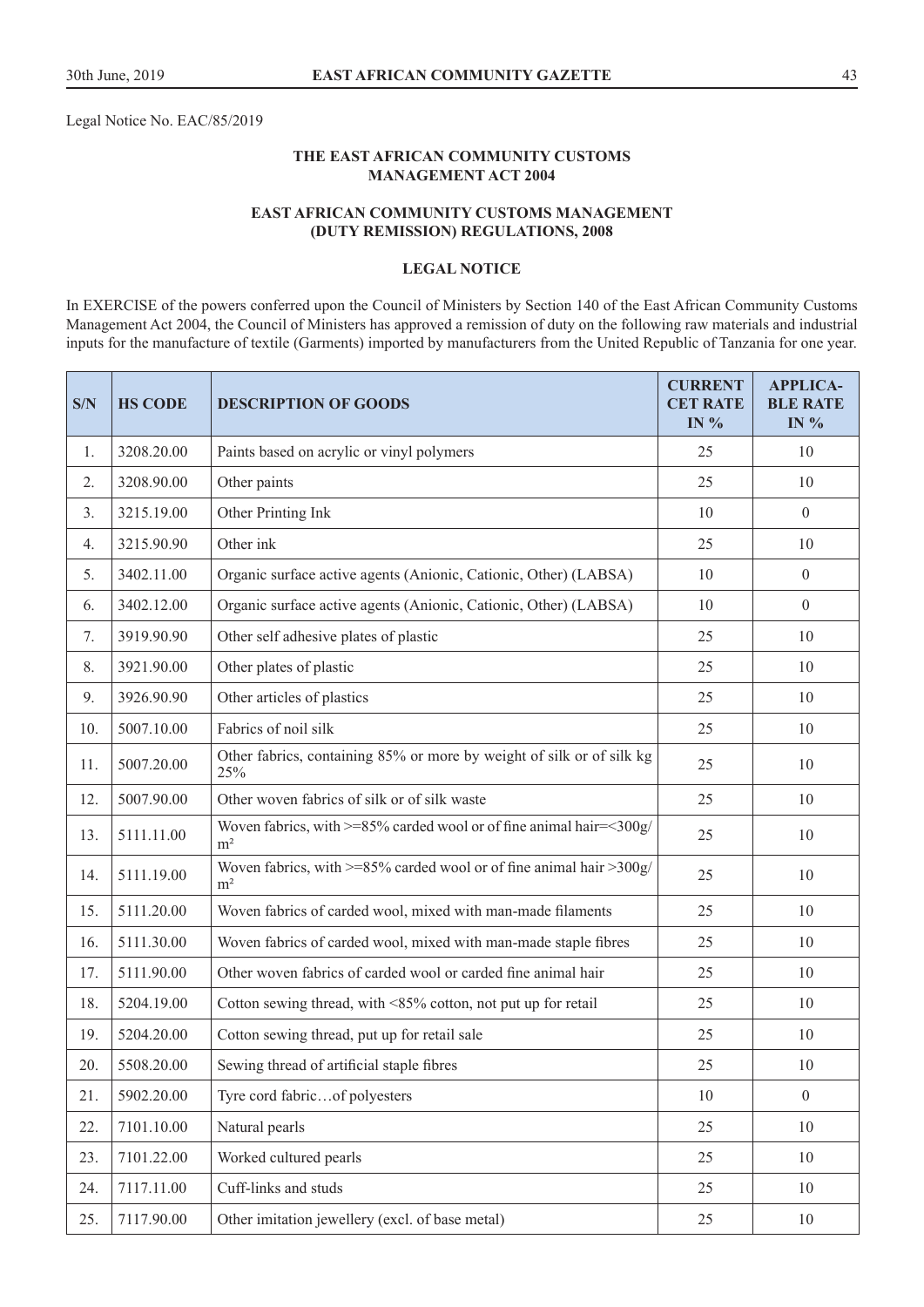| S/N | <b>HS CODE</b> | <b>DESCRIPTION OF GOODS</b>                                                               | <b>CURRENT</b><br><b>CET RATE</b><br>IN $%$ | <b>APPLICA-</b><br><b>BLE RATE</b><br>IN $%$ |
|-----|----------------|-------------------------------------------------------------------------------------------|---------------------------------------------|----------------------------------------------|
| 26. | 7319.40.00     | Safety pins of iron or steel                                                              | 25                                          | 10                                           |
| 27. | 4821.10.90     | Label paper $-$ (other paper or paperboard labels of all kinds whether<br>or not printed) | 25                                          | 10                                           |
| 28. | 5204.11.00     | Cotton sewing thread with $\geq$ =85% cotton not put up for retail sale                   | 25                                          | 10                                           |
| 29. | 7319.90.00     | Safety pins of iron or steel                                                              | 25                                          | 10                                           |
| 30. | 9606.21.00     | Buttons of plastic not covered with textile material                                      | 10                                          | 0                                            |
| 31. | 9606.29.00     | Other (Buttons)                                                                           | 10                                          |                                              |

**The following conditions shall apply:** 

- (a) **In the event that the above finished products are sold in the Customs territory (EAC), such goods shall attract duties, levies and other charges provided in the EAC Common External Tariff.**
- (b) **Tanzania shall submit vetted manufacturers and quantities of raw materials to be imported for gazettement in accordance with Section 140 of the EAC Customs Management Act, 2004.**

#### **AMB. DR. RICHARD SEZIBERA**

*Chairperson Council of Ministers*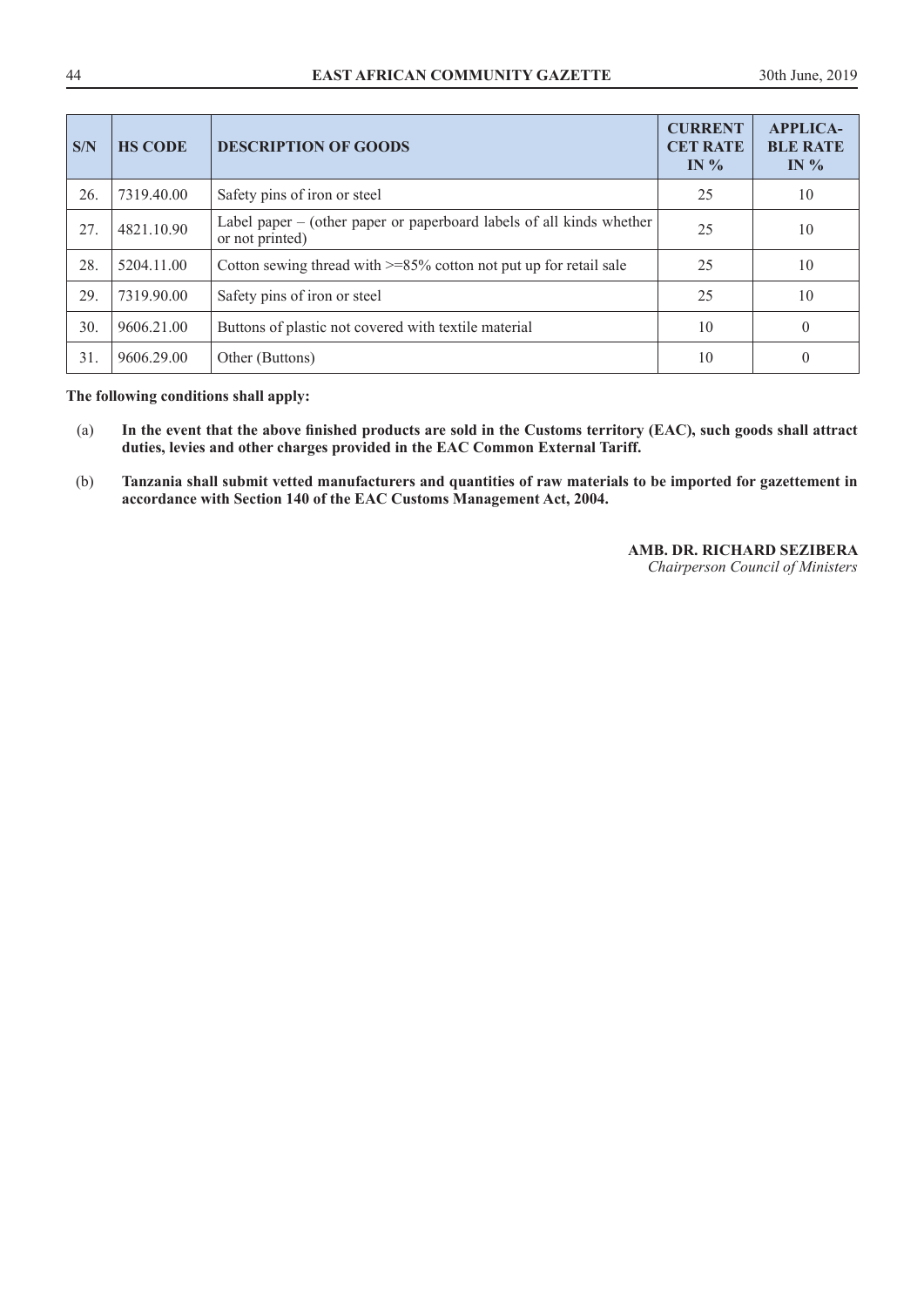Legal Notice No. EAC/86/2019

# **THE EAST AFRICAN COMMUNITY CUSTOMS MANAGEMENT ACT 2004**

# **EAST AFRICAN COMMUNITY CUSTOMS MANAGEMENT (DUTY REMISSION) REGULATIONS, 2008**

### **LEGAL NOTICE**

In EXERCISE of the powers conferred upon the Council of Ministers by Section 140 of the East African Community Customs Management Act 2004, the Council of Ministers has approved a remission of duty on the following raw materials and industrial inputs for the manufacture of footwear (shoes) imported by manufacturers.

| S/N            | <b>HS CODE</b> | <b>DESCRIPTION OF GOODS</b>                                                                                                                                                                                                                                                                                                                                                                    | <b>CURRENT</b><br><b>CET RATE</b><br>IN $%$ | <b>APPLICABLE</b><br><b>RATE IN %</b> |
|----------------|----------------|------------------------------------------------------------------------------------------------------------------------------------------------------------------------------------------------------------------------------------------------------------------------------------------------------------------------------------------------------------------------------------------------|---------------------------------------------|---------------------------------------|
| $\mathbf{1}$ . | 4417.00.00     | Shoe lasts                                                                                                                                                                                                                                                                                                                                                                                     | 25                                          | $\theta$                              |
| 2.             | 6406.20.00     | Outer soles and heels, of rubber or plastics                                                                                                                                                                                                                                                                                                                                                   | 10                                          | $\theta$                              |
| 3.             | 6406.90.00     | Parts of footwear (including uppers whether or not attached to<br>soles other than outer soles); removable in-soles, heel cushions<br>and similar articles; gaiters, leggings and similar articles, and<br>parts thereof - Other - toe caps, shoe stiffeners, leather soles<br>and other shoe soles - only not uppers, EVA (Ethylene Vinyl<br>Acetate) lining Material, in sole boad, Toe Puff | 10                                          | $\theta$                              |
| 4.             | 8207.90.00     | Interchangeable tools for hand tools, whether or not power-<br>operated, or for machine tools (for example, for pressing,<br>stamping, punching, tapping, threading, drilling, boring,<br>broaching, milling, turning or screw driving), including dies<br>for drawing or extruding metal, and rock drilling or earth<br>boring tools.                                                         | 10                                          | $\theta$                              |
| 5.             | 8213.00.00     | Scissors, tailors' shears and similar shears, and blades therefor.                                                                                                                                                                                                                                                                                                                             | 10                                          | $\Omega$                              |
| 6.             | 8308.10.00     | From Blue List -Tanzania Confirms position is to allow DR                                                                                                                                                                                                                                                                                                                                      | 10                                          | $\theta$                              |
| 7.             | 8308.20.00     | From Blue List -Tanzania Confirms position is to allow DR                                                                                                                                                                                                                                                                                                                                      | 10                                          | $\theta$                              |
| 8.             | 8308.90.00     | From Blue List -Tanzania Confirms position is to allow DR                                                                                                                                                                                                                                                                                                                                      | 10                                          | $\theta$                              |
| 9.             | 9606.10.00     | Press-fasteners, snap-fasteners and press-studs and parts<br>thereof                                                                                                                                                                                                                                                                                                                           | 10                                          | $\theta$                              |
| 10.            | 9607.19.00     | Slide fasteners and parts thereof. Zipper                                                                                                                                                                                                                                                                                                                                                      | 10                                          | $\Omega$                              |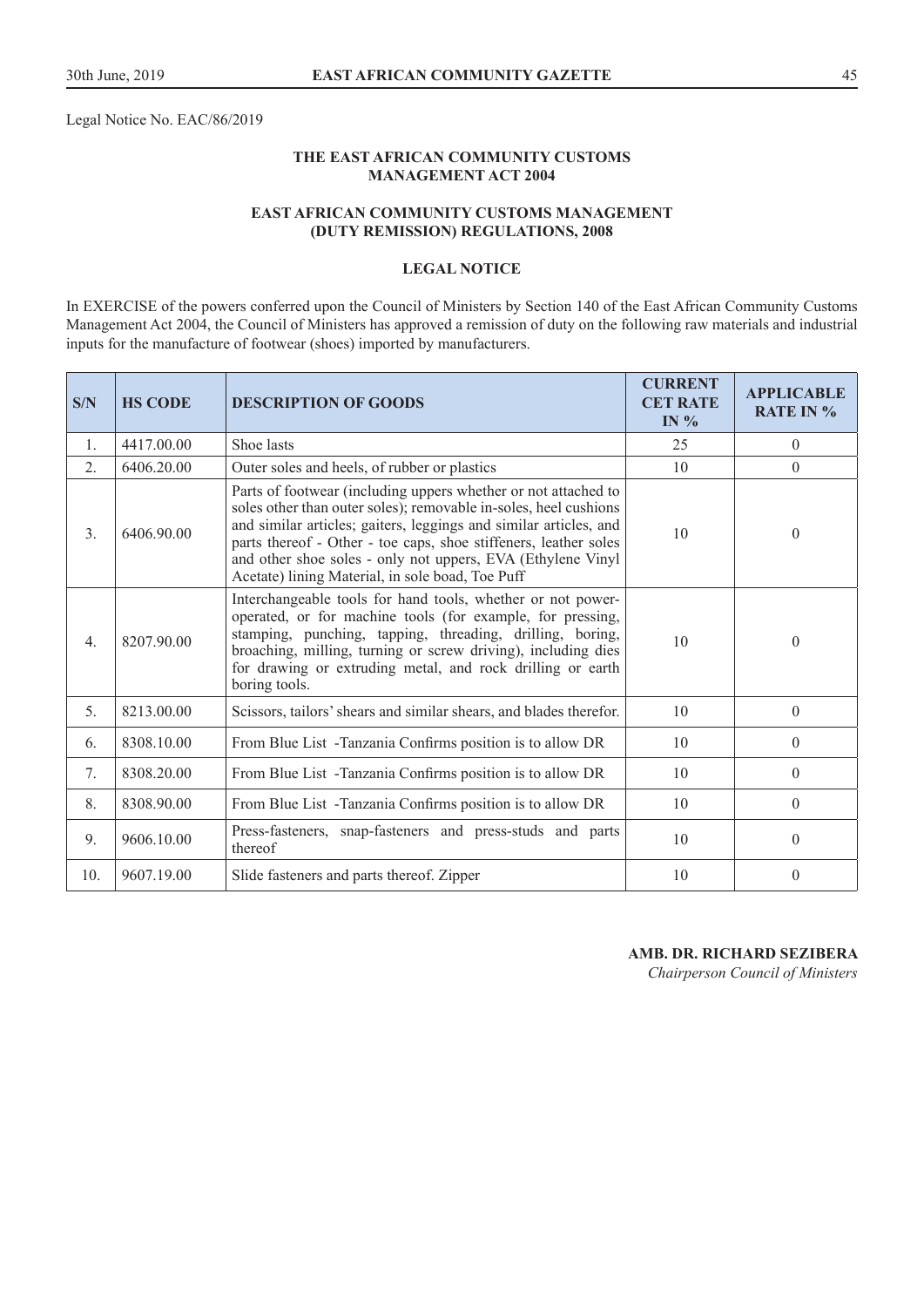Legal Notice No. EAC/87/2019

# **THE EAST AFRICAN COMMUNITY CUSTOMS MANAGEMENT ACT 2004**

# **EAST AFRICAN COMMUNITY CUSTOMS MANAGEMENT (DUTY REMISSION) REGULATIONS, 2008**

### **LEGAL NOTICE**

In EXERCISE of the powers conferred upon the Council of Ministers by Section 140 of the East African Community Customs Management Act 2004, the Council of Ministers has approved a remission of duty on the following raw materials and industrial inputs for the manufacture of footwear (shoes) imported by manufacturers from the Republic of Uganda, Republic of Rwanda, Republic of Burundi and The United Republic of Tanzania for one year.

| S/N              | <b>HS CODE</b> | <b>DESCRIPTION OF GOODS</b>                                                                                                                                                                                                                     | <b>CURRENT</b><br><b>CET RATE IN</b><br>$\frac{0}{0}$ | <b>APPLICABLE</b><br><b>RATE IN %</b> |
|------------------|----------------|-------------------------------------------------------------------------------------------------------------------------------------------------------------------------------------------------------------------------------------------------|-------------------------------------------------------|---------------------------------------|
| 1.               | 3402.90.00     | Other washing preparations - Other - Organic surface-active<br>agents, whether or not put up for retail sale                                                                                                                                    | 25                                                    | 10                                    |
| 2.               | 3405.10.00     | Polishes, creams and similar preparations for footwear or leather                                                                                                                                                                               | 25                                                    | 10                                    |
| 3.               | 3505.20.00     | White Glues & Hardeners - Dextrins and other  pregelatinised<br>or esterified starches); glues based on starches, or on dextrins or<br>modified starches - Glues                                                                                | 25                                                    | 10                                    |
| $\overline{4}$ . | 3506.99.00     | Other adhesives based on rubber or plastic (incl. artificial resins)                                                                                                                                                                            | 25                                                    | 10                                    |
| 5.               | 7319.90.00     | Sewing needles, knitting needles, bodkins, crochet hooks, em-<br>broidery stilettos and similar articles, for use in the hand, of iron<br>or steel; safety pins and other pins of iron or steel, not elsewhere<br>specified or included - Other | 25                                                    | 10                                    |
| 6.               | 8301.50.00     | Clasps and frames with clasps, incorporating locks, of base metal                                                                                                                                                                               | 25                                                    | 10                                    |
| 7.               | 5401.10.00     | Sewing thread of man-made filaments, whether or not put up for<br>retail sale.                                                                                                                                                                  | 25                                                    | 10                                    |
| 8.               | 5509.12.00     | Multiple or cabled yarn, $>= 85\%$ staple fibres of nylon, etc.                                                                                                                                                                                 | 10                                                    | $\theta$                              |
| 9.               | 8202.10.00     | Hand saws                                                                                                                                                                                                                                       | 10                                                    | $\theta$                              |
| 10.              | 8202.40.00     | Chain saw blades                                                                                                                                                                                                                                | 10                                                    | $\theta$                              |
| 11.              | 8205.20.00     | Hammers and sledge hammers                                                                                                                                                                                                                      | 10                                                    | $\theta$                              |
| 12.              | 8205.30.00     | Planes, chisels, gouges and similar cutting tools for working<br>wood                                                                                                                                                                           | 10                                                    | $\mathbf{0}$                          |

#### **The following conditions shall apply:**

- (a) **In the event that the above finished products are sold in the Republic of Kenya, such goods shall attract duties, levies and other charges provided in the EAC Common External Tariff.**
- (b) **The Republic of Uganda, Republic of Rwanda, Republic of Burundi and The United Republic of Tanzania shall submit vetted manufacturers and quantities of raw materials to be imported for gazettement in accordance with Section 140 of the EAC Customs Management Act, 2004.**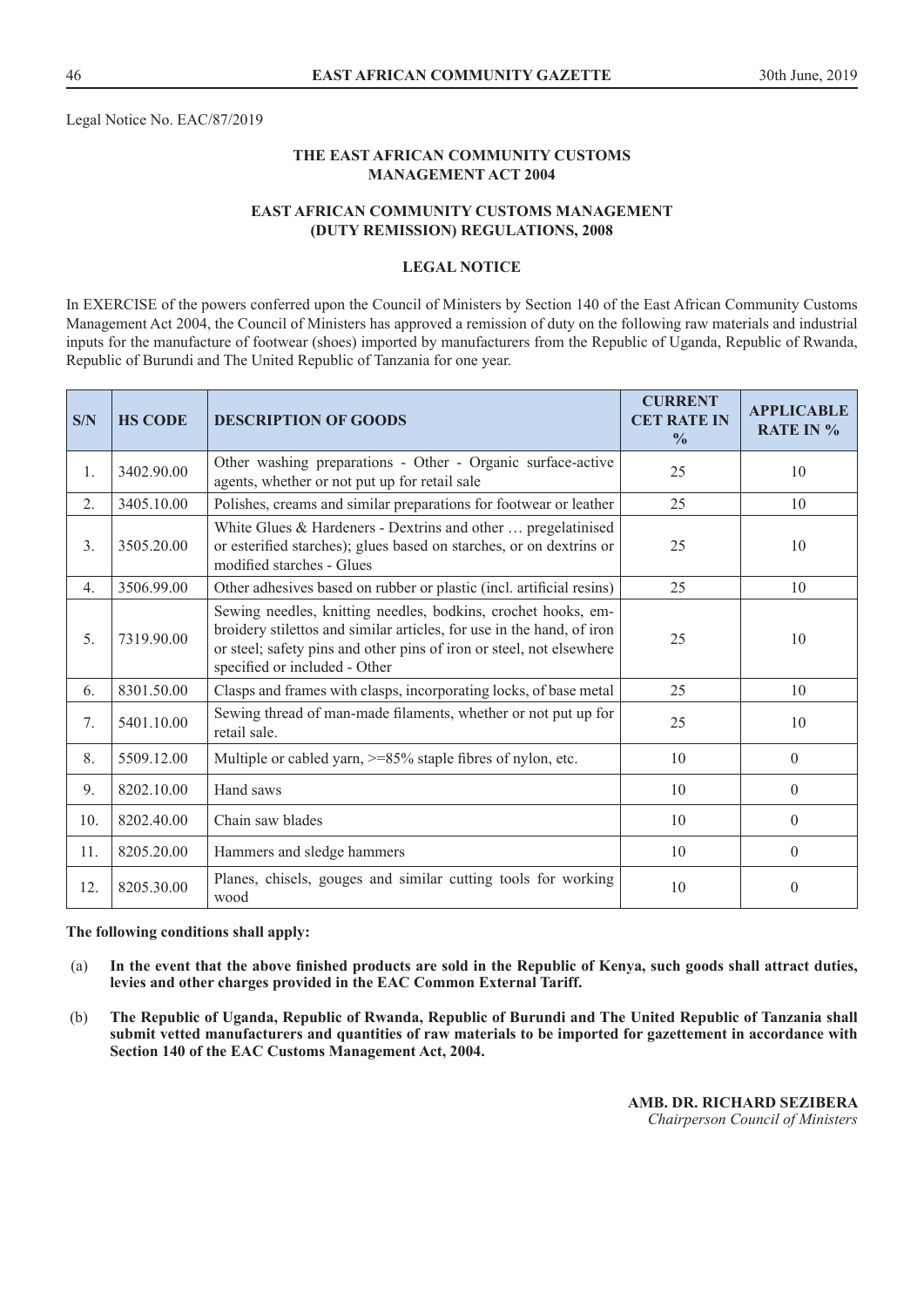Legal Notice No. EAC/88/2019

# **THE EAST AFRICAN COMMUNITY CUSTOMS MANAGEMENT ACT 2004**

# **EAST AFRICAN COMMUNITY CUSTOMS MANAGEMENT (DUTY REMISSION) REGULATIONS, 2008**

### **LEGAL NOTICE**

In EXERCISE of the powers conferred upon the Council of Ministers by Section 140 of the East African Community Customs Management Act 2004, the Council of Ministers has approved a remission of duty on the following raw materials and industrial inputs for the manufacture of footwear (shoes) imported by manufacturers from the Republic of Rwanda for one year.

| S/N            | <b>HS CODE</b> | <b>DESCRIPTION OF GOODS</b>                                                                  |
|----------------|----------------|----------------------------------------------------------------------------------------------|
| 1.             | 8301.10.90     | Other padlocks of base metal                                                                 |
| 2.             | 34051000       | Polishes, creams and similar preparations for footwear or leather                            |
| 3.             | 6406.10.00     | Uppers and parts thereof, other than stiffeners                                              |
| 4.             | 6406.99.00     | Parts of footwear (including uppers whether or not attached to soles of other materials      |
| 5 <sub>1</sub> | 7326.19.00     | Other flat-rolled prods of silicon electric steel                                            |
| 6.             | 8203.10.00     | Hand saws                                                                                    |
| 7.             | 8203.40.00     | Chain saw blades                                                                             |
| 8.             | 8305.90.00     | Clasps, buckles beads and spangles of base metal (incl. parts)                               |
| 9.             | 4010.19.00     | Other conveyor belts or belting, of vulcanised rubber                                        |
| 10.            | 4016.93.00     | Oils seal                                                                                    |
| 11.            | 7315.11.00     | Roller chain                                                                                 |
| 12.            | 8213.00.00     | Scissors, tailors' shears and similar shears, and blades there of                            |
| 13.            | 8308.90.00     | Buckles, buckle-clasps of base metal                                                         |
| 14.            | 8443.32.00     | Other printers capable of connecting to an automatic data processing machine or to a network |
| 15.            | 8443.99.00     | Rotary screen                                                                                |
| 16.            | 8516.40.00     | Electric smoothing irons                                                                     |

#### **The following conditions shall apply:**

- (a) **In the event that the above finished products are sold in the Customs territory (EAC), such goods shall attract duties, levies and other charges provided in the EAC Common External Tariff.**
- (b) **Rwanda shall submit vetted manufacturers and quantities of raw materials to be imported for gazettement in accordance with Section 140 of the EAC Customs Management Act, 2004.**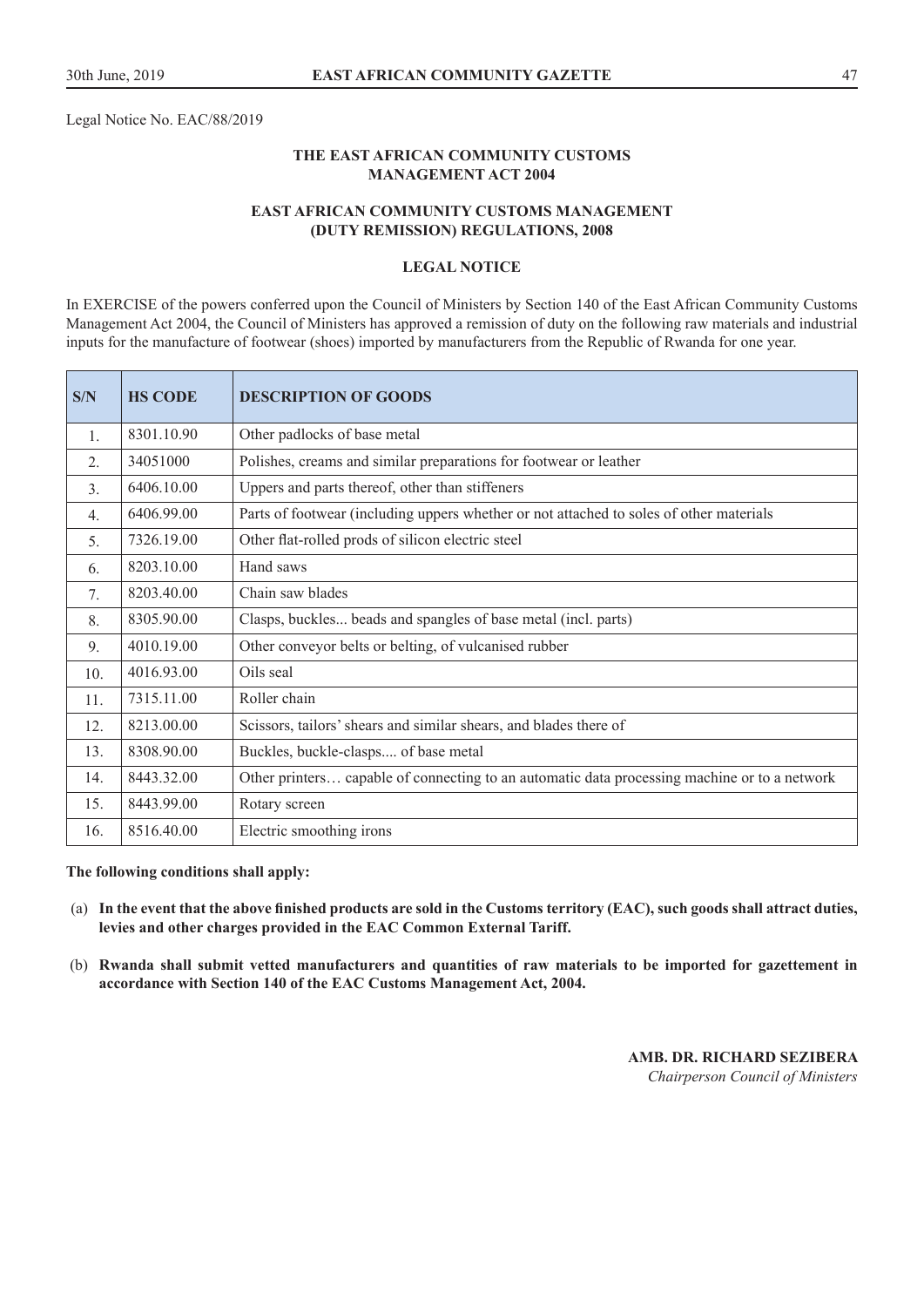Legal Notice No. EAC/89/2019

# **THE EAST AFRICAN COMMUNITY CUSTOMS MANAGEMENT ACT 2004**

# **EAST AFRICAN COMMUNITY CUSTOMS MANAGEMENT (DUTY REMISSION) REGULATIONS, 2008**

### **LEGAL NOTICE**

In EXERCISE of the powers conferred upon the Council of Ministers by Section 140 of the East African Community Customs Management Act 2004, the Council of Ministers has approved a remission of duty on the following raw materials and industrial inputs for the manufacture of footwear (shoes) imported by manufacturers from the Republic of Uganda for one year.

| S/N              | <b>HS CODE</b> | <b>DESCRIPTION OF GOODS</b>                                                                                                                                                                             | <b>CURRENT</b><br><b>CET RATE IN</b><br>$\frac{0}{0}$ | <b>APPLICABLE</b><br><b>RATE IN %</b> |
|------------------|----------------|---------------------------------------------------------------------------------------------------------------------------------------------------------------------------------------------------------|-------------------------------------------------------|---------------------------------------|
| $\mathbf{1}$ .   | 41.07          | Leather further prepared after tanning or crusting, including<br>parchment-dressed leather, of bovine (including buffalo) or<br>equine                                                                  | 10%                                                   | $0\%$                                 |
| $\overline{2}$ . | 41.13          | Leather further prepared after tanning or crusting, including<br>parchment-dressed leather, of other animals, without wool<br>or hair on, whether or not split, other than leather of heading<br>41.14. | 10%                                                   | $0\%$                                 |
| 3.               | 4112.00.00     | Leather further prepared after tanning or crusting, including<br>parchment-dressed leather, of sheep or lamb, without wool<br>on whether or not split, other than leather of heading 41.14              | 10%                                                   | $0\%$                                 |
| 4.               | 6406.10.00     | Uppers and parts thereof, other than stiffeners                                                                                                                                                         | 10%                                                   | $0\%$                                 |
| 5.               | 7326.19.00     | Other flat-rolled prod of silicon electric steel                                                                                                                                                        | $10\%$                                                | $0\%$                                 |
| 6.               | 8203.10.00     | Hand saws                                                                                                                                                                                               | 10%                                                   | $0\%$                                 |
| 7.               | 8203.40.00     | Chain saw blades                                                                                                                                                                                        | 10%                                                   | $0\%$                                 |
| 8.               | 8305.90.00     | Clasps, buckles beads and spangles of base metal (incl.<br>parts                                                                                                                                        | 10%                                                   | $0\%$                                 |

**The following conditions shall apply:** 

- (a) **In the event that the above finished products are sold in the Customs territory (EAC), such goods shall attract duties, levies and other charges provided in the EAC Common External Tariff.**
- (b) **Uganda shall submit vetted manufacturers and quantities of raw materials to be imported for gazettement in accordance with Section 140 of the EAC Customs Management Act, 2004.**

*Chairperson Council of Ministers*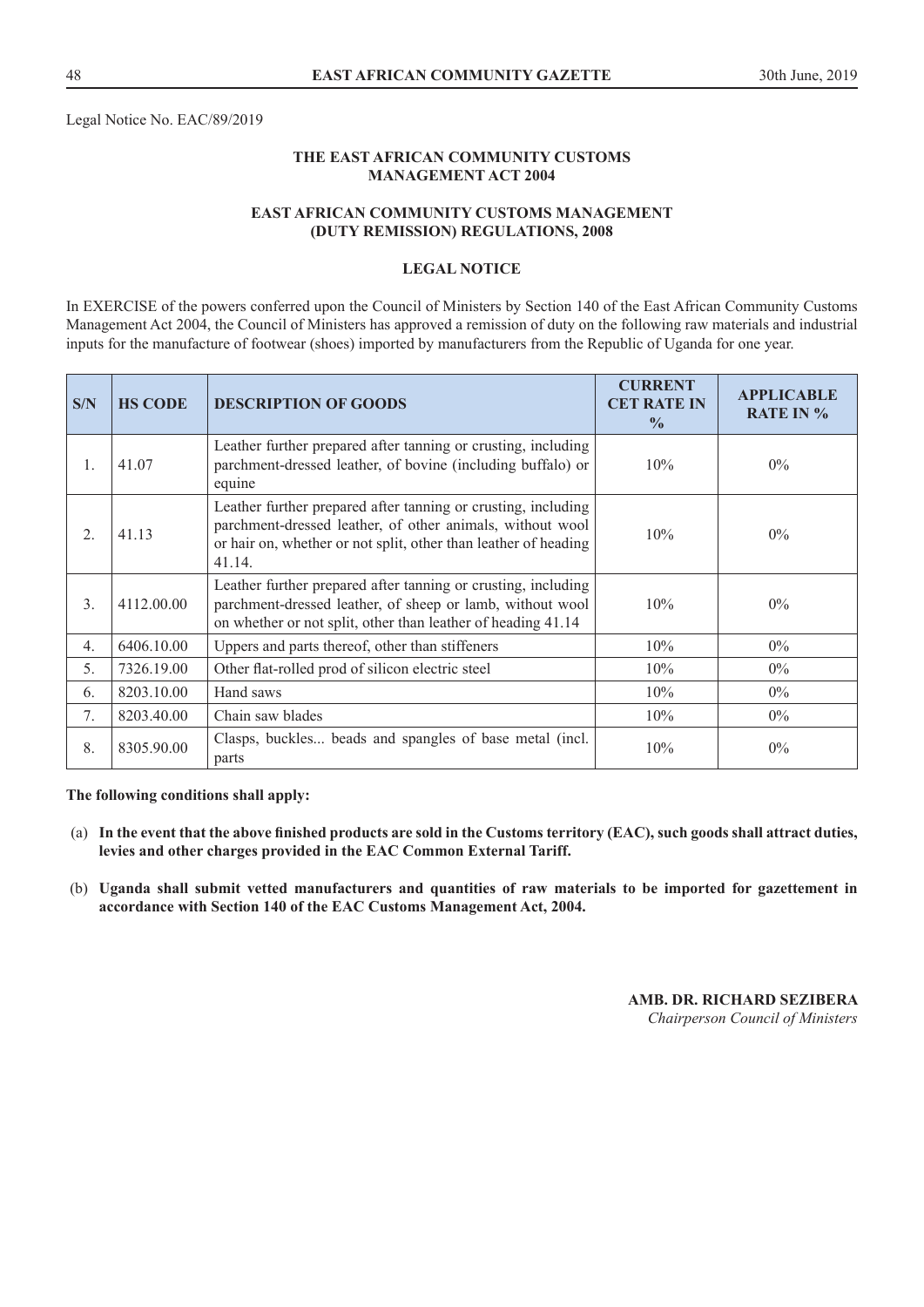Legal Notice No. EAC/90/2019

# **THE EAST AFRICAN COMMUNITY CUSTOMS MANAGEMENT ACT 2004**

# **EAST AFRICAN COMMUNITY CUSTOMS MANAGEMENT (DUTY REMISSION) REGULATIONS, 2008**

#### **LEGAL NOTICE**

In EXERCISE of the powers conferred upon the Council of Ministers by Section 140 of the East African Community Customs Management Act 2004, the Council of Ministers has approved a remission of duty on the following raw materials and industrial inputs for the manufacture of footwear (shoes) imported by manufacturers from the United Republic of Tanzania for one year.

| S/N              | <b>HS CODE</b> | <b>DESCRIPTION OF GOODS</b>                                                                                                        | <b>CURRENT CET</b><br><b>RATE IN %</b> | <b>APPLICABLE</b><br><b>RATE IN %</b> |
|------------------|----------------|------------------------------------------------------------------------------------------------------------------------------------|----------------------------------------|---------------------------------------|
| 1.               | 3815.19.00     | Reaction initiators, reaction accelerators and catalytic<br>preparations, not elsewhere specified or included.                     | 10                                     | $\theta$                              |
| $\overline{2}$ . | 3926.40.00     | Statuettes and other ornamental articles                                                                                           | 25                                     | 10                                    |
| 3.               | 5603.11.00     | Nonwovens, whether or not impregnated, coated, covered<br>or laminated. Of man-made filaments. Weighing not more<br>than 25 $g/m2$ | 10                                     | $\theta$                              |
| $\overline{4}$ . | 6406.10.00     | Upper and parts thereof, other than stiffeners                                                                                     | 10                                     | $\theta$                              |
| 5 <sub>1</sub>   | 7326.19.00     | Other flat rolled products of silicone electric steel - other<br>articles or steel                                                 | 10                                     | $\Omega$                              |
| 6.               | 8203.10.00     | Hand saws                                                                                                                          | 10                                     | $\Omega$                              |
| 7.               | 8203.40.00     | Chain saw blades                                                                                                                   | 10                                     | $\theta$                              |
| 8.               | 8305.90.00     | Clasps, buckles, beads and spangles of base metal (includ-<br>ing parts)                                                           | 10                                     | $\theta$                              |

#### **The following conditions shall apply:**

- (a) **In the event that the above finished products are sold in the Customs territory (EAC), such goods shall attract duties, levies and other charges provided in the EAC Common External Tariff.**
- (b) **Tanzania shall submit vetted manufacturers and quantities of raw materials to be imported for gazettement in accordance with Section 140 of the EAC Customs Management Act, 2004.**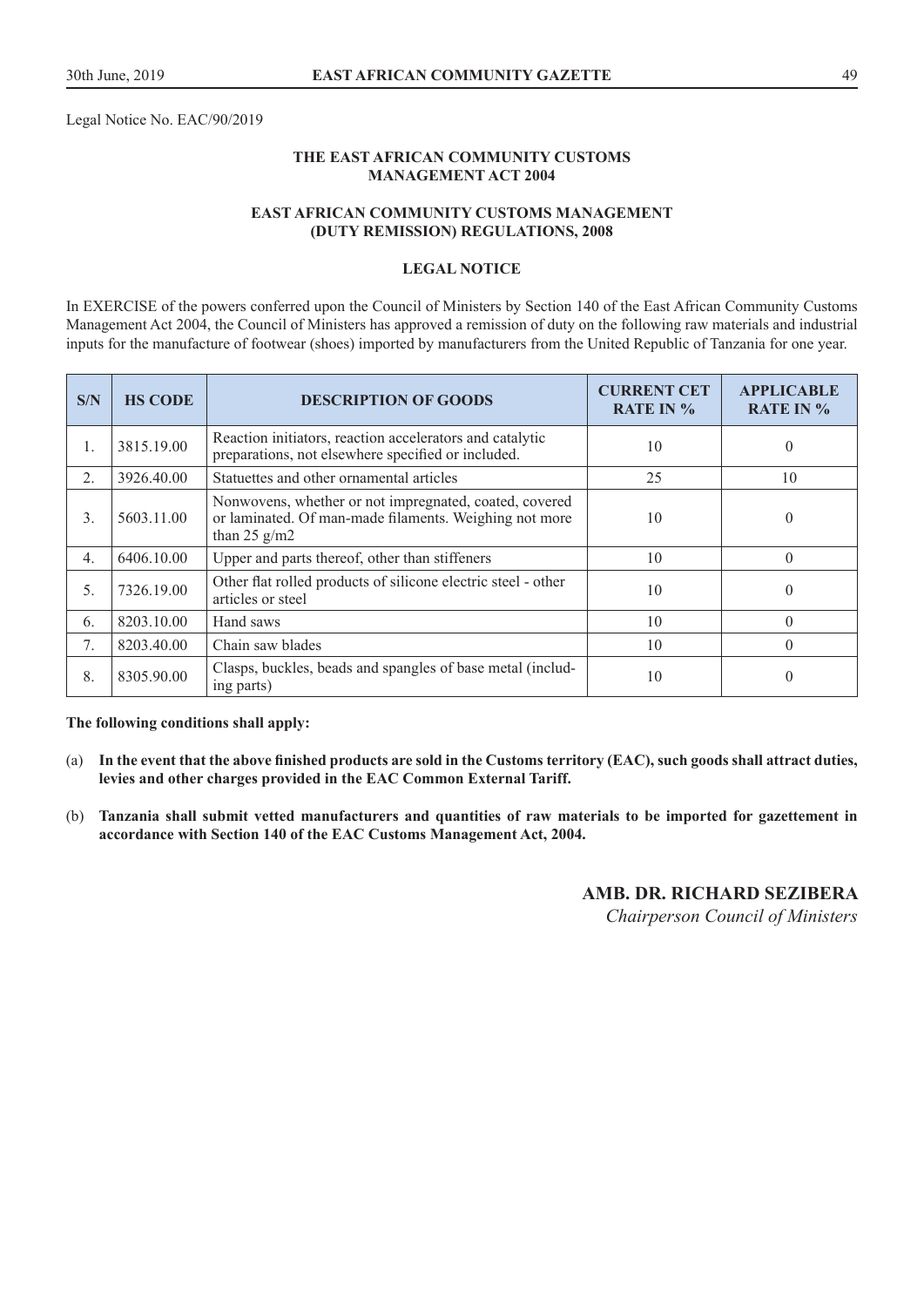Legal Notice No. EAC/91/2019

# **THE EAST AFRICAN COMMUNITY CUSTOMS MANAGEMENT ACT 2004**

# **EAST AFRICAN COMMUNITY CUSTOMS MANAGEMENT (DUTY REMISSION) REGULATIONS, 2008**

### **LEGAL NOTICE**

In EXERCISE of the powers conferred upon the Council of Ministers by Section 140 of the East African Community Customs Management Act 2004, the Council of Ministers has approved a remission on the following equipment for the manufacture of textiles (garments) and footwear (shoes) imported by manufacturers from the United Republic of Tanzania for one year.

| S/N              | <b>HS CODE</b> | <b>DESCRIPTION OF GOODS</b>                                       | <b>CURRENT</b><br><b>CET RATE</b><br>IN $%$ | <b>APPLICABLE</b><br><b>RATE IN %</b> |
|------------------|----------------|-------------------------------------------------------------------|---------------------------------------------|---------------------------------------|
| 1.               | 4010.19.00     | Other conveyor belts or belting, of vulcanised rubber             | 10%                                         | $0\%$                                 |
| 2.               | 4016.93.00     | Oils seal                                                         | 10%                                         | $0\%$                                 |
| 3.               | 7315.11.00     | Roller chain                                                      | 10%                                         | $0\%$                                 |
| $\overline{4}$ . | 8213.00.00     | Scissors, tailors' shears and similar shears, and blades there of | 10%                                         | $0\%$                                 |
|                  | 8308.90.00     | Buckles, buckle-clasps of base metal                              | 10%                                         | $0\%$                                 |

#### **The following conditions shall apply:**

- (a) **In the event that the above finished products are sold in the Customs territory (EAC), such goods shall attract duties, levies and other charges provided in the EAC Common External Tariff.**
- (b) **Tanzania shall submit vetted manufacturers and quantities of raw materials to be imported for gazettement in accordance with Section 140 of the EAC Customs Management Act, 2004.**

#### **AMB. DR. RICHARD SEZIBERA**

*Chairperson Council of Ministers*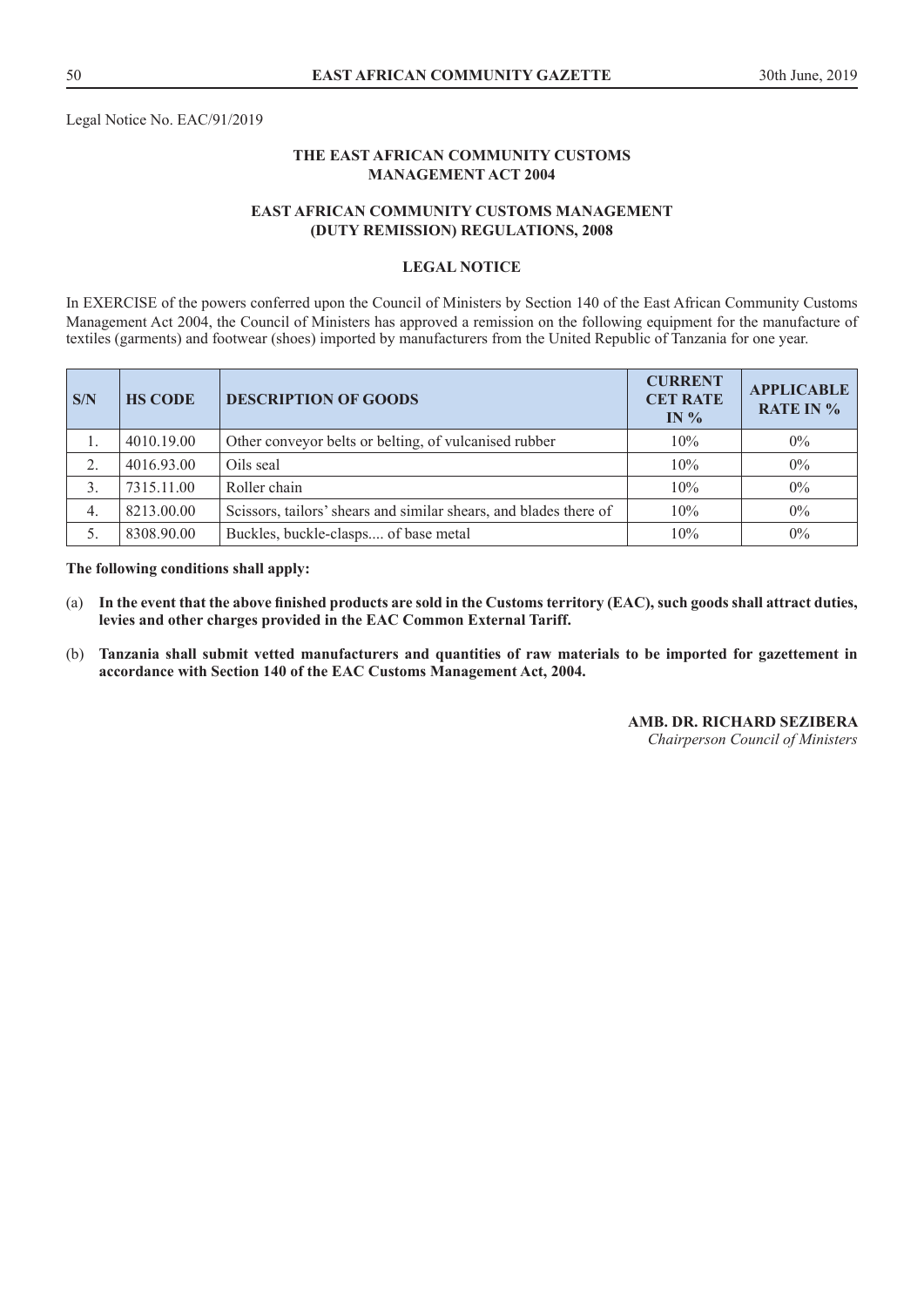Legal Notice No. EAC/92/2019

#### **THE EAST AFRICAN COMMUNITY CUSTOMS MANAGEMENT ACT 2004**

#### **EAST AFRICAN COMMUNITY CUSTOMS MANAGEMENT (DUTY REMISSION) REGULATIONS, 2008**

#### **LEGAL NOTICE**

IN EXERCISE of the conferred upon the Council of Ministers by Section 140 of the East African Community Customs Management Act 2004, the Council of Ministers has approved a remission of duty at the rate of 0% on the following raw materials and industrial inputs imported by manufacturers in Rwanda for one year:

| S/N | <b>HS CODES</b> | <b>HS DESCRIPTION</b>                                                                                                                                             |  |
|-----|-----------------|-------------------------------------------------------------------------------------------------------------------------------------------------------------------|--|
| 1.  | 0402.10.00      | Milk & Cream  not containing added sugar or other sweetening matter :) (In powder, granules or<br>other solid forms, of a fat content, by weight, exceeding 1.5%) |  |
| 2.  | 0402.21.00      | Not containing added sugar or other sweetening matter :) (In powder, granules or other solid forms,<br>of a fat content, by weight, exceeding 1.5%)               |  |
| 3.  | 1103.13.00      | Of maize (corn)                                                                                                                                                   |  |
| 4.  | 1107.10.00      | Malt Not roasted                                                                                                                                                  |  |
| 5.  | 1107.20.00      | Malt Roasted                                                                                                                                                      |  |
| 6.  | 1511.90.10      | Palm olein fractions                                                                                                                                              |  |
| 7.  | 1511.90.30      | Palm olein RBD                                                                                                                                                    |  |
| 8.  | 1511.90.40      | Palm Stearine, RBD                                                                                                                                                |  |
| 9.  | 1512.10.00      | Crude sunflower oil                                                                                                                                               |  |
| 10. | 1512.21.00      | Crude cotton oil                                                                                                                                                  |  |
| 11. | 1513.29.00      | Palm kernel oil and fractions                                                                                                                                     |  |
| 12. | 1516.20.00      | Vegetable fats and oils and their fractions                                                                                                                       |  |
| 13. | 1517.10.00      | Margarine, excluding liquid margarine                                                                                                                             |  |
| 14. | 1702.90.00      | Other, including invert sugar and other sugar syrup (sugar caramel)                                                                                               |  |
| 15. | 1806.20.00      | Other chocolate preparationsweighing more than 2 kg or in liquid,Packing, of a content exceed-<br>ing 2 kg                                                        |  |
| 16. | 1901.20.90      | <b>Bread improvers</b>                                                                                                                                            |  |
| 17. | 1901.90.10      | Malt extract                                                                                                                                                      |  |
| 18. | 20.09           | Juice concentrates                                                                                                                                                |  |
| 19. | 2102.10.00      | Active yeast                                                                                                                                                      |  |
| 20. | 2103.90.00      | Seasonings                                                                                                                                                        |  |
| 21. | 2106.90.20      | Preparations of a kind used in manufacturing of beverages                                                                                                         |  |
| 22. | 2106.90.99      | Other (food colours, stabilizer, )                                                                                                                                |  |
| 23. | 2207.20.00      | Denatured ethyl alcohol                                                                                                                                           |  |
| 24. | 2401.10.00      | Tobacco not stemmed/stripped                                                                                                                                      |  |
| 25. | 2403.99.00      | Cut rag tobacco                                                                                                                                                   |  |
| 26. | 2523.10.00      | Cement clinkers                                                                                                                                                   |  |
| 27. | 2518.10.00      | Dolomite, not calcinated or sintered                                                                                                                              |  |
| 28. | 2521.00.00      | Limestone flux                                                                                                                                                    |  |
| 29. | 2522.10.00      | Quicklime                                                                                                                                                         |  |
| 30. | 2530.20.00      | Kieserite, epsomite (natural magnesium sulphates                                                                                                                  |  |
| 31. | 2530.90.00      | Other mineral substances                                                                                                                                          |  |
| 32. | 2707.20.00      | Toluol (toluene)                                                                                                                                                  |  |
| 33. | 2710.19.59      | Other base oil                                                                                                                                                    |  |
| 34. | 2807.00.00      | Sulphuric acid; oleum                                                                                                                                             |  |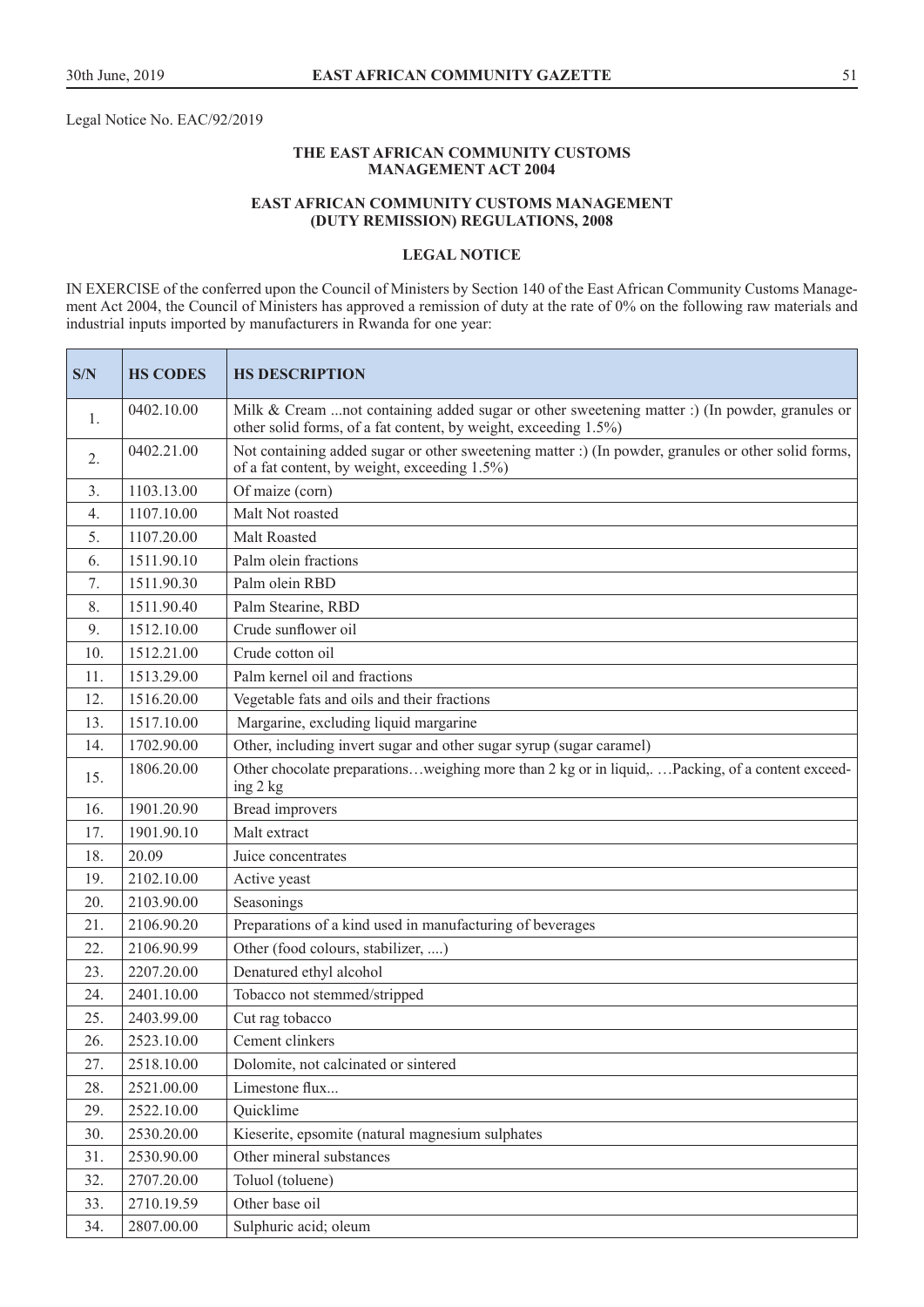| S/N | <b>HS CODES</b> | <b>HS DESCRIPTION</b>                                                                                                                                                                                                                                        |  |  |
|-----|-----------------|--------------------------------------------------------------------------------------------------------------------------------------------------------------------------------------------------------------------------------------------------------------|--|--|
| 35. | 2811.11.00      | Hydrogen fluoride (hydrofluoric acid)                                                                                                                                                                                                                        |  |  |
| 36. | 2811.21.00      | Carbon dioxide                                                                                                                                                                                                                                               |  |  |
| 37. | 2817.00.20      | Zinc oxide                                                                                                                                                                                                                                                   |  |  |
| 38. | 3212.90.90      | Other, pigments (including metallic powders and flakes) dispersed in non-aqueous media, in liquid<br>or paste form, of a kind used in the manufacture of paints (including enamels)                                                                          |  |  |
| 39. | 3213.10.00      | Colours in sets                                                                                                                                                                                                                                              |  |  |
| 40. | 3215.11.00      | <b>Black Ink</b>                                                                                                                                                                                                                                             |  |  |
| 41. | 3215.90.90      | Other ink                                                                                                                                                                                                                                                    |  |  |
| 42. | 3302.10.00      | -Of a kind used in the food or drink industries, mixtures of odoriferous substances                                                                                                                                                                          |  |  |
| 43. | 3401.20.10      | Noodles for manufacture of toilet soap                                                                                                                                                                                                                       |  |  |
| 44. | 3402.11.00      | Anionic                                                                                                                                                                                                                                                      |  |  |
| 45. | 3402.19.00      | Other (Organic surface-active agents, whether or not put up for retail sale)                                                                                                                                                                                 |  |  |
| 46. | 3402.90.00      | Other (Organic surface-active agents (other than soap); surface-active preparations, washing prepa-<br>rations (including auxiliary washing preparations) and cleaning preparations, whether or not con-<br>taining soap, other than those of heading 34.01) |  |  |
| 47. | 3505.10.00      | Dextrins and other modified starches (pasting gum)                                                                                                                                                                                                           |  |  |
| 48. | 3506.10.00      | Multipurpose foam glue                                                                                                                                                                                                                                       |  |  |
| 49. | 3506.91.00      | Adhesives based on polymers of heading 3901 to 3913                                                                                                                                                                                                          |  |  |
| 50. | 3602.00.00      | Prepared explosives other than propellant powders                                                                                                                                                                                                            |  |  |
| 51. | 3603.00.00      | Safety fuses; detonating fuses; percussion or detonating caps; Igniters; electric detonators.                                                                                                                                                                |  |  |
| 52. | 3701.30.00      | Other plates and film, with any side exceeding 255 mm                                                                                                                                                                                                        |  |  |
| 53. | 3701.99.00      | Other (- Other) (Photographic plates and film in the flat, sensitised, unexposed, of any material other<br>than paper, paperboard or textiles; instant print film in the flat, sensitised, unexposed, whether or not<br>in packs.)                           |  |  |
| 54. | 3705.00.00      | Photographic plates and film, exposed and developed, other than cinematographic film.                                                                                                                                                                        |  |  |
| 55. | 3707.10.00      | Sensitising emulsions.                                                                                                                                                                                                                                       |  |  |
| 56. | 3707.90.00      | Other (Chemical preparations for photographic uses (other than varnishes, glues, adhesives and sim-<br>ilar preparations); unmixed products for photographic uses, put up in measured portions or put up<br>for retail sale in a form ready for use.)        |  |  |
| 57. | 3811.19.00      | Other anti-knock preparations                                                                                                                                                                                                                                |  |  |
| 58. | 3811.21.00      | Additives for lubricating oils                                                                                                                                                                                                                               |  |  |
| 59. | 3815.90.00      | Other (Reaction initiators, reaction accelerators and catalytic preparations, not elsewhere specified<br>or included.), amine                                                                                                                                |  |  |
| 60. | 3905.12.00      | In aqueous dispersion, Poly (vinyl acetate)                                                                                                                                                                                                                  |  |  |
| 61. | 3905.19.00      | Other (Poly (vinyl acetate))                                                                                                                                                                                                                                 |  |  |
| 62. | 3905.21.00      | In aqueous dispersion, Vinyl acetate copolymers                                                                                                                                                                                                              |  |  |
| 63. | 3905.29.00      | Other (Vinyl acetate copolymers)                                                                                                                                                                                                                             |  |  |
| 64. | 3905.30.00      | Poly (vinyl alcohol)                                                                                                                                                                                                                                         |  |  |
| 65. | 3905.91.00      | Copolymers                                                                                                                                                                                                                                                   |  |  |
| 66. | 3905.99.00      | Other polymers of vinyl acetate                                                                                                                                                                                                                              |  |  |
| 67. | 3906.10.00      | Poly (methyl methacrylate) in primary forms                                                                                                                                                                                                                  |  |  |
| 68. | 3907.50.00      | Alkyd resins                                                                                                                                                                                                                                                 |  |  |
| 69. | 3907.91.00      | Other polyesters, unsaturated                                                                                                                                                                                                                                |  |  |
| 70. | 3907.99.00      | Other (Other polyesters)                                                                                                                                                                                                                                     |  |  |
| 71. | 3909.50.00      | Polyurethanes                                                                                                                                                                                                                                                |  |  |
| 72. | 3919.10.00      | Self-adhesive tape, plates, strip in rolls, width = < 20 cm                                                                                                                                                                                                  |  |  |
| 73. | 3919.90.10      | Other, In rolls of a width exceeding 100 cm, unprinted                                                                                                                                                                                                       |  |  |
| 74. | 3919.90.90      | Other self adhesive plates                                                                                                                                                                                                                                   |  |  |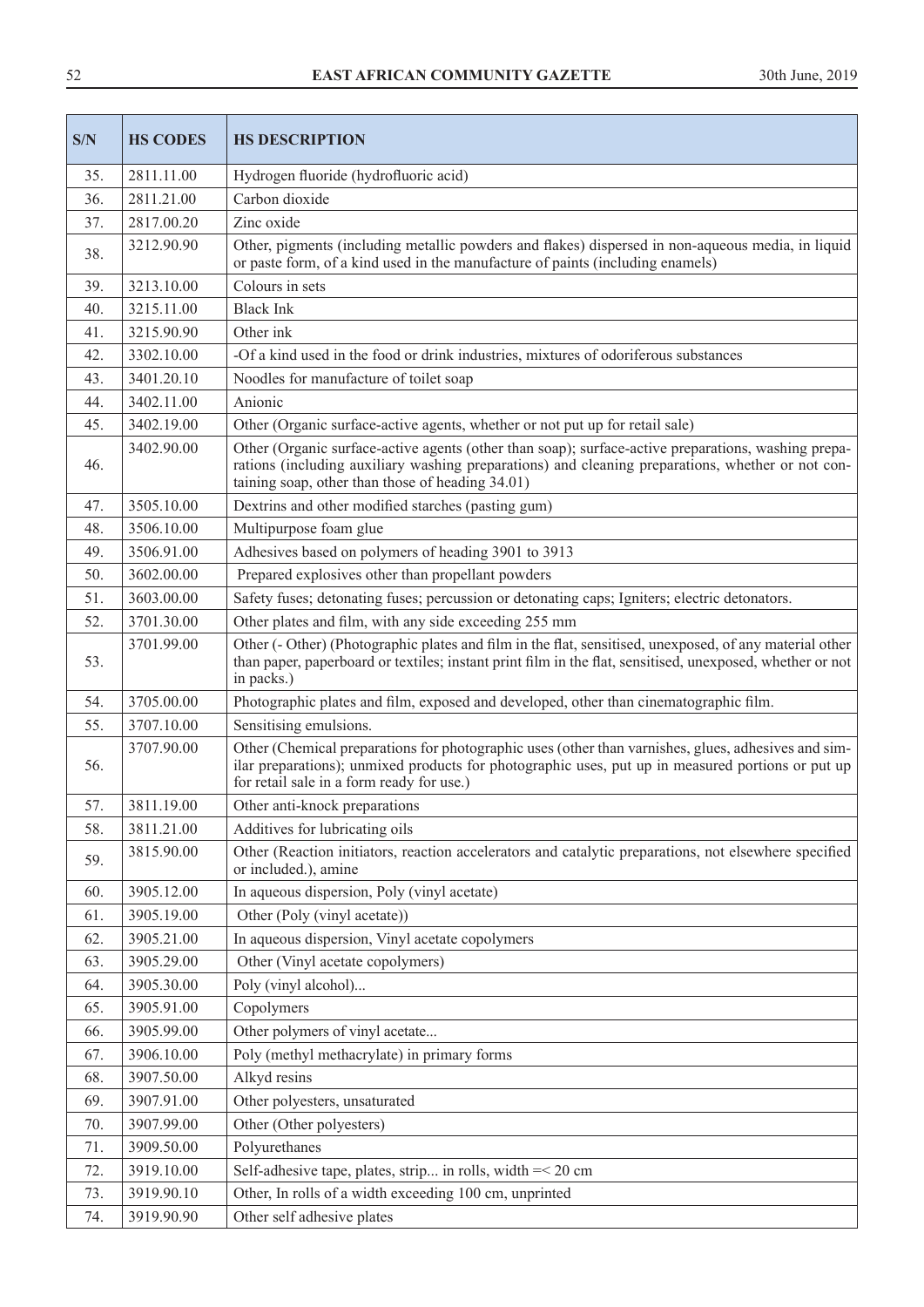| S/N  | <b>HS CODES</b> | <b>HS DESCRIPTION</b>                                                                                   |  |
|------|-----------------|---------------------------------------------------------------------------------------------------------|--|
| 75.  | 3920.10.10      | Unprinted, LDPE Film For Production And Packing                                                         |  |
| 76.  | 3920.10.90      | Polyethylene film                                                                                       |  |
| 77.  | 3920.20.10      | Unprinted polymers of propylene                                                                         |  |
| 78.  | 3920.20.90      | Other polymers of propylene                                                                             |  |
| 79.  | 3920.30.90      | Induction seal                                                                                          |  |
| 80.  | 3920.43.10      | Unprinted, PVC sheeting for packing                                                                     |  |
| 81.  | 3920.43.90      | Plastic laminates                                                                                       |  |
| 82.  | 3920.49.00      | Other, PVC Sheeting For Packing, Printed                                                                |  |
| 83.  | 3920.59.10      | Film roll                                                                                               |  |
| 84.  | 3920.99.10      | Other plate, sheetsnon-cellular and notof other plastic, unprinted                                      |  |
| 85.  | 3920.99.90      | Other plates and sheets (laminated films                                                                |  |
| 86.  | 3921.11.90      | Spray on expanding Insulation foam (2 part pack)                                                        |  |
| 87.  | 3921.19.10      | Unprinted, paper printed stickers                                                                       |  |
| 88.  | 3921.19.90      | Other plates, sheets, film, foil and strips of plastics, printed                                        |  |
| 89.  | 3921.90.00      | Other plates, sheets, filmof other plastic                                                              |  |
| 90.  | 3923.10.00      | Boxes, cases, crates and similar articles of plastic                                                    |  |
| 91.  | 3923.29.00      | Sacks and bags of other plastics                                                                        |  |
| 92.  | 3923.30.00      | Carboys, bottles, flasks and similar articles (perform bottles)                                         |  |
| 93.  | 3923.40.00      | Spools, cops, bobbins and similar supports                                                              |  |
| 94.  | 3923.50.10      | Inserts                                                                                                 |  |
| 95.  | 3923.90.20      | Plastic tubes                                                                                           |  |
| 96.  | 3923.90.90      | Plastic container                                                                                       |  |
| 97.  | 3923.50.90      | Other (Stoppers, lids, caps and other closures)                                                         |  |
| 98.  | 3924.90.00      | Other                                                                                                   |  |
| 99.  | 3925.90.00      | Shutter stopper                                                                                         |  |
| 100. | 3926.30.00      | Fittings for furniture, coachwork of the like                                                           |  |
| 101. | 3926.90.90      | Lense PC                                                                                                |  |
| 102. | 4008.29.00      | Other, Rods profile shapes of vulcanised rubber (Excl. hard)                                            |  |
| 103. | 4011.99.00      | Other pneumatic tyres (for wheel barrow)                                                                |  |
| 104. | 4012.9010       | Treads for cold retreading                                                                              |  |
| 105. | 4016.92.00      | Erasers                                                                                                 |  |
| 106. | 4016.99.00      | Other articles of vulcanized rubber other than hard rubber (rubber band)                                |  |
| 107. | 4410.11.00      | Particle board                                                                                          |  |
| 108. | 4411.13.00      | Of a thickness exceeding 5 mm but not ((MDF boards or particle boards)                                  |  |
| 109. | 4411.14.00      | Medium density fibreboard (MDF): Of a thickness exceeding 9 mm                                          |  |
| 110. | 4801.00.10      | News print, in rolls or sheets, weighing less than 42 gm2                                               |  |
| 111. | 4801.00.90      | Other news print, in rolls or sheets                                                                    |  |
| 112. | 4802.20.00      | Paper and paperboard of a kind used as a base for photo-sensitive                                       |  |
| 113. | 4802.40.00      | Wallpaper base                                                                                          |  |
| 114. | 4802.54.00      | Paper and paper board weighing less than 40g/m2                                                         |  |
| 115. | 4802.55.00      | Other paper and paperboardweighing 40g/m2 or more but not more than 150gr/m2, in rolls                  |  |
| 116. | 4802.57.00      | Other paper and paperboard, weighing 40 g/m <sup>2</sup> or more but not more than 150 g/m <sup>2</sup> |  |
| 117. | 4802.58.00      | Bristol paper                                                                                           |  |
| 118. | 4803.00.00      | Toilet or facial tissue stock                                                                           |  |
| 119. | 4804.11.00      | Unbleached kraftliner                                                                                   |  |
| 120. | 4804.19.90      | Other kraftliner                                                                                        |  |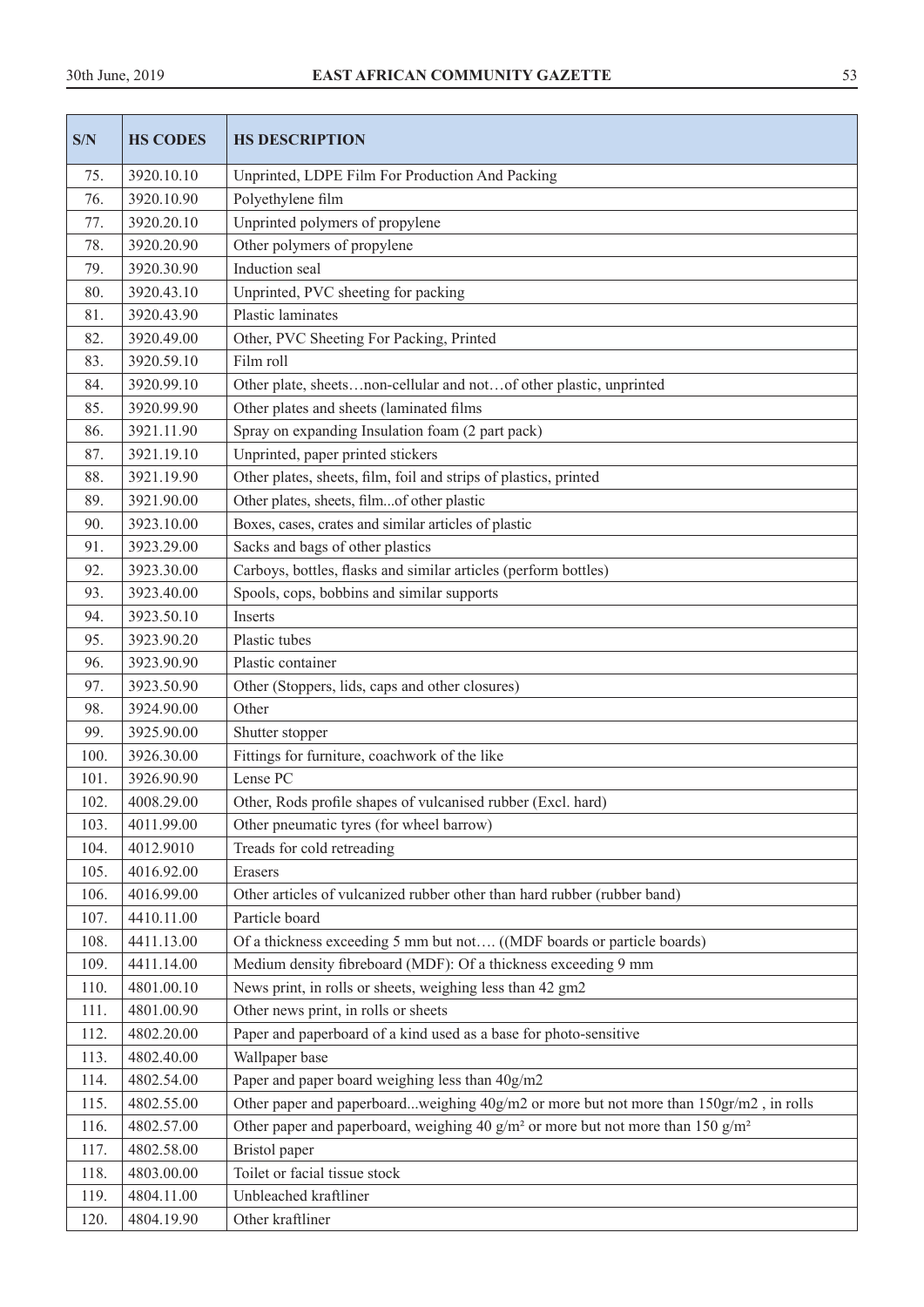| S/N  | <b>HS CODES</b> | <b>HS DESCRIPTION</b>                                                                                                                                                                              |  |
|------|-----------------|----------------------------------------------------------------------------------------------------------------------------------------------------------------------------------------------------|--|
| 121. | 4804.21.00      | Sack kraft paper, unbleached                                                                                                                                                                       |  |
| 122. | 4804.29.00      | Other sack kraft paper                                                                                                                                                                             |  |
| 123. | 4804.31.00      | Other Unbleached kraft paper weighing 150 g/m <sup>2</sup> or less                                                                                                                                 |  |
| 124. | 4804.39.00      | Other kraft paper weighing 150g/m2 or less                                                                                                                                                         |  |
| 125. | 4804.41.00      | Unbleached kraft paper and paperboard weighing more than 150 g/m <sup>2</sup> but less than 225 g/m <sup>2</sup> :                                                                                 |  |
| 126. | 4804.49.00      | Other kraft paper and paperboard weighing more than 150 g/m <sup>2</sup> but less than 225 g/m <sup>2</sup>                                                                                        |  |
| 127. | 4804.59.00      | Other kraft paper weighing 225g/m2 or more                                                                                                                                                         |  |
| 128. | 4805.11.00      | Fluting paper: Semi-chemical fluting paper                                                                                                                                                         |  |
| 129. | 4805.19.00      | Other fluting paper                                                                                                                                                                                |  |
| 130. | 4805.24.00      | Weighing 150 $g/m^2$ or less (Test liner (recycled liner board) : )                                                                                                                                |  |
| 131. | 4805.25.00      | Testliner weighing more than 150 g/m <sup>2</sup>                                                                                                                                                  |  |
| 132. | 4805.30.00      | Wax paper                                                                                                                                                                                          |  |
| 133. | 4805.91.00      | Other white top liner paper weighing 150g/m2 or less                                                                                                                                               |  |
| 134. | 4805.92.00      | Other white top liner paper weighing more than 150g/m2                                                                                                                                             |  |
| 135. | 4806.10.10      | Printed vegetable parchment                                                                                                                                                                        |  |
| 136. | 4806.20.00      | Greaseproof papers                                                                                                                                                                                 |  |
| 137. | 4806.40.00      | Glassine and other glazed transparent papers                                                                                                                                                       |  |
| 138. | 4808.10.00      | Corrugated paper and paperboard, whether or not perforated                                                                                                                                         |  |
| 139. | 4809.20.00      | Carbon papers                                                                                                                                                                                      |  |
| 140. | 4810.19.00      | Art paper                                                                                                                                                                                          |  |
| 141. | 4810.13.00      | End seal paper strip                                                                                                                                                                               |  |
| 142. | 4810.14.00      | Paper and paperboard                                                                                                                                                                               |  |
| 143. | 4810.99.00      | Other paper and paperboard coated on one or both sides with kaolin (China Clay)                                                                                                                    |  |
| 144. | 4811.41.10      | Unprinted self adhesive paper                                                                                                                                                                      |  |
| 145. | 4811.49.00      | Other                                                                                                                                                                                              |  |
| 146. | 4811.59.90      | Other paper and paperboard coated with plastic                                                                                                                                                     |  |
| 147. | 4811.60.90      | Plain wax coated 45 gsm paper roll                                                                                                                                                                 |  |
| 148. | 4811.90.00      | Other paper, paperboard, cellulose wadding and webs of cellulose fibres                                                                                                                            |  |
| 149. | 4819.20.90      | Other (Folding cartons, boxes and cases, of non-corrugated paper or paperboard)                                                                                                                    |  |
| 150. | 4819.30.00      | Sacks and bags, having a base of a width of 40 cm or more                                                                                                                                          |  |
| 151. | 4819.50.00      | Other packing containers, including record sleeves                                                                                                                                                 |  |
| 152. | 4821.10.90      | Other printed labels of all kinds                                                                                                                                                                  |  |
| 153. | 4821.90.00      | Other paper labels of all kinds                                                                                                                                                                    |  |
| 154. | 4822.90.00      | Other bobbins                                                                                                                                                                                      |  |
| 155. | 4823.20.00      | Filter paper and paperboard                                                                                                                                                                        |  |
| 156. | 4823.90.10      | Straw wrappers                                                                                                                                                                                     |  |
| 157. | 4823.90.90      | Other (other paper, paperboard, cellulose wadding and webs of cellulose fibres, cut to size or shape;<br>other articles of pulp, paper, paperboard, cellulose wadding or webs of cellulose fibres) |  |
| 158. | 4911.99.90      | Cardboard                                                                                                                                                                                          |  |
| 159. | 5401.10.00      | Sewing thread of man-made filament  of synthetic filament                                                                                                                                          |  |
| 160. | 5204.19.00      | Other, (Cotton sewing thread, whether or not put up for retail sale)                                                                                                                               |  |
| 161. | 5406.00.00      | Man-made filament yarn (other than sewing thread), put up for retail sale                                                                                                                          |  |
| 162. | 5407.10.00      | Woven fabrics obtained from high tenacity yarn of nylon or other polyamides or of polyesters                                                                                                       |  |
| 163. | 5503.90.00      | Synthetic hair fiber                                                                                                                                                                               |  |
| 164. | 5508.10.00      | Sewing treads of synthetic staple fibres                                                                                                                                                           |  |
| 165. | 5512.19.00      | Other, woven fabrics (mattress covers)                                                                                                                                                             |  |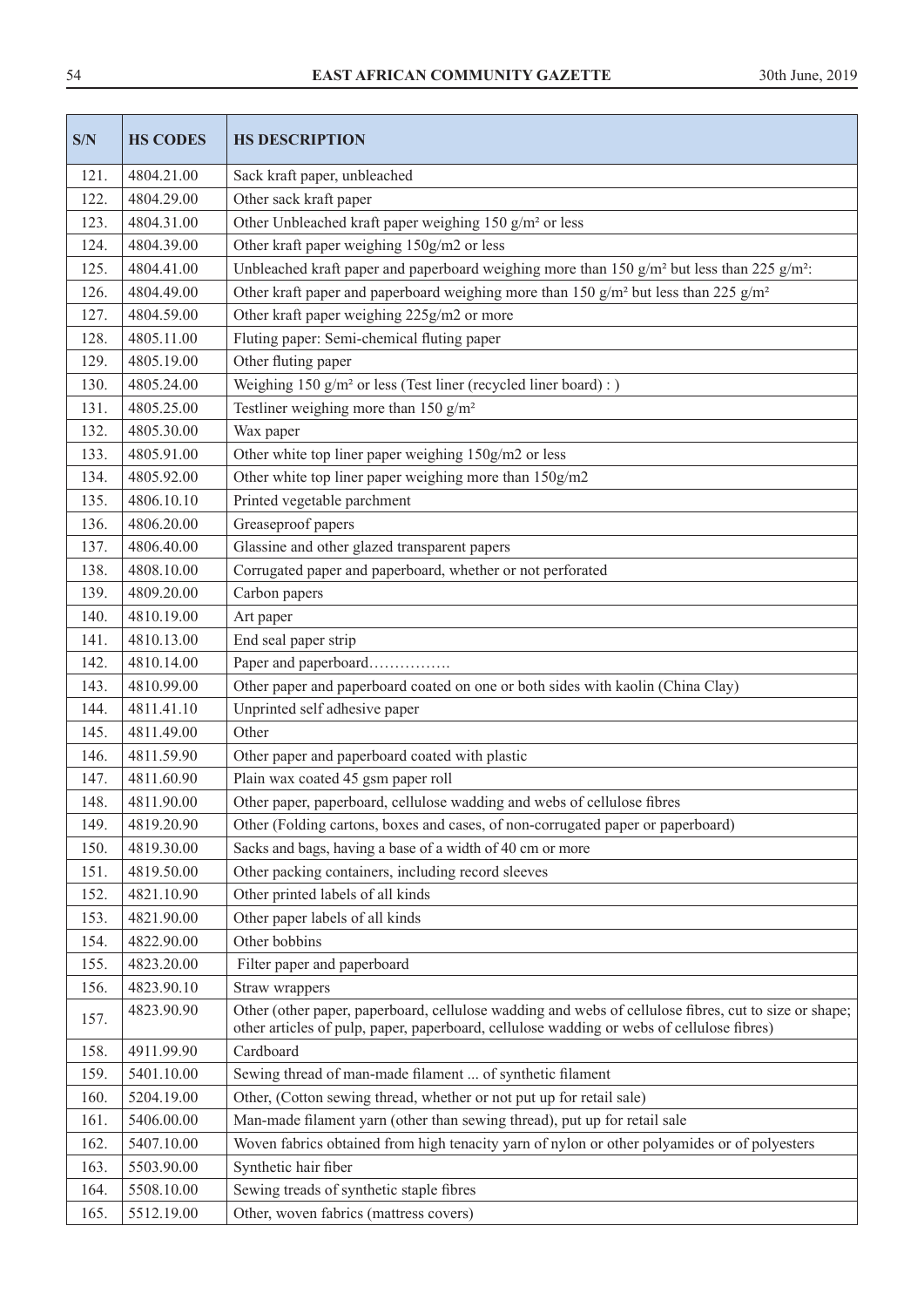| S/N  | <b>HS CODES</b> | <b>HS DESCRIPTION</b>                                                                                                                                                                                                                |  |
|------|-----------------|--------------------------------------------------------------------------------------------------------------------------------------------------------------------------------------------------------------------------------------|--|
| 166  | 5601.21.00      | Wadding of textile materials and articles thereof.  of cotton (Filters)                                                                                                                                                              |  |
| 167. | 5601.22.00      | Of man- made fibres, wadding; other articles of wadding                                                                                                                                                                              |  |
| 168. | 5603.12.00      | Non woven, Weighing more than 25 g/m2 but not more than 70g/m2                                                                                                                                                                       |  |
| 169. | 5603.13.00      | Non woven of manmade filaments Weighing more than 70 g/m2 but not more than 150 g/m2                                                                                                                                                 |  |
| 170. | 5603.91.00      | Other non woven of other filaments weighing more not than 25 g/m2                                                                                                                                                                    |  |
| 171. | 5603.93.00      | Other non woven of other filaments Weighing more than 70 g/m2 but not more than 150 g/m2                                                                                                                                             |  |
| 172. | 5603.94.00      | Other non woven other filaments weighing more than 150gm2                                                                                                                                                                            |  |
| 173. | 5607.21.00      | Of sisal or other textile fibres of the genus <i>Agave</i> : Binder or baler twine                                                                                                                                                   |  |
| 174. | 5607.29.00      | Other cordage, ropes                                                                                                                                                                                                                 |  |
| 175. | 5607.90.00      | Other, twine cordage, ropes and cables                                                                                                                                                                                               |  |
| 176. | 5806.10.00      | Woven pile fabrics                                                                                                                                                                                                                   |  |
| 177. | 5903.90.00      | Other                                                                                                                                                                                                                                |  |
| 178. | 6305.33.00      | Packing belts and strips                                                                                                                                                                                                             |  |
| 179. | 6305.39.00      | Other sacks and bags                                                                                                                                                                                                                 |  |
| 180. | 6305.90.00      | Sacs of other textile materials                                                                                                                                                                                                      |  |
| 181. | 6802.99.00      | Artificial stones, Artificially coloured granules, chippings and                                                                                                                                                                     |  |
| 182. | 6808.00.00      | Fibre cement board                                                                                                                                                                                                                   |  |
| 183. | 7010.10.90      | Other ampoules                                                                                                                                                                                                                       |  |
| 184. | 7010.20.00      | Stoppers, lids and other closures                                                                                                                                                                                                    |  |
| 185. | 7010.90.00      | Other (Carboys, bottles, flasks, jars, pots, phials, ampoules and other containers, of glass, of a kind<br>used for the conveyance or packing of goods; preserving jars of glass; stoppers, lids and other clo-<br>sures, of glass). |  |
| 186. | 7019.19.00      | Insulation Blanket 100mm 1.2 x 20m 24m2 12kg / m3, unfaced                                                                                                                                                                           |  |
| 187. | 7208.90.00      | Other plate                                                                                                                                                                                                                          |  |
| 188. | 7209.15.00      | Flat / cold- rolled iron /steel, in coils, and width $\ge$ = 600mm, $\ge$ = 3mmthick                                                                                                                                                 |  |
| 189. | 7209.16.00      | Flat / cold- rolled iron /steel, in coils, and width $\ge$ = 600mm, >1mm, but < 3mmthick                                                                                                                                             |  |
| 190. | 7209.17.00      | Flat / cold- rolled iron /steel, in coils, and width $\ge$ = 600mm, $\ge$ = 0.5mm, but $\le$ = 1mm thick                                                                                                                             |  |
| 191. | 7209.18.00      | Flat / cold- rolled iron /steel, in coils, and width $\ge$ = 600mm, $\ge$ = 0.5mm, but $\le$ 1mm thick                                                                                                                               |  |
| 192. | 7209.25.00      | Flat / cold- rolled iron /steel, in coils, and width $\ge$ = 600mm, $\ge$ = 3mmthic                                                                                                                                                  |  |
| 193. | 7209.26.00      | Flat / cold- rolled iron /steel, in coils, and width $\ge$ = 600mm, >1mm, but < 3mmthick                                                                                                                                             |  |
| 194. | 7209.27.00      | Flat / cold- rolled iron /steel, in coils, and width $\ge$ = 600mm, $\ge$ = 0.5mm, but $\le$ 1mm thick                                                                                                                               |  |
| 195. | 7209.28.00      | Flat / cold- rolled iron /steel, in coils, and width $\ge$ = 600mm, < 0.5mm thick                                                                                                                                                    |  |
| 196. | 7209.90.00      | Steel coil of a width of 600 mm or more, cold-rolled (cold-reduced), not clad, plated or coated.                                                                                                                                     |  |
| 197. | 7210.11.00      | Flat-rolled products of iron or non-alloy steel coated with tin (Screw piles)                                                                                                                                                        |  |
| 198. | 7210.20.00      | Flat-rolled and width >= 600mm, plated or coated with lead, including terne-plate                                                                                                                                                    |  |
| 199. | 7210.30.00      | Flat rolled products of iron or non alloy, electrolycally plated or coated with zinc, winded                                                                                                                                         |  |
| 200. | 7210.49.00      | Flat rolled products of ironCoated with zinc, winded                                                                                                                                                                                 |  |
| 201. | 7210.61.00      | Flat rolled of iron/steel plated or coated with aluminium-zinc alloys                                                                                                                                                                |  |
| 202. | 7210.69.00      | Other flat rolled products of ironplated or coated with aluminium                                                                                                                                                                    |  |
| 203. | 7210.70.00      | Flat rolled of iron painted, vanished or coated with plastics                                                                                                                                                                        |  |
| 204. | 7210.90.00      | Other flat-rolled products or non-alloy steel, of width 600mm or more, clad, plated or coated                                                                                                                                        |  |
| 205. | 7211.14.00      | Other Flat rolled products of iron or non-alloy steel, of a width of less than 600mm nes not. Further<br>worked than hot rolled, of a thickness of 4.75mm or more                                                                    |  |
| 206. | 7211.19.00      | Flat rolled products of iron or non alloy steel, of a width of less than 600mm nes (incl. further worked<br>than rolled)                                                                                                             |  |
| 207. | 7212.10.00      | Flat rolled products of iron or non alloy steel, of a width of less than 600mm nes clad, plated or<br>coated with tin                                                                                                                |  |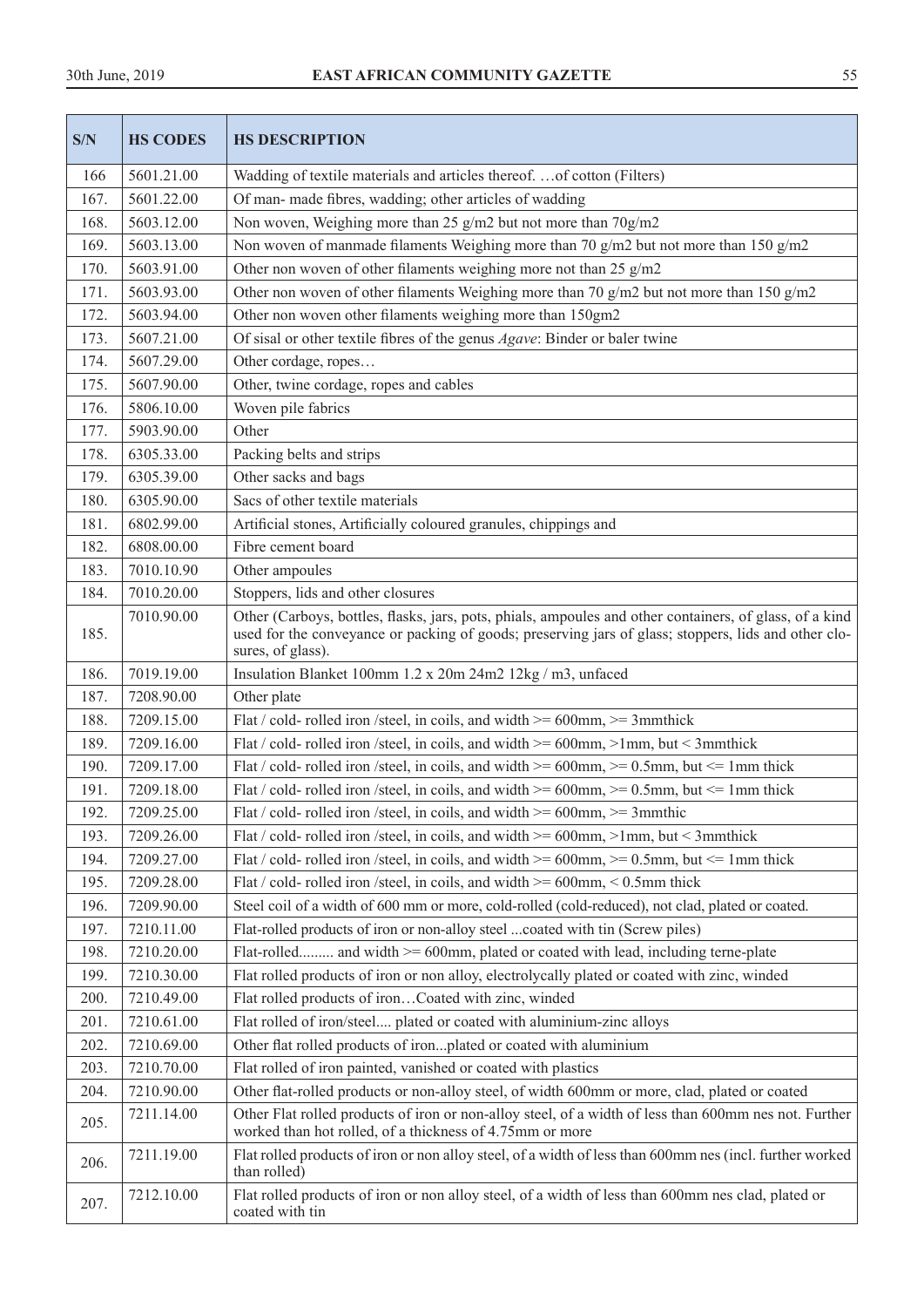| S/N  | <b>HS CODES</b> | <b>HS DESCRIPTION</b>                                                                  |  |
|------|-----------------|----------------------------------------------------------------------------------------|--|
| 208. | 7217.10.00      | Wire of iron or non-alloy steel, not plated or coated                                  |  |
| 209. | 7217.20.00      | Wire of ironplated or coated with zinc                                                 |  |
| 210. | 7217.90.00      | Other (Wire of iron or non alloy steel.)                                               |  |
| 211. | 7221.00.00      | Bars and rods, hot rolled, in irregular wound coils of stainless steel                 |  |
| 212. | 7310.10.00      | Drums of iron or steel of capacity of 100 little or more                               |  |
| 213. | 7318.15.00      | Other screws and bolts, whether or not with their nuts or washers                      |  |
| 214. | 7318.19.00      | Screws, clad fix driller                                                               |  |
| 215. | 7318.29.00      | Other Non-threaded articles:                                                           |  |
| 216. | 7319.90.00      | Sewing needles, crochet hook                                                           |  |
| 217. | 7326.91.00      | Flat rolled of steel not further worked                                                |  |
| 218. | 7326.90.90      | Other, articles of iron and steel                                                      |  |
| 219. | 7506.10.00      | Plate of nickel, not alloyed                                                           |  |
| 220. | 7604.10.00      | Of aluminium, not alloyed (Aluminium bars, rods and profiles.)                         |  |
| 221. | 7604.21.00      | Hallow profiles (of aluminium alloys)                                                  |  |
| 222. | 7604.29.00      | Other aluminium profiles                                                               |  |
| 223. | 7606.11.00      | Rectangular aluminium plates, sheetsof aluminium not, not alloyed                      |  |
| 224. | 7406.20.00      | Powders (Pole clamp)                                                                   |  |
| 225. | 7606.91.00      | Other aluminium plates of aluminium, not alloyed                                       |  |
| 226. | 7606.92.00      | Aluminium plates, sheets and strip, of a thickness exceeding 0.2 mm (Aluminium circle) |  |
| 227. | 7607.11.00      | Aluminium Foil                                                                         |  |
| 228. | 7607.19.90      | Other of Aluminium Foil                                                                |  |
| 229. | 7607.20.10      | Unprinted aluminium foil                                                               |  |
| 230. | 7607.20.90      | Other aluminium foil                                                                   |  |
| 231. | 7904.00.00      | Zinc wires                                                                             |  |
| 232. | 8007.00.00      | Printed tins                                                                           |  |
| 233. | 8301.30.00      | Locks of a kind used for furniture                                                     |  |
| 234. | 8301.40.00      | Other locks                                                                            |  |
| 235. | 8302.10.00      | Hinges                                                                                 |  |
| 236. | 8302.42.00      | Other mountings, fittings and similar articles: Other, suitable for furniture          |  |
| 237. | 8302.49.00      | Metallic stands                                                                        |  |
| 238. | 8304.00.00      | Cabinet rollers                                                                        |  |
| 239. | 8305.20.00      | Staples in strips                                                                      |  |
| 240. | 8309.10.00      | Crown corks                                                                            |  |
| 241. | 8309.90.90      | Lug caps                                                                               |  |
| 242. | 8504.31.00      | Other transformernot exc. 1kva                                                         |  |
| 243. | 8517.70.00      | Parts of cellular phones                                                               |  |
| 244. | 8529.90.00      | Parts                                                                                  |  |
| 245. | 8532.22.00      | Aluminium electrolytic capacitors                                                      |  |
| 246. | 8532.24.00      | Ceramic multiplayer capacitors                                                         |  |
| 247. | 8532.25.00      | Dielectric capacitors                                                                  |  |
| 248. | 8532.29.00      | Other fixed capacitors                                                                 |  |
| 249. | 8533.10.00      | Resistor                                                                               |  |
| 250. | 8533.29.00      | Other resistor wire                                                                    |  |
| 251. | 8534.00.00      | Printed circuits.                                                                      |  |
| 252. | 8536.69.00      | Connectors                                                                             |  |
| 253. | 8542.31.00      | Processors and                                                                         |  |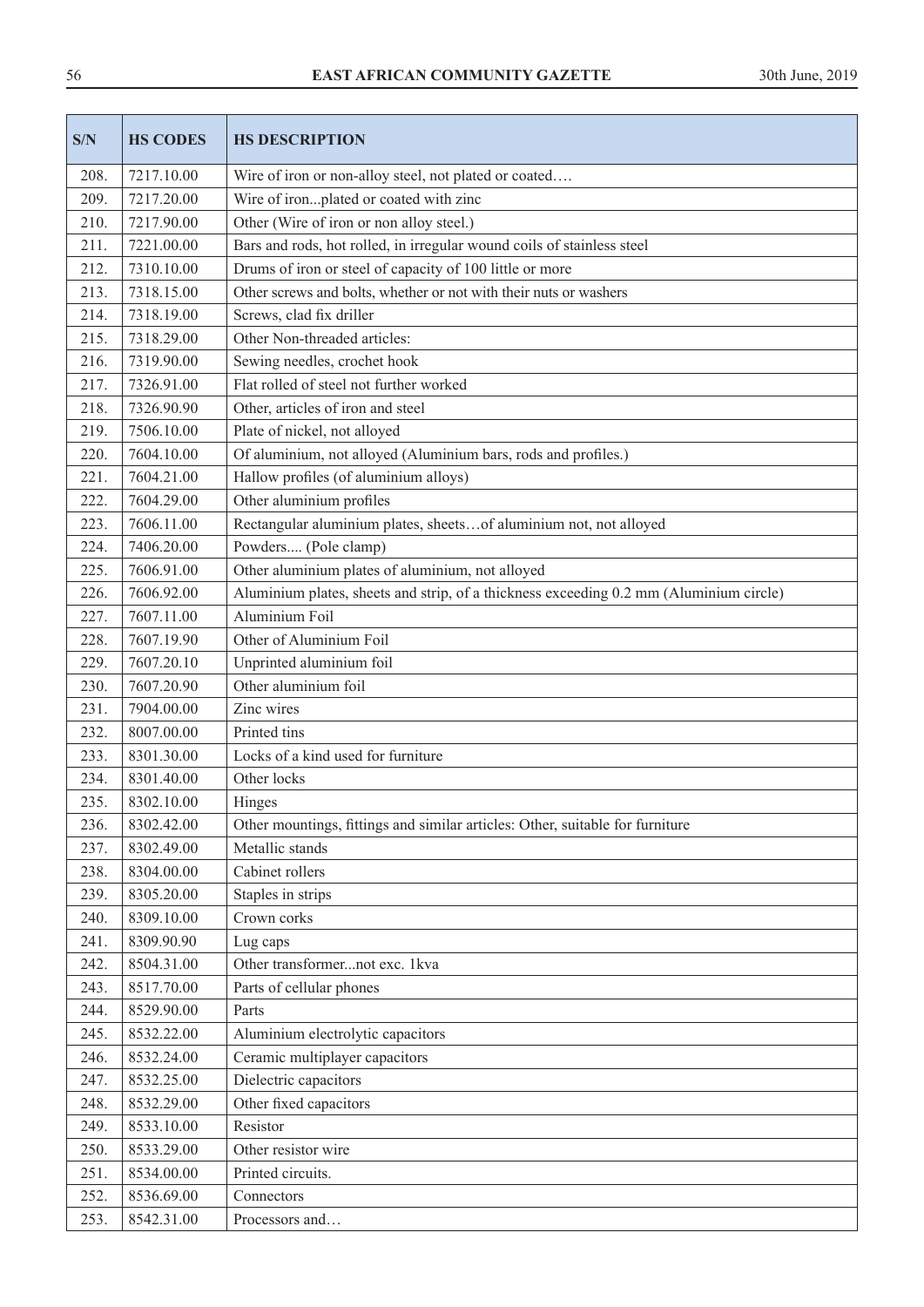| S/N  | <b>HS CODES</b> | <b>HS DESCRIPTION</b>                                                         |  |
|------|-----------------|-------------------------------------------------------------------------------|--|
| 254. | 8544.19.00      | Other winding wire                                                            |  |
| 255. | 8547.20.00      | - Insulating fittings of plastics                                             |  |
| 256. | 8548.10.00      | Waste and scrap of primary cells, primary batteries and electric accumulators |  |
| 257. | 9404.10.00      | Mattress supports                                                             |  |
| 258. | 9404.90.00      | Other, articles of bedding and similar furnishing                             |  |
| 259. | 9405.92.00      | Parts of lamps, of plastic                                                    |  |
| 260. | 9606.29.00      | Other (Buttons)                                                               |  |
| 261  | 9609.20.00      | Pencil leads, black or coloured                                               |  |

# **The following conditions shall apply:**

- (a) **In the event that the above finished products are sold in the Customs Territory (EAC), such goods shall attract duties, levies and other charges provided in the EAC Common External Tariff.**
- (b) **Rwanda shall submit vetted manufacturers and quantities of raw materials to be imported for gazettement in accordance with Section 140 of the EAC Customs Management Act, 2004.**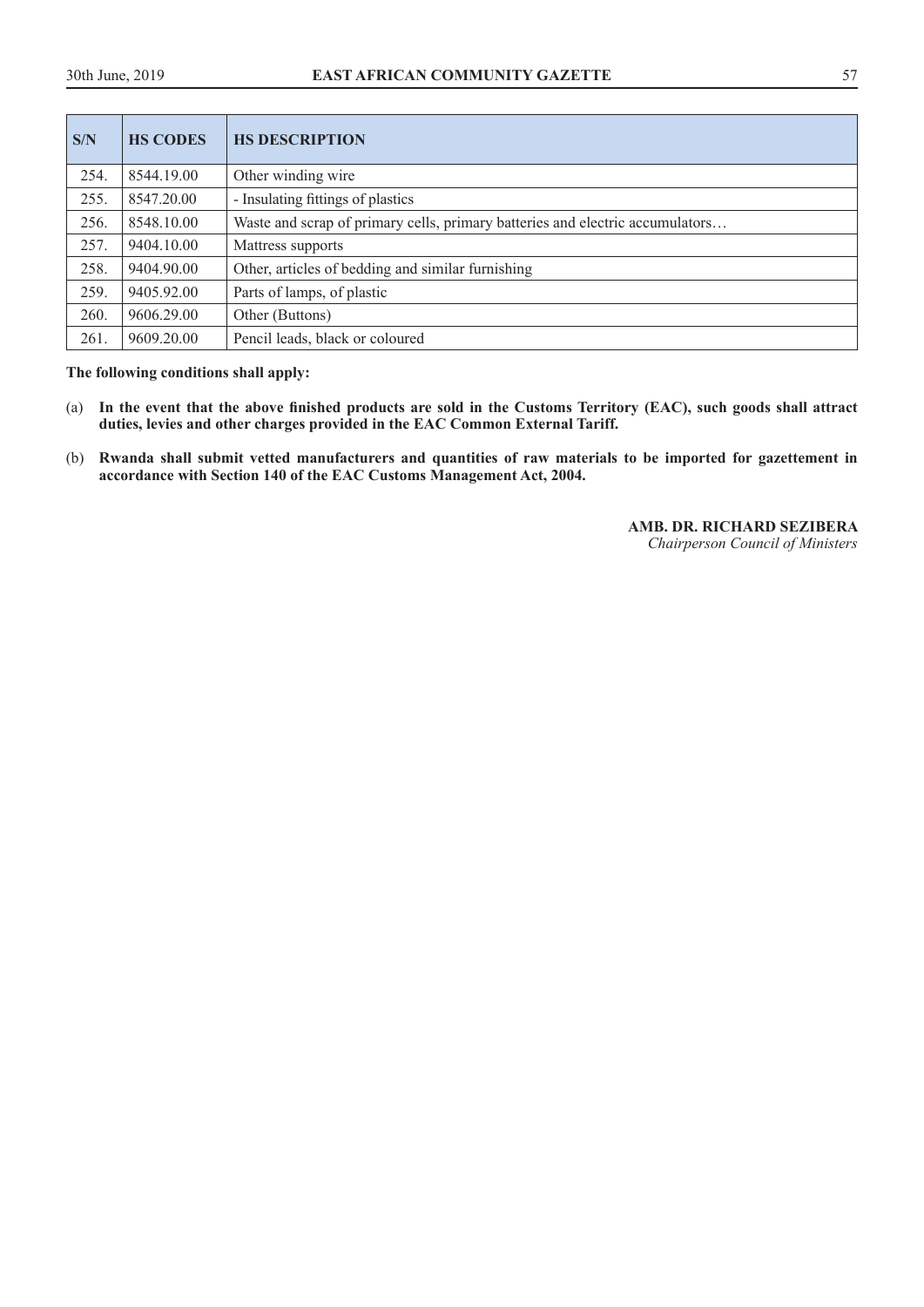# **THE PROTOCOL ON THE ESTABLISHMENTOF THE EAST AFRICAN COMMUNITY CUSTOMS UNION**

#### **LEGAL NOTICE**

IN EXERCISE of the powers conferred upon the Council of Ministers by Articles 12 (3) and 39(c) of the Protocol on the Establishment of the East African Community Customs Union, the Council of Ministers has approved the stay application of EAC CET on equipment listed below used by Telecommunication sector in Rwanda to apply a duty rate of 0% for one year.

| S/N              | <b>HS CODES</b> | <b>DESCRIPTION</b>                                          |  |  |
|------------------|-----------------|-------------------------------------------------------------|--|--|
|                  | 85.33           | Electrical resistors:                                       |  |  |
| 1.               | 85.39           | Electric filaments or discharge lamp                        |  |  |
|                  | 85.46           | Electrical insulators of any materials                      |  |  |
|                  | 85.47           | Insulating fittings for electrical machines                 |  |  |
| 2.               | 3917.32.00      | Tubes of plastic                                            |  |  |
| 3.               | 3918.10.00      | Floor coverings of plastics – Of polymers of vinyl chloride |  |  |
| $\overline{4}$ . | 3918.90.00      | Floor coverings of plastics - Of other plastic              |  |  |
| 5.               | 3919.10.00      | Self Adhesive plates of plastic                             |  |  |
| 6.               | 3919.90.10      | Self Adhesive plates of plastic                             |  |  |
| 7.               | 3919.90.90      | Self Adhesive plates of plastic                             |  |  |
| 8.               | 3921.90.00      | Other plates, sheets, film, foil and strip of Plastic       |  |  |
| 9.               | 3926.90.90      | Other articles of Plastics                                  |  |  |
| 10.              | 4911.99.90      | Other, Printed Matter                                       |  |  |
| 11.              | 7308.20.00      | Towers and lattice masts                                    |  |  |
| 12.              | 7308.30.00      | Doors, windows and their frames and thresholds              |  |  |
| 13.              | 7308.90.91      | Road guard rails (Other structures)                         |  |  |
| 14.              | 7308.90.99      | Other structures (Antennas mount pole)                      |  |  |
| 15.              | 7318.15.00      | Other Screws Bolts Nuts Washers                             |  |  |
| 16.              | 7318.16.00      | <b>Nuts</b>                                                 |  |  |
| 17.              | 7318.21.00      | Spring washers and other lock washers                       |  |  |
| 18.              | 7326.90.90      | Other articles of Steel                                     |  |  |
| 19.              | 7419.99.00      | Other Articles of copper                                    |  |  |
| 20.              | 7610.90.00      | Other Articles of Aluminium                                 |  |  |
| 21.              | 8205.10.00      | Drilling threading or tapping tools                         |  |  |
| 22.              | 8205.70.00      | Vices clamps and the like                                   |  |  |
| 23.              | 8206.00.00      | Tools                                                       |  |  |
| 24.              | 8302.49.00      | Other mountings fittings and similar articles               |  |  |
| 25.              | 8415.82.00      | Other air conditioning machines                             |  |  |
| 26.              | 8507.20.00      | Other lead acid accumulators                                |  |  |
| 27.              | 8507.80.00      | Other accumulators                                          |  |  |
| 28.              | 8517.70.00      | Parts (Telecom spares etc.)                                 |  |  |
| 29.              | 8521.90.00      | Other video recording apparatus                             |  |  |
| 30.              | 8523.29.10      | Unrecorded magnetic media                                   |  |  |
| 31.              | 8523.29.90      | Recorded magnetic media                                     |  |  |
| 32.              | 8523.41.00      | Unrecorded optical media                                    |  |  |
| 33.              | 8523.49.00      | Other optical media                                         |  |  |
| 34.              | 8528.59.10      | Other monitors- Unassembled                                 |  |  |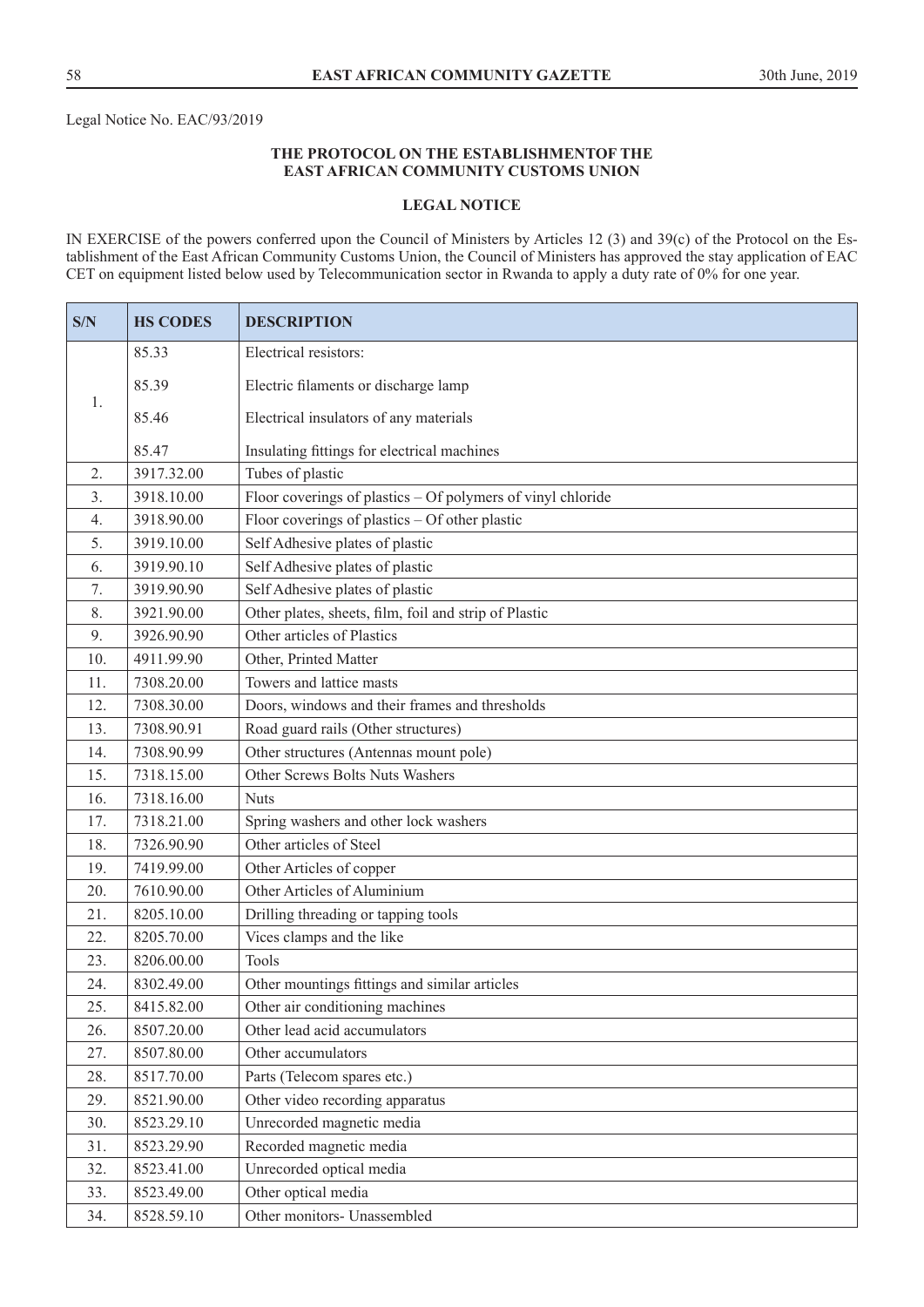| S/N | <b>HS CODES</b> | <b>DESCRIPTION</b>                                                   |  |
|-----|-----------------|----------------------------------------------------------------------|--|
| 35. | 8528.59.90      | Other monitors                                                       |  |
| 36. | 8535.40.00      | Lightning arresters voltage (Switching Apparatus                     |  |
|     | 8536.10.00      |                                                                      |  |
|     | 8536.20.00      |                                                                      |  |
|     | 8536.30.00      |                                                                      |  |
| 37. | 8536.41.00      | Electrical apparatus for switching or protecting electrical circuits |  |
|     | 8536.49.00      |                                                                      |  |
|     | 8536.50.00      |                                                                      |  |
|     | 8536.61.00      |                                                                      |  |
|     | 8536.69.00      |                                                                      |  |
| 38. | 8536.70.00      | Connectors for optical fibres (Switching Apparatus)                  |  |
| 39. | 8536.90.00      | Other apparatus (Switching Apparatus)                                |  |
| 40. | 8537.10.00      | Electric control panels                                              |  |
| 41. | 8538.10.00      | Parts of switching apparatus (Boards panels                          |  |
| 42. | 8538.90.00      | Other Parts of Switching Apparatus                                   |  |
| 43. | 8542.31.00      | Electric Integrated Circuits (Processors and controllers)            |  |
| 44. | 8544.20.00      | Coaxial cable and other co                                           |  |
| 45. | 8544.42.00      | Other electrical conductors fitted with connectors                   |  |
| 46. | 8544.49.00      | Other electric conductors                                            |  |

**The sale of the above finished products shall be subject to the following condition:** 

**In the event that such goods are sold in the Customs Territory (EAC), such goods shall attract duties, levies and other charges provided in the EAC Common External Tariff.** 

# **AMB. DR. RICHARD SEZIBERA**

*Chairperson Council of Ministers.*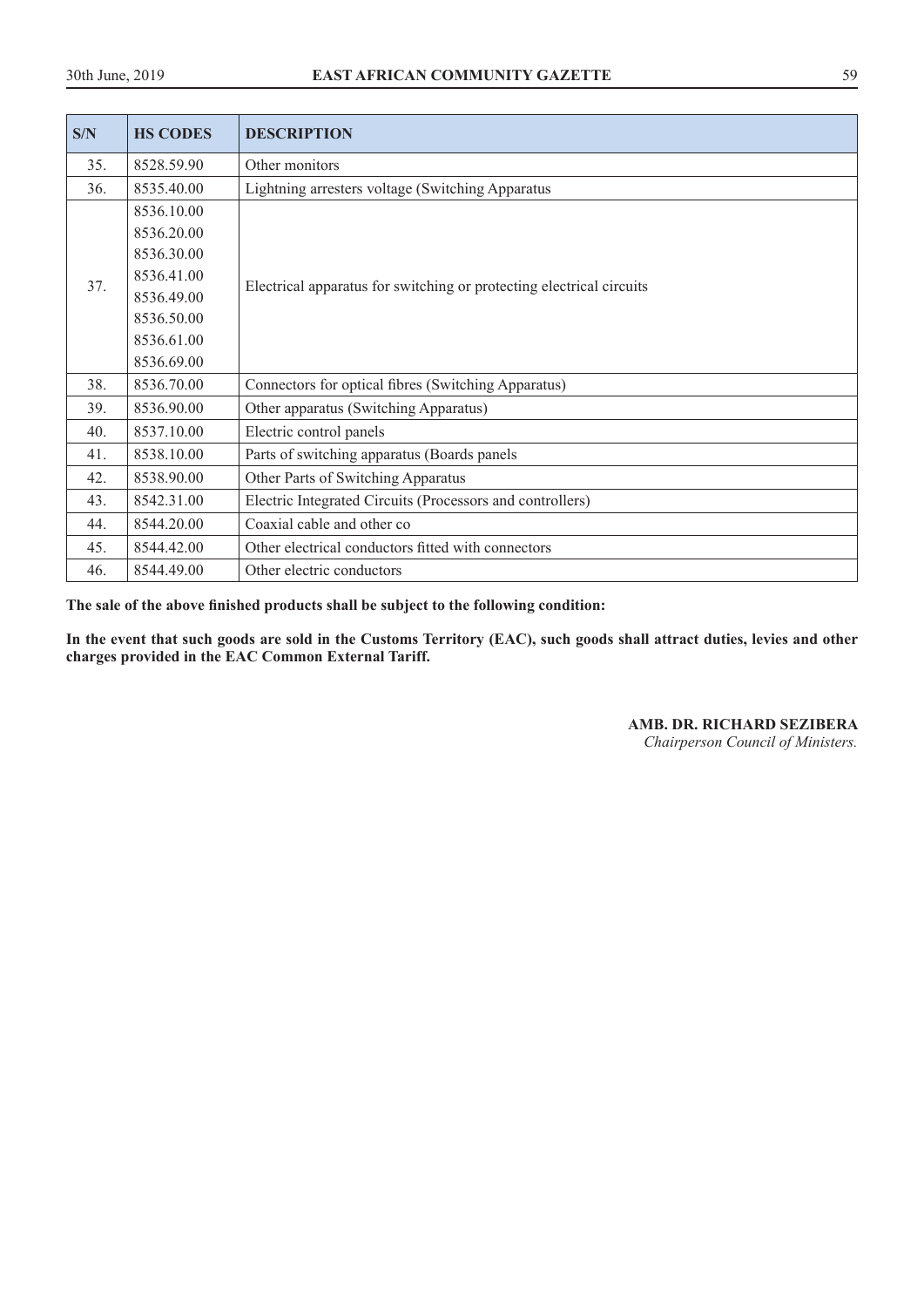Legal Notice No. EAC/94/2019

# **THE EAST AFRICAN COMMUNITY CUSTOMS MANAGEMENT ACT 2004**

# **EAST AFRICAN COMMUNITY CUSTOMS MANAGEMENT (DUTY REMISSION) REGULATIONS, 2008**

## **LEGAL NOTICE**

In EXERCISE of the powers conferred upon the Council of Ministers by Section 140 of the East African Community Customs Management Act 2004, the Council of Ministers has approved a remission of duty at the rate of 0% on the following raw materials and industrial inputs imported by manufacturers in Burundi for one year:

| <b>COMPANY NAME</b>                   | <b>HS CODE</b> | <b>DESCRIPTION OF INPUT /</b><br><b>RAW MATERIALS</b>                                                                                          | <b>QUANTITY</b>      | <b>FINISHED PROD-</b><br><b>UCTS</b>  |
|---------------------------------------|----------------|------------------------------------------------------------------------------------------------------------------------------------------------|----------------------|---------------------------------------|
|                                       | 1001.99.10     | Wheat Grain                                                                                                                                    | 60,000 Tons          | Wheat Flour                           |
| <b>BAKHRESA</b>                       | 1001.99.90     | Other wheat & meslim                                                                                                                           | 90,000 Tons          |                                       |
| <b>GRAIN MILLING</b><br>(BURUNDI) LTD | 3215.11.00     | Black printing ink, writing or draw-<br>ing ink and other inks, whether or<br>not concentrated or solid                                        | 120 Liters           | Printing date on<br>Wheat Flour/Bran/ |
|                                       | 3215.19.00     | Other printing ink                                                                                                                             | 150 Liters           | Pollard Bags                          |
|                                       | 5204.11.00     | Cotton sewing thread, whether or<br>not put for sale containing 85% or<br>more by weight of cotton                                             | 400 Rolls            |                                       |
|                                       | 5204.19.00     | Other cotton sewing threads                                                                                                                    | 200 Rolls            | Packaging Materi-                     |
|                                       | 6305.33.00     | Other, of polyethylene or polypro-<br>pylene strip of the like                                                                                 | 3,200,000 Bags       | als for Flour/Bran/<br>Pollard        |
|                                       | 6305.90.00     | Sacks and bags, of a kind used for<br>the packing of goods, of other textile<br>materials                                                      | 720,000 Bags         |                                       |
|                                       | 2102.10.00     | Active yeasts                                                                                                                                  | 12,000 kg            | Wheat Flour                           |
|                                       | 2102.30.00     | Prepared baking powders                                                                                                                        | 4,200 Kg             |                                       |
|                                       | 2106.90.99     | Others minerals                                                                                                                                | 12.4 Tons            | Fortified Wheat Flour                 |
| <b>BTC</b>                            | 2401.20.00     | Tobacco, partly or wholly stemmed/<br>stripped                                                                                                 | 970,200 Kg           |                                       |
|                                       | 7607.20.10     | Unprinted Aluminium Foil                                                                                                                       | 12,000 Bobbin        |                                       |
|                                       | 3920.20.10     | Other plates, sheets, film, foil and<br>strip, of plastic---unprinted                                                                          | 80,000 Kg            |                                       |
|                                       | 4819.20.10     | Skillets, free hinge lid packets                                                                                                               | 9,000 (1000 units)   |                                       |
|                                       | 4821.10.90     | Other Paper or paperboard labels of<br>all kind, whether or not printed                                                                        | 112,000 (1000 units) |                                       |
|                                       | 4811.90.00     | Other Paper, paperboard, Unprinted                                                                                                             | 6,000 Kg             |                                       |
|                                       | 4819.10.00     | Cartons, boxes and cases, of corru-<br>gated paper or paperboard Folding<br>cartons, boxes and cases, of non<br>corrugated paper or paperboard | 250,000 Pieces       | Cigarettes                            |
|                                       | 3919.10.00     | Self-adhesive plates, sheets, film,<br>foil, tape, In rolls of a width not<br>exceeding 20 cm                                                  | 7,000 Bobbin         |                                       |
|                                       | 3215.19.00     | Printing Ink, writing or drawing ink<br>and other inks, ,,,,OTHER                                                                              | 60 Kg                |                                       |
|                                       | 3506.91.00     | ADHESIVES based on polymers of<br>heading 39.01 to 39.13 or on rubber                                                                          | 40,000 Kg            |                                       |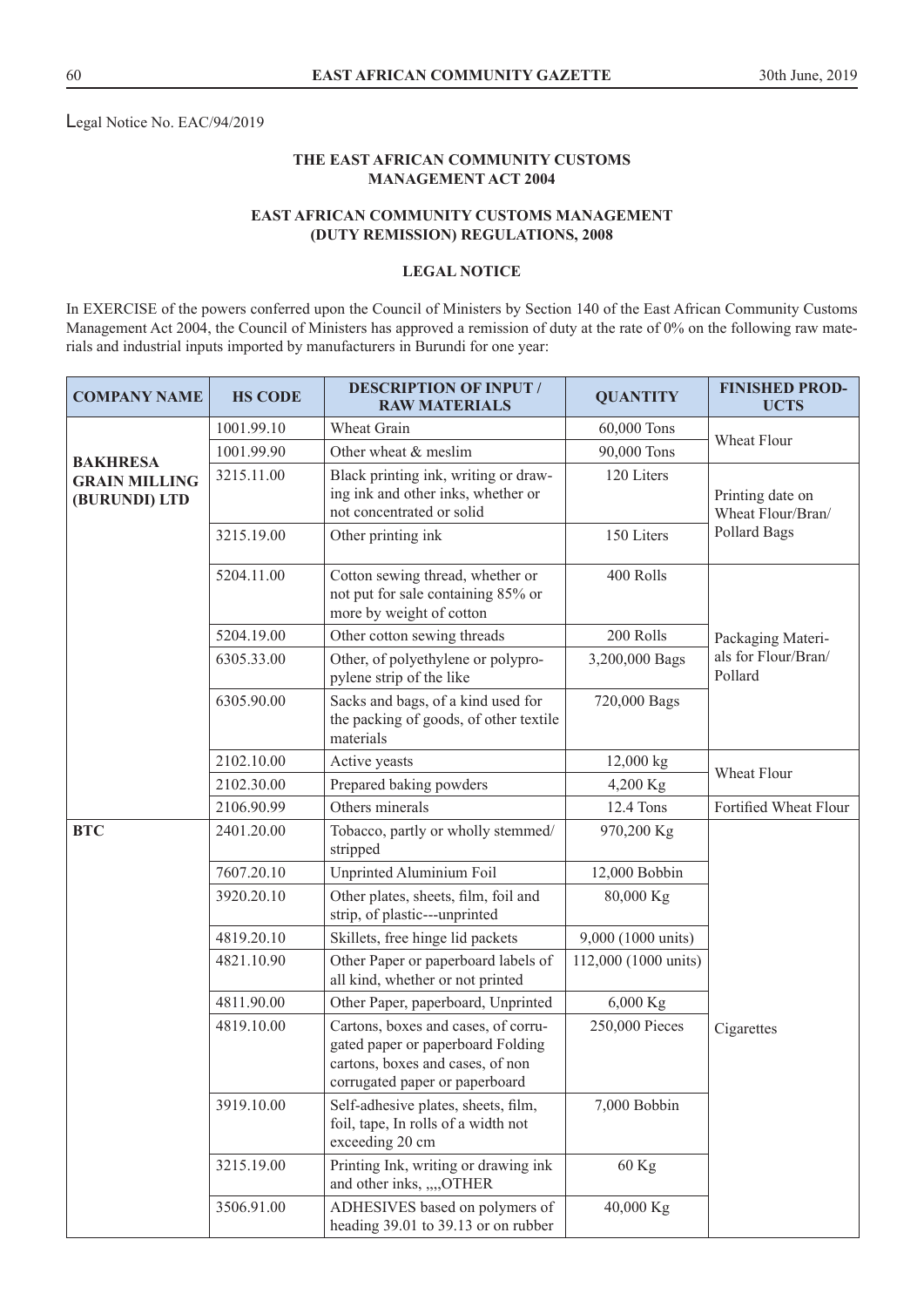| <b>COMPANY NAME</b> | <b>HS CODE</b> | <b>DESCRIPTION OF INPUT /</b><br><b>RAW MATERIALS</b>                                                       | <b>QUANTITY</b> | <b>FINISHED PROD-</b><br><b>UCTS</b> |
|---------------------|----------------|-------------------------------------------------------------------------------------------------------------|-----------------|--------------------------------------|
| <b>BUMAC</b>        | 4801.00.10     | Newsprint, in rolls or sheets                                                                               | 6,250 Kg        |                                      |
|                     | 4801.00.90     | Other newsprint rolls or sheets                                                                             | 62500 Kg        |                                      |
|                     | 4802.55.00     | Other plates, sheets, film, foil and<br>strips of                                                           | 1,250 Kg        | Printed materials                    |
|                     | 4802.58.00     | Other paper and paper and paper<br>board not, containing fibres weigh-<br>ing 40g/m2,                       | 50,000 Kg       |                                      |
|                     | 4804.11.00     | Other uncoated Papers and Paper<br>Board of a king used for writing,<br>printing, or other or other graphic | 187,500 Kg      |                                      |
|                     | 4804.19.90     | Other uncoated Papers and Paper<br>Board of a king used for writing,<br>printing, or other or other graphic | 62,500 Kg       | Packaging material                   |
|                     | 4804.21.00     | Unbleached kraftiner paper                                                                                  | 6,250 Kg        |                                      |
|                     | 4804.29.00     | Other uncoated Kraft paper and<br>paperboard, in rolls or sheets,                                           | 12,500 Kg       |                                      |
|                     | 4804.39.00     | Unbleached sach kraft paper                                                                                 | 12,500 Kg       |                                      |
|                     | 4804.49.00     | Other sach kraft paper                                                                                      | 6,250 Kg        |                                      |
|                     | 4805.11.00     | Other of other kraft paper and paper-<br>board weighting 150g/m2 or less                                    | 18,750 Kg       |                                      |
|                     | 4805.91.00     | Other of other kraft paper and paper-<br>board weighting 150g/m2 or less but<br>less than $225$ g/m 2       | 37,500 Kg       | Raw materials/Bristol                |
|                     | 4807.00.00     | Composite paper and paperboard                                                                              | 6,250 Kg        | <b>Printed Materials</b>             |
|                     | 4808.10.00     | Corrugated paper and paperboard<br>whether or not perforated.                                               | 25,000 Kg       |                                      |
|                     | 3215.11.00     | Black printing ink                                                                                          | 6,250 Kg        |                                      |
|                     | 3215.19.00     | Other printing ink                                                                                          | 6,250 Kg        |                                      |
|                     | 3705.00.00     | Photographic plates and film,<br>exposed and developed, for offset<br>reproduction                          | 12,500 Kg       |                                      |
|                     | 3707.10.00     | Sensitising emulsions.                                                                                      | 12,500 Kg       |                                      |
|                     | 3707.90.00     | Other chemical preparations for<br>photographic uses                                                        | 12,500 Kg       |                                      |
|                     | 4802.20.00     | Paper and paperboard of a kind used<br>as a base for photo-sensitive,                                       | 18,750 Kg       | Packaging material                   |
|                     | 4805.19.00     | Other fluting paper                                                                                         | 1,250 Kg        |                                      |
|                     | 4811.10.00     | Tarred, bituminized or asphalted<br>paper and paperboard                                                    | 2,500 Kg        |                                      |
|                     | 4821.10.90     | Other printed paper or labels of all<br>kinds                                                               | 3,750 Kg        |                                      |
|                     | 4810.19.00     | Other paper and paper board coated<br>with kaolin or inorganic substances                                   | 6,250 Kg        |                                      |
|                     | 4810.99.00     | Other of other paper and paperboard                                                                         | 18,750 Kg       | Raw materials / Copy<br>paper        |
|                     | 4810.99.00     | Other paperboard                                                                                            | 12,500 Kg       |                                      |
|                     | 4811.49.00     | Other Unprinted self-adhesive<br>gummed or adhesive paper and<br>paperboard.                                | 6,250 Kg        | Packaging material                   |
|                     | 4811.90.00     | Other paperboard, cellulose wading<br>and webs of cellulose fibres.                                         | 6,250 Kg        |                                      |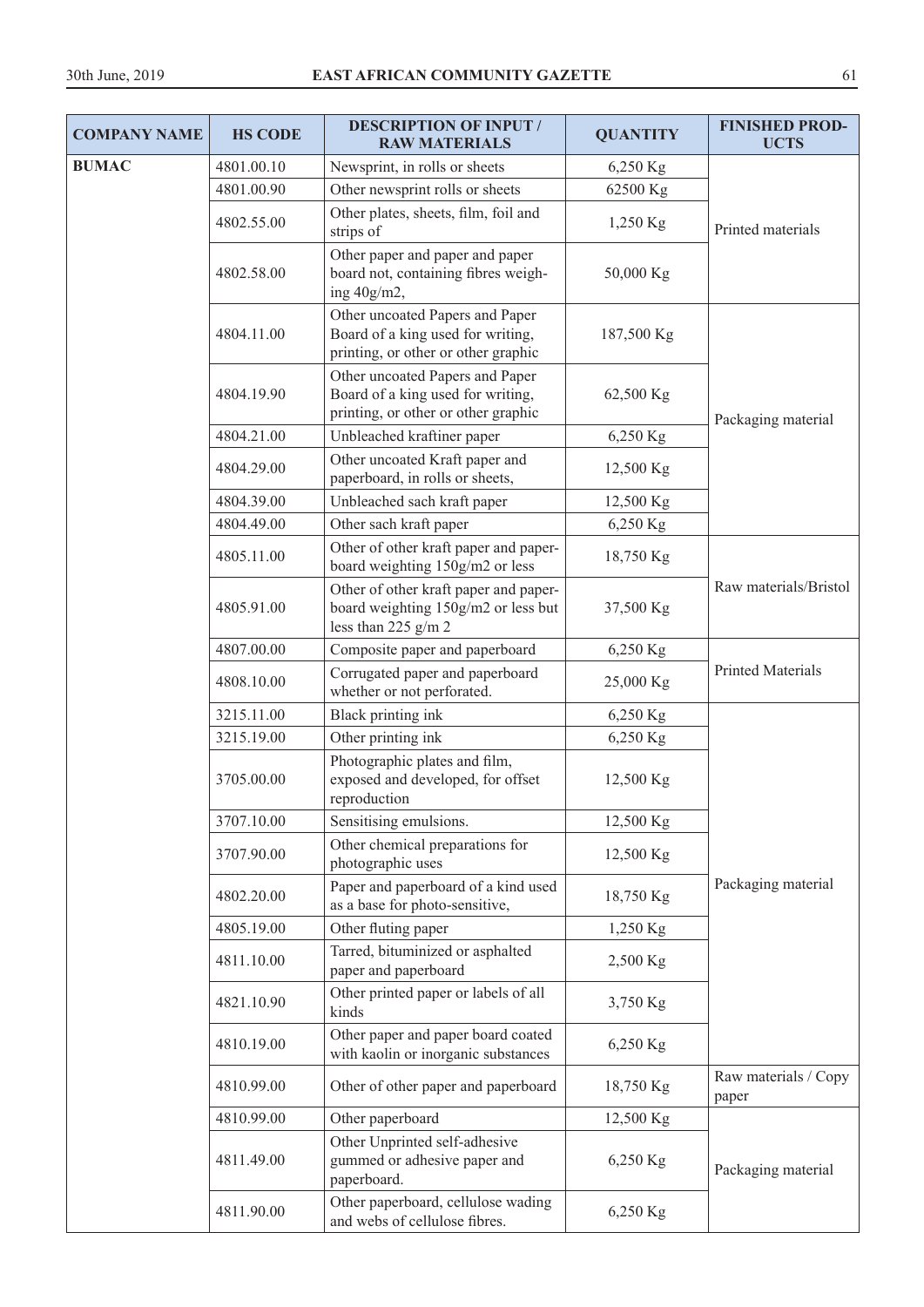| <b>COMPANY NAME</b> | <b>HS CODE</b> | <b>DESCRIPTION OF INPUT /</b><br><b>RAW MATERIALS</b>                                                                                                                                                             | <b>QUANTITY</b>                                                                                                                                                                                                                             | <b>FINISHED PROD-</b><br><b>UCTS</b>                                                             |
|---------------------|----------------|-------------------------------------------------------------------------------------------------------------------------------------------------------------------------------------------------------------------|---------------------------------------------------------------------------------------------------------------------------------------------------------------------------------------------------------------------------------------------|--------------------------------------------------------------------------------------------------|
|                     | 4821.10.10     | Printed paper or paperboard labels<br>of all kinds for labeling dry cell<br>batteries                                                                                                                             | 12,500 Kg                                                                                                                                                                                                                                   | Packaging material                                                                               |
| <b>BUMAC</b>        | 4822.90.00     | Other bobbins, spools, cops and<br>similar supports of paper pulp, paper<br>or paperboard                                                                                                                         | 187,500 Kg                                                                                                                                                                                                                                  | Packaging material                                                                               |
|                     | 3402.19.00     | Other Organic surface-active agents,<br>whether or not put up for retail<br>sale (HOSTAPUR SAS 60 and<br>GENAPOL LRO, TEFOSSE 2000,<br>WAX SX, GENAMIN KDMP,<br>Imidazolidinyl urea, Insect repellent<br>IR 3535) | 1. GENAPOL LRO:<br>600 Kg<br>2. HOSTAPURSAS<br>60: 7, 680 Kg<br>3. TEFOSE 2000:<br>140 Kg<br>4. WAX: 1,200 Kg<br>5. GENAMIN<br><b>KDMP: 600 Kg</b><br>6. Imidazolidinyl<br><b>Urea: 250 Kg</b><br>7. Insect repellent<br>IR 3535: 15 Liters | Manufacture of sham-<br>poos, foam baths,<br>body milks, baume<br>disentangling                  |
| <b>COPAR</b>        | 2207.20.00     | Ethyl alcohol and other spirits, de-<br>natured (WITH JASMINE), of any<br>strength                                                                                                                                | 600 Kg                                                                                                                                                                                                                                      | Manufacture of<br>mosquito lotion,<br>perfumes, colognes,<br>disinfection tanks<br>manufacturing |
|                     | 3923.30.00     | Carboys, bottles, flasks and similar<br>articles - Plastic bottles of half and<br>one litre/year                                                                                                                  | 83,000 Bottles                                                                                                                                                                                                                              |                                                                                                  |
|                     | 3923.40.00     | Spools, cops, bobbins and similar<br>supports                                                                                                                                                                     | 50,000 Inserts                                                                                                                                                                                                                              | Various packaging<br>and accessories for<br>the packaging of<br>finished products                |
|                     | 3923.50.10     | Stoppers, lids, caps and other clo-<br>sures: Inserts                                                                                                                                                             | 83,000 Inserts                                                                                                                                                                                                                              |                                                                                                  |
|                     | 3923.50.90     | Other Stoppers, lids, caps and other<br>closures                                                                                                                                                                  | 75,000 Bottles                                                                                                                                                                                                                              |                                                                                                  |
|                     | 4821.90.00     | Other Paper or paperboard labels of<br>all kinds, whether or not printed                                                                                                                                          | 65,000 Pieces                                                                                                                                                                                                                               | Equipment labeling                                                                               |
|                     | 9612.10.00     | Ribbons                                                                                                                                                                                                           | 120 Pieces                                                                                                                                                                                                                                  | of our products                                                                                  |
|                     | 3215.11.00     | Printing ink, writing or drawing<br>ink and other inks, whether or not<br>concentrated or solid. Black                                                                                                            | 400 Kg                                                                                                                                                                                                                                      |                                                                                                  |
|                     | 3215.19.00     | Other ink                                                                                                                                                                                                         | $400$ Kg                                                                                                                                                                                                                                    |                                                                                                  |
|                     | 3215.90.90     | Other, Printing ink                                                                                                                                                                                               | 400 Kg                                                                                                                                                                                                                                      |                                                                                                  |
|                     | 3505.20.00     | Glues                                                                                                                                                                                                             | 1,200 Kg                                                                                                                                                                                                                                    |                                                                                                  |
| <b>MEX s.a</b>      | 3701.91.00     | For colour photography (poly-<br>chrome)                                                                                                                                                                          | 400 Cartons                                                                                                                                                                                                                                 |                                                                                                  |
|                     | 3704.00.00     | Photographic plates, film, paper,<br>paperboard and textiles, exposed but<br>not developed.                                                                                                                       | 500 Cartons                                                                                                                                                                                                                                 | Printed materials                                                                                |
|                     | 3705.00.00     | For offset reproduction, Photograph-<br>ic plates and film                                                                                                                                                        | 500 Kg                                                                                                                                                                                                                                      |                                                                                                  |
|                     | 3705.00.00     | Other, Photographic plates and film,<br>exposed and developed,                                                                                                                                                    | 500 Kg                                                                                                                                                                                                                                      |                                                                                                  |
|                     | 3707.90.00     | Other, Chemical preparations for<br>photographic uses                                                                                                                                                             | 6,000 Liters                                                                                                                                                                                                                                |                                                                                                  |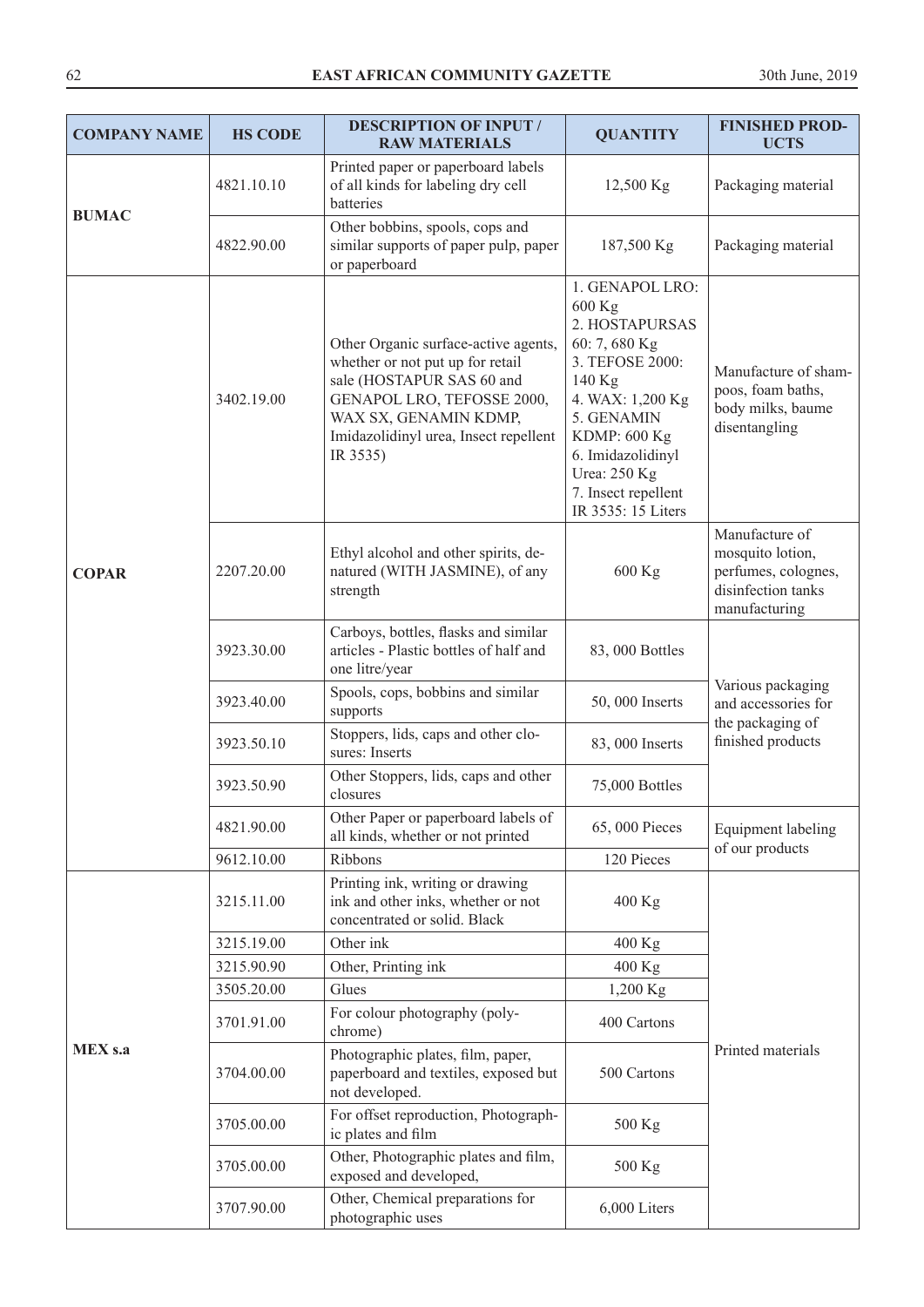| <b>COMPANY NAME</b> | <b>HS CODE</b> | <b>DESCRIPTION OF INPUT /</b><br><b>RAW MATERIALS</b>                                                            | <b>QUANTITY</b> | <b>FINISHED PROD-</b><br><b>UCTS</b> |
|---------------------|----------------|------------------------------------------------------------------------------------------------------------------|-----------------|--------------------------------------|
|                     | 3815.19.00     | Other, Supported catalysts                                                                                       | 2,000 Liters    |                                      |
|                     | 3815.90.00     | Other, Reaction initiators, reaction<br>accelerators and catalytic preparations                                  | 2,000 Liters    |                                      |
|                     | 3919.10.00     | In rolls of a width not exceeding<br>20 cm, Self-adhesive plates, sheets,<br>film, foil, tape, strip of plastics | 500 Cartons     |                                      |
|                     | 4008.29.00     | Other, Plates, sheets, strip, rods and<br>profile shapes, of vulcanised rubber<br>other than hard rubber.        | 500 Cartons     |                                      |
|                     | 4801.00.10     | Weighing less than 42g/m2,<br>Newsprint, in rolls or sheets.                                                     | 20 Tonnes       |                                      |
|                     | 4801.00.90     | Other, Newsprint, in rolls or sheets.                                                                            | 20 Tonnes       |                                      |
|                     | 4802.54.00     | Weighing less than 40g/m2, Other<br>paper and paperboard                                                         | 20 Tonnes       |                                      |
|                     | 4802.55.00     | Weighing less than 40g/m2 or more<br>but not more than 150g/m2, in rolls,<br>Other paper and paperboard          | 20 Tonnes       |                                      |
|                     | 4802.56.00     | Weighing 40 $g/m^2$ or more but not<br>more than 150 $g/m^2$ , in sheets                                         | 90 Tonnes       |                                      |
|                     | 4802.57.00     | Other, weighing 40 $g/m^2$ or more but<br>not more than 150 $g/m^2$                                              | 108 Tonnes      |                                      |
|                     | 4802.58.00     | Weighing more than 150 g/m2                                                                                      | 90 Tonnes       |                                      |
|                     | 4804.19.90     | Other, Kraftliner                                                                                                | 19 Tonnes       |                                      |
|                     | 4804.39.00     | Other, Other kraft paper and<br>paperboard                                                                       | 20 Tonnes       | Printed materials                    |
| <b>MEX s.a</b>      | 4804.49.00     | Weighing more than $150$ g/m <sup>2</sup> but<br>less than 225 $g/m^2$                                           | 90 Tonnes       |                                      |
|                     | 4805.12.00     | Straw fluting paper                                                                                              | 20 Tonnes       |                                      |
|                     | 4805.24.00     | Weighing 150 g/m2 or less, Testliner<br>(recycled liner board)                                                   | 20 Tonnes       |                                      |
|                     | 4807.00.00     | Composite paper and paperboard                                                                                   | 20 Tonnes       |                                      |
|                     | 4810.13.00     | In rolls, Paper and paperboard                                                                                   | 20 Tonnes       |                                      |
|                     | 4810.14.00     | In sheet, Paper and paperboard                                                                                   | 54 Tonnes       |                                      |
|                     | 4810.19.00     | Other, Paper and paperboard                                                                                      | 54 Tonnes       |                                      |
|                     | 4810.92.00     | Multi-ply, Other paper and paperboard                                                                            | 54 Tonnes       |                                      |
|                     | 4810.99.00     | Other, Other paper and paperboard                                                                                | 54 Tonnes       |                                      |
|                     | 4811.10.00     | Tarred, bituminised or asphalted<br>paper and paperboard                                                         | 20 Tonnes       |                                      |
|                     | 4811.41.10     | Unprinted, Self adhesive                                                                                         | 54 Tonnes       |                                      |
|                     | 4811.49.00     | Other, Gummed or adhesive paper<br>and paperboard                                                                | 54 Tonnes       |                                      |
|                     | 4811.59.90     | Other, Other, Paper and paperboard<br>coated, impregnated or covered with<br>plastics (excluding adhesives)      | 54 Tonnes       |                                      |
|                     | 4821.10.90     | Other, Paper or paperboard labels of<br>all kinds, whether or not printed.                                       | 20 Tonnes       |                                      |
|                     | 5911.90.00     | Other, Woven fabrics of carded wool<br>or of carded fine animal hair                                             | 20 Tonnes       |                                      |
|                     | 7229.20.00     | Of silico-manganese steel                                                                                        | 20 Tonnes       |                                      |
|                     | 7229.90.00     | Other, Wire of other alloy steel.                                                                                | 20 Tonnes       |                                      |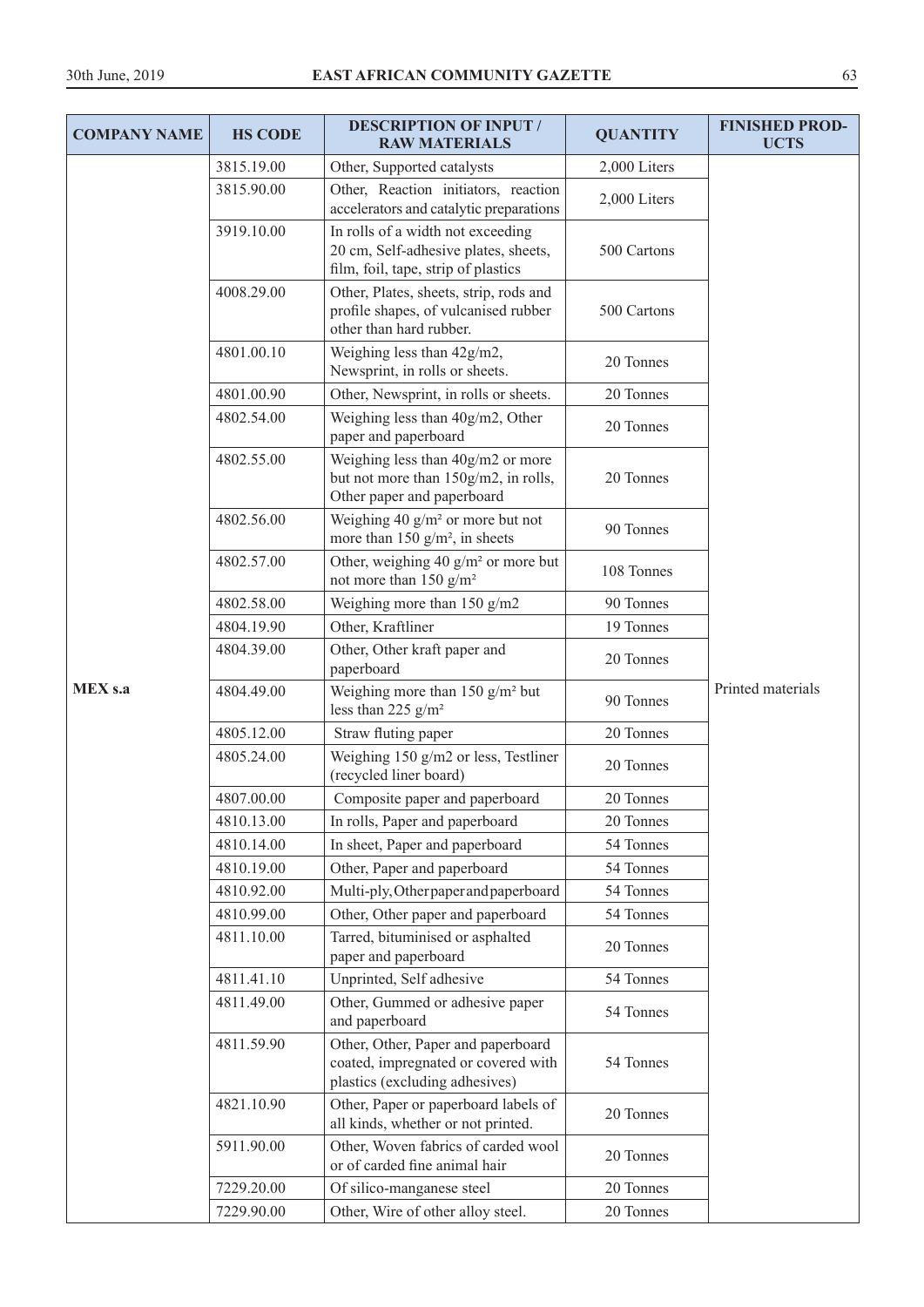| <b>COMPANY NAME</b> | <b>HS CODE</b> | <b>DESCRIPTION OF INPUT /</b><br><b>RAW MATERIALS</b>                                                                                                                                                                                                                                                                                                                                                                                            | <b>QUANTITY</b>                                                                   | <b>FINISHED PROD-</b><br><b>UCTS</b>                                                             |
|---------------------|----------------|--------------------------------------------------------------------------------------------------------------------------------------------------------------------------------------------------------------------------------------------------------------------------------------------------------------------------------------------------------------------------------------------------------------------------------------------------|-----------------------------------------------------------------------------------|--------------------------------------------------------------------------------------------------|
|                     | 1518.00.00     | Animal or vegetable fats and oils<br>and their fractions, boiled, oxidized,<br>dehydrated, sulphurised, blown,<br>polymerised by heat in vacuum or<br>in inert gas or otherwise chemically<br>modified, excluding those of<br>heading 15.16; inedible mixtures or<br>preparations of animal or vegetable<br>fats or oils or of fractions of<br>different fats or oils of this Chapter,<br>not elsewhere specified or included<br>(LIN STANDOLIN) | 18, 240 Kg                                                                        | Manufacture of<br>mastics Glaziers and<br>printing ink for export<br>coffee's bags               |
|                     | 3402.19.00     | Other Organic surface-active<br>agents (other than soap); surface-<br>active preparations, washing<br>preparations (including auxiliary<br>washing preparations) and cleaning<br>preparations, whether or not<br>containing soap, other than those of<br>heading 34.01. (HOSTAPUR SAS<br>60 and GENAPOL LRO)                                                                                                                                     | 1. GENAPOL LRO:<br>600 Kg<br>2. HOSTAPUR SAS<br>60: 7,680 Kg<br>3. TEFOSE: 140 Kg | Shampooing,<br>Detergent, Body<br>Lotion and Powder<br>Soap                                      |
| <b>RUDI-PAINTS</b>  | 4821.90.00     | Other Paper or paperboard labels of<br>all kinds, whether or not printed                                                                                                                                                                                                                                                                                                                                                                         | 100 Pieces                                                                        | <b>Equipment labeling</b><br>of our products                                                     |
|                     | 9612.10.00     | Ribbons                                                                                                                                                                                                                                                                                                                                                                                                                                          | 120 Pieces                                                                        |                                                                                                  |
|                     | 3923.50.90     | Other articles for the conveyance<br>or packing of goods, of plastics,<br>stoppers, lids, caps and other<br>closures, of plastics: (natural plastic<br>drums of 220 liters and IBC 1.000<br>Liters)                                                                                                                                                                                                                                              | 365 drums and 17<br><b>IBC</b>                                                    | Packaging of<br>special products<br>for breweries and<br>export in DR Congo,<br>Rwanda, Tanzania |
|                     | 2501.00.00     | Salt (including table salt and<br>denatured salt) and pure sodium<br>chloride, whether or not in aqueous<br>solution or containing added<br>anti-caking or free-flowing agent;<br>seawater, SOFT - SEL*REGULAR                                                                                                                                                                                                                                   | 15,000 Kg                                                                         | Food Grade purified<br>(Soft Salt)                                                               |
|                     | 3402.90.00     | Other organic surface-active<br>agents (other than soap); surface-<br>active preparations, washing<br>preparation (including auxiliary<br>washing preparations) and cleaning<br>preparations, whether or not<br>containing soap, other than those of<br>heading 34,01                                                                                                                                                                            | 1. CHLOROSEPT<br>B: 15,000 Kg<br>2. ALCAFOAM<br>CLM: 10,000 Kg                    | Alcaline chlorine<br>detergent                                                                   |
|                     | 7210.61.00     | Plated or coated with aluminium-<br>zinc alloys                                                                                                                                                                                                                                                                                                                                                                                                  | 100 Tonnes                                                                        |                                                                                                  |
| <b>UTEMA</b>        | 7211.23.00     | Containing by weight less than<br>0.25% of carbon                                                                                                                                                                                                                                                                                                                                                                                                | 20 Tonnes                                                                         | Roofing sheets                                                                                   |
|                     | 7212.40.00     | Painted, varnished or coated with<br>plastics                                                                                                                                                                                                                                                                                                                                                                                                    | 20 Tonnes                                                                         |                                                                                                  |
|                     | 3917.29.00     | Of other plastics, Tubes, pipes and<br>hoses, rigid:                                                                                                                                                                                                                                                                                                                                                                                             | 150 Tonnes                                                                        | Aluminium windows,                                                                               |
| <b>UBUCOM</b>       | 7005.10.00     | Non-wired glass, having an<br>absorbent, reflecting or non-<br>reflecting layer                                                                                                                                                                                                                                                                                                                                                                  | 1,000 Tonnes                                                                      | doors, showcases etc.                                                                            |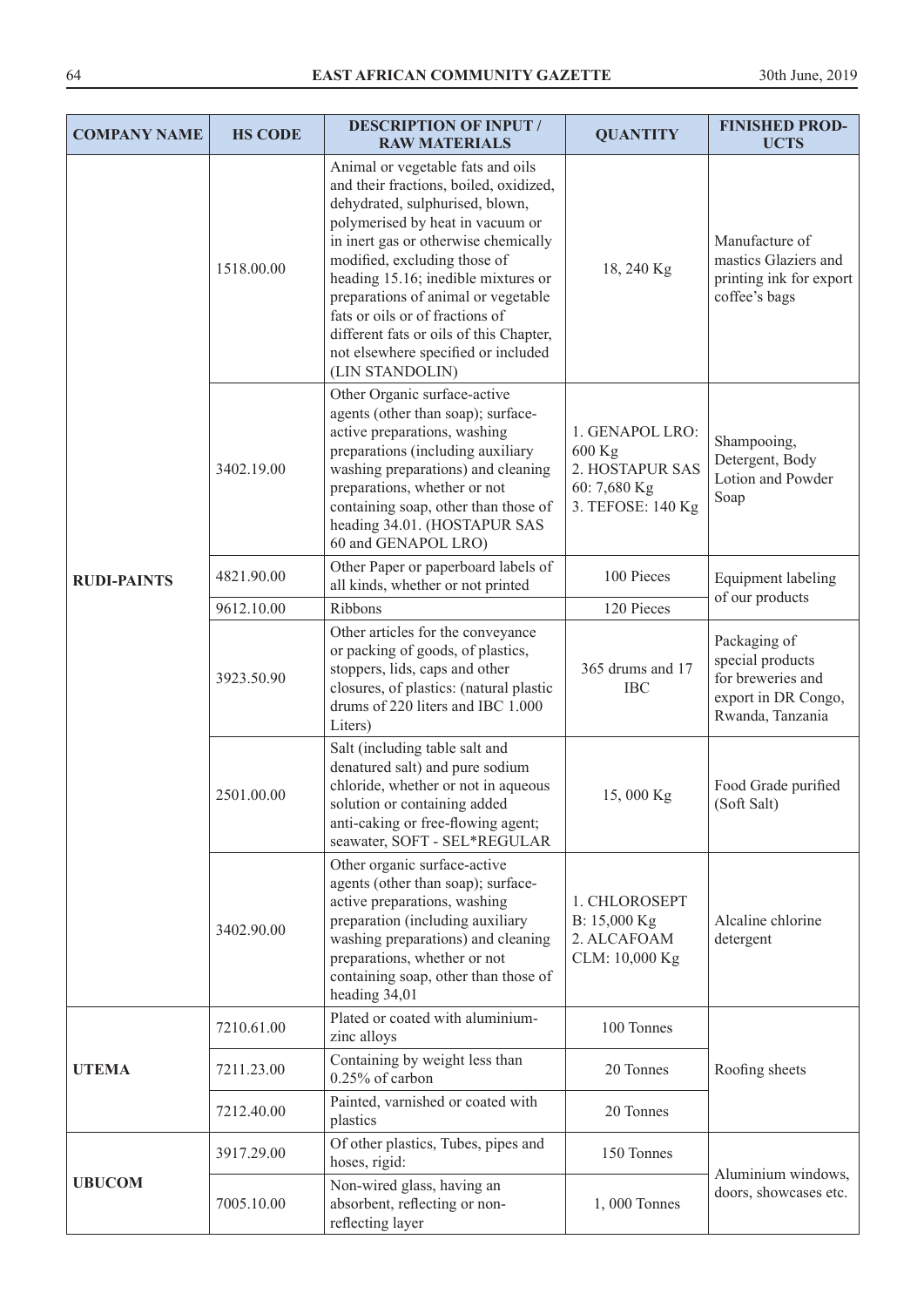| <b>COMPANY NAME</b> | <b>HS CODE</b> | <b>DESCRIPTION OF INPUT /</b><br><b>RAW MATERIALS</b>                                                    | <b>QUANTITY</b> | <b>FINISHED PROD-</b><br><b>UCTS</b>        |
|---------------------|----------------|----------------------------------------------------------------------------------------------------------|-----------------|---------------------------------------------|
|                     | 7005.29.00     | Other, Other non-wired glass:                                                                            | 250 Tonnes      |                                             |
|                     | 7007.19.00     | Other, Toughened (tempered) safety<br>glass:                                                             | 250 Tonnes      |                                             |
|                     | 7007.29.00     | Other, Laminated safety glass:                                                                           | 300 Tonnes      | Aluminium windows,<br>doors, showcases etc. |
|                     | 7216.50.00     | Other angles, shapes and sections,<br>not further worked than hot-rolled,<br>hot-drawn or extruded       | 50 Tonnes       |                                             |
|                     | 7216.99.00     | Other, Other Angles, shapes and<br>sections of iron or non-alloy steel.                                  | 50 Tonnes       |                                             |
|                     | 7217.10.00     | Not plated or coated, whether or not<br>polished, Wire of iron or non-alloy<br>steel.                    | 25 Tonnes       |                                             |
|                     | 7217.90.00     | Other, Wire of iron or non-alloy<br>steel.                                                               | 25 Tonnes       |                                             |
|                     | 7604.10.00     | Of aluminium, not alloyed                                                                                | 50 Tonnes       |                                             |
|                     | 7604.21.00     | Hollow profiles                                                                                          | 50 Tonnes       |                                             |
|                     | 7604.29.00     | Other, Of aluminium alloys:                                                                              | 50 Tonnes       |                                             |
|                     | 7905.00.00     | Zinc plates, sheets, strip and foil                                                                      | 1,800 Tonnes    |                                             |
|                     | 7209.16.00     | In coils, of a thickness exceeding<br>1mm but less than 3mm, In coils                                    | 8,000 Tonnes    |                                             |
|                     | 7209.18.00     | In coils, of a thickness exceeding<br>less than 0.5mm                                                    | 14,000 Tonnes   | Roofing sheets                              |
|                     | 7212.20.00     | Electronically plated or coated with<br>zinc                                                             | 5,000 Tonnes    |                                             |
| <b>UBUCOM</b>       | 7212.40.00     | Painted, vanished or coated with<br>plastics                                                             | 2,000 Tonnes    |                                             |
|                     | 7210.61.00     | Plated or coated with aluminium<br>zinc alloys                                                           | 2,000 Tonnes    |                                             |
|                     | 7210.70.00     | Painted, vanished or coated with<br>plastics                                                             | 2,000 Tonnes    |                                             |
|                     | 7607.11.00     | Rolled but not further worked,<br>Aluminium foil                                                         | 150 Tonnes      | Aluminium windows,<br>doors, showcases etc. |
|                     | 7210.20.00     | Flat-rolled products of iron or non<br>alloy steel, Plated or coated with<br>lead, including terne-plate | 1,000 Tonnes    | Mild steel Plates,<br>Gutters               |
|                     | 7210.30.00     | Flat-rolled products of iron or non-<br>alloy steel, Electrolytically plated or<br>coated with zinc      | 1,000 Tonnes    |                                             |
|                     | 7210.90.00     | Flat-rolled products of iron or non-<br>alloy steel, Other Painted, Vanished<br>or coated with plastics  | 1,000 Tonnes    | Roofing sheets                              |
|                     | 7211.13.00     | Flat-rolled products of iron or non-<br>alloy steel, Rolled on four faces or<br>in a closed box pass,    | 1000 Tonnes     |                                             |
|                     | 7211.14.00     | Flat-rolled products of iron or non-<br>alloy steel, Other, of a thickness of<br>4.75 mm or more         | 1,000 Tonnes    |                                             |
|                     | 7211.23.00     | Flat-rolled products of iron or non-<br>alloy steel, Containing by weight<br>less than 0.25 % of carbon  | 1,000 Tonnes    | Mild steel Plates,<br>Gutters               |
|                     | 7211.90.00     | Other, Flat-rolled products of iron or<br>non alloy steel,                                               | 1, 200 Tonnes   |                                             |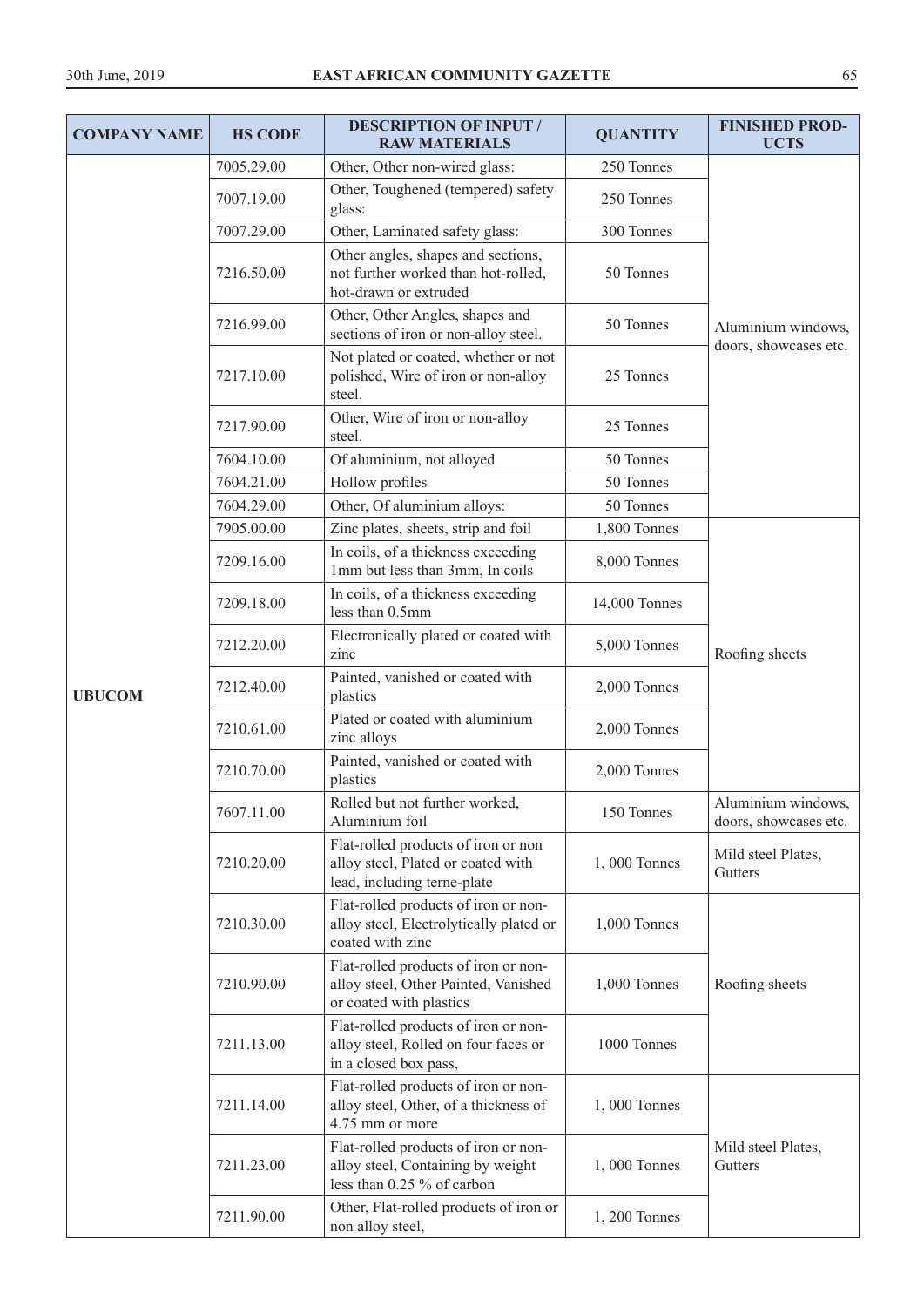| <b>COMPANY NAME</b>                | <b>HS CODE</b> | <b>DESCRIPTION OF INPUT /</b><br><b>RAW MATERIALS</b>                                                    | <b>QUANTITY</b> | <b>FINISHED PROD-</b><br><b>UCTS</b>        |
|------------------------------------|----------------|----------------------------------------------------------------------------------------------------------|-----------------|---------------------------------------------|
|                                    | 4008.11.00     | Plates, sheets and strip                                                                                 | 2,000 Tonnes    | Ceiling                                     |
|                                    | 7326.20.00     | Articles of iron or steel wire                                                                           | 2,000 Tonnes    | <b>Nails</b>                                |
|                                    | 4411.12.00     | Of a thickness not exceeding 5 mm                                                                        | 2,000 Tonnes    |                                             |
|                                    | 4411.13.00     | Of a thickness exceeding 5 mm but<br>not exceeding 9 mm                                                  | 1,000 Tonnes    | Aluminium wall,<br>doors                    |
|                                    | 4411.14.00     | Of a thickness exceeding 9 mm                                                                            | 2,400 Tonnes    |                                             |
|                                    | 7213.99.00     | Other Bars and rods                                                                                      | 2,000 Tonnes    | <b>Nails</b>                                |
|                                    | 7606.11.00     | Of aluminium Profiles, not alloyed                                                                       | 2,000 Tonnes    | Aluminium windows,<br>doors, showcases etc. |
|                                    | 7217.20.00     | Plated or coated with zinc                                                                               | 500 Tonnes      |                                             |
|                                    | 7208.53.00     | Of a thickness of 3 mm or more but<br>less than 4.75 mm                                                  | 500 Tonnes      | Roofing sheets                              |
|                                    | 7208.54.00     | Of a thickness of less than 3 mm                                                                         | 500 Tonnes      |                                             |
|                                    | 7208.90.00     | Other coils                                                                                              | 500 Tonnes      |                                             |
| <b>UBUCOM</b>                      | 7214.91.00     | Of rectangular (other than square)<br>cross section                                                      | 500 Tonnes      |                                             |
|                                    | 7215.10.00     | Of free-cutting steel, not further<br>worked than cold-formed or<br>coldfinished                         | 500 Tonnes      | Mild steel Plates,<br>Gutters               |
|                                    | 7216.10.00     | U, I or H sections, not further<br>worked than hot-rolled, hot-drawn                                     | 500 Tonnes      |                                             |
|                                    | 7216.21.00     | I sections                                                                                               | 500 Tonnes      |                                             |
|                                    | 7216.22.00     | H sections                                                                                               | 500 Tonnes      |                                             |
|                                    | 7216.50.00     | Other angles, shapes and sections,<br>not further worked than hotrolled,                                 | 500 Tonnes      |                                             |
|                                    | 2517.41.00     | Of marble                                                                                                | 125 Tonnes      | Kitchen tables, Hall                        |
|                                    | 2517.49.00     | Other marble (COLORED)                                                                                   | 100 Tonnes      | tables                                      |
|                                    | 4504.10.00     | Blocks, plates, sheets and strip;<br>tiles of any shape; solid cylinders,<br>including discs             | 100 Tonnes      | Chairs, Tables                              |
|                                    | 4504.90.00     | Other tiles                                                                                              | 75 Tonnes       | Aluminium wall                              |
|                                    | 7905.00.00     | Zinc plates, sheets, strip and foil                                                                      | 4,200 Tonnes    |                                             |
|                                    | 7209.16.00     | In coils, of a thickness exceeding<br>1mm but less than 3mm                                              | 2,400 Tonnes    |                                             |
|                                    | 7209.18.00     | In coils, of a thickness exceeding<br>less than 0.5mm                                                    | 12,600 Tonnes   | Roofing sheets                              |
|                                    | 7212.20.00     | Electronicallyplatedorcoatedwithzinc                                                                     | 1,800 Tonnes    |                                             |
| <b>MUSUMBA</b><br><b>STEEL LTD</b> | 7210.61.00     | Plated or coated with aluminium<br>zinc alloys                                                           | 12,600 Tonnes   |                                             |
|                                    | 7210.70.00     | Painted, vanished or coated with<br>plastics                                                             | 9,600 Tonnes    |                                             |
|                                    | 7210.20.00     | Flat-rolled products of iron or non<br>alloy steel, Plated or coated with<br>lead, including terne-plate | 1,800 Tonnes    | Hollow section, Door<br>frames              |
|                                    | 7210.30.00     | Flat-rolled products of iron or non-<br>alloy steel, Electrolytically plated or<br>coated with zinc      | 1,800 Tonnes    |                                             |
|                                    | 7210.90.00     | Flat-rolled products of iron or<br>non-alloy steel, Other Painted, Van-<br>ished or coated with plastics | 1,800 Tonnes    | Roofing sheets                              |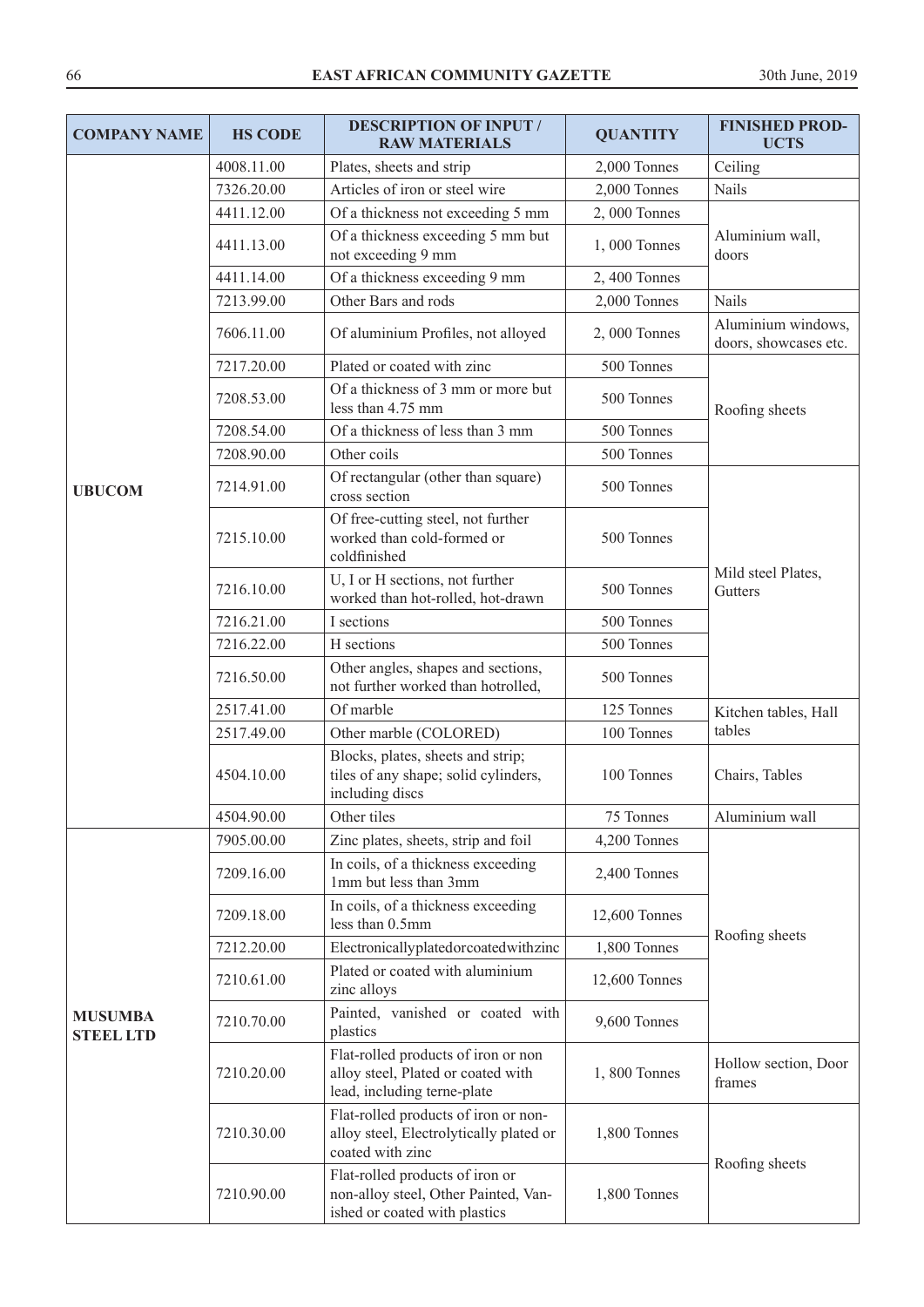| <b>COMPANY NAME</b>        | <b>HS CODE</b> | <b>DESCRIPTION OF INPUT /</b><br><b>RAW MATERIALS</b>                                                  | <b>QUANTITY</b>  | <b>FINISHED PROD-</b><br><b>UCTS</b> |
|----------------------------|----------------|--------------------------------------------------------------------------------------------------------|------------------|--------------------------------------|
|                            | 7211.13.00     | Flat-rolled products of iron or<br>non-alloy steel, Rolled on four faces<br>or in a closed box pass,   | 2,400 Tonnes     |                                      |
| <b>MUSUMBA</b>             | 7211.14.00     | Flat-rolled products of iron or<br>non-alloy steel, Other, of a thickness<br>of 4.75 mm or more        | 1,800 Tonnes     | Hollow section, Door                 |
|                            | 7211.23.00     | Flat-rolled products of iron or<br>non-alloy steel, Containing by<br>weight less than 0.25 % of carbon | 1, 200 Tonnes    | frames                               |
| <b>STEEL LTD</b>           | 7211.90.00     | Other, Flat-rolled products of iron or<br>non alloy steel,                                             | 1, 200 Tonnes    |                                      |
|                            | 4008.11.00     | Plates, sheets and strip                                                                               | 240 Tonnes       | Mild steel plates                    |
|                            | 7326.20.00     | Articles of iron or steel wire                                                                         | 1,800 Tonnes     | <b>Nails</b>                         |
|                            | 4411.12.00     | Of a thickness not exceeding 5 mm                                                                      | 1,000 Tonnes     |                                      |
|                            | 4411.13.00     | Of a thickness exceeding 5 mm but<br>not exceeding 9 mm                                                | 1,000 Tonnes     | Aluminium wall                       |
|                            | 4411.14.00     | Of a thickness exceeding 9 mm                                                                          | 1,000 Tonnes     |                                      |
|                            | 7213.99.00     | Other Bars and rods                                                                                    | 2,400 Tonnes     | <b>Nails</b>                         |
|                            | 1001.99.10     | Hard wheat                                                                                             | 10,000 Tonnes    |                                      |
|                            | 1001.99.90     | Other wheat and meslin                                                                                 | 50,000 Tonnes    | Wheat flour                          |
| <b>MINOLACS</b>            | 2102.10.00     | Active yeasts                                                                                          | 200 Kg           |                                      |
|                            | 2102.30.00     | Prepared baking powders                                                                                | 5,400 Kg         |                                      |
|                            | 5609.00.00     | Articles of yarn, strip or the like of<br>heading 54.04 or 54.05, twin, cord-<br>age, rope or cables   | 2,500 Kg         | Packaging material                   |
|                            | 6305.90.00     | Sacks and bags, of a kind used for<br>the packing of goods, of other textile<br>materials              | 2,500,000 Pieces |                                      |
|                            | 4819.40.00     | Other sacks and bags, including<br>cones                                                               | 500,000 Pieces   |                                      |
|                            | 3707.10.00     | Sensitizing emulsions.                                                                                 | 6 000 kg         | Bleached fabric                      |
|                            | 3905.30.00     | Poly (vinyl alcohol), whether or not<br>containing Other additives                                     | 42 000 kg        | Finished fabric                      |
|                            | 3402.90.00     | Other (Organic surface-active agents<br>(other than soap)                                              | 16 000 kg        | Bleached fabric                      |
|                            | 5207.90.00     | Natural cotton fiber                                                                                   | 8,000 Tonnes     | Yarn                                 |
|                            | 5503.20.00     | Synthetic polyester fiber                                                                              | 2,000 Tonnes     |                                      |
|                            | 5204.19.00     | 100% cotton yarn                                                                                       | 2,000 Tones      |                                      |
|                            | 5204.19.00     | Other cotton sewing thread                                                                             | 1,500,000 Kg     |                                      |
| <b>AFRI-TEXTILE</b><br>S.A | 5212.11.00     | Drill unbleached 100% cotton and<br>PES / CO                                                           | 30,000,000 Meter | Grey fabric                          |
|                            | 5212.11.00     | Flannel unbleached 100% cotton                                                                         | 4,000,000 Meter  |                                      |
|                            | 5807.90.00     | Other ((labels, badges of textiles,<br>unwoven, in piecenot embroidered                                | 3 300 000 Pieces | Remarking                            |
|                            | 5208.19.00     | Plain weave unbleached 100%<br>cotton fabric                                                           | 40,000,000 Meter |                                      |
|                            |                | Plain weave PES / CO fabric                                                                            | 15,000,000 Meter | Grey fabric                          |
|                            | 5208.19.00     | Plain weave 100% PES                                                                                   | 8,000,000 Meter  |                                      |
|                            | 5208.29.00     | Plain weave 100% COTTON<br><b>BLEACHED FABRICS 190 GRMS</b>                                            | 18,000,000 Meter | Finished fabric                      |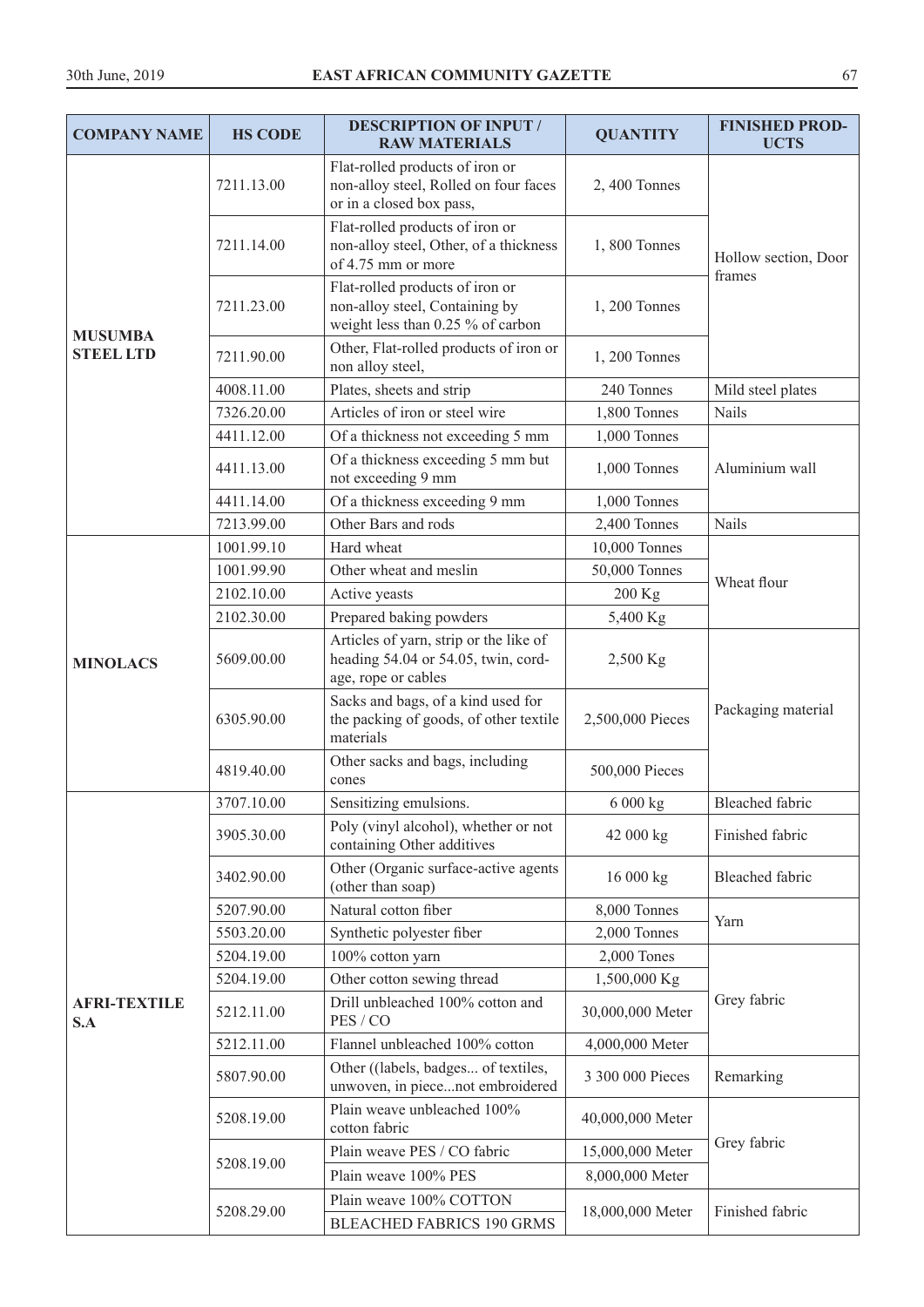| <b>COMPANY NAME</b>                  | <b>HS CODE</b> | <b>DESCRIPTION OF INPUT /</b><br><b>RAW MATERIALS</b>                                                                 | <b>QUANTITY</b>  | <b>FINISHED PROD-</b><br><b>UCTS</b>       |
|--------------------------------------|----------------|-----------------------------------------------------------------------------------------------------------------------|------------------|--------------------------------------------|
| <b>AFRI-TEXTILE</b><br>S.A           | 5208.29.00     | Plain weave 100% COTTON<br><b>BLEACHED FABRICS 119/120</b><br>CM WIDTH & 181 GLM (151<br>GSM) Plain weave 100% COTTON | 60,000,000 Meter | Finished fabric                            |
|                                      |                | <b>BLEACHED FABRICS 119/120</b><br>CM WIDTH & 186 GLM (156<br>GSM)                                                    | 40,000,000 Meter |                                            |
|                                      | 5212.19.00     | Drill bleached 100% Cotton and<br>PES/CO                                                                              | 15,000,000 Meter |                                            |
|                                      | 1108.12.00     | Maize (corn) STARCH                                                                                                   | 480 000 Kg       |                                            |
|                                      | 3905.19.00     | Other Poly (vinyl acetate)                                                                                            | 12,000 Kg        |                                            |
|                                      | 3215.19.00     | Other printing ink, writing or<br>drawing ink others inks, whether or<br>not concentrated or solid                    | 2500 Kg          | Printing date on<br>bottles                |
|                                      | 3923.50.10     | Inserts, Stoppers, lids, caps and<br>other closures                                                                   | 3750 Kg          | Plugging of 20L<br>bottles                 |
| <b>TANGA DRINKS</b>                  | 4821.10.90     | Other printed paper or paperboard<br>labels of all kinds                                                              | 1000 Kg          | Labeling                                   |
|                                      | 3302.90.00     | Other mixtures of odoriferous<br>substances and mixtures                                                              | 2500 Kg          | Disinfectant                               |
|                                      | 3923.30.00     | Carboys, bottles, flasks and similar<br>supports                                                                      | 4000 Kg          | Bottling of water                          |
|                                      | 3923.50.10     | Stopper, lids, caps and other closure                                                                                 | 3500 Kg          | Bottling of bottles                        |
|                                      | 3923.50.90     | Other, stoppers, lids, caps, and other<br>closures                                                                    | 3000 Kg          | Corking of bottles of<br>500 ml, 1L & 1,51 |
|                                      | 3208.90.00     | Other, Paints and varnishes                                                                                           | 25Tonnes         | Windows, tables and<br>doors               |
|                                      | 3505.20.00     | Glues                                                                                                                 | 9 Tonnes         | Cupboard, windows,<br>tables               |
|                                      | 3926.30.00     | Fittings for furniture, coachwork of<br>the like                                                                      | 6 Tonnes         | Tables, windows,<br>doors                  |
|                                      | 3926.90.90     | Other, Articles of plastics and other<br>materials                                                                    | 9 Tonnes         | Chairs                                     |
|                                      | 4008.11.00     | Plates, sheets and strip, Of cellular<br>rubber                                                                       | 100 Rouleaux     | Matelas, chairs                            |
|                                      | 4411.13.00     | Fibreboard (MDF) of a thickness not<br>exceed 9mm                                                                     | 15,000 pieces    | Cupboard, chairs,                          |
| <b>ALPHA CD</b><br><b>TECHNOLOGY</b> | 4411.14.00     | Medium density Fibreboard (MDF),<br>Of a thickness exceeding 9mm                                                      | 7,000 Pieces     | tables                                     |
|                                      | 4412 39 00     | Plywood, veneered panels and<br>similar laminated wood                                                                | 2,000 pieces     | Cabinets, tables,<br>office drawers        |
|                                      | 4420.90.00     | Other, Wood marquetry and inlaid<br>wood;                                                                             | 1,250 Pieces     | Doors, cupboard,<br>chairs                 |
|                                      | 4602 12 00     | Rattan wickerwork (rattan)                                                                                            | 4 Tonnes         | Chairs, sofa,                              |
|                                      | 4601.22.00     | Braid and similar articles of woven<br>rattan                                                                         | 12 Tonnes        | partitioning                               |
|                                      | 4811.49.00     | Other, Self adhesive, Gummed or<br>adhesive paper and paperboard:                                                     | 41 Tonnes        | Cupboard                                   |
|                                      | 4823.90.90     | Other paper, paperboard, cellulose<br>wadding and webs of cellulose fibres                                            | 500 Rouleaux     | Matelas, chairs,<br>cupboard               |
|                                      | 5211.20.00     | Bleached, Woven fabrics of cotton                                                                                     | 500 Rouleaux     | Chairs, matelas                            |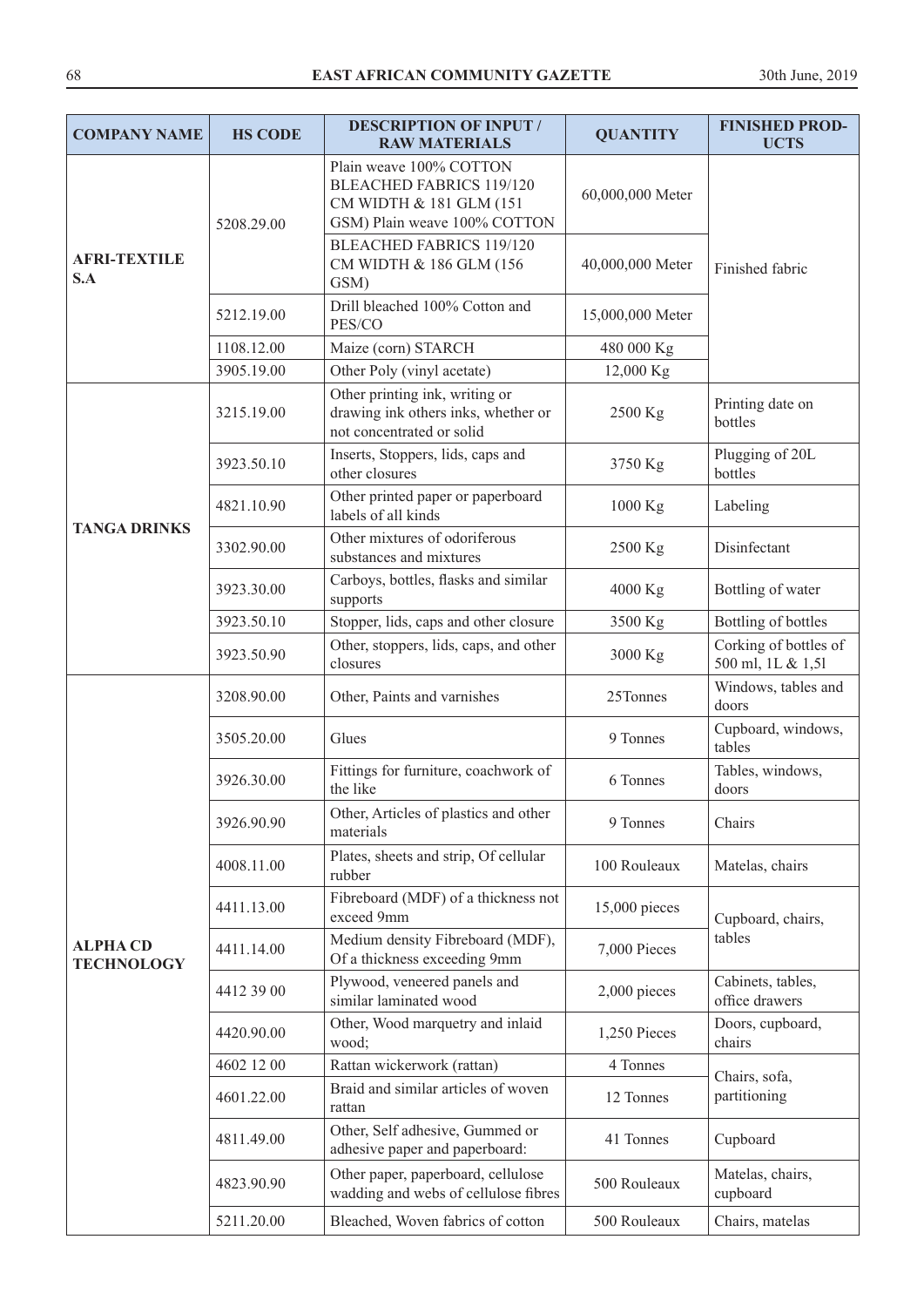| <b>COMPANY NAME</b>                  | <b>HS CODE</b> | <b>DESCRIPTION OF INPUT /</b><br><b>RAW MATERIALS</b>                                                     | <b>QUANTITY</b> | <b>FINISHED PROD-</b><br><b>UCTS</b> |
|--------------------------------------|----------------|-----------------------------------------------------------------------------------------------------------|-----------------|--------------------------------------|
|                                      | 5211.39.00     | Other fabrics                                                                                             | 1500 Rouleaux   |                                      |
|                                      | 5212.14.00     | Other woven fabrics of cotton, Of<br>yams of different colors                                             | 250 Rouleaux    | Chairs, matelas                      |
|                                      | 5601.2200      | Wadding; other articles of wadding<br>of man made fibers                                                  | 45 Rouleaux     | Chairs, sofa, mattress               |
|                                      | 5508.10.00     | Sewing thread of man-made staple<br>fibres, Of synthetic staples fibres                                   | 1250 Cts        | Tables, matelas,<br>chairs           |
|                                      | 5903 20 00     | Fabrics impregnated, coated or<br>vevered,,,,,                                                            | 400 Rouleaux    | sofa chairs                          |
|                                      | 6310.90.00     | Other, Used or new rags, scrap<br>twine, cordage, rope and cables                                         | 1,250 Rouleaux  | Matelas, chairs                      |
|                                      | 7326.20.00     | Articles of iron or steel wire                                                                            | 25 Tonnes       | Chairs, cupboard,<br>matelas         |
|                                      | 7616.10.00     | Nail, tacks, staples, screws, bolts,<br>nuts, screws hooks, rivets, cotter-<br>pins, and similar articles | 25 Tonnes       | Chairs, cupboard                     |
|                                      | 3917.29.00     | Of other plastics, Tubes, pipes and<br>hoses, rigid:                                                      | 17,5 Tonnes     | Chairs and Tables                    |
|                                      | 7005.10.00     | Non-wired glass, having an<br>absorbent, reflecting or non-<br>reflecting layer                           | 18.5 Tonnes     | Cupboard                             |
|                                      | 7005.29.00     | Other, Other non-wired glass:                                                                             | 17 Tonnes       | Chairs and Tables                    |
|                                      | 7007.19.00     | Other, Toughened (tempered) safety<br>glass:                                                              | 18.5 Tonnes     | Chairs, Matelas and<br>Tables        |
| <b>ALPHA CD</b><br><b>TECHNOLOGY</b> | 7216.50.00     | Other angles, shapes and sections,<br>not further worked than hot-rolled,<br>hot-drawn or extruded        | 7.5 Tonnes      | Chairs, windows and<br>Doors         |
|                                      | 7216.99.00     | Other, Other Angles, shapes and<br>sections of iron or non-alloy steel.                                   | 9 Tonnes        | Chairs and Tables                    |
|                                      | 7217.10.00     | Not plated or coated, whether or not<br>polished, Wire of iron or non-alloy<br>steel.                     | 10 Tonnes       | Cupboard                             |
|                                      | 7217.90.00     | Other, Wire of iron or non-alloy<br>steel.                                                                | 9.25Tonnes      | Chairs and Tables                    |
|                                      | 7604.10.00     | Of aluminium, not alloyed                                                                                 | 5 Tonnes        | Chairs, Matelas and<br>Tables        |
|                                      | 7604.21.00     | Hollow profiles                                                                                           | 7 Tonnes        | Chairs, windows and                  |
|                                      | 7604.29.00     | Other, Of aluminium alloys:                                                                               | 2 Tonnes        | Doors                                |
|                                      | 7905.00.00     | Zinc plates, sheets, strip and foil                                                                       | 100 Rouleaux    |                                      |
|                                      | 7209.16.00     | In coils, of a thickness exceeding<br>1mm but less than 3rnrn, in coils                                   | 140 Rouleaux    | Chairs and Tables                    |
|                                      | 7209.18.00     | In coils, of a thickness exceeding<br>less than 0.5mm                                                     | 4.5 Tonnes      | Chairs, Matelas and<br>Tables        |
|                                      | 7212.20.00     | Electronically plated or coated with<br>zinc                                                              | 500 Pieces      | Chairs, windows and                  |
|                                      | 7212.40.00     | Painted, vanished or coated with<br>plastics                                                              | 41 Tonnes       | Doors                                |
|                                      | 7210.61.00     | Plated or coated with aluminium<br>zinc alloys                                                            | 150 Rouleaux    |                                      |
|                                      | 7210.70.00     | Painted, vanished or coated with<br>plastics                                                              | 140 Rouleaux    | Chairs and Tables                    |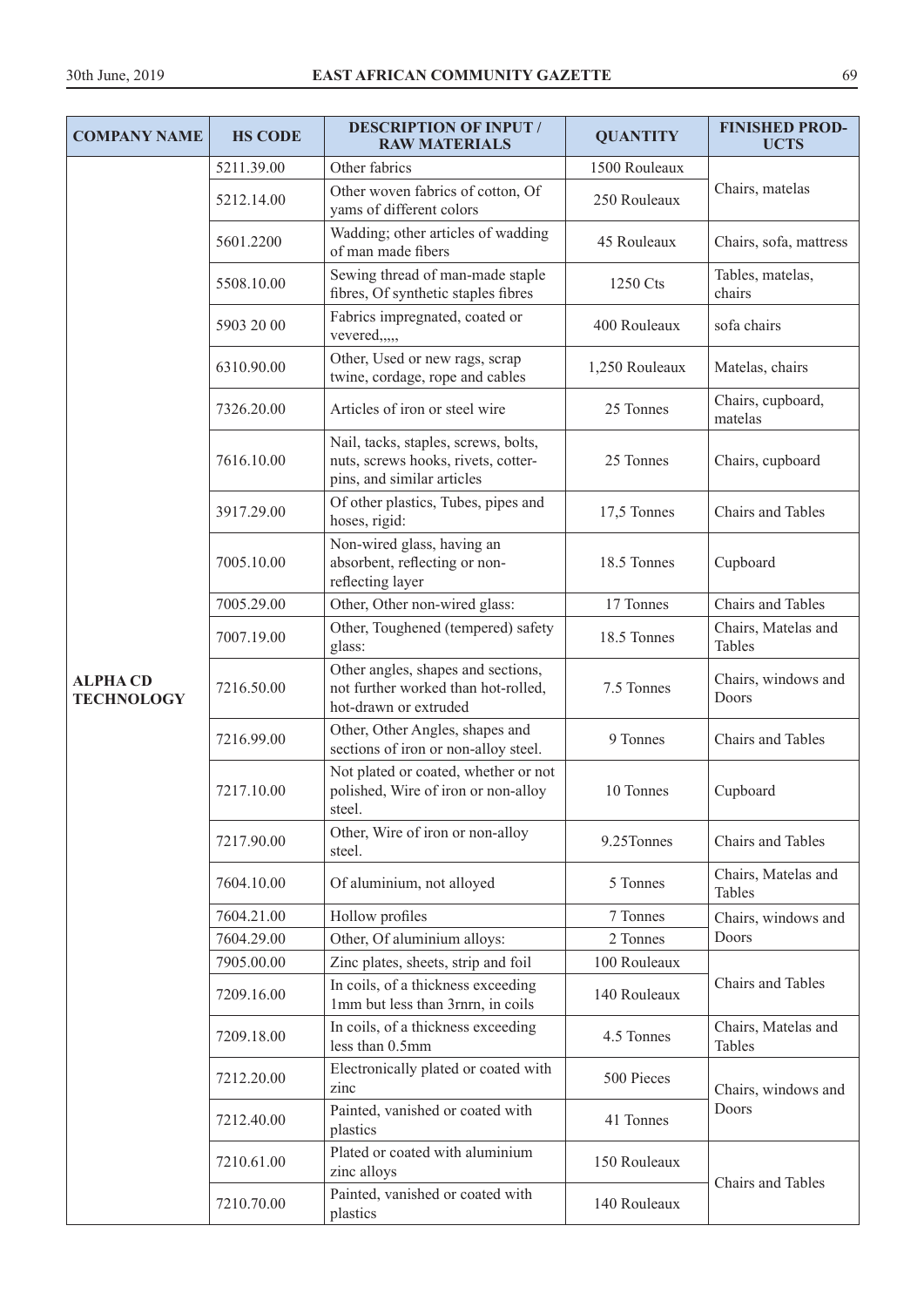| <b>COMPANY NAME</b>                  | <b>HS CODE</b> | <b>DESCRIPTION OF INPUT /</b><br><b>RAW MATERIALS</b>                                                                                              | <b>QUANTITY</b> | <b>FINISHED PROD-</b><br><b>UCTS</b> |
|--------------------------------------|----------------|----------------------------------------------------------------------------------------------------------------------------------------------------|-----------------|--------------------------------------|
|                                      | 7007.2900      | Other, other non-wired glass                                                                                                                       | 20 Tonnes       | Chairs, windows                      |
| <b>ALPHA CD</b><br><b>TECHNOLOGY</b> | 7607.11.00     | Rolled but not further worked,<br>Aluminium foil                                                                                                   | 1 Tonnes        | Chairs, Matelas and<br>Tables        |
|                                      | 8302 10 00     | Hinges of all kinds (including hinges<br>and $\dots$                                                                                               | 250 cartons     | Doors, cupboard,<br>cabinets         |
|                                      | 9403 90 00     | Parts of furniture of other materials<br>including                                                                                                 | 3000 kg         | Chairs, tables offices,<br>cabinets  |
|                                      | 3505.20.00     | Glue                                                                                                                                               | 24 tones        |                                      |
|                                      | 5512.29.00     | Jacquard Fabric                                                                                                                                    | 180,000 Meter   |                                      |
|                                      | 4804.59.00     | Kraft Paper                                                                                                                                        | 28 tones        |                                      |
|                                      | 7117.11.00     | <b>Mattress Button</b>                                                                                                                             | 80,000 Pieces   |                                      |
|                                      | 7117.11.00     | Mattress Handle                                                                                                                                    | 80,000 Pieces   |                                      |
|                                      | 5508.10.00     | Mattress Thread                                                                                                                                    | 14 tones        |                                      |
|                                      | 9404.10.00     | Mattress Tape (30mm&38mm)                                                                                                                          | 75 tones        |                                      |
|                                      | 3815.90.00     | Niax Amine Catalyst A33                                                                                                                            | 3,5 tones       |                                      |
| <b>COMFORT</b>                       | 5407.61.00     | Printed Brushed Polyester Fabric                                                                                                                   | 300,000 Meter   |                                      |
| <b>FOAM LTD</b>                      | 5407.61.00     | Printed Pongee Fabric                                                                                                                              | 200,000 Meter   | Mattress                             |
|                                      | 3920.10.90     | Printed PVC Transparent Sheet                                                                                                                      | 80 tones        |                                      |
|                                      | 6005.44.00     | Printed Tricot Fabric                                                                                                                              | 200,000 Meter   |                                      |
|                                      | 6005.44.00     | Printed Wrap Knitted Fabric                                                                                                                        | 200,000 Meter   |                                      |
|                                      | 3920.43.10     | <b>PVC Plastic Film</b>                                                                                                                            | 40 tones        |                                      |
|                                      | 5801.10.00     | Polyester Velvet Fabric for Cushion                                                                                                                | 180,000 Meter   |                                      |
|                                      | 3926.90.90     | <b>Stitching Corner Label</b>                                                                                                                      | 60,000 Pieces   |                                      |
|                                      | 9404.10.00     | Quilting Panel                                                                                                                                     | 20,000 Pieces   |                                      |
|                                      | 9404.10.00     | Quilting Roll                                                                                                                                      | 5,000 Meter     |                                      |
|                                      | 3215.11.00     | Printing ink, writing or drawing<br>ink and other inks, whether or not<br>concentrated or solid Black                                              | Kg 500          |                                      |
|                                      | 3215.19.00     | Other ink                                                                                                                                          | 500 Kg          |                                      |
|                                      | 3505.10.00     | Dextrins and other modified starches                                                                                                               | 500 Kg          |                                      |
|                                      | 3505.20.00     | Glues                                                                                                                                              | 500 Kg          |                                      |
|                                      | 3506.10.00     | Products suitable for use as glues or<br>adhesives, put up for retail sale as<br>glues or adhesives not exceeding a<br>net weight of 1Kg and other | 500 Kg          |                                      |
| <b>RPP</b>                           | 3506.91.00     | Adhesives based on polymers of<br>heading                                                                                                          | 500 Kg          | Printed materials                    |
|                                      |                | 39.01 to 39.13 or on rubber                                                                                                                        |                 |                                      |
|                                      | 3506.99.00     | Other adhesives                                                                                                                                    | 500 Kg          |                                      |
|                                      | 3705.00.00     | Other photographic plates and film,<br>exposed and developed                                                                                       | 1000 Kg         |                                      |
|                                      | 3815.90.00     | Other reaction initiators, reaction<br>accelerator and catalytic preparation                                                                       | 500 Kg          |                                      |
|                                      | 4801.00.10     | Newsprint, in rolls or sheets                                                                                                                      | 10,000 Reams    |                                      |
|                                      | 4801.00.90     | Other newsprint, in rolls or sheets                                                                                                                | 10,000 Reams    |                                      |
|                                      | 4802.40.00     | Wallpaper base                                                                                                                                     | 10,000 Reams    |                                      |
|                                      | 4802.54.00     | Weighing less than 40g/m2, other<br>paper and paperboard                                                                                           | 10,000 Reams    |                                      |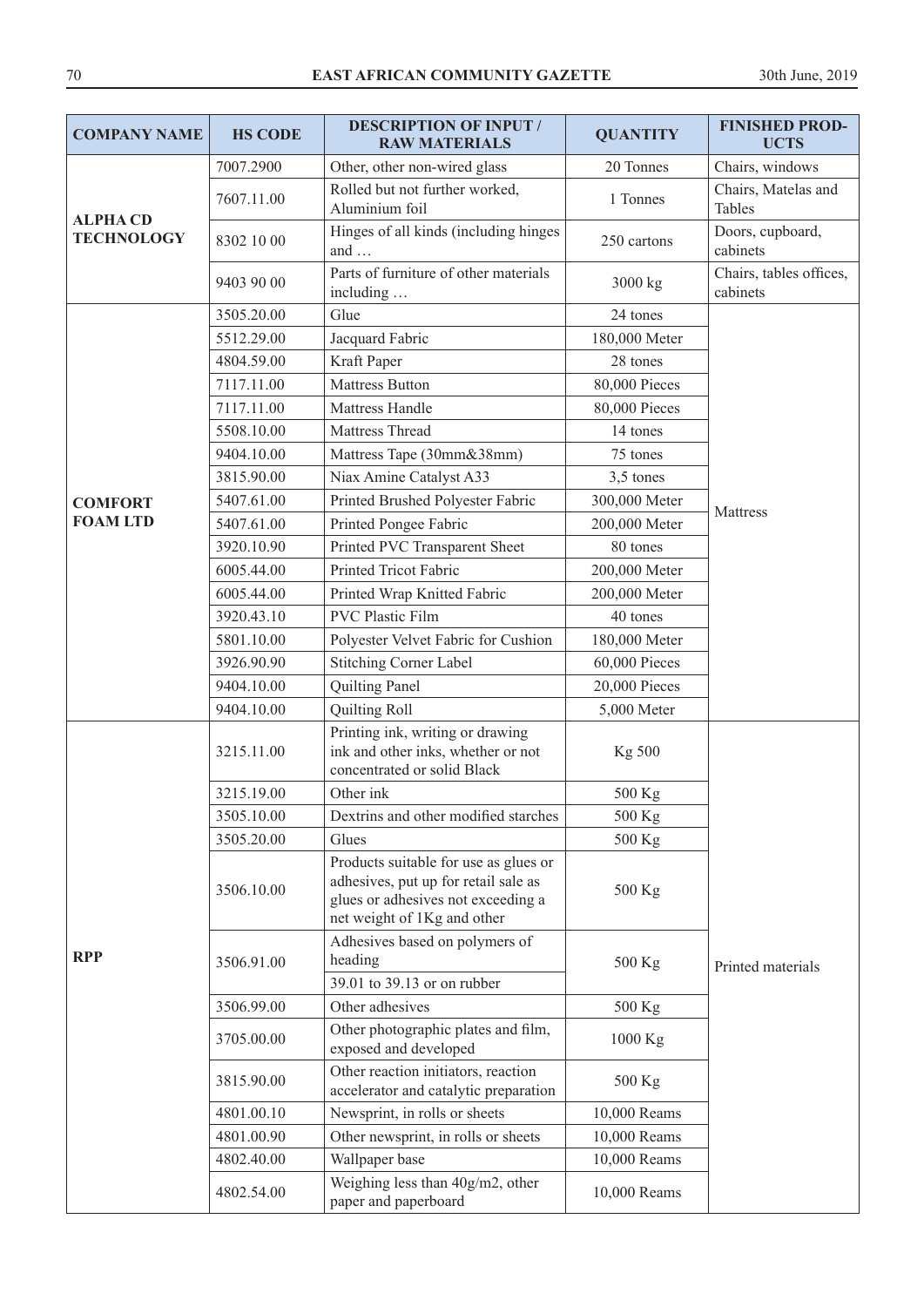| <b>COMPANY NAME</b> | <b>HS CODE</b> | <b>DESCRIPTION OF INPUT /</b><br><b>RAW MATERIALS</b>                                                                                                 | <b>QUANTITY</b> | <b>FINISHED PROD-</b><br><b>UCTS</b> |
|---------------------|----------------|-------------------------------------------------------------------------------------------------------------------------------------------------------|-----------------|--------------------------------------|
|                     | 4802.55.00     | Other paper and paper board not<br>containing fibres weighing 40g/m2<br>or more but not more than 150g/m2<br>in rolls                                 | 10,000 Reams    |                                      |
|                     | 4802.57.00     | Other uncoated papers and<br>paperboard of a kind used for<br>writing, printing or other graphic<br>purpose, weighing 40g/m2 not more<br>than 150g/m2 | 10,000 Reams    |                                      |
|                     | 4802.58.00     | Other uncoated papers and<br>paperboard of a kind used for<br>writing, printing or other graphic<br>purpose, weighing 40g/m2 more<br>than $150g/m2$   | 10,000 Reams    |                                      |
|                     | 4804.11.00     | Unbleached kraftliner                                                                                                                                 | 10,000 Reams    |                                      |
|                     | 4804.19.90     | Other uncoated kraft paper and<br>paperboard, in rolls or sheets, other<br>than heading 4802 or 4803                                                  | 10,000 Reams    |                                      |
|                     | 4804.21.00     | Unbleached sack kraft paper                                                                                                                           | 10,000 Reams    |                                      |
|                     | 4804.29.00     | Other sack kraft paper                                                                                                                                | 10,000 Reams    |                                      |
|                     | 4804.39.00     | Other of other kraft paper and<br>paperboard weighing 150g/m2 or<br>less                                                                              | 10,000 Reams    |                                      |
|                     | 4804.49.00     | Other of other kraft paper and<br>paperboard weighing more than<br>150g/m2 but less than 225g/m2                                                      | 10,000 Reams    |                                      |
| <b>RPP</b>          | 4805.11.00     | Semi-chemical fluting paper                                                                                                                           | 10,000 Reams    | Printed materials                    |
|                     | 4805.19.00     | Other fluting paper                                                                                                                                   | 10,000 Reams    |                                      |
|                     | 4805.91.00     | Other of other uncoated paper<br>and paperboard, in rolls or sheets<br>weighing 150 g/m2 or less                                                      | 10,000 Reams    |                                      |
|                     | 4807.00.00     | Composite paper and paperboard                                                                                                                        | 10,000 Reams    |                                      |
|                     | 4808.10.00     | Corrugated paper and paperboard<br>whether or not performed                                                                                           | 10,000 Reams    |                                      |
|                     | 4808.40.00     | Other kraft paper, creped or crinkled<br>whether or embossed or performed                                                                             | 10,000 Reams    |                                      |
|                     | 4809 90 00     | Other Papers                                                                                                                                          | 10 000 Reams    |                                      |
|                     | 4810.13.00     | Paper and paperboard in rolls                                                                                                                         | 10,000 Reams    |                                      |
|                     | 4810.19.00     | Other paper coated with Kaolin or<br>other inorganic substances of kind<br>used for writing, printing and other<br>graphic purposes                   | 10,000 Reams    |                                      |
|                     | 4810.99.00     | Other of other paper and paperboard                                                                                                                   | 10,000 Reams    |                                      |
|                     | 4811.41.90     | Other self adhesive gummed or<br>adhesive paper and paperboard                                                                                        | 10,000 Reams    |                                      |
|                     | 4811.49.00     | Other, gummed or adhesive paper<br>and paperboard                                                                                                     | 10,000 Reams    |                                      |
|                     | 4811.90.00     | Other paper, paperboard, cellulose<br>wadding and webs of cellulose fibres                                                                            | 10,000 Reams    |                                      |
|                     | 4821.10.10     | Printed paper or paperboard labels<br>of all kind for labeling dry cell<br>batteries                                                                  | 10,000 Reams    |                                      |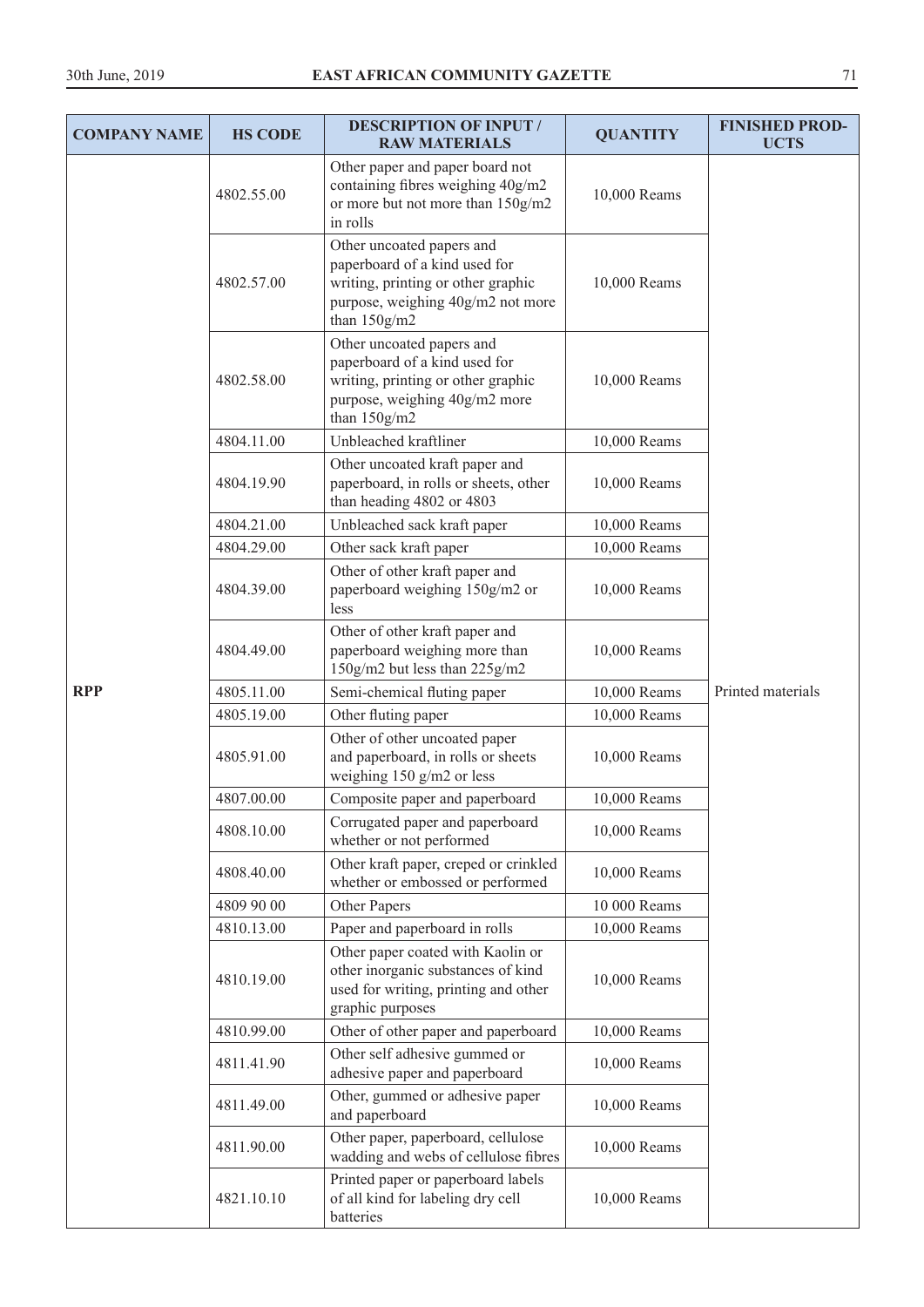| <b>COMPANY NAME</b> | <b>HS CODE</b> | <b>DESCRIPTION OF INPUT /</b><br><b>RAW MATERIALS</b>                                                       | <b>QUANTITY</b> | <b>FINISHED PROD-</b><br><b>UCTS</b> |
|---------------------|----------------|-------------------------------------------------------------------------------------------------------------|-----------------|--------------------------------------|
|                     | 4822.90.00     | Other bobbins, spools, cops and<br>similar supports of paper                                                | 1,000 Boxes     |                                      |
| <b>RPP</b>          | 4810.92.00     | Multi-ply, other paper and<br>paperboard                                                                    | 500 Tonnes      |                                      |
|                     | 4810.99.00     | Other, other paperboard                                                                                     | 100 Tonnes      |                                      |
|                     | 4811.10.00     | Tarred, bituminised or asphalted or<br>paper and paperboard                                                 | 15,000 Kg       |                                      |
|                     | 4811.49.00     | Other, gummed or adhesive paper<br>and paperboard                                                           | 15000 Kg        | Printed materials                    |
|                     | 4811.59.90     | Other, other, paper and paperboard<br>coated impregnated or covered with<br>plastics (excluding adhesives): | 15,000 Kg       |                                      |
|                     | 4821.10.90     | Other, paper, and paperboard labels                                                                         | 50,000 Kg       |                                      |
|                     | 5911.90.00     | Other, textile products and articles,<br>for technical uses                                                 | 2,500 Kg        |                                      |
|                     | 7229.20.00     | Of silico-manganese steel, wire of<br>other alloy steel                                                     | 850 Kg          |                                      |
|                     | 7229.90.00     | Other, wire of other alloy steel                                                                            | $1,000$ Kg      |                                      |
|                     | 4801.00.90     | News print paper                                                                                            | 10 Tonnes       |                                      |
|                     | 4802.55.00     | Woodfree paper                                                                                              | 10 Tonnes       |                                      |
|                     | 4802.56.00     | Offset Paper                                                                                                | 30 Tonnes       |                                      |
|                     | 4802.57.00     | Woodfree paper                                                                                              | 10 Tonnes       |                                      |
|                     | 4802.58.00     | Manila board                                                                                                | 15 Tonnes       |                                      |
|                     | 4802.61.00     | Woodfree paper                                                                                              | 10 Tonnes       |                                      |
|                     | 4809.20.00     | CB-CH-CFB paper                                                                                             | 20 Tonnes       | Printed materials                    |
|                     | 4810.13.00     | Coated paper                                                                                                | 15 Tonnes       |                                      |
|                     | 4810.19.00     | Art glossy paper                                                                                            | 20 Tonnes       |                                      |
|                     | 4810.99.00     | Others papers                                                                                               | 10 Tonnes       |                                      |
|                     | 4804.19.90     | Cover paper                                                                                                 | 7 Tonnes        |                                      |
|                     | 4804.39.00     | Cover paper                                                                                                 | 7 Tonnes        |                                      |
|                     | 4804.59.00     | Cover paper                                                                                                 | 7 Tonnes        |                                      |
|                     | 4804.19.00     | Kraft paper                                                                                                 | 5 Tonnes        | Packaging materials                  |
|                     | 4810.92.00     | Duplex board                                                                                                | 5 Tonnes        |                                      |
| <b>IMOBU</b>        | 4821.10.90     | Other printed paper or paperboard<br>labels of all kinds                                                    | 5 Tonnes        |                                      |
|                     | 4823.90.10     | Gray board paper                                                                                            | 10 Tonnes       |                                      |
|                     | 3215.11.00     | Black Inks in kg                                                                                            | 1,000 Kg        |                                      |
|                     | 3215.19.00     | Others Inks                                                                                                 | 1,000 Kg        |                                      |
|                     | 8443.91.00     | Plates                                                                                                      | 1,000 Kg        |                                      |
|                     | 3707.90.00     | Fountion solution                                                                                           | 500 Kg          | Printed materials                    |
|                     | 3707.90.01     | Film fixer                                                                                                  | 500 Kg          |                                      |
|                     | 3707.90.02     | Plate gum                                                                                                   | 500 Kg          |                                      |
|                     | 3707.90.03     | Plate developer                                                                                             | 400 Kg          |                                      |
|                     | 3707.90.04     | Film developer                                                                                              | 500 Kg          |                                      |
|                     | 3707.90.05     | Plate cleaner                                                                                               | 300 Kg          |                                      |
|                     | 3707.90.06     | Binding gum                                                                                                 | 400 Kg          |                                      |
|                     | 3705.90.00     | Negative film                                                                                               | 200 Kg          |                                      |
|                     | 3707.90.00     | Other chemical preparation for<br>photographic uses                                                         | 300 Kg          |                                      |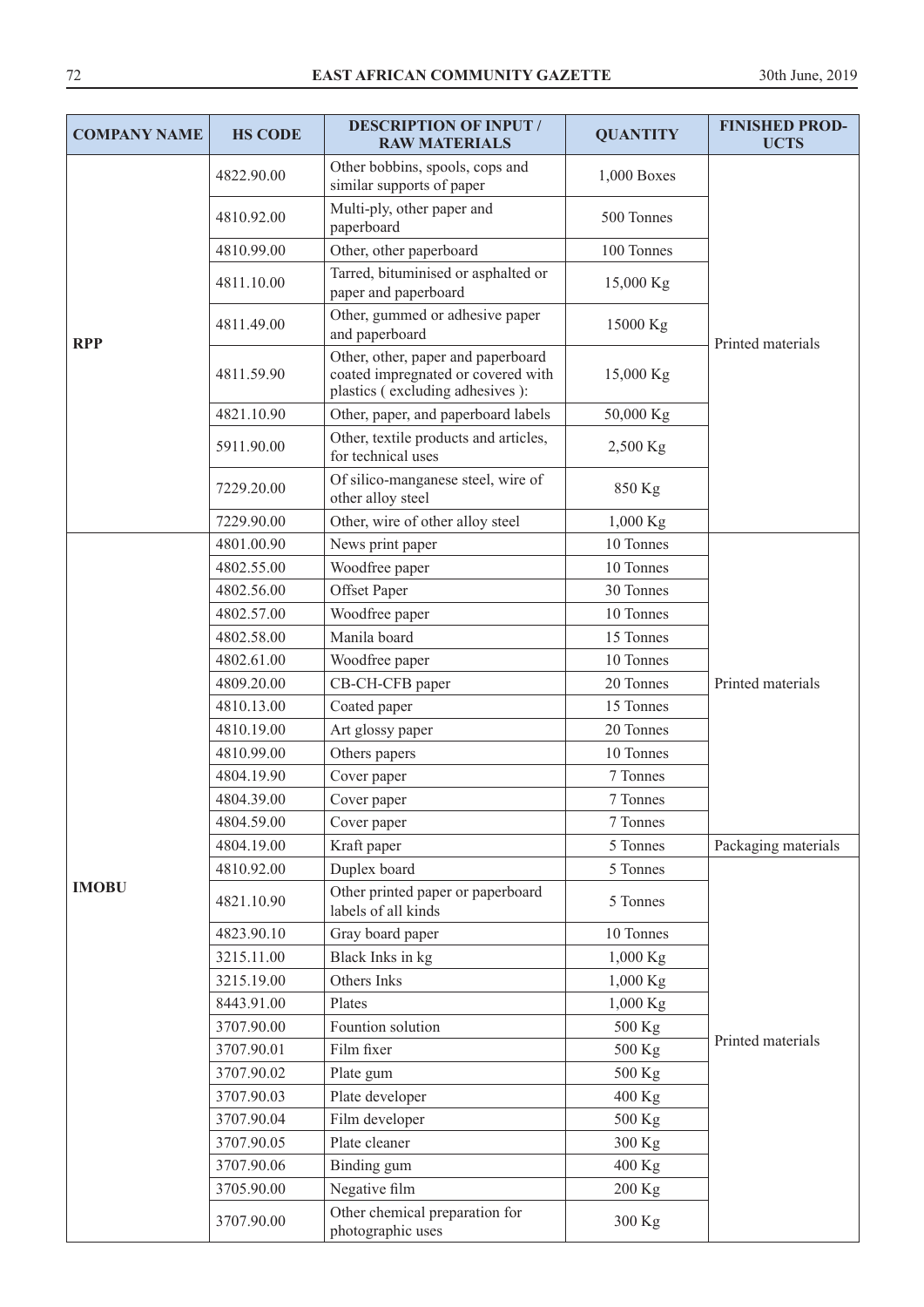| <b>COMPANY NAME</b>                    | <b>HS CODE</b> | <b>DESCRIPTION OF INPUT /</b><br><b>RAW MATERIALS</b>                                                                             | <b>QUANTITY</b> | <b>FINISHED PROD-</b><br><b>UCTS</b> |
|----------------------------------------|----------------|-----------------------------------------------------------------------------------------------------------------------------------|-----------------|--------------------------------------|
| <b>IMOBU</b>                           | 3815.19.00     | Other reaction initiators,<br>reaction accelerator and catalytic<br>preparations, not elsewhere specified<br>or included          | 200 Kg          | Printed materials                    |
|                                        | 3815.90.00     | Other reaction initiators,<br>reaction accelerator and catalytic<br>preparations, not elsewhere                                   | 200 Kg          |                                      |
|                                        | 2501.00.00     | Salt and pure sodium chloride                                                                                                     | 100 Tonnes      |                                      |
|                                        | 3215.90.90     | Other, printing ink, writing or<br>drawing ink and other inks                                                                     | 1 Tonnes        |                                      |
|                                        | 3215.19.00     | Other printing Ink                                                                                                                | 10 Tonnes       |                                      |
|                                        | 3302.10.00     | Of a kind used in the food or drink<br>industries, Mixtures of odoriferous<br>substances and mixtures                             | 300 Tonnes      |                                      |
|                                        | 3402.90.00     | Other, organic surface-active agents                                                                                              | 35 Tonnes       |                                      |
|                                        | 3905.99.00     | Other, polymers of vinyl acetate or of<br>other vinyl esters, in primary forms                                                    | 20 Tonnes       |                                      |
|                                        | 3923.10.00     | Boxes, cases, crates and similar<br>articles                                                                                      | 500 Tonnes      |                                      |
|                                        | 7010.90.00     | Other, carboys, bottles, flasks, jars,<br>pots, phials, ampoules and other<br>containers, of glass Crown corks                    | 1,000 Tonnes    |                                      |
| <b>BURUNDI</b><br><b>BREWERY</b>       | 8309.10.00     | Crown corks                                                                                                                       | 30 Tonnes       | Beer and soft drinks                 |
|                                        | 3923.50.10     | Inserts, stoppers, lids, caps and other<br>closures                                                                               | 30 Tonnes       |                                      |
|                                        | 3923.50.90     | Other, stoppers, lids, caps and other<br>closures                                                                                 | 30 Tonnes       |                                      |
|                                        | 4821.10.90     | Other printed papers or paperboard<br>labels of all kinds                                                                         | 10 Tonnes       |                                      |
|                                        | 1107.10.00     | Not roasted malt                                                                                                                  | 500 Tonnes      |                                      |
|                                        | 1702.90.00     | Other, including invert sugar and<br>other sugar and sugar syrup blends,<br>containing the dry state 50% by<br>weight of fructose | 100 Tonnes      |                                      |
|                                        | 2202.10.00     | Water, including mineral waters and<br>aerated, containing added sugar or<br>other sweetening matter or flavoured                 | 20 Tonnes       |                                      |
|                                        | 2207.20.00     | Ethyl alcohol and other spirits,<br>denatured of any strength                                                                     | 25 Tonnes       |                                      |
|                                        | 1001.99.10     | Hard Wheat                                                                                                                        | 40,000 Tonnes   |                                      |
|                                        | 1001.99.90     | Wheat others                                                                                                                      | 50,000 Tonnes   | Wheat Flour                          |
|                                        | 1103.11.00     | Semolina wheat                                                                                                                    | 18,000 Tonnes   |                                      |
| <b>NGAGARA</b>                         | 2102.30.00     | Prepared baking powders                                                                                                           | 4,200 Kg        |                                      |
| <b>GRAIN MILLING</b><br><b>COMPANY</b> | 3215.19.00     | Ink Jet for bags printings                                                                                                        | 150 Liters      | Domino Machine                       |
|                                        | 2102.10.00     | Yeast                                                                                                                             | 12,000 Kg       | To wash machine and<br>factory       |
|                                        | 5204.11.00     | Sewing Threads                                                                                                                    | 250 Rolls       | <b>Closing Bags</b>                  |
|                                        | 5204.19.00     | Threads others                                                                                                                    | 200 Rolls       | Machine                              |
|                                        | 1701.99.10     | Sugar for industrial usage                                                                                                        | 5000 Tonnes     |                                      |
| <b>LIQUIDS SPRL</b>                    | 2106.90.20     | Preparations of a kind used in<br>manufacturing of beverages                                                                      | 500 Tonnes      | For juice                            |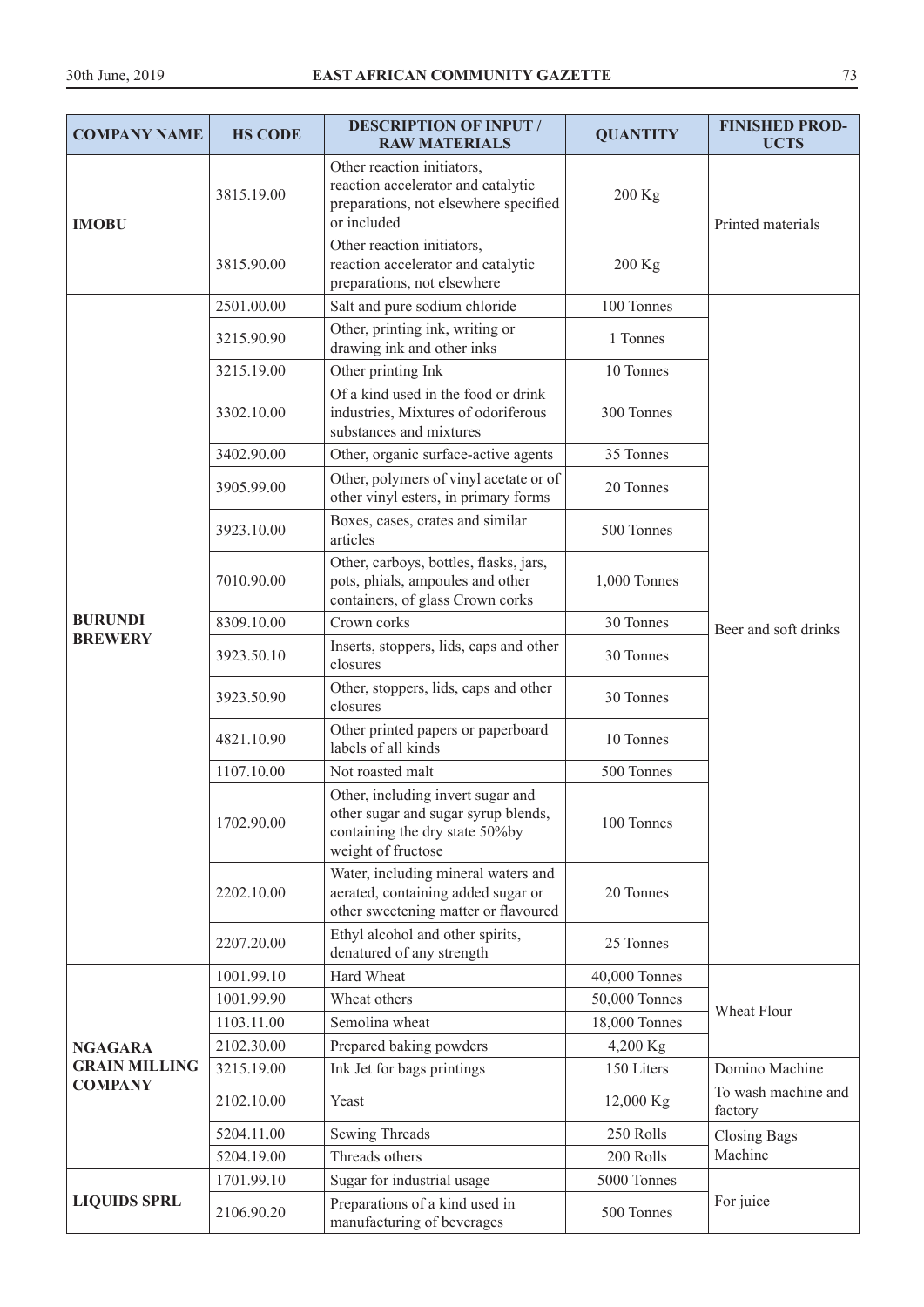| <b>COMPANY NAME</b> | <b>HS CODE</b> | <b>DESCRIPTION OF INPUT /</b><br><b>RAW MATERIALS</b>                                                                                                                  | <b>QUANTITY</b> | <b>FINISHED PROD-</b><br><b>UCTS</b> |
|---------------------|----------------|------------------------------------------------------------------------------------------------------------------------------------------------------------------------|-----------------|--------------------------------------|
|                     | 2106.90.99     | Food preparation not elsewhere<br>specified or included other                                                                                                          | 100Tonnes       |                                      |
|                     | 3302.10.00     | Of a kind used in the food or drink<br>industries, mixtures of odoriferous<br>substances and mixtures                                                                  | 300 Tonnes      | For juice                            |
|                     | 3923.30.00     | Carboys, bottles, flasks and similar<br>supports                                                                                                                       | 100,000 Pieces  |                                      |
| <b>LIQUIDS SPRL</b> | 3923.40.00     | Spools, cops, bobbins and similar<br>articles                                                                                                                          | 100,000 Pieces  |                                      |
|                     | 3923.50.10     | Inserts, stoppers, lids, caps and other<br>closures                                                                                                                    | 500,000 Pieces  | Packaging material                   |
|                     | 3923.50.90     | Other, stoppers, lids, caps, and other<br>closures                                                                                                                     | 300,000 Pieces  |                                      |
|                     | 3921.90.00     | Other unprinted plates, sheets, films,<br>foil and strips of plastics                                                                                                  | 100 Tonnes      |                                      |
|                     | 3921.19.90     | Other unprinted plates, sheets films,<br>foils and strips of plastics                                                                                                  | 100 Tonnes      |                                      |
|                     | 4801.00.10     | Other, Newsprint, in rolls or sheets.                                                                                                                                  | 17 Tonnes       |                                      |
|                     | 4802.10.00     | Hand made paper and paper board                                                                                                                                        | 17 Tonnes       |                                      |
|                     | 4802 54 00     | Other paper and paperboard, not<br>containing fibres obtained by a<br>Weighing less than 40g/m2 kg 10%                                                                 | 17 Tonnes       |                                      |
|                     | 4802.20.00     | Other paper and paperboard                                                                                                                                             | 17 Tonnes       | Printed materials                    |
|                     | 4802 56 00     | Other paper and paperboard, not<br>containing fibres obtained by a<br>Weighing less than 40g/m2 kg or<br>more but not more than 150g/m2, in<br>sheets with one side    | 17 Tonnes       |                                      |
| <b>LA LICORNE</b>   | 4802 57 00     | Other paper and paperboard, not<br>containing fibres obtained by a ,,,<br>Weighing less than 40g/m2 kg or<br>more but not more than 150g/m2                            | 17 Tonnes       |                                      |
|                     | 4802.62.00     | Other, paper, in rolls or sheets.                                                                                                                                      | 17 Tonnes       |                                      |
|                     | 4809 20 00     | Carbon paper, self copy paper and<br>other copying or transfer papers                                                                                                  | 17 Tonnes       |                                      |
|                     | 4816.90.00     | Other, paper, in rolls or sheets.                                                                                                                                      | 17 Tonnes       |                                      |
|                     | 3705.00.00     | For offset reproduction,<br>Photography plates and film                                                                                                                | $20$ Kg         |                                      |
|                     | 4801.00.10     | Newsprint, in rolls or sheets                                                                                                                                          | 15 Tonnes       |                                      |
|                     | 4801.00.90     | Other newsprint rolls or sheets                                                                                                                                        | 15 Tonnes       | Printed materials                    |
| <b>HOPE DESIGN</b>  | 3921.11.10     | Other unprinted plates, sheets, of<br>polymers of Colop product                                                                                                        | 5,000 Kg        |                                      |
|                     | 3921.90.00     | Styrene, Photopolymer, Sel de post<br>exposition                                                                                                                       | 5,000 Kg        | <b>Stamps</b>                        |
|                     | 4802.55.00     | Other plates, sheets, film, foil and<br>strips                                                                                                                         | 600 Cartons     |                                      |
|                     | 4802.57.00     | Plastics, COLOP solution de lavage                                                                                                                                     | 150 Kg          |                                      |
|                     | 4802.58.00     | Other paper and paper and paper<br>board not containing fibres weighing<br>$40$ g/m <sup>2</sup> or more but not more than<br>150g/m <sup>2</sup> , in rolls or sheets | 85 Tonnes       | Printed materials                    |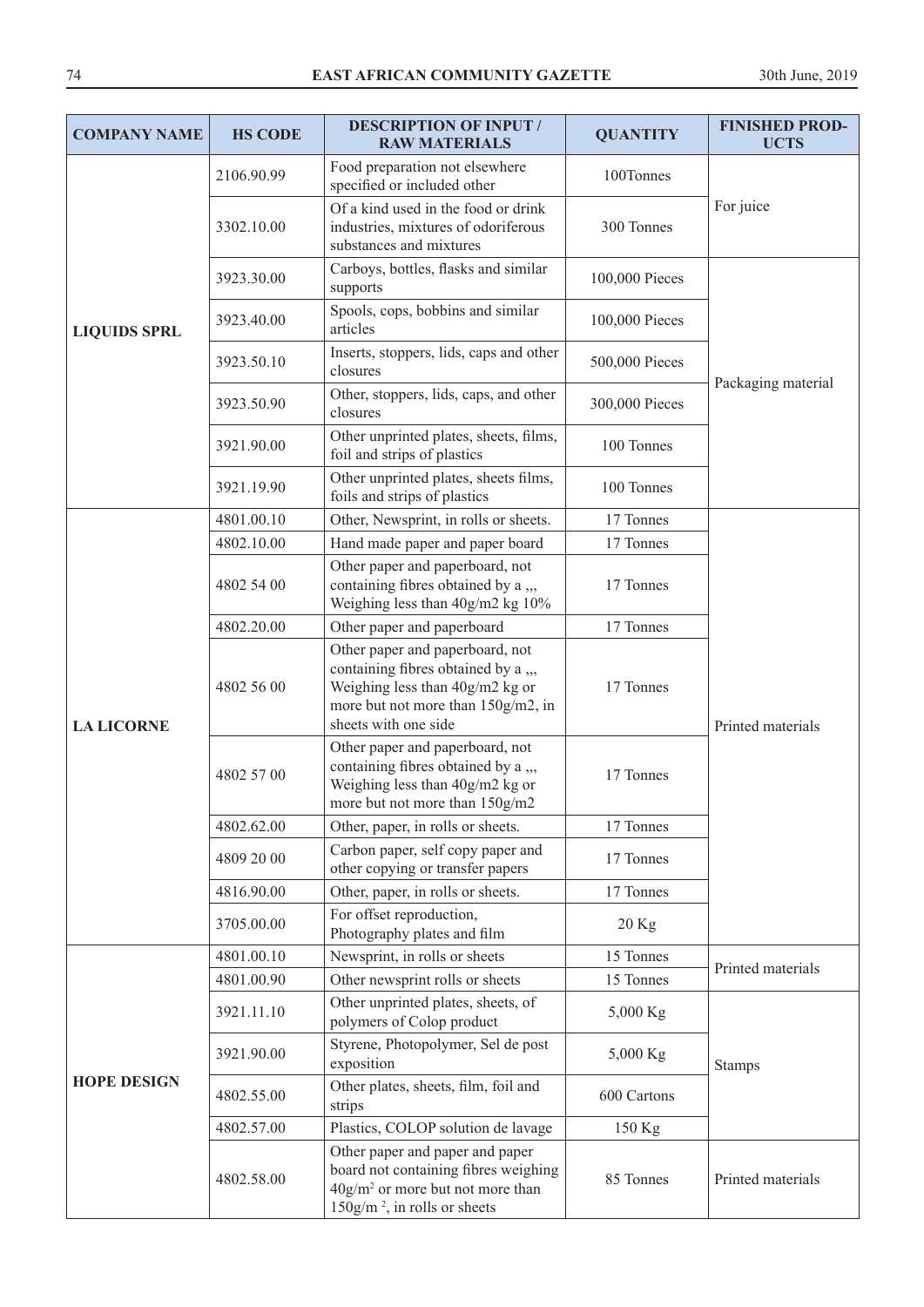| <b>COMPANY NAME</b> | <b>HS CODE</b> | <b>DESCRIPTION OF INPUT /</b><br><b>RAW MATERIALS</b>                                                                                                                            | <b>QUANTITY</b> | <b>FINISHED PROD-</b><br><b>UCTS</b> |
|---------------------|----------------|----------------------------------------------------------------------------------------------------------------------------------------------------------------------------------|-----------------|--------------------------------------|
|                     | 4804.11.00     | Other uncoated Papers and Paper<br>Board of a king used for writing,<br>printing, or other graphic purpose,<br>weighting 40 g/m $^2$ not more than<br>$150$ g/m <sup>2</sup>     | 40 Tonnes       |                                      |
|                     | 4804.19.90     | Other uncoated Papers and Paper<br>Board of a king used for writing,<br>printing, or other graphic purpose,<br>weighting 40 g/m <sup>2</sup> more than $150g/$<br>m <sup>2</sup> | 35 Tonnes       |                                      |
|                     | 4804.21.00     | Unbleached kraftiner                                                                                                                                                             | 500 Kg          |                                      |
|                     | 4804.29.00     | Other uncoated Kraft paper and<br>paperboard, in rolls or sheets, other<br>than that heading 48.02 or 48.03                                                                      | 10 Tonnes       |                                      |
|                     | 4804.39.00     | Unbleached sach kraft paper                                                                                                                                                      | 20 Tonnes       |                                      |
|                     | 4804.49.00     | Other sach kraft paper                                                                                                                                                           | 20 Tonnes       |                                      |
|                     | 4805.11.00     | Other of other kraft paper and<br>paperboard weighting 150g/m <sup>2</sup> or<br>less                                                                                            | 19 Tonnes       |                                      |
|                     | 4805.91.00     | Other of other kraft paper and<br>paperboard<br>Weighting $150g/m^2$ or less but less                                                                                            | 40 Tonnes       |                                      |
|                     |                | than $225$ g/m <sup>2</sup>                                                                                                                                                      |                 | Printed materials                    |
|                     | 4807.00.00     | Composite paper and paperboard                                                                                                                                                   | 35 Tonnes       |                                      |
| <b>HOPE DESIGN</b>  | 3215.11.00     | Paper and paperboard, in rolls. Other<br>printing ink, writing or drawing<br>ink and other inks, whether or not<br>concentrated or solid                                         | 25 Tonnes       |                                      |
|                     | 3215.19.00     | Black printing ink, writing or<br>drawing ink and other inks, whether<br>or not concentrated or solid                                                                            | 5 Tonnes        |                                      |
|                     | 3705.00.00     | Photographic plates and film,<br>exposed and developed, other than<br>cinematographic film for offset<br>reproduction                                                            | 5 Tonnes        |                                      |
|                     | 3707.10.00     | Sensitising emulsions.                                                                                                                                                           | 2,000 Liters    |                                      |
|                     | 3707.90.00     | Other chemical preparations for<br>photographic uses                                                                                                                             | 2,000 Liters    |                                      |
|                     | 3815.19.00     | Other reaction initiators, reactions<br>accelerations and catalytic<br>preparation, not elsewhere specified<br>or included.                                                      | 2,000 Kg        |                                      |
|                     | 3815.90.00     | Other reaction initiators, reactions<br>accelerations and catalytic<br>preparation, not elsewhere.                                                                               | 5,000 Kg        |                                      |
|                     | 4802.20.00     | Paper and paperboard of a kind used<br>as a base for photo-sensitive, heart-<br>sensitive or electro-sensitive                                                                   | 2 Tonnes        |                                      |
|                     | 4804.19.10     | Kraftliner uncoated in rolls or<br>sheets, dry battery craft liner.                                                                                                              | 500 Kg          |                                      |
|                     | 4805.19.00     | Other fluting paper                                                                                                                                                              | 2 Tonnes        |                                      |
|                     | 4811.10.00     | Tarred, bituminized or asphalted<br>paper and paperboard                                                                                                                         | 5 Tonnes        |                                      |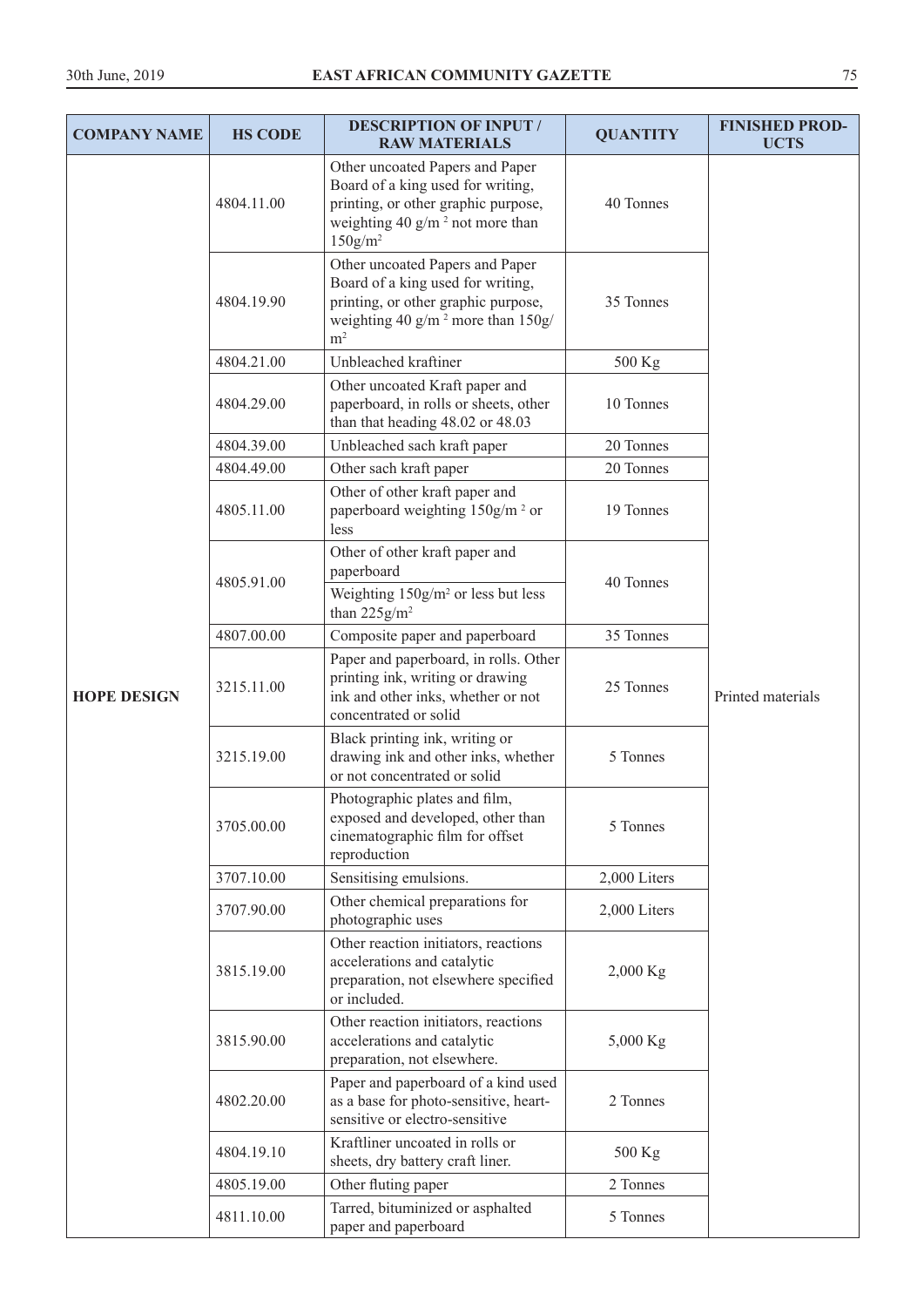| <b>COMPANY NAME</b> | <b>HS CODE</b> | <b>DESCRIPTION OF INPUT /</b><br><b>RAW MATERIALS</b>                                                                                         | <b>QUANTITY</b> | <b>FINISHED PROD-</b><br><b>UCTS</b> |
|---------------------|----------------|-----------------------------------------------------------------------------------------------------------------------------------------------|-----------------|--------------------------------------|
|                     | 4821.10.90     | Other printed paper or labels of all<br>kinds                                                                                                 | 40 Tonnes       |                                      |
|                     | 4810.19.00     | Other paper and paperboard coated<br>with kaolin or inorganic substances<br>of kind used for writing, printing<br>and other graphic purposes. | 45 Tonnes       | Printed materials                    |
|                     | 4810.99.00     | Other of other paper and paperboard                                                                                                           | 45 Tonnes       |                                      |
| <b>HOPE DESIGN</b>  | 4811.49.00     | Other Unprinted self-adhesive<br>gummed or adhesive paper and<br>paperboard.                                                                  | 80 Tonnes       | Packaging Materials                  |
|                     | 4811.90.00     | Other paperboard, cellulose wading<br>and webs of cellulose fibres.                                                                           | 5 Tonnes        |                                      |
|                     | 4821.10.10     | Printed paper or paperboard labels<br>of all kinds for labeling dry cell<br>batteries                                                         | 80 Tonnes       | Printed materials                    |
|                     | 4822.90.00     | Other bobbins, spools, cops and<br>similar supports of paper pulp,<br>paper or paperboard (whether or no<br>perforated or hardened).          | 5 Tonnes        | Packaging Materials                  |
|                     | 3208.90.00     | Others paints and varnishes                                                                                                                   | 5,000 Liters    |                                      |
|                     | 3505.20.00     | Glues                                                                                                                                         | $1,000$ Kg      |                                      |
|                     | 3926.30.00     | Fittings for furniture, coachwork of<br>the like                                                                                              | 3,000 Kg        |                                      |
|                     | 3926.90.90     | Others                                                                                                                                        | 500 Kg          |                                      |
|                     | 3920.43.90     | Others                                                                                                                                        | 5,000 Kg        |                                      |
|                     | 4008.11.00     | -Plates, sheets and strip, of cellular<br>rubber                                                                                              | 2,000 Pieces    |                                      |
|                     | 4411.12.00     | Medium density fireboard of<br>thickness not exceeding 5 mm                                                                                   | 2,000 Kg        |                                      |
|                     | 4411.13.00     | Medium density fireboard of<br>thickness exceeding 5 mm but not<br>exceeding 9mm                                                              | 2,000 Kg        |                                      |
|                     | 4411.14.00     | Medium density fireboard of<br>thickness exceeding 9 mm                                                                                       | 50,000 Kg       |                                      |
| <b>GTS</b>          | 4811.49.00     | - Other, self adhesive, gummed or<br>adhesive paper and paperboard                                                                            | 4,000 Meters    | Furniture and fittings               |
|                     | 4823.90.90     | - Other paper, paperboard, cellulose<br>wadding and webs of cellulose fibres                                                                  | 200 Kg          |                                      |
|                     | 5211.20.00     | -Bleached, woven fabrics of cotton                                                                                                            | 600 Meters      |                                      |
|                     | 5211.39.00     | - Other fabrics                                                                                                                               | 2,000 Meters    |                                      |
|                     | 5212.14.00     | - Other woven fabrics of cotton, of<br>yarns of different colors                                                                              | 5,000 Meters    |                                      |
|                     | 5601 22 00     | Wadding of textile materials and<br>articles there of man made fibres                                                                         | 500 kg          |                                      |
|                     | 5801.10.00     | Of wool or fine animal hair - Of<br>cotton                                                                                                    | 1,000 Meters    |                                      |
|                     | 5801.31.00     | - Uncut weft pile fabrics                                                                                                                     | 2,000 Meters    |                                      |
|                     | 5801.21.00     | - Uncut weft pile fabrics                                                                                                                     | 2,000 Kg        |                                      |
|                     | 5801.90.00     | Others                                                                                                                                        | 2,000 Kg        |                                      |
|                     | 4410.11.00     | -Particle boards with decorative<br>surface                                                                                                   | 2,000 Kg        |                                      |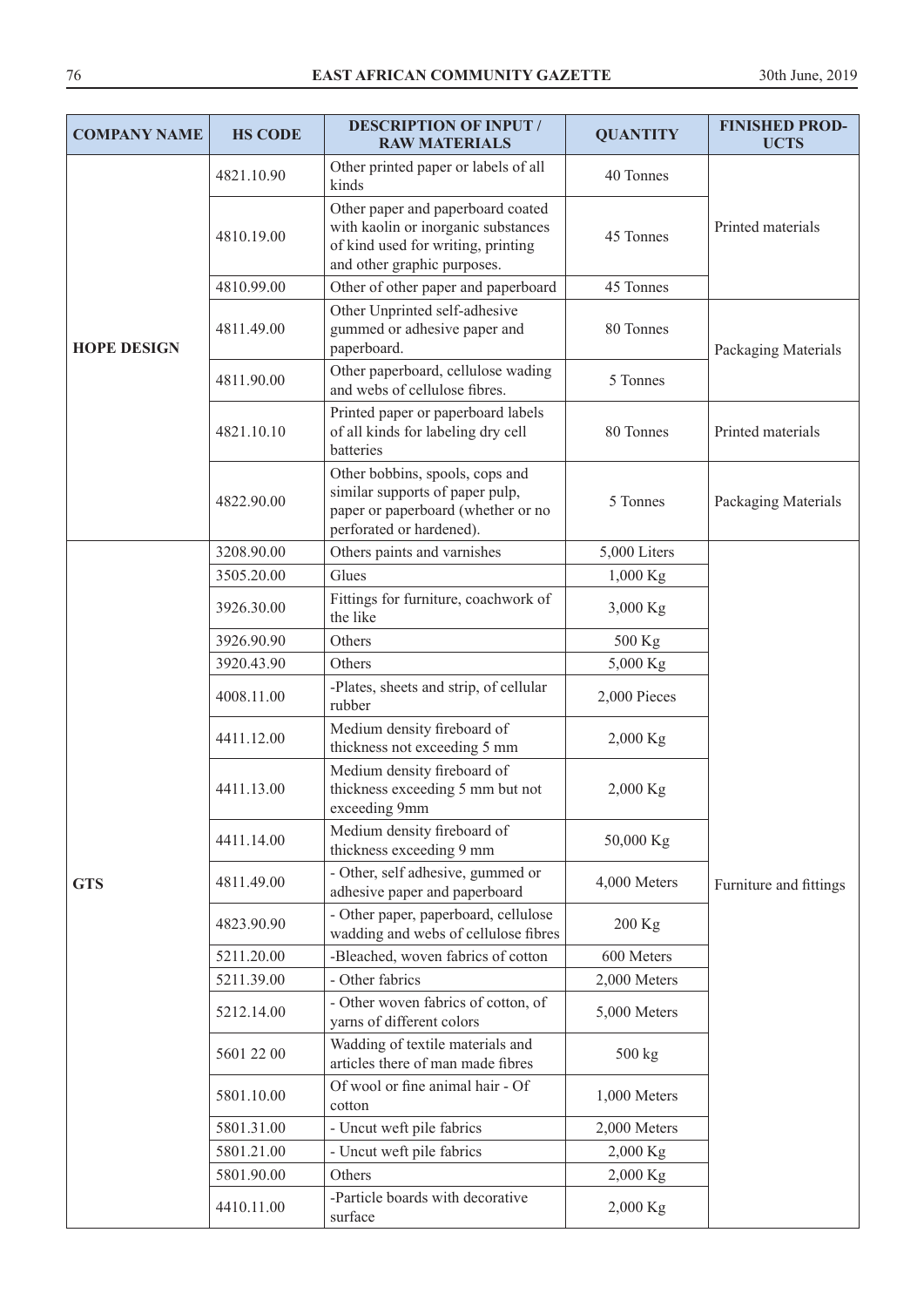| <b>COMPANY NAME</b>                | <b>HS CODE</b> | <b>DESCRIPTION OF INPUT /</b><br><b>RAW MATERIALS</b>     | <b>QUANTITY</b>  | <b>FINISHED PROD-</b><br><b>UCTS</b> |
|------------------------------------|----------------|-----------------------------------------------------------|------------------|--------------------------------------|
|                                    | 4412.99.00     | -Plywood other                                            | $2,000$ Kg       |                                      |
|                                    | 5407.83.00     | - Fabrics of different colors<br>synthetic                | 2,500 Meters     |                                      |
|                                    | 7007.19.00     | - Other tempered glass                                    | 100 Cubic Meters |                                      |
|                                    | 7318.12.00     | - Other wood screws                                       | 25,000 Pieces    |                                      |
|                                    | 7318 19 00     | Other threaded articles                                   | 100 000 pieces   |                                      |
|                                    | 8301.40.00     | Other locks                                               | 1,000 Pieces     |                                      |
|                                    | 8301.60.00     | Parts                                                     | 1,000 Pieces     |                                      |
| <b>GTS</b>                         | 8302.10.00     | - Hinges                                                  | 1,000 Pieces     | Furniture and fittings               |
|                                    | 8302.42.00     | - Metal mountings for furniture                           | 3,000 Pieces     |                                      |
|                                    | 9403.90.00     | - Parts for furniture                                     | $1,000$ Kg       |                                      |
|                                    | 5903.10.00     | -With polyvinyl chloride                                  | 2,000 Meters     |                                      |
|                                    | 5903.20.00     | -With polyurethane                                        | 2,500 Meters     |                                      |
|                                    | 9404.90.00     | -Other Springs for cushions                               | 1,000 Kg         |                                      |
|                                    | 6306.19.00     | - Of other textile materials                              | 500 Meters       |                                      |
|                                    | 9404.21.00     | Of cellular rubber or plastics,<br>whether or not covered | $2,000$ Kg       |                                      |
|                                    | 4801.00.90     | News print paper                                          | 9 Tonnes         |                                      |
|                                    | 4802.55.00     | Woodfree paper                                            | 9 Tonnes         |                                      |
|                                    | 4802.56.00     | Offset Paper                                              | 28 Tonnes        |                                      |
|                                    | 4802.57.00     | Woodfree paper                                            | 8 Tonnes         |                                      |
|                                    | 4802.58.00     | Manila board                                              | 14 Tonnes        |                                      |
|                                    | 4802.61.00     | Woodfree paper                                            | 9 Tonnes         |                                      |
|                                    | 4810.13.00     | Coated paper                                              | 14 Tonnes        |                                      |
|                                    | 4810.19.00     | Art glossy paper                                          | 17 Tonnes        |                                      |
|                                    | 4810.99.00     | Others papers                                             | 10 Tonnes        |                                      |
|                                    | 4804.19.00     | Cover paper                                               | 6 Tonnes         |                                      |
|                                    | 4804.39.00     | Cover paper                                               | 6 Tonnes         |                                      |
|                                    | 4804.59.00     | Cover paper                                               | 7 Tonnes         |                                      |
|                                    | 4810.92.00     | Duplex board                                              | 5 Tonnes         |                                      |
| $\mathbf{A1}$<br><b>TECHNOLOGY</b> | 4821.10.90     | Other printed paper or paperboard<br>labels of all kinds  | 5 Tonnes         | Printed materials                    |
|                                    | 4823.90.10     | Gray board paper                                          | 10 Tonnes        |                                      |
|                                    | 3215.11.00     | Black Inks in kg                                          | 980 Kg           |                                      |
|                                    | 3215.19.00     | Others Inks                                               | 920 Kg           |                                      |
|                                    | 8443.91.00     | Plates                                                    | 990 Kg           |                                      |
|                                    |                | Fountain solution                                         | 460 Kg           |                                      |
|                                    |                | Film fixer                                                | 520 Kg           |                                      |
|                                    |                | Plate gum                                                 | 415 Kg           |                                      |
|                                    |                | Plate developer                                           | 408 Kg           |                                      |
|                                    | 3707.90.00     | Film developer                                            | 450 Kg           |                                      |
|                                    |                | Plate cleaner                                             | 309 Kg           |                                      |
|                                    |                | Binding gum                                               | 336 Kg           |                                      |
|                                    |                | Other chemical preparation for<br>photographic uses       | 306 Kg           |                                      |
|                                    | 3705.00.00     | Negative film                                             | 186 Kg           |                                      |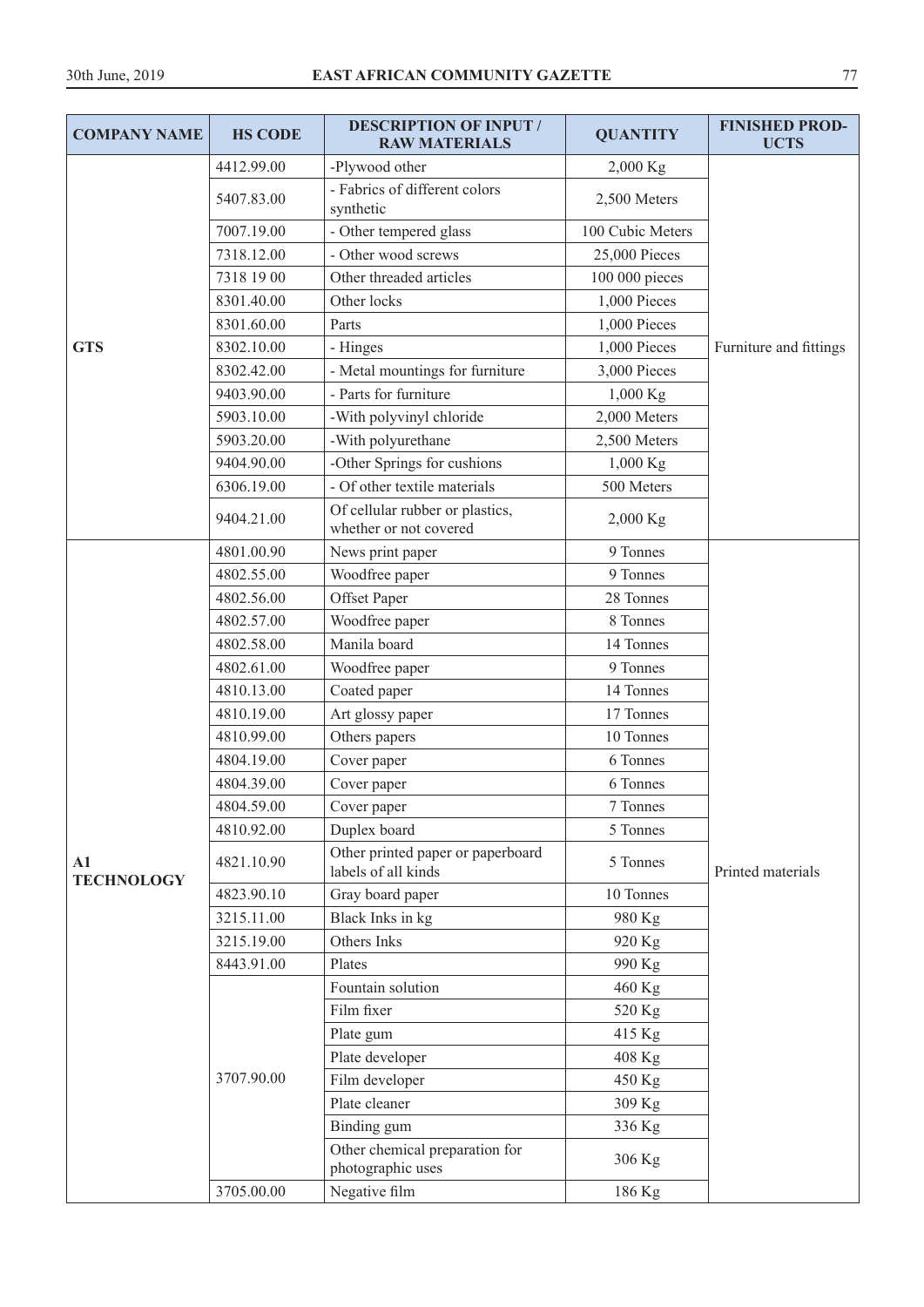| <b>COMPANY NAME</b>             | <b>HS CODE</b> | <b>DESCRIPTION OF INPUT /</b><br><b>RAW MATERIALS</b>                                                                                                                                    | <b>QUANTITY</b>    | <b>FINISHED PROD-</b><br><b>UCTS</b> |
|---------------------------------|----------------|------------------------------------------------------------------------------------------------------------------------------------------------------------------------------------------|--------------------|--------------------------------------|
| $\mathbf{A1}$                   | 3815.19.00     | Other reaction initiators,<br>reaction accelerator and catalytic<br>preparations, not elsewhere specified                                                                                | 166 Kg             | Printed materials                    |
| <b>TECHNOLOGY</b>               | 3815.90.00     | Other reaction initiators,<br>reaction accelerator and catalytic<br>preparations, not elsewhere                                                                                          | 196 Kg             |                                      |
|                                 | 1107.10.00     | Malt not roasted/roasted                                                                                                                                                                 | 20,334 Tonnes      | Beer                                 |
|                                 | 1701.99.10     | Refined white sugar (sugar for<br>industrial use)                                                                                                                                        | 16,226 Tonnes      | Beer & Soft Drink                    |
|                                 | 1702.90.00     | Maldex (Kg)                                                                                                                                                                              | 52,500 Kg          |                                      |
|                                 | 1702.90.00     | Caramel (Kg)                                                                                                                                                                             | 24,000 Kg          | Beer                                 |
|                                 | 2106.90.20     | Concentrated soft drink (Syrup soft<br>drink)                                                                                                                                            | 19,720 Units       | Soft Drink                           |
|                                 | 2207.10.00     | Alcohol Ethylique                                                                                                                                                                        | 73,280 Liters      | Beer & Soft Drink                    |
|                                 | 2807.00.00     | Sulphuric acid                                                                                                                                                                           | 10,000 Kg          |                                      |
|                                 | 3906.90.00     | Aqua oxy 1                                                                                                                                                                               | 1,000 Kg           |                                      |
|                                 | 3302.10.00     | AML Bock (Kg)                                                                                                                                                                            | 32,160 Kg          | Beer                                 |
|                                 | 3402.20.00     | Divo                                                                                                                                                                                     | 4,000 Kg           |                                      |
|                                 | 3402.90.00     | Chlorosept B                                                                                                                                                                             | 10,000 Kg          | Beer & Soft Drink                    |
| <b>BRARUDI</b>                  | 3501.90.00     | Glue                                                                                                                                                                                     | 64,800 Kg          | Beer & Schweppes<br>Tonic            |
|                                 | 3905.99.00     | Polyclar 10 (PVPP)                                                                                                                                                                       | 10,000 Kg          | Beer                                 |
|                                 | 4821.10.90     | Label                                                                                                                                                                                    | 554,000,000 Pieces | Beer & Schweppes<br>Tonic            |
|                                 | 7010.90.00     | <b>Bottles</b>                                                                                                                                                                           | 19,331,460 Pieces  |                                      |
|                                 | 8309.10.00     | Crown corks or capsules for bottles                                                                                                                                                      | 445,500,000 Pieces | Beer & Soft Drink                    |
|                                 | 2102.10.00     | Active yeast                                                                                                                                                                             | 48 Kg              | Beer                                 |
|                                 | 3402.90.00     | Alcafoam CL-M                                                                                                                                                                            | 6,000 Kg           |                                      |
|                                 | 3215.11.00     | Ink Cartridge                                                                                                                                                                            | 100 Liters         | Beer & Soft Drink                    |
|                                 | 3302.10.00     | Arome Banana Beer                                                                                                                                                                        | 500 Kg             |                                      |
|                                 | 2918.19.00     | Malic Acid Powder                                                                                                                                                                        | 500 Kg             | Beer                                 |
|                                 | 3302.10.00     | Givadam Apple Flavour                                                                                                                                                                    | 1,500 Kg           |                                      |
|                                 | 7217.90.00     | <b>IRON WIRE ROLL</b>                                                                                                                                                                    | 150 Tonnes         | <b>NAILS</b>                         |
| <b>HOUSE OF</b>                 | 7318.22.00     | ROOFING HEAD CAP                                                                                                                                                                         | 30 Tonnes          |                                      |
| <b>AFRICAN TEA</b>              | 3923.21.00     | TEA PACKING MATERIEL                                                                                                                                                                     | 700 Carton         | PACKAGES OF TEA                      |
|                                 | 4823.20.00     | <b>FILTER PAPER</b>                                                                                                                                                                      | 100 Rouleaux       |                                      |
|                                 | 3215.11.00     | <b>Black Printing Ink</b>                                                                                                                                                                | 3 Tonnes           |                                      |
|                                 | 3215.19.00     | Other Printing Ink                                                                                                                                                                       | 10 Tonnes          |                                      |
|                                 | 3505.20.00     | Glue based on starch                                                                                                                                                                     | 1.5 Tonnes         |                                      |
|                                 | 3506.99.00     | Other Glue                                                                                                                                                                               | 2 Tonnes           |                                      |
| <b>TOP</b><br><b>IMPRIMERIE</b> | 3701.99.00     | Other (Photographic plates and films<br>in the flat sensitised, unexposed,<br>of any material other than paper,<br>paperboard or textile; instant<br>print film in the flat, sensitised, | 7.5 Tonnes         | <b>Printed Materials</b>             |
|                                 |                | unexposed, whether or not in packs                                                                                                                                                       |                    |                                      |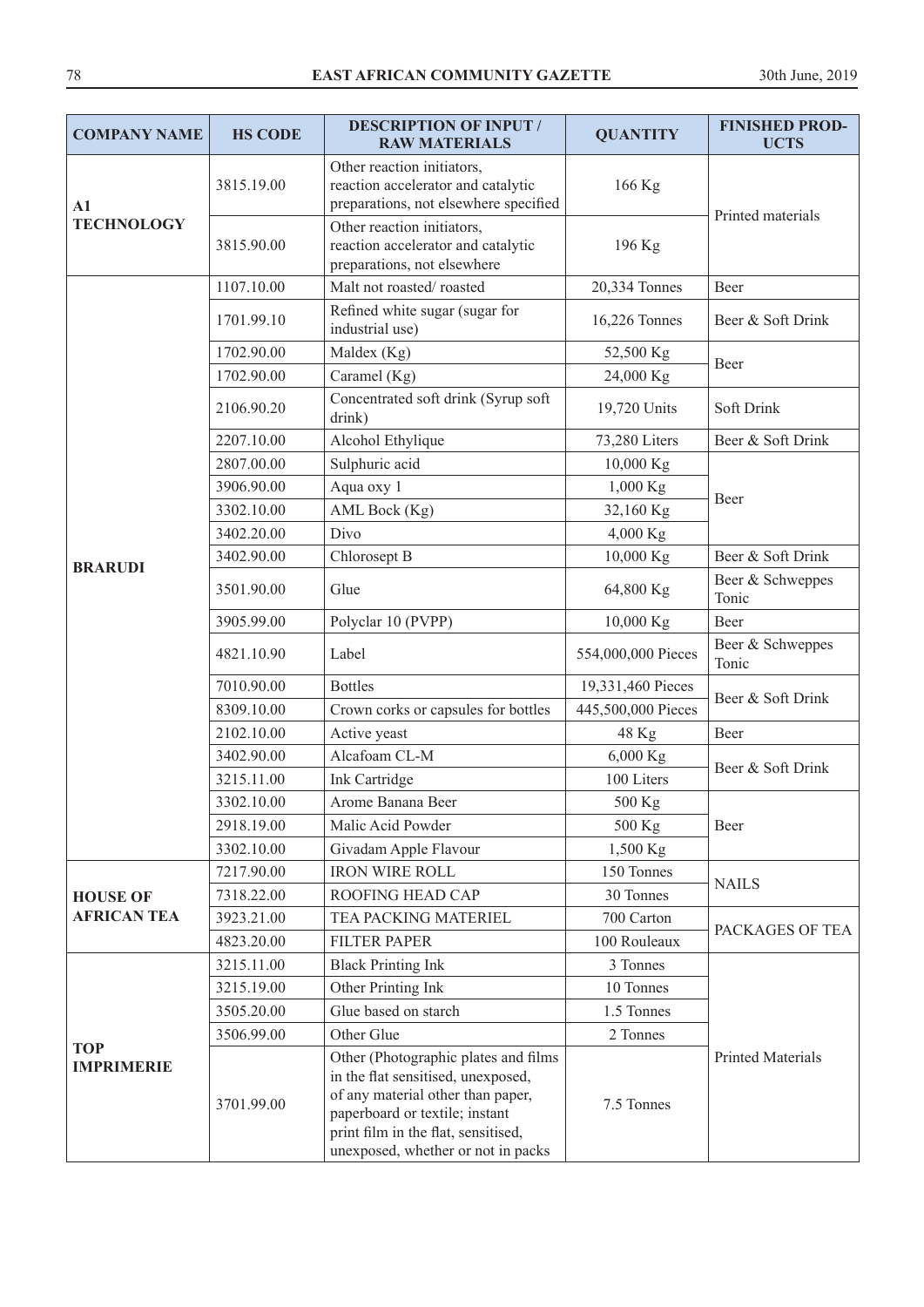| <b>COMPANY NAME</b>                    | <b>HS CODE</b> | <b>DESCRIPTION OF INPUT /</b><br><b>RAW MATERIALS</b>                                                                                                                                                                   | <b>QUANTITY</b>  | <b>FINISHED PROD-</b><br><b>UCTS</b> |
|----------------------------------------|----------------|-------------------------------------------------------------------------------------------------------------------------------------------------------------------------------------------------------------------------|------------------|--------------------------------------|
|                                        | 3702.31.00     | Other (Photographic films in<br>rolls sensitised, unexposed, of<br>any material other than paper,<br>paperboard or textile; Instant print<br>film in rolls, sensitised, unexposed,<br>For colour photocopy (Polychrome) | 3.5 Tonnes       |                                      |
|                                        | 3707.90.00     | Other chemical preparations for<br>photographic use                                                                                                                                                                     | 2 Tonnes         |                                      |
|                                        | 3921.11.10     | Others plates, sheets, films, foil and<br>strip, of plastic Unprinted                                                                                                                                                   | 0.5 Tonnes       |                                      |
|                                        | 3921.90.00     | Others plates, sheets, films, foil and<br>strip, of plastic                                                                                                                                                             | 0.5 Tonnes       |                                      |
|                                        | 4801.00.90     | News print paper in sheet or rolls                                                                                                                                                                                      | 20 Tonnes        |                                      |
| <b>TOP</b><br><b>IMPRIMERIE</b>        | 4802.57.00     | Other paper and paperboard not<br>containing fibres. Weighting 40 g/<br>$m2 - 150$ g/m2 in sheets                                                                                                                       | 45 Tonnes        | <b>Printed Materials</b>             |
|                                        | 4802.58.00     | Other paper and paperboard not<br>containing fibres. Weighting more<br>than $150 g/m 2$                                                                                                                                 | 20 Tonnes        |                                      |
|                                        | 4810.19.00     | Other coated paper and paperboard<br>one side or both of a kind used for<br>writing or other graphic proposes                                                                                                           | 65 Tonnes        |                                      |
|                                        | 4810.29.00     | Other paper and paperboard more<br>than 10 % by weight of the total<br>fibre                                                                                                                                            | 20 Tonnes        |                                      |
|                                        | 4811.49.00     | Other gummed or adhesive paper<br>and paperboard                                                                                                                                                                        | 20 Tonnes        |                                      |
|                                        | 4811.59.90     | Other paper and paperboard coated<br>with plastic                                                                                                                                                                       | 20 Tonnes        |                                      |
|                                        | 4821.90.00     | Other Paper and Paperboard labels<br>of all kinds, whether or not printed                                                                                                                                               | 20 Tonnes        |                                      |
|                                        | 2523.10.00     | <b>Cement Clinkers</b>                                                                                                                                                                                                  | 144 000 Tones    |                                      |
|                                        | 2521.00.00     | Pozzolana (volcanic)                                                                                                                                                                                                    | 5 000 Tones      |                                      |
|                                        | 2811.19.00     | Other inorganic acid (oxalic acid<br>dehydrate)                                                                                                                                                                         | 500 g            |                                      |
|                                        |                | Methyl orange indicator                                                                                                                                                                                                 | 25 g             | Portland Cement                      |
| <b>Burundi Cement</b><br>Company       |                | Sodium oxalate AR                                                                                                                                                                                                       | 100 <sub>g</sub> |                                      |
|                                        | 3213.90.00     | Patton and Readers indicator                                                                                                                                                                                            | 50 <sub>g</sub>  |                                      |
|                                        |                | Thymol bleu indicator                                                                                                                                                                                                   | 50 g             |                                      |
|                                        |                | TYMOPHTHALEIN INDICATOR                                                                                                                                                                                                 | 50 g             |                                      |
|                                        |                | Methyl Red indicator                                                                                                                                                                                                    | 50 <sub>g</sub>  |                                      |
|                                        | 2807.00.00     | Sulphuric Acid AR                                                                                                                                                                                                       | 5 Liters         |                                      |
| <b>B.R.A MANU-</b><br><b>FACTURING</b> | 3505.20.00     | Glues                                                                                                                                                                                                                   | 10 Tonnes        | Furniture and fittings               |
| <b>ALUBUCO</b>                         | 7003.12.00     | Colour throughout the mass (body<br>tinted, opacified, flashed or not<br>having an absorbent, reflecting or<br>not-reflecting layer                                                                                     | 225,000 Kg       | Aluminium doors,<br>windows and      |
|                                        | 7003.19.00     | Other coloured throughout the mass<br>(body tinted, opacified, reflecting or<br>not reflecting layer                                                                                                                    | 205,000 Kg       | partitions                           |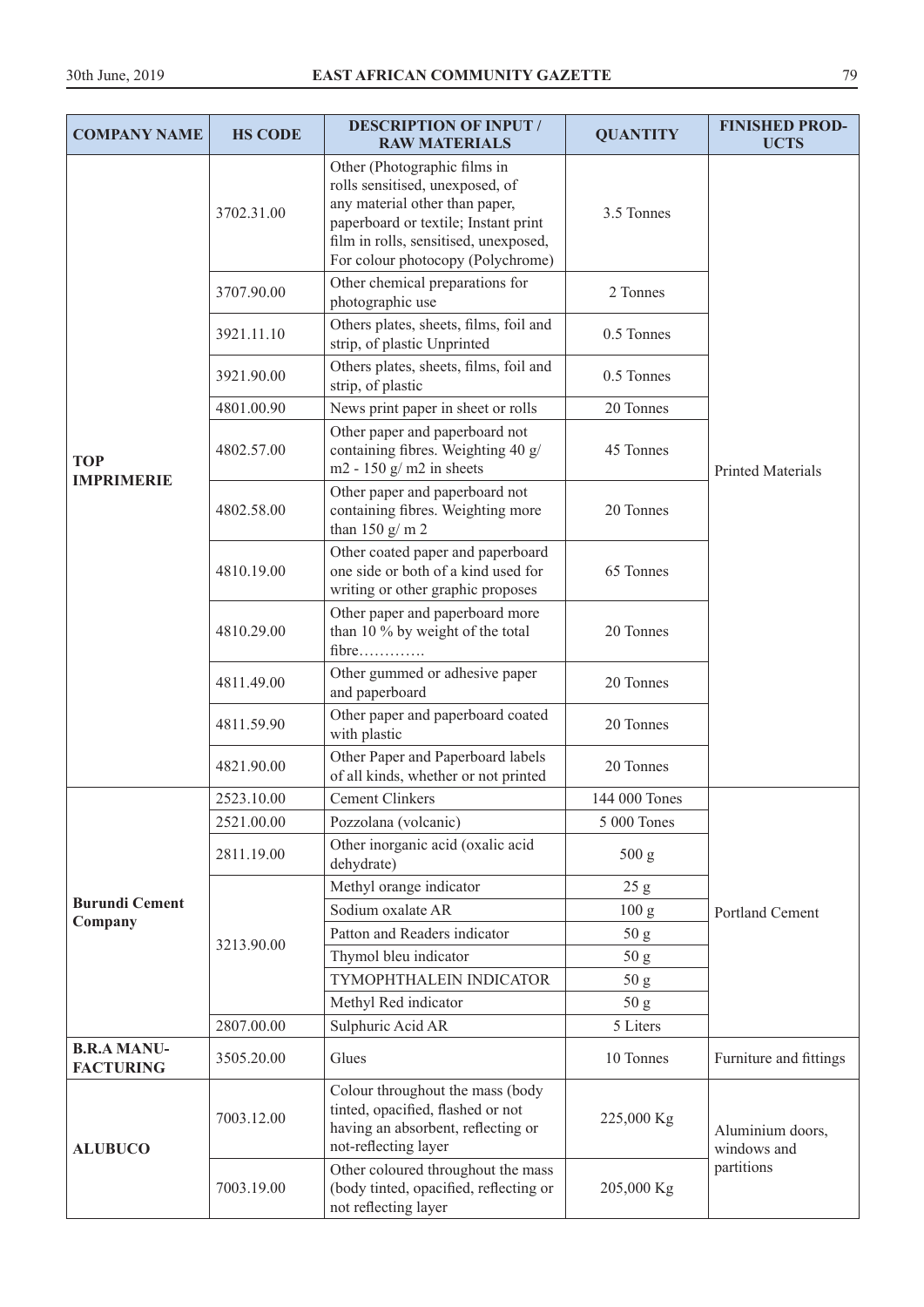| <b>COMPANY NAME</b> | <b>HS CODE</b> | <b>DESCRIPTION OF INPUT /</b><br><b>RAW MATERIALS</b>                                                                                                                                                                                 | <b>QUANTITY</b> | <b>FINISHED PROD-</b><br><b>UCTS</b>          |
|---------------------|----------------|---------------------------------------------------------------------------------------------------------------------------------------------------------------------------------------------------------------------------------------|-----------------|-----------------------------------------------|
|                     | 7003.20.00     | Wired sheets                                                                                                                                                                                                                          | 150,000 Kg      |                                               |
|                     | 7003.30.00     | Profiles                                                                                                                                                                                                                              | 180,500 Kg      |                                               |
|                     | 7004.20.00     | Glass, coloured throughout the mass<br>(body tinted, opecified, flashed or<br>not having an absorbent, reflecting<br>or not-reflecting layer                                                                                          | 350,000 Kg      |                                               |
|                     | 7004.90.00     | Other glass                                                                                                                                                                                                                           | 150,800 Kg      |                                               |
|                     | 7005.10.00     | Non-wired glass, having an<br>absorbent, reflecting or non-<br>reflecting layer                                                                                                                                                       | 130,450 Kg      |                                               |
|                     | 7005.21.00     | Coloured throughout the mass (body<br>tinted, opacified, flashed or merely<br>surface ground                                                                                                                                          | 126,500 Kg      |                                               |
|                     | 7005.29.00     | Other coloured t throughout the<br>mass (body tinted, opacified, flashed<br>or marely surface ground                                                                                                                                  | 155 000 Kg      |                                               |
|                     | 7007.19.00     | Other safety glass, consisting of<br>toughened (tempered)                                                                                                                                                                             | 100,500kg       |                                               |
|                     | 7604.10.00     | Of aluminium, not alloyed                                                                                                                                                                                                             | 145,000 Kg      |                                               |
|                     | 7604.21.00     | Hollow profiles                                                                                                                                                                                                                       | 105,000 Kg      |                                               |
|                     | 7604.29.00     | Other hollow profiles                                                                                                                                                                                                                 | 200,000 Kg      | Aluminium doors,<br>windows and<br>partitions |
|                     | 7616.10.00     | Nails, tacks, staples                                                                                                                                                                                                                 | 115,600 Kg      |                                               |
| <b>ALUBUCO</b>      | 7615.10.00     | Nails, tacks staples (other those of<br>heading 83,05), screws, bolts, nuts,<br>screw hook rivets, cotters, cotter-<br>pins, washers and similar articles                                                                             | 284,600 Kg      |                                               |
|                     | 4411.12.00     | Of thickness not exceeding 5mm                                                                                                                                                                                                        | 244,500 Kg      |                                               |
|                     | 4411.13.00     | Of thickness not exceeding 5mm but<br>not exceeding 9mm                                                                                                                                                                               | 170,400 Kg      |                                               |
|                     | 4411.14.00     | Of thickness exceeding 9mm                                                                                                                                                                                                            | 111,100 Kg      |                                               |
|                     | 4411.92.00     | Of a density exceeding $0.8$ g/cm <sup>3</sup>                                                                                                                                                                                        | 100,000 Kg      |                                               |
|                     | 4411.93.00     | Of a density exceeding 0.5g/cm3 but<br>not exceeding 0,8g/cm3                                                                                                                                                                         | 120,000 Kg      |                                               |
|                     | 4411.94.00     | Of a density exceeding $0.5$ g/cm <sup>3</sup>                                                                                                                                                                                        | 100,500 Kg      |                                               |
|                     | 4504.10.00     | Blocks, plates, sheets and strip,<br>tiles, of any shape; solid cylinders,<br>including discs                                                                                                                                         | 134,400 Kg      |                                               |
|                     | 4504.90.00     | Other blocks, plates, sheets and<br>strip, tiles, of any shape; solid<br>cylinders, including discs                                                                                                                                   | 100,400 Kg      |                                               |
|                     | 7317.00.00     | Nails, tacks, drawing pins,<br>corrugated nails, staples (Other than<br>those of heading 83.05) and similar<br>articles, of iron or steel, whether<br>or not with heads material, but<br>excluding such articles of iron of<br>copper | 150,400 Kg      | Construction<br>materials                     |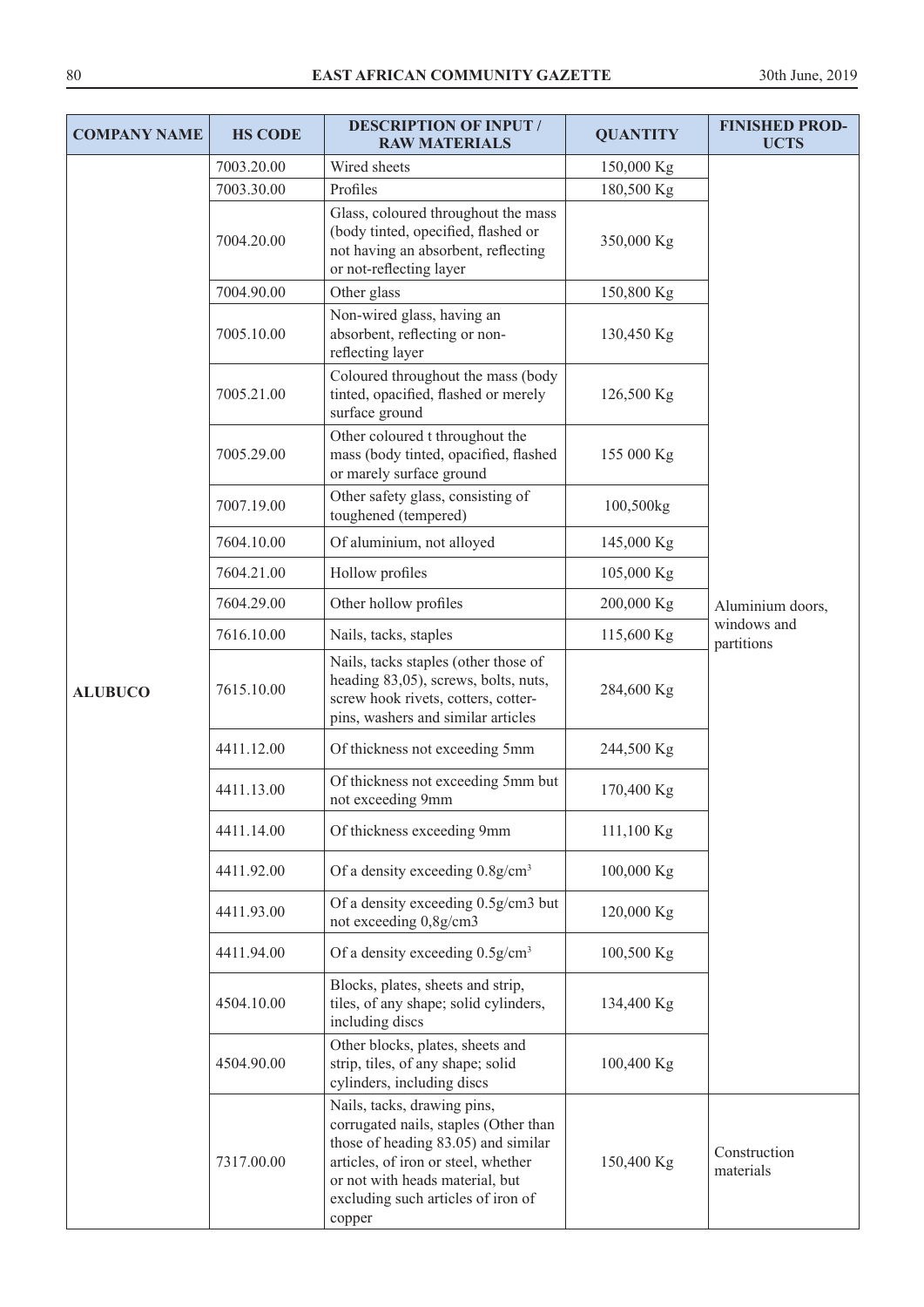| <b>COMPANY NAME</b> | <b>HS CODE</b> | <b>DESCRIPTION OF INPUT /</b><br><b>RAW MATERIALS</b>             | <b>QUANTITY</b>      | <b>FINISHED PROD-</b><br><b>UCTS</b> |
|---------------------|----------------|-------------------------------------------------------------------|----------------------|--------------------------------------|
|                     | 7318.11.00     | Coach screws                                                      | 227,000 Kg           |                                      |
|                     | 7318.12.00     | Other wood screws                                                 | 188,400 Kg           |                                      |
|                     | 7318.13.00     | Screw hooks and screw rings                                       | 177,000 Kg           |                                      |
|                     | 7318.14.00     | Self-tapping screws                                               | 250,000 Kg           |                                      |
| <b>ALUBUCO</b>      | 7318.15.00     | Other screws and bolts, whether or<br>not with their nuts washers | 147,600 Kg           | Construction<br>materials            |
|                     | 7318.16.00     | <b>Nuts</b>                                                       | 160,000 Kg           |                                      |
|                     | 7318.23.00     | Rivets                                                            | 120,500 kg           |                                      |
|                     | 7212.10.00     | Electrolytically plated or coated<br>with zinc                    | 120,000 kg           |                                      |
|                     | 7212.30.00     | Otherwise plated or coated with zinc                              | 143,000 kg           |                                      |
|                     | 7212.40.00     | Painted, varnished or coated with<br>plastics                     | $155,000 \text{ kg}$ |                                      |
|                     | 7212.50.00     | Otherwise plated or coated                                        | 245,100 kg           |                                      |
|                     | 7212.60.00     | Clad                                                              | 111,250 kg           |                                      |

**The sale of the above finished products shall be subject to the following condition:** 

**In the event that such goods are sold in the Customs Territory (EAC), such goods shall attract duties, levies and other charges provided in the EAC Common External Tariff.** 

**AMB. DR. RICHARD SEZIBERA** 

*Chairperson Council of Ministers*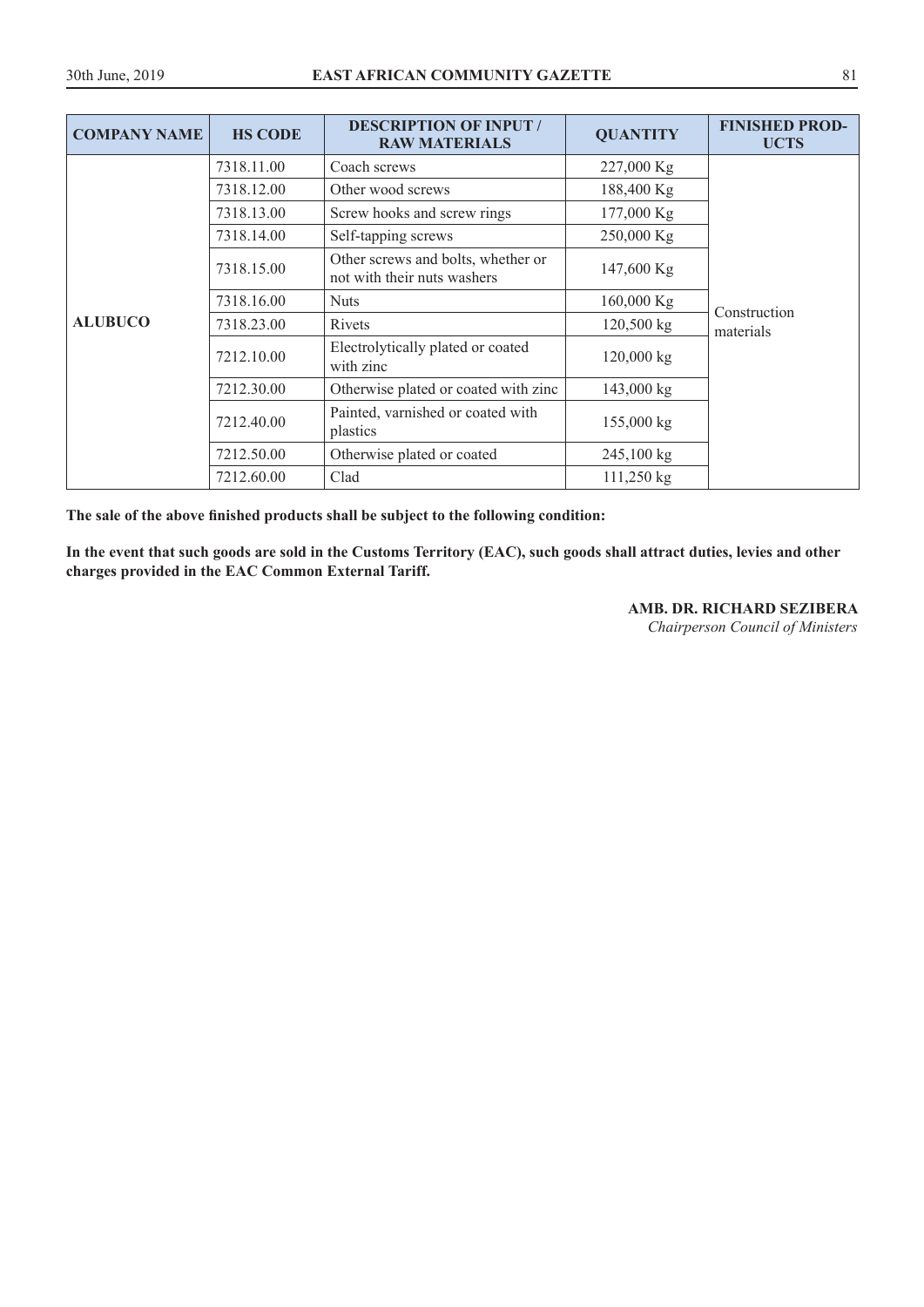Legal Notice No. EAC/95/2019

## **THE EAST AFRICAN COMMUNITY CUSTOMS MANAGEMENT ACT 2004**

## **LEGAL NOTICE**

IN EXERCISE of the powers conferred upon the Council of Ministers by Section 114 (3) of the East African Community Customs Management Act, 2004, the Council of Ministers has amended the Exemptions Regime under the Fifth Schedule to the Act as follows:

1. Amended paragraph 8 (a) PART A — SPECIFIC EXEMPTIONS to provide timeframe of 4 years upon which one can re-apply for the exemption. The following shall be inserted immediately after paragraph (b) by replacing the words "Provided that the exemption in respect of motor vehicles shall not apply to paragraph (b)" with the following:

"*Provided that;*

- *(1) The exemption in respect of motor vehicles shall not apply to paragraph (b);*
- *(2) A person shall be accorded an exemption on a motor vehicle once in every four years;*
- (3) One motor vehicle, which the Commissioner in a Partner State, is satisfied, is imported as replacement of another motor vehicle originally imported under  $(2)$  and which has been written off due to accident, fire or theft.

*Provided that customs duty shall be payable at the appropriate rate if the written off motor vehicle is disposed of locally."*

- 2. Amended paragraph 1(a) PART B GENERAL EXEMPTIONS by inserting immediately after the words "paper napkins" the words; *"; lubricants; staff uniforms; calendars, diaries and pens as promotional materials".*
- 3. Amended paragraph 5(7) PART B GENERAL EXEMPTIONS by deleting the word *"-General"* appearing immediately after the word "Commissioner".

**AMB. DR. RICHARD SEZIBERA**  *Chairperson Council of Ministers*